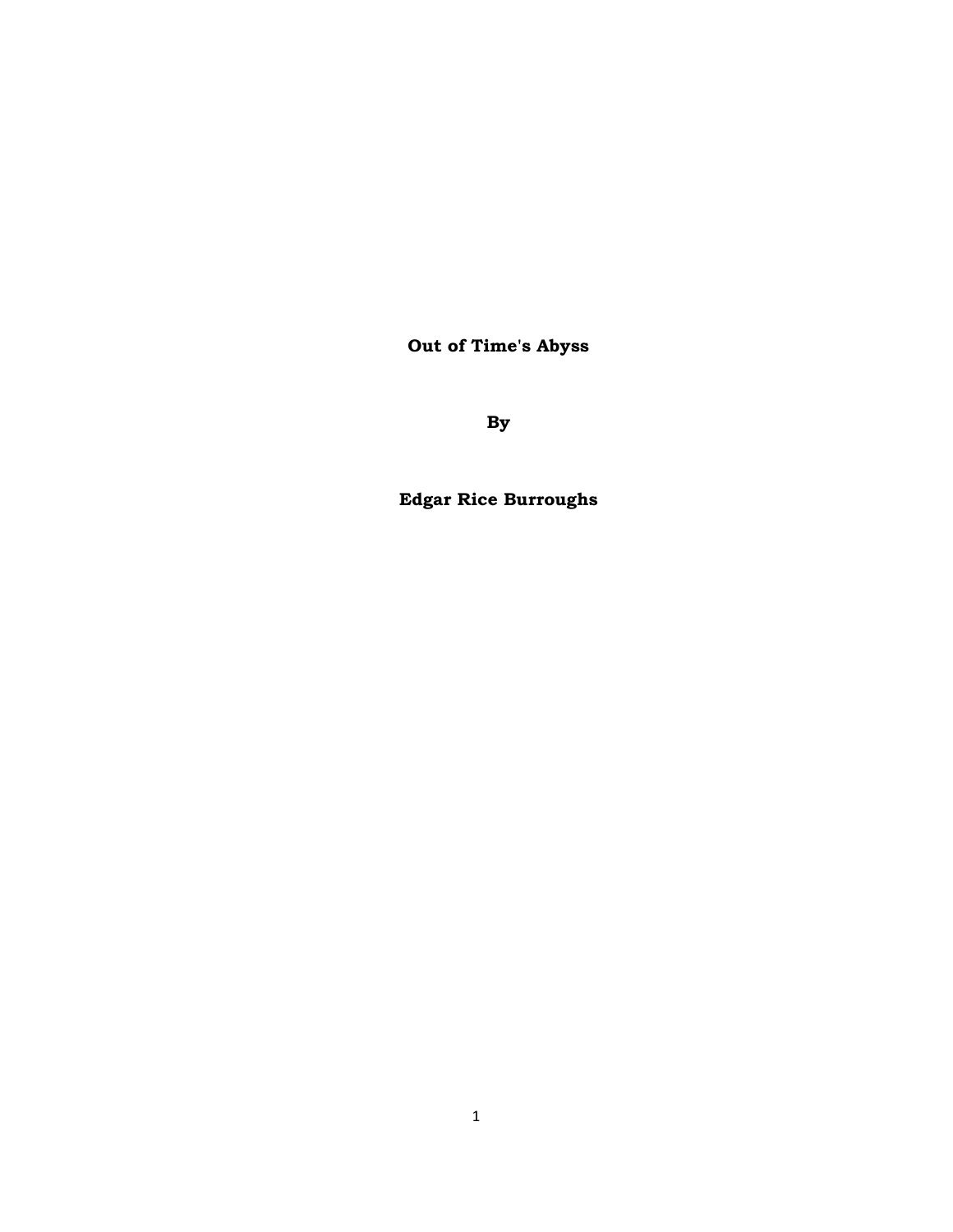## Chapter I

This is the tale of Bradley after he left Fort Dinosaur upon the west coast of the great lake that is in the center of the island.

Upon the fourth day of September, 1916, he set out with four companions, Sinclair, Brady, James, and Tippet, to search along the base of the barrier cliffs for a point at which they might be scaled.

Through the heavy Caspakian air, beneath the swollen sun, the five men marched northwest from Fort Dinosaur, now waist-deep in lush, jungle grasses starred with myriad gorgeous blooms, now across open meadow-land and parklike expanses and again plunging into dense forests of eucalyptus and acacia and giant arboreous ferns with feathered fronds waving gently a hundred feet above their heads.

About them upon the ground, among the trees and in the air over them moved and swung and soared the countless forms of Caspak's teeming life. Always were they menaced by some frightful thing and seldom were their rifles cool, yet even in the brief time they had dwelt upon Caprona they had become callous to danger, so that they swung along laughing and chatting like soldiers on a summer hike.

"This reminds me of South Clark Street," remarked Brady, who had once served on the traffic squad in Chicago; and as no one asked him why, he volunteered that it was "because it's no place for an Irishman."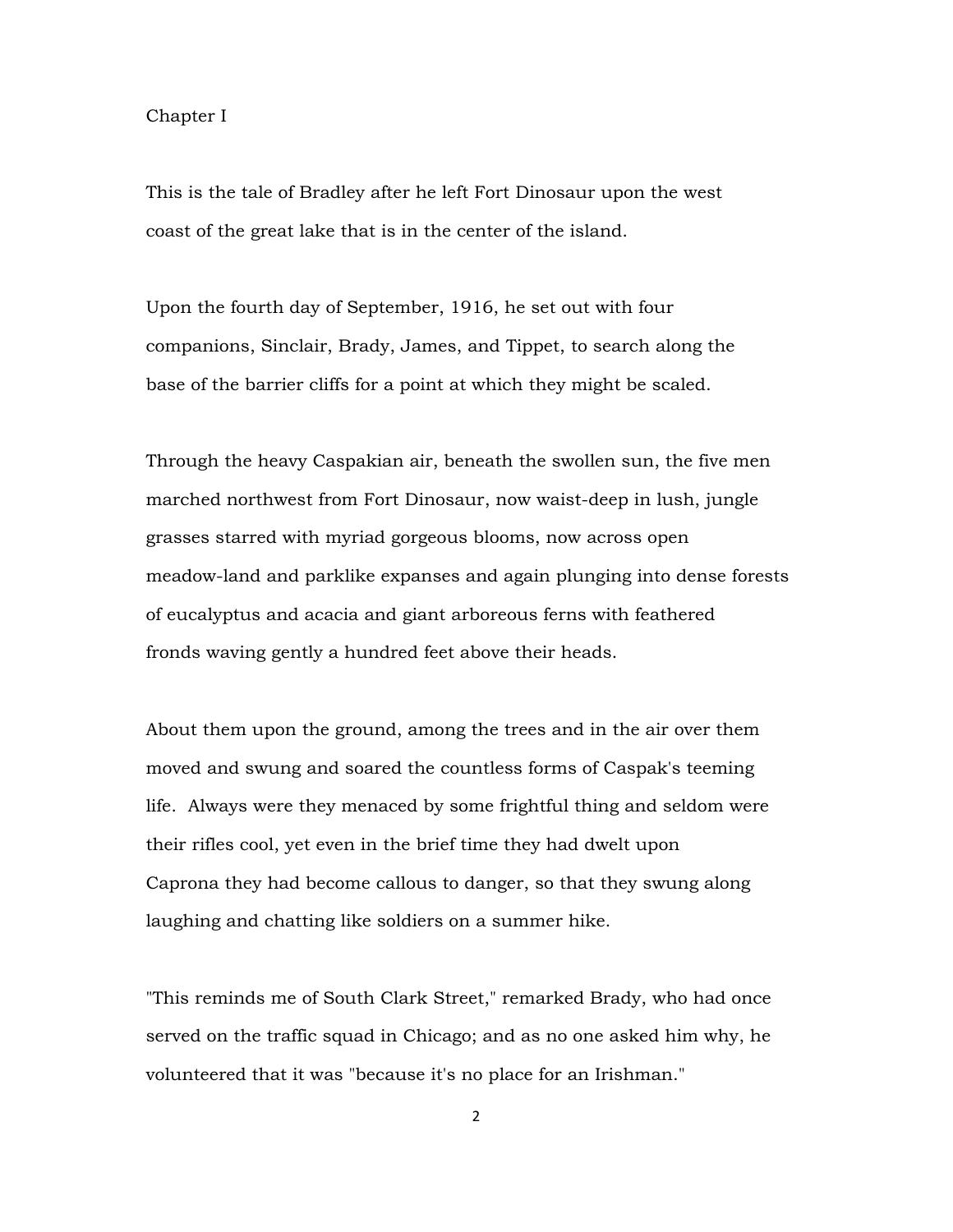"South Clark Street and heaven have something in common, then," suggested Sinclair. James and Tippet laughed, and then a hideous growl broke from a dense thicket ahead and diverted their attention to other matters.

"One of them behemoths of 'Oly Writ," muttered Tippet as they came to a halt and with guns ready awaited the almost inevitable charge.

"Hungry lot o' beggars, these," said Bradley; "always trying to eat everything they see."

For a moment no further sound came from the thicket. "He may be feeding now," suggested Bradley. "We'll try to go around him. Can't waste ammunition. Won't last forever. Follow me." And he set off at right angles to their former course, hoping to avert a charge. They had taken a dozen steps, perhaps, when the thicket moved to the advance of the thing within it, the leafy branches parted, and the hideous head of a gigantic bear emerged.

"Pick your trees," whispered Bradley. "Can't waste ammunition."

The men looked about them. The bear took a couple of steps forward, still growling menacingly. He was exposed to the shoulders now. Tippet took one look at the monster and bolted for the nearest tree; and then the bear charged. He charged straight for Tippet. The other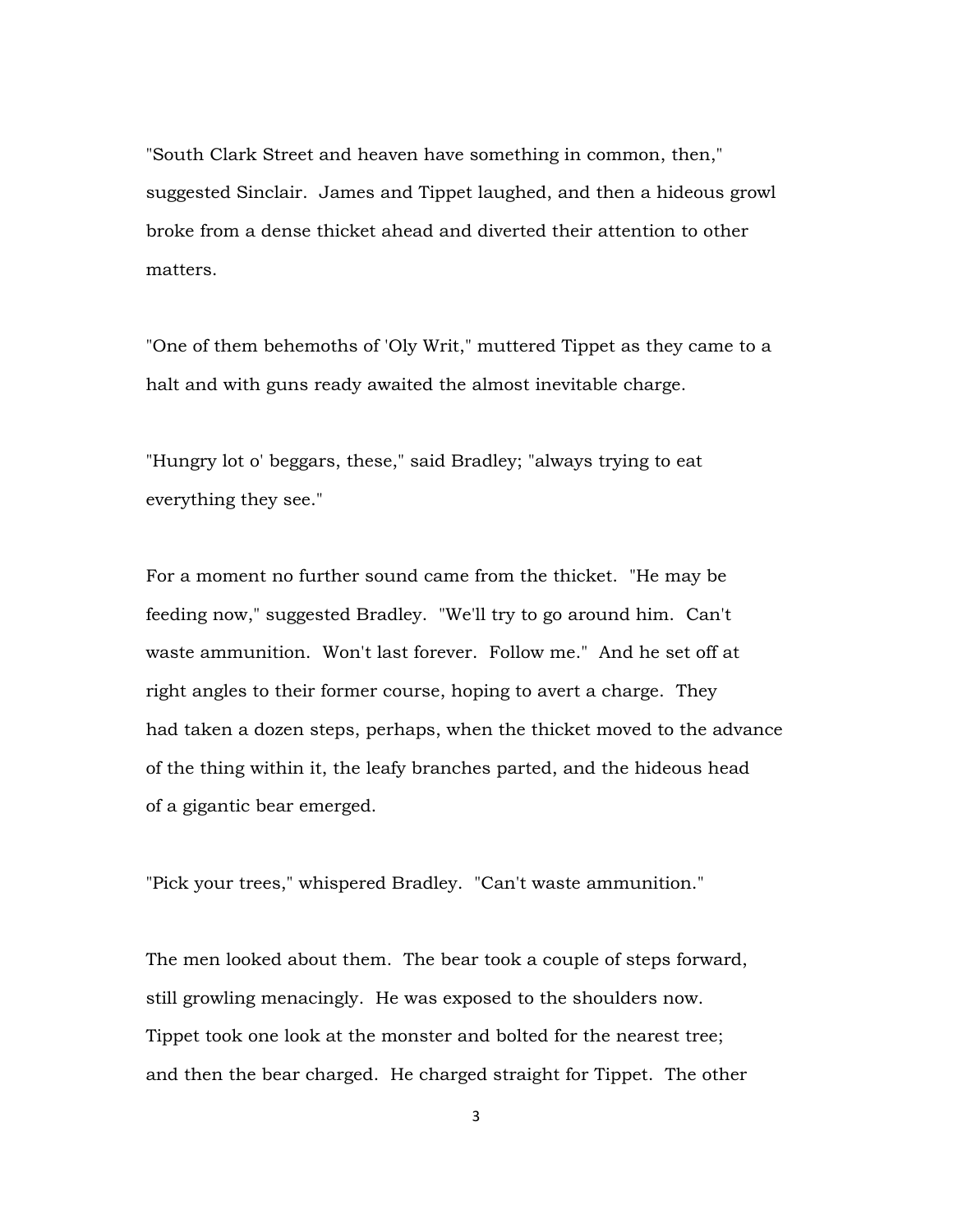men scattered for the various trees they had selected--all except Bradley. He stood watching Tippet and the bear. The man had a good start and the tree was not far away; but the speed of the enormous creature behind him was something to marvel at, yet Tippet was in a fair way to make his sanctuary when his foot caught in a tangle of roots and down he went, his rifle flying from his hand and falling several yards away. Instantly Bradley's piece was at his shoulder, there was a sharp report answered by a roar of mingled rage and pain from the carnivore. Tippet attempted to scramble to his feet.

"Lie still!" shouted Bradley. "Can't waste ammunition."

The bear halted in its tracks, wheeled toward Bradley and then back again toward Tippet. Again the former's rifle spit angrily, and the bear turned again in his direction. Bradley shouted loudly. "Come on, you behemoth of Holy Writ!" he cried. "Come on, you duffer! Can't waste ammunition." And as he saw the bear apparently upon the verge of deciding to charge him, he encouraged the idea by backing rapidly away, knowing that an angry beast will more often charge one who moves than one who lies still.

And the bear did charge. Like a bolt of lightning he flashed down upon the Englishman. "Now run!" Bradley called to Tippet and himself turned in flight toward a nearby tree. The other men, now safely ensconced upon various branches, watched the race with breathless interest. Would Bradley make it? It seemed scarce possible. And if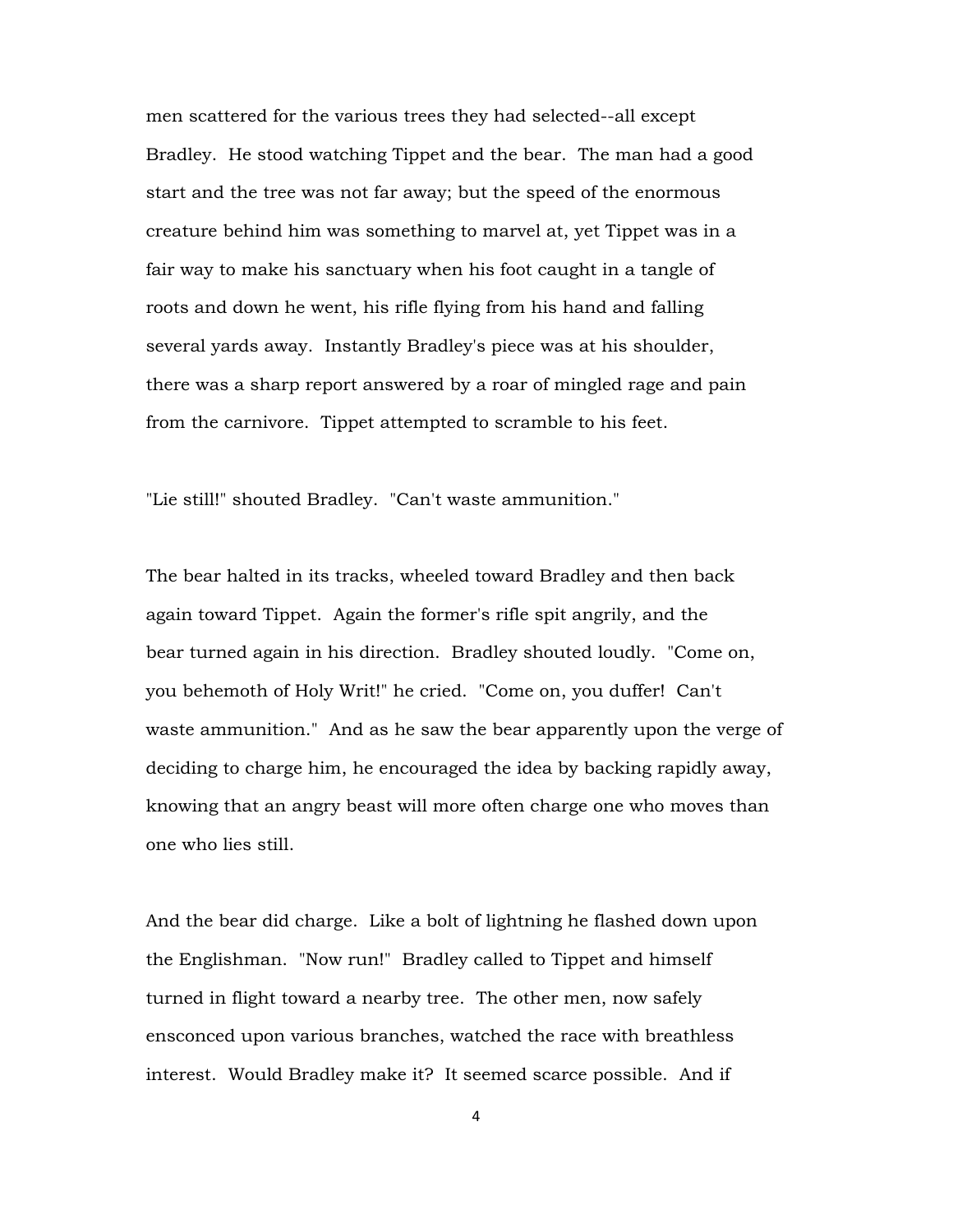he didn't! James gasped at the thought. Six feet at the shoulder stood the frightful mountain of blood-mad flesh and bone and sinew that was bearing down with the speed of an express train upon the seemingly slow-moving man.

It all happened in a few seconds; but they were seconds that seemed like hours to the men who watched. They saw Tippet leap to his feet at Bradley's shouted warning. They saw him run, stooping to recover his rifle as he passed the spot where it had fallen. They saw him glance back toward Bradley, and then they saw him stop short of the tree that might have given him safety and turn back in the direction of the bear. Firing as he ran, Tippet raced after the great cave bear--the monstrous thing that should have been extinct ages before--ran for it and fired even as the beast was almost upon Bradley. The men in the trees scarcely breathed. It seemed to them such a futile thing for Tippet to do, and Tippet of all men! They had never looked upon Tippet as a coward--there seemed to be no cowards among that strangely assorted company that Fate had gathered together from the four corners of the earth--but Tippet was considered a cautious man. Overcautious, some thought him. How futile he and his little pop-gun appeared as he dashed after that living engine of destruction! But, oh, how glorious! It was some such thought as this that ran through Brady's mind, though articulated it might have been expressed otherwise, albeit more forcefully.

Just then it occurred to Brady to fire and he, too, opened upon the

5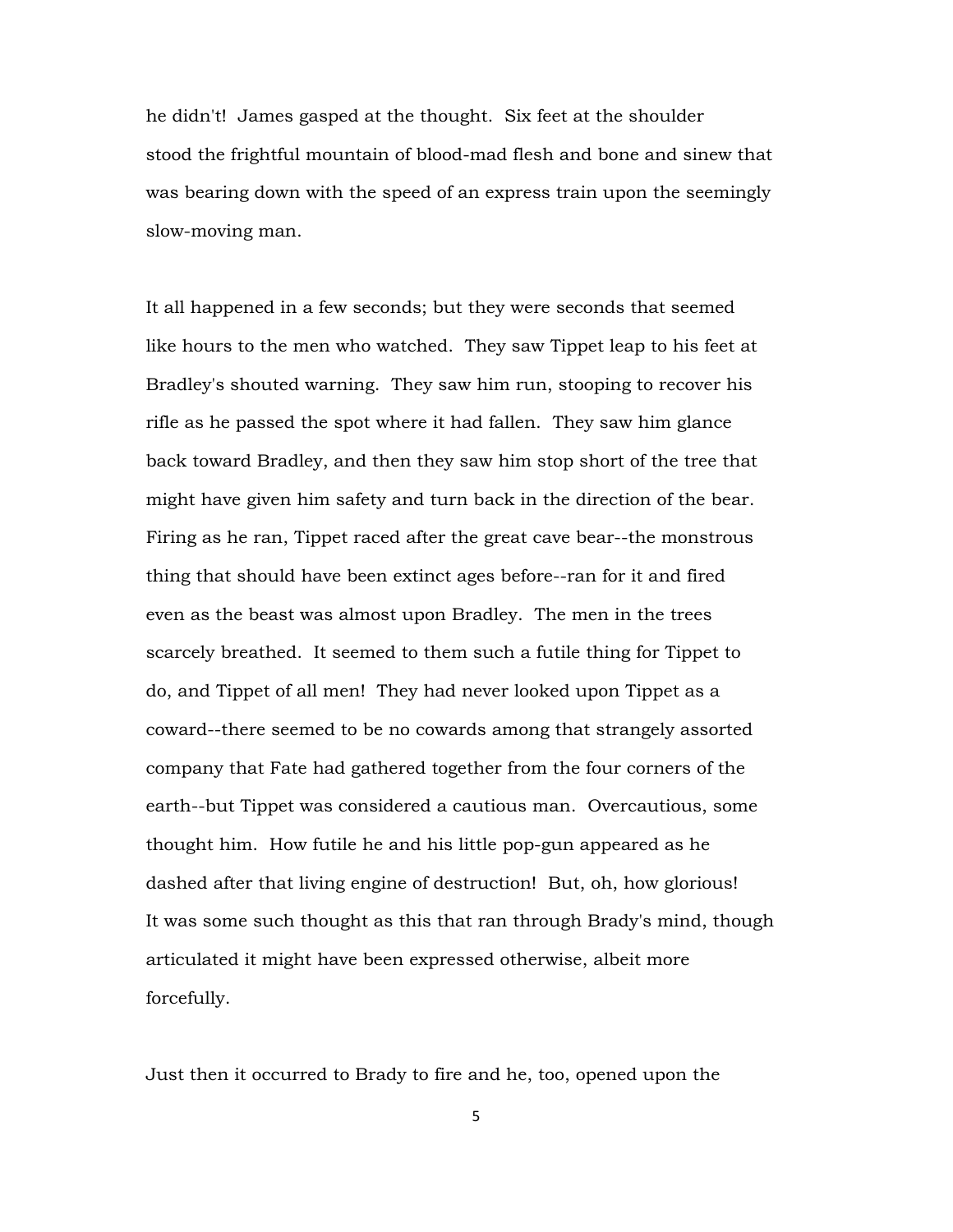bear, but at the same instant the animal stumbled and fell forward, though still growling most fearsomely. Tippet never stopped running or firing until he stood within a foot of the brute, which lay almost touching Bradley and was already struggling to regain its feet. Placing the muzzle of his gun against the bear's ear, Tippet pulled the trigger. The creature sank limply to the ground and Bradley scrambled to his feet.

"Good work, Tippet," he said. "Mightily obliged to you--awful waste of ammunition, really."

And then they resumed the march and in fifteen minutes the encounter had ceased even to be a topic of conversation.

For two days they continued upon their perilous way. Already the cliffs loomed high and forbidding close ahead without sign of break to encourage hope that somewhere they might be scaled. Late in the afternoon the party crossed a small stream of warm water upon the sluggishly moving surface of which floated countless millions of tiny green eggs surrounded by a light scum of the same color, though of a darker shade. Their past experience of Caspak had taught them that they might expect to come upon a stagnant pool of warm water if they followed the stream to its source; but there they were almost certain to find some of Caspak's grotesque, manlike creatures. Already since they had disembarked from the U-33 after its perilous trip through the subterranean channel beneath the barrier cliffs had brought them into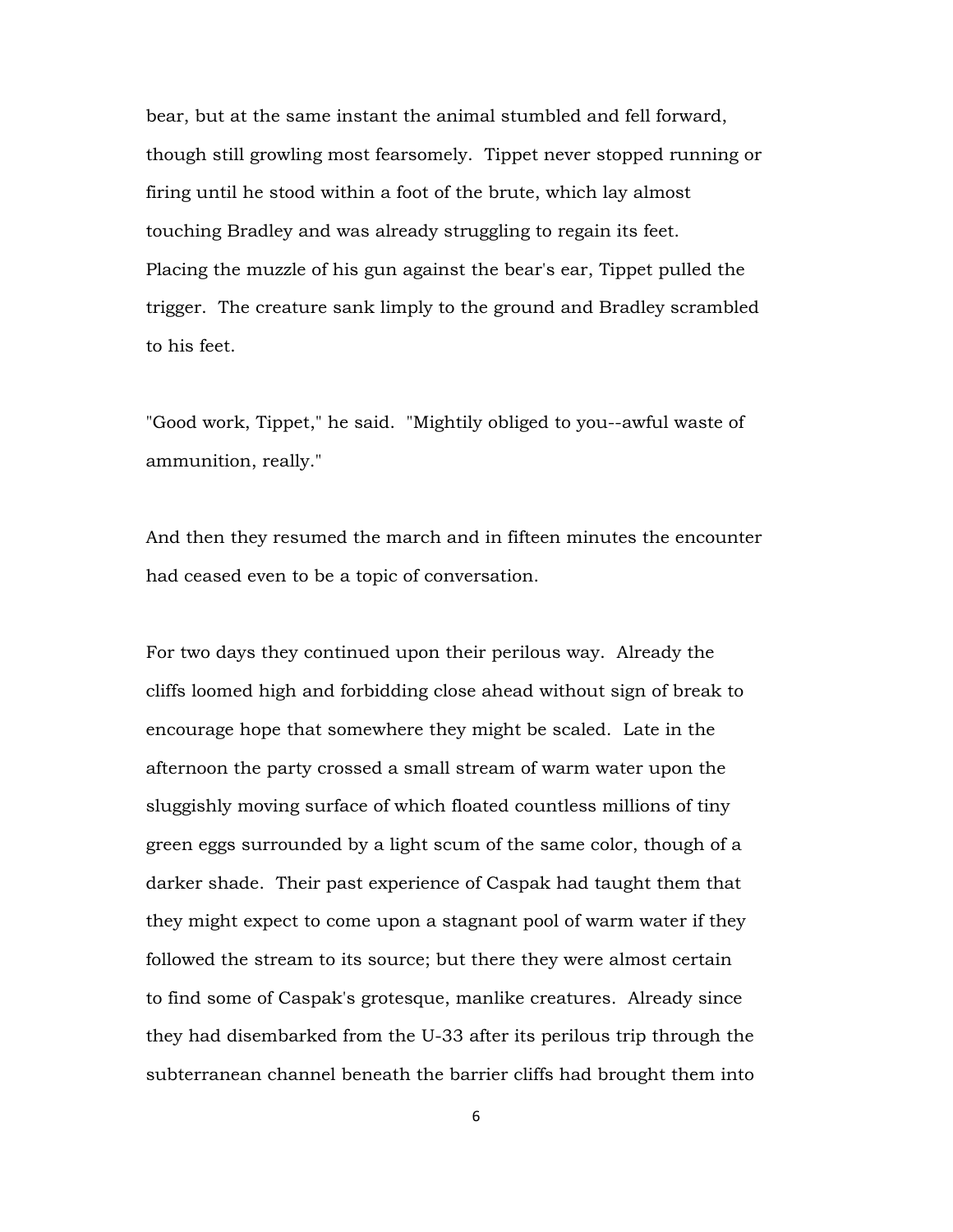the inland sea of Caspak, had they encountered what had appeared to be three distinct types of these creatures. There had been the pure apes--huge, gorillalike beasts--and those who walked, a trifle more erect and had features with just a shade more of the human cast about them. Then there were men like Ahm, whom they had captured and confined at the fort--Ahm, the club-man. "Well-known club-man," Tyler had called him. Ahm and his people had knowledge of a speech. They had a language, in which they were unlike the race just inferior to them, and they walked much more erect and were less hairy: but it was principally the fact that they possessed a spoken language and carried a weapon that differentiated them from the others.

All of these peoples had proven belligerent in the extreme. In common with the rest of the fauna of Caprona the first law of nature as they seemed to understand it was to kill--kill--kill. And so it was that Bradley had no desire to follow up the little stream toward the pool near which were sure to be the caves of some savage tribe, but fortune played him an unkind trick, for the pool was much closer than he imagined, its southern end reaching fully a mile south of the point at which they crossed the stream, and so it was that after forcing their way through a tangle of jungle vegetation they came out upon the edge of the pool which they had wished to avoid.

Almost simultaneously there appeared south of them a party of naked men armed with clubs and hatchets. Both parties halted as they caught sight of one another. The men from the fort saw before them a hunting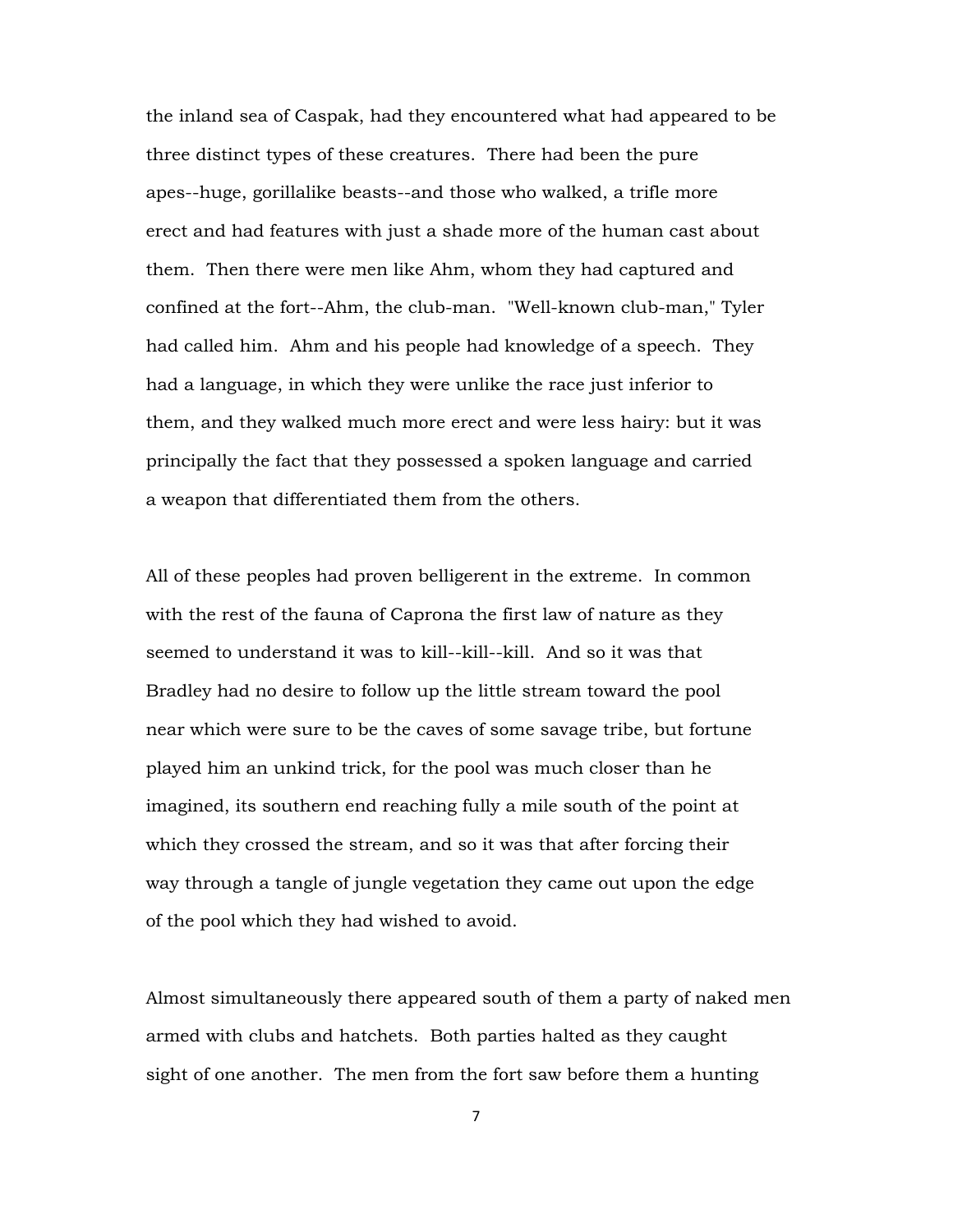party evidently returning to its caves or village laden with meat. They were large men with features closely resembling those of the African Negro though their skins were white. Short hair grew upon a large portion of their limbs and bodies, which still retained a considerable trace of apish progenitors. They were, however, a distinctly higher type than the Bo-lu, or club-men.

Bradley would have been glad to have averted a meeting; but as he desired to lead his party south around the end of the pool, and as it was hemmed in by the jungle on one side and the water on the other, there seemed no escape from an encounter.

On the chance that he might avoid a clash, Bradley stepped forward with upraised hand. "We are friends," he called in the tongue of Ahm, the Bolu, who had been held a prisoner at the fort; "permit us to pass in peace. We will not harm you."

At this the hatchet-men set up a great jabbering with much laughter, loud and boisterous. "No," shouted one, "you will not harm us, for we shall kill you. Come! We kill! We kill!" And with hideous shouts they charged down upon the Europeans.

"Sinclair, you may fire," said Bradley quietly. "Pick off the leader. Can't waste ammunition."

The Englishman raised his piece to his shoulder and took quick aim at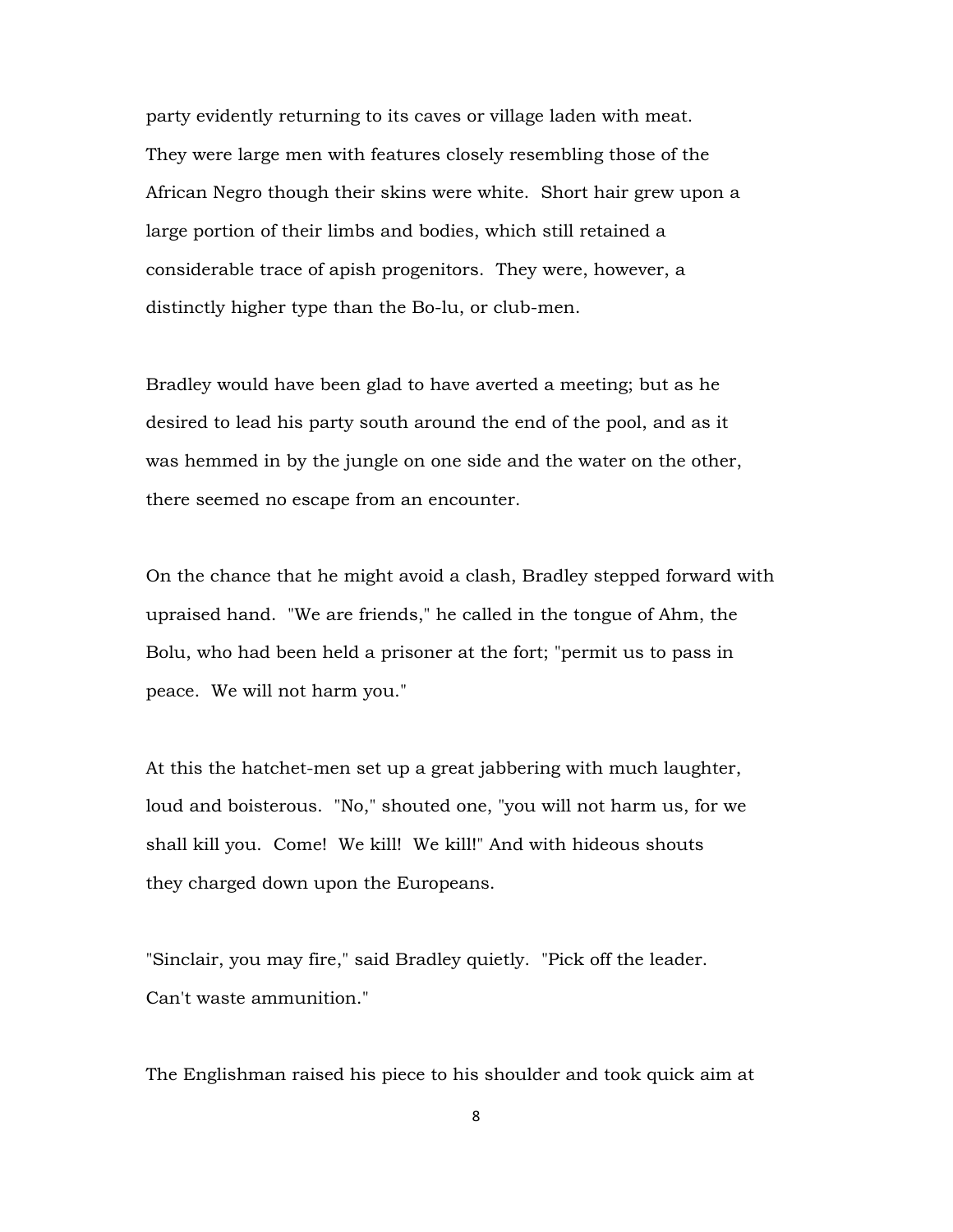the breast of the yelling savage leaping toward them. Directly behind the leader came another hatchet-man, and with the report of Sinclair's rifle both warriors lunged forward in the tall grass, pierced by the same bullet. The effect upon the rest of the band was electrical. As one man they came to a sudden halt, wheeled to the east and dashed into the jungle, where the men could hear them forcing their way in an effort to put as much distance as possible between themselves and the authors of this new and frightful noise that killed warriors at a great distance.

Both the savages were dead when Bradley approached to examine them, and as the Europeans gathered around, other eyes were bent upon them with greater curiosity than they displayed for the victim of Sinclair's bullet. When the party again took up the march around the southern end of the pool the owner of the eyes followed them--large, round eyes, almost expressionless except for a certain cold cruelty which glinted malignly from under their pale gray irises.

All unconscious of the stalker, the men came, late in the afternoon, to a spot which seemed favorable as a campsite. A cold spring bubbled from the base of a rocky formation which overhung and partially encircled a small inclosure. At Bradley's command, the men took up the duties assigned them--gathering wood, building a cook-fire and preparing the evening meal. It was while they were thus engaged that Brady's attention was attracted by the dismal flapping of huge wings. He glanced up, expecting to see one of the great flying reptiles of a

9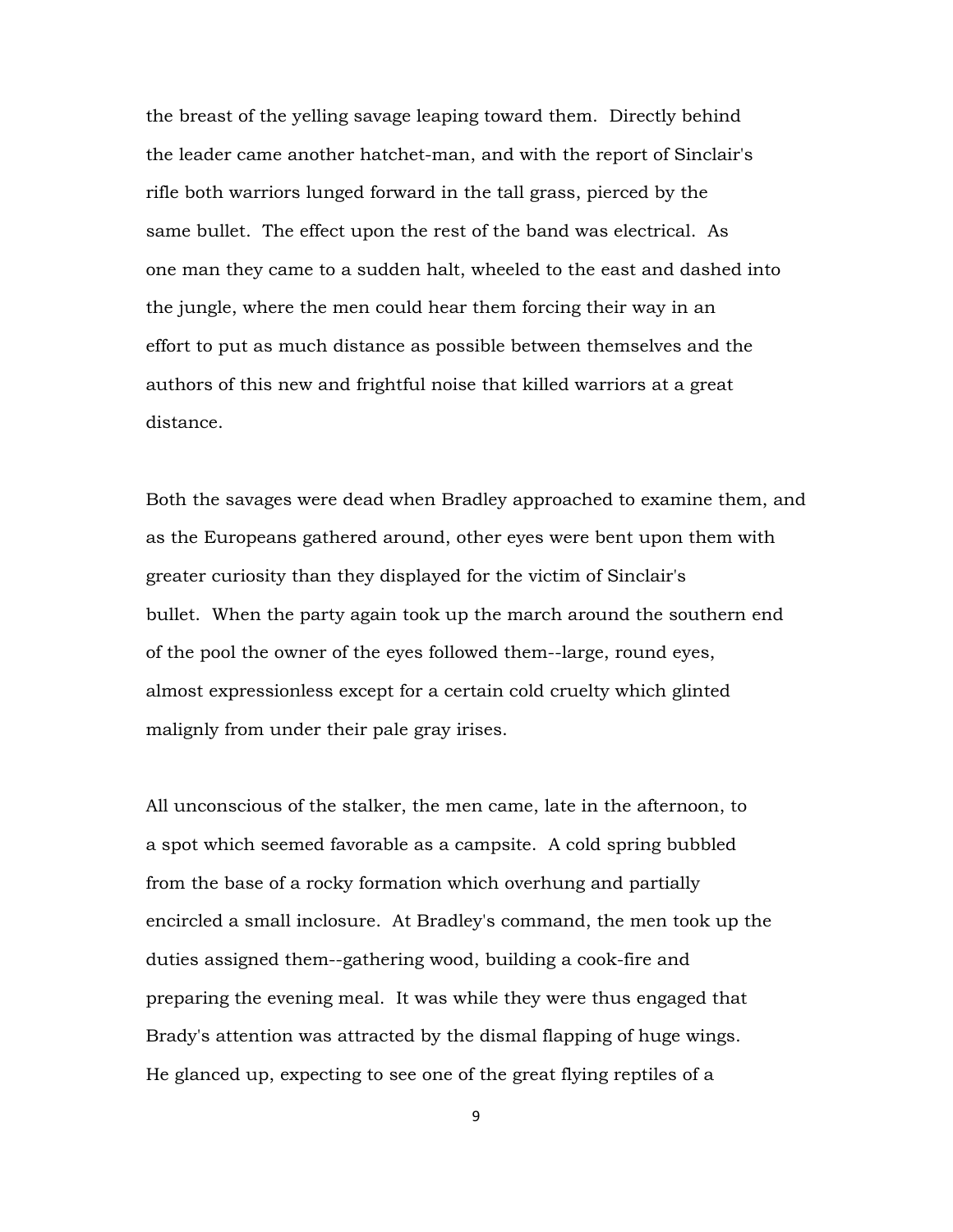bygone age, his rifle ready in his hand. Brady was a brave man. He had groped his way up narrow tenement stairs and taken an armed maniac from a dark room without turning a hair; but now as he looked up, he went white and staggered back.

"Gawd!" he almost screamed. "What is it?"

Attracted by Brady's cry the others seized their rifles as they followed his wide-eyed, frozen gaze, nor was there one of them that was not moved by some species of terror or awe. Then Brady spoke again in an almost inaudible voice. "Holy Mother protect us--it's a banshee!"

Bradley, always cool almost to indifference in the face of danger, felt a strange, creeping sensation run over his flesh, as slowly, not a hundred feet above them, the thing flapped itself across the sky, its huge, round eyes glaring down upon them. And until it disappeared over the tops of the trees of a near-by wood the five men stood as though paralyzed, their eyes never leaving the weird shape; nor never one of them appearing to recall that he grasped a loaded rifle in his hands.

With the passing of the thing, came the reaction. Tippet sank to the ground and buried his face in his hands. "Oh, Gord," he moaned. "Tyke me awy from this orful plice." Brady, recovered from the first shock, swore loud and luridly. He called upon all the saints to witness that he was unafraid and that anybody with half an eye could have seen that the creature was nothing more than "one av thim flyin' alligators" that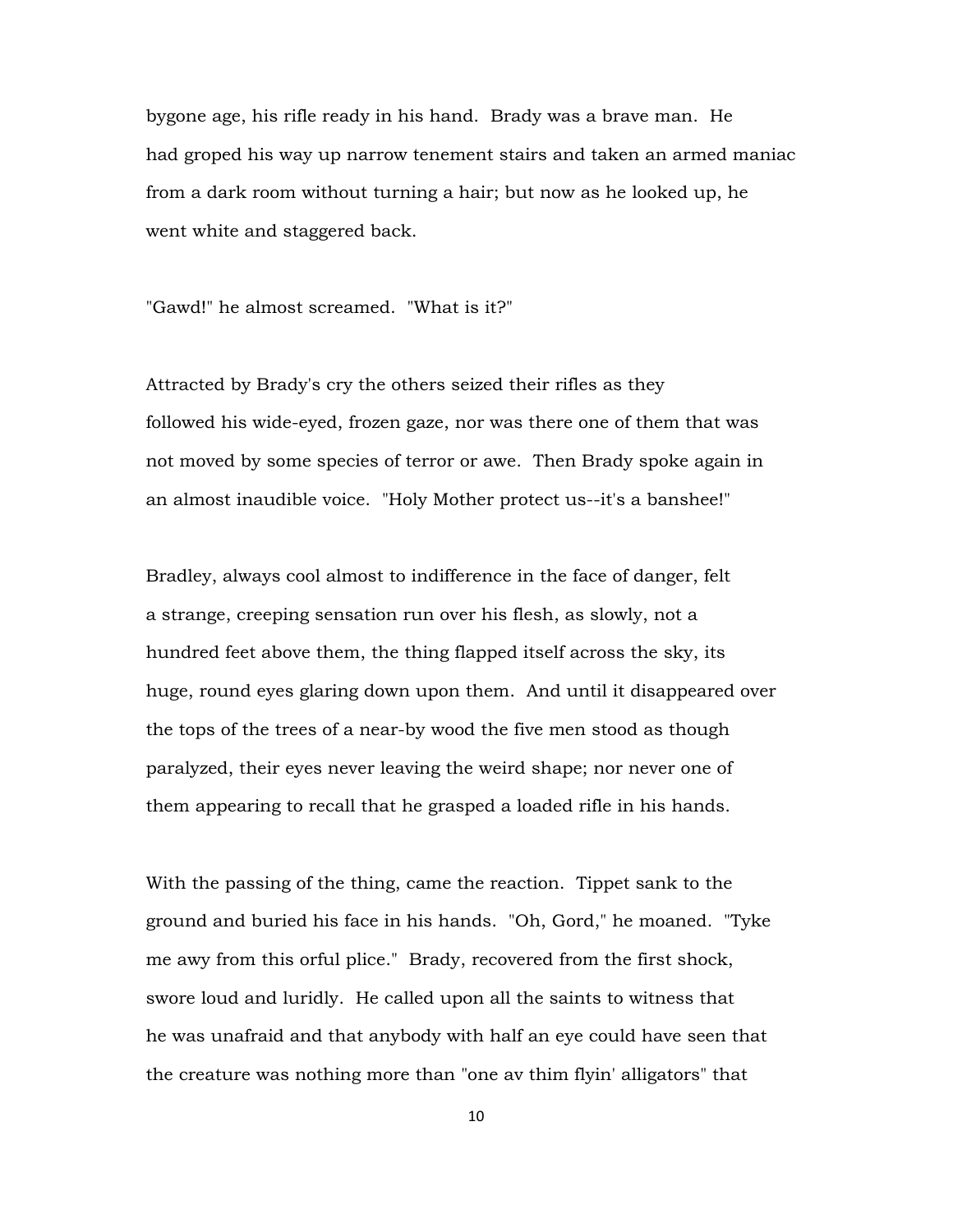they all were familiar with.

"Yes," said Sinclair with fine sarcasm, "we've saw so many of them with white shrouds on 'em."

"Shut up, you fool!" growled Brady. "If you know so much, tell us what it was after bein' then."

Then he turned toward Bradley. "What was it, sor, do you think?" he asked.

Bradley shook his head. "I don't know," he said. "It looked like a winged human being clothed in a flowing white robe. Its face was more human than otherwise. That is the way it looked to me; but what it really was I can't even guess, for such a creature is as far beyond my experience or knowledge as it is beyond yours. All that I am sure of is that whatever else it may have been, it was quite material--it was no ghost; rather just another of the strange forms of life which we have met here and with which we should be accustomed by this time."

Tippet looked up. His face was still ashy. "Yer cawn't tell me," he cried. "Hi seen hit. Blime, Hi seen hit. Hit was ha dead man flyin' through the hair. Didn't Hi see 'is heyes? Oh, Gord! Didn't Hi see 'em?"

"It didn't look like any beast or reptile to me," spoke up Sinclair.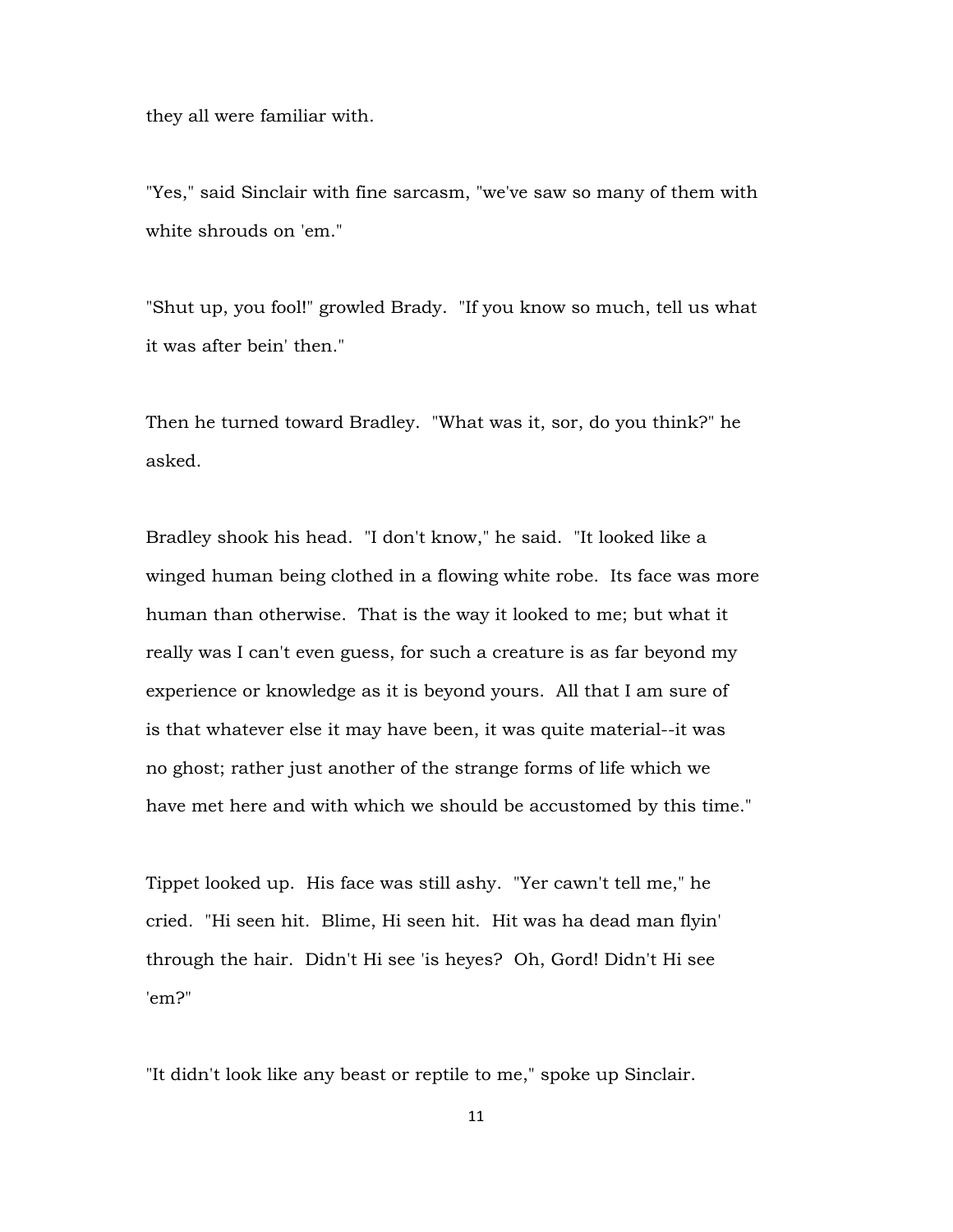"It was lookin' right down at me when I looked up and I saw its face plain as I see yours. It had big round eyes that looked all cold and dead, and its cheeks were sunken in deep, and I could see its yellow teeth behind thin, tight-drawn lips--like a man who had been dead a long while, sir," he added, turning toward Bradley.

"Yes!" James had not spoken since the apparition had passed over them, and now it was scarce speech which he uttered--rather a series of articulate gasps. "Yes--dead--a--long--while. It--means something. It--come--for some--one. For one--of us. One--of us is goin'--to die. I'm goin' to die!" he ended in a wail.

"Come! Come!" snapped Bradley. "Won't do. Won't do at all. Get to work, all of you. Waste of time. Can't waste time."

His authoritative tones brought them all up standing, and presently each was occupied with his own duties; but each worked in silence and there was no singing and no bantering such as had marked the making of previous camps. Not until they had eaten and to each had been issued the little ration of smoking tobacco allowed after each evening meal did any sign of a relaxation of taut nerves appear. It was Brady who showed the first signs of returning good spirits. He commenced humming "It's a Long Way to Tipperary" and presently to voice the words, but he was well into his third song before anyone joined him, and even then there seemed a dismal note in even the gayest of tunes.

12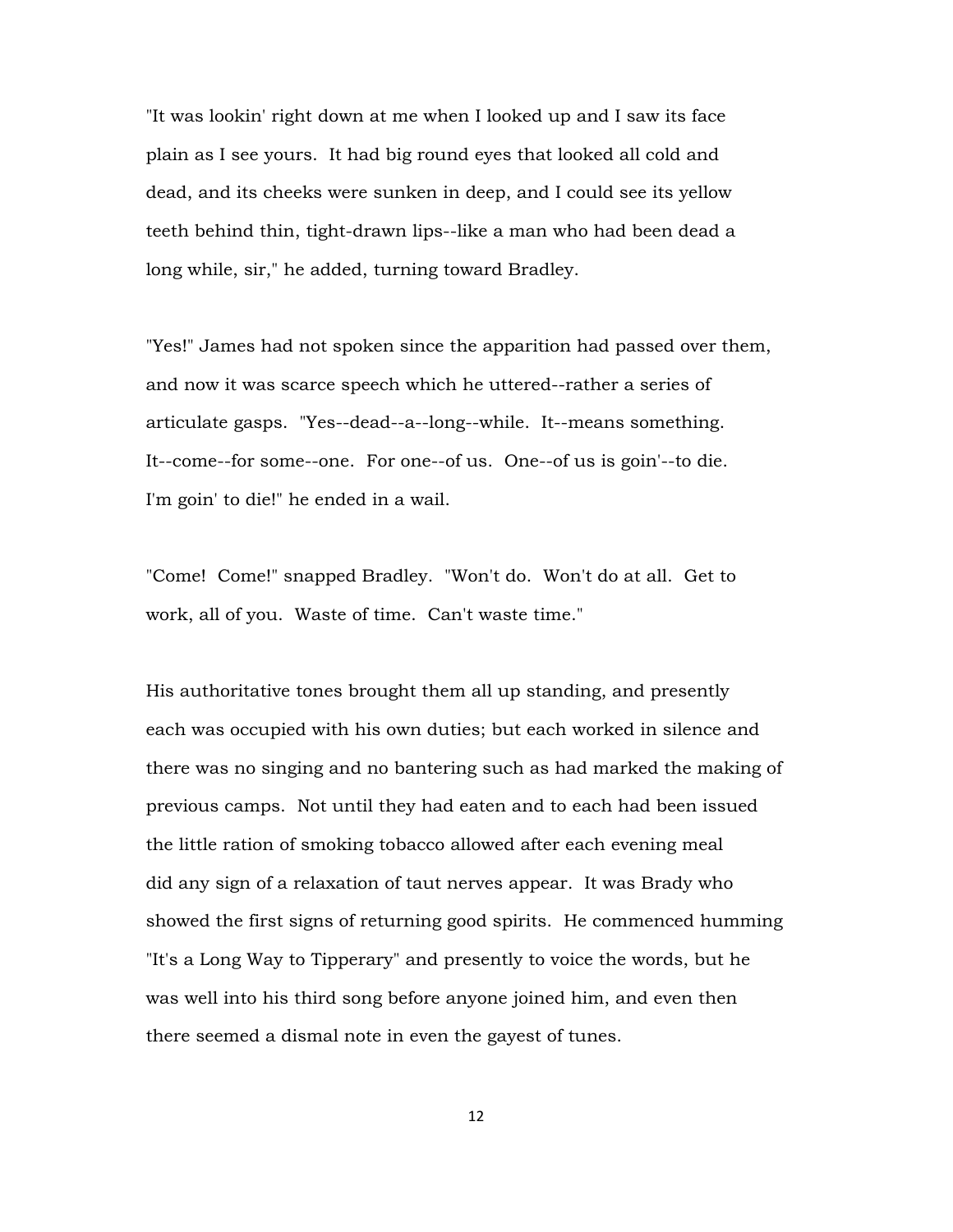A huge fire blazed in the opening of their rocky shelter that the prowling carnivora might be kept at bay; and always one man stood on guard, watchfully alert against a sudden rush by some maddened beast of the jungle. Beyond the fire, yellow-green spots of flame appeared, moved restlessly about, disappeared and reappeared, accompanied by a hideous chorus of screams and growls and roars as the hungry meat-eaters hunting through the night were attracted by the light or the scent of possible prey.

But to such sights and sounds as these the five men had become callous. They sang or talked as unconcernedly as they might have done in the bar-room of some publichouse at home.

Sinclair was standing guard. The others were listening to Brady's description of traffic congestion at the Rush Street bridge during the rush hour at night. The fire crackled cheerily. The owners of the yellow-green eyes raised their frightful chorus to the heavens. Conditions seemed again to have returned to normal. And then, as though the hand of Death had reached out and touched them all, the five men tensed into sudden rigidity.

Above the nocturnal diapason of the teeming jungle sounded a dismal flapping of wings and over head, through the thick night, a shadowy form passed across the diffused light of the flaring camp-fire. Sinclair raised his rifle and fired. An eerie wail floated down from above and the apparition, whatever it might have been, was swallowed by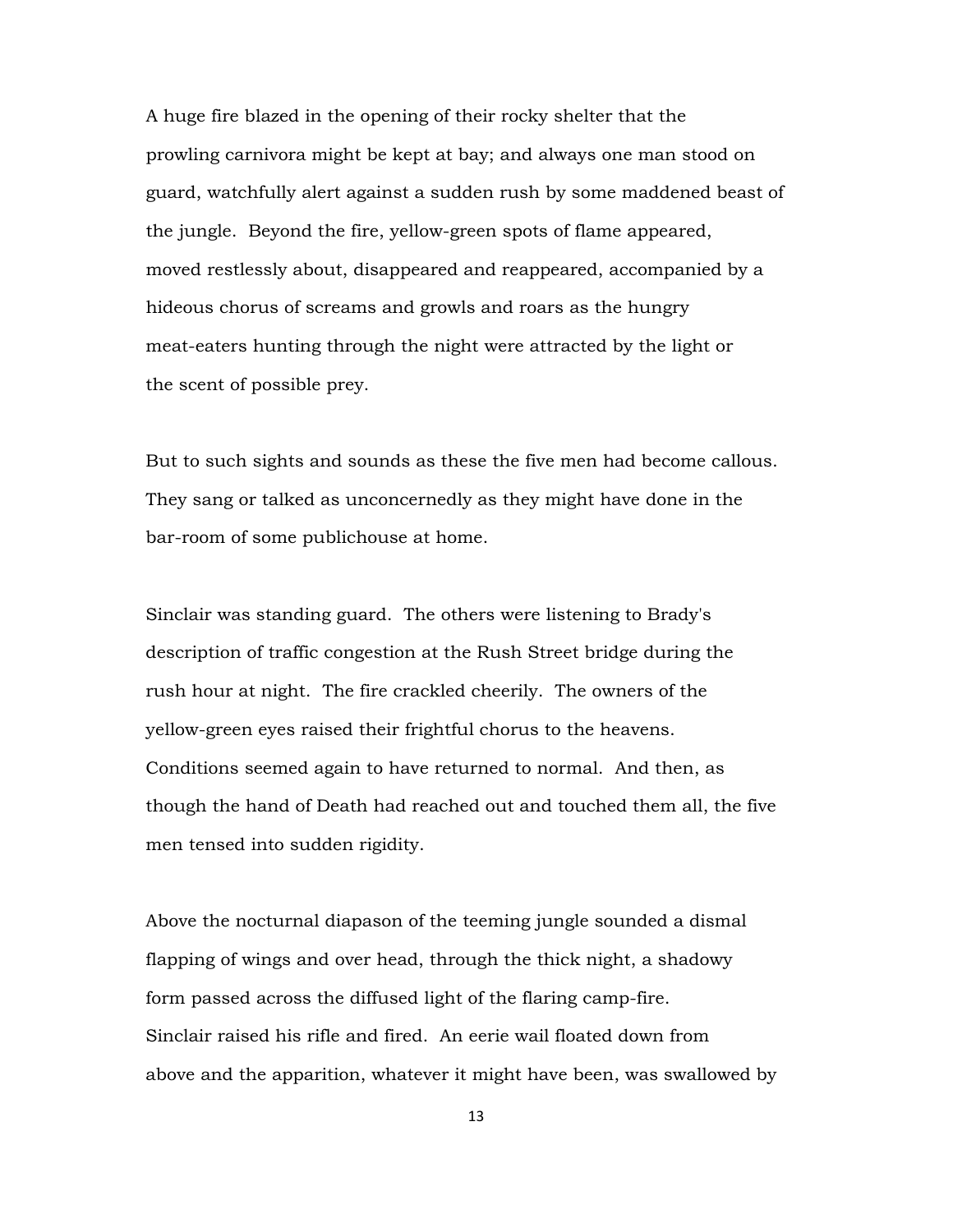the darkness. For several seconds the listening men heard the sound of those dismally flapping wings lessening in the distance until they could no longer be heard.

Bradley was the first to speak. "Shouldn't have fired, Sinclair," he said; "can't waste ammunition." But there was no note of censure in his tone. It was as though he understood the nervous reaction that had compelled the other's act.

"I couldn't help it, sir," said Sinclair. "Lord, it would take an iron man to keep from shootin' at that awful thing. Do you believe in ghosts, sir?"

"No," replied Bradley. "No such things."

"I don't know about that," said Brady. "There was a woman murdered over on the prairie near Brighton--her throat was cut from ear to ear, and--"

"Shut up," snapped Bradley.

"My grandaddy used to live down Coppington wy," said Tippet. "They were a hold ruined castle on a 'ill near by, hand at midnight they used to see pale blue lights through the windows an 'ear--"

"Will you close your hatch!" demanded Bradley. "You fools will have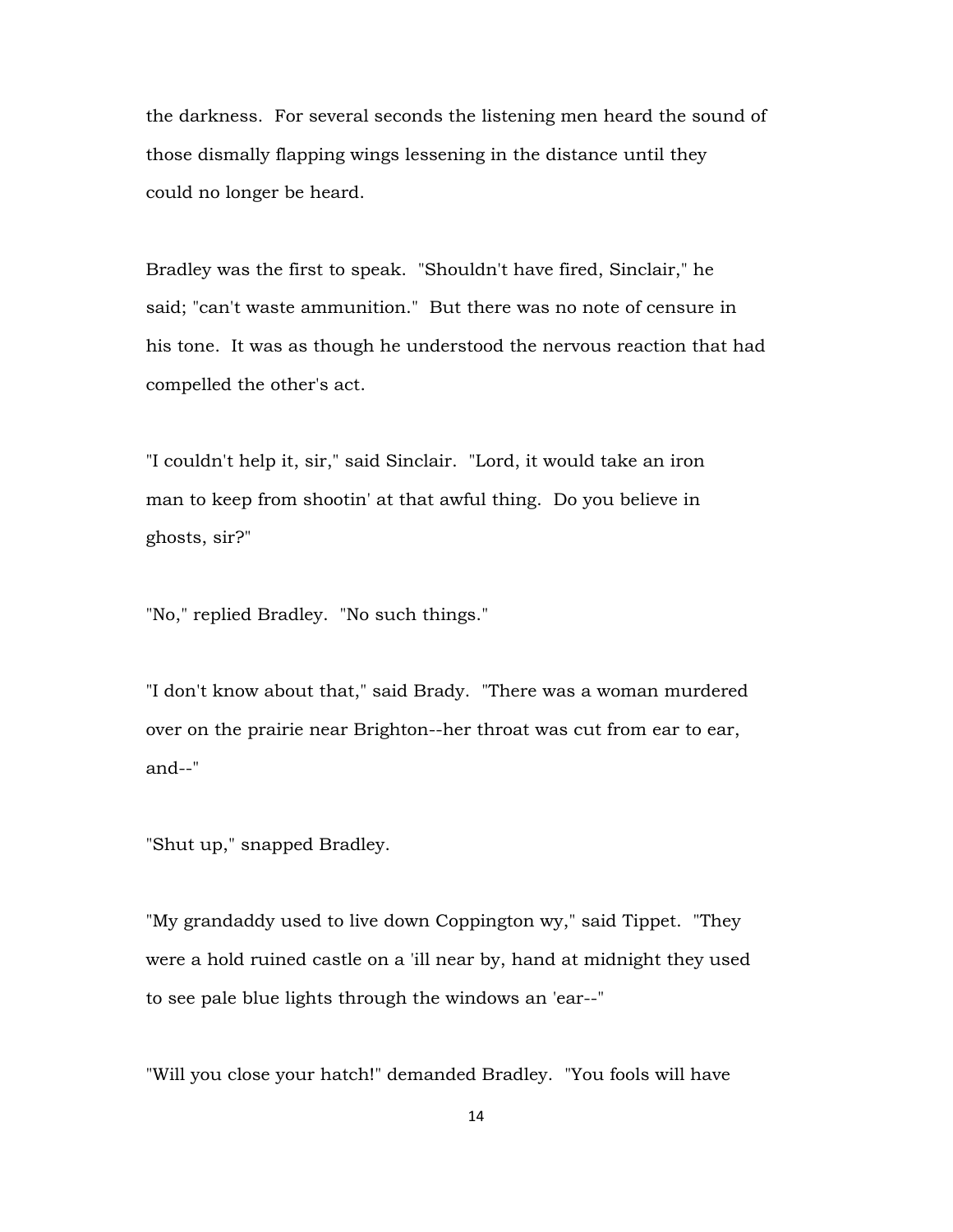yourselves scared to death in a minute. Now go to sleep."

But there was little sleep in camp that night until utter exhaustion overtook the harassed men toward morning; nor was there any return of the weird creature that had set the nerves of each of them on edge.

The following forenoon the party reached the base of the barrier cliffs and for two days marched northward in an effort to discover a break in the frowning abutment that raised its rocky face almost perpendicularly above them, yet nowhere was there the slightest indication that the cliffs were scalable.

Disheartened, Bradley determined to turn back toward the fort, as he already had exceeded the time decided upon by Bowen Tyler and himself for the expedition. The cliffs for many miles had been trending in a northeasterly direction, indicating to Bradley that they were approaching the northern extremity of the island. According to the best of his calculations they had made sufficient easting during the past two days to have brought them to a point almost directly north of Fort Dinosaur and as nothing could be gained by retracing their steps along the base of the cliffs he decided to strike due south through the unexplored country between them and the fort.

That night (September 9, 1916), they made camp a short distance from the cliffs beside one of the numerous cool springs that are to be found within Caspak, oftentimes close beside the still more numerous warm and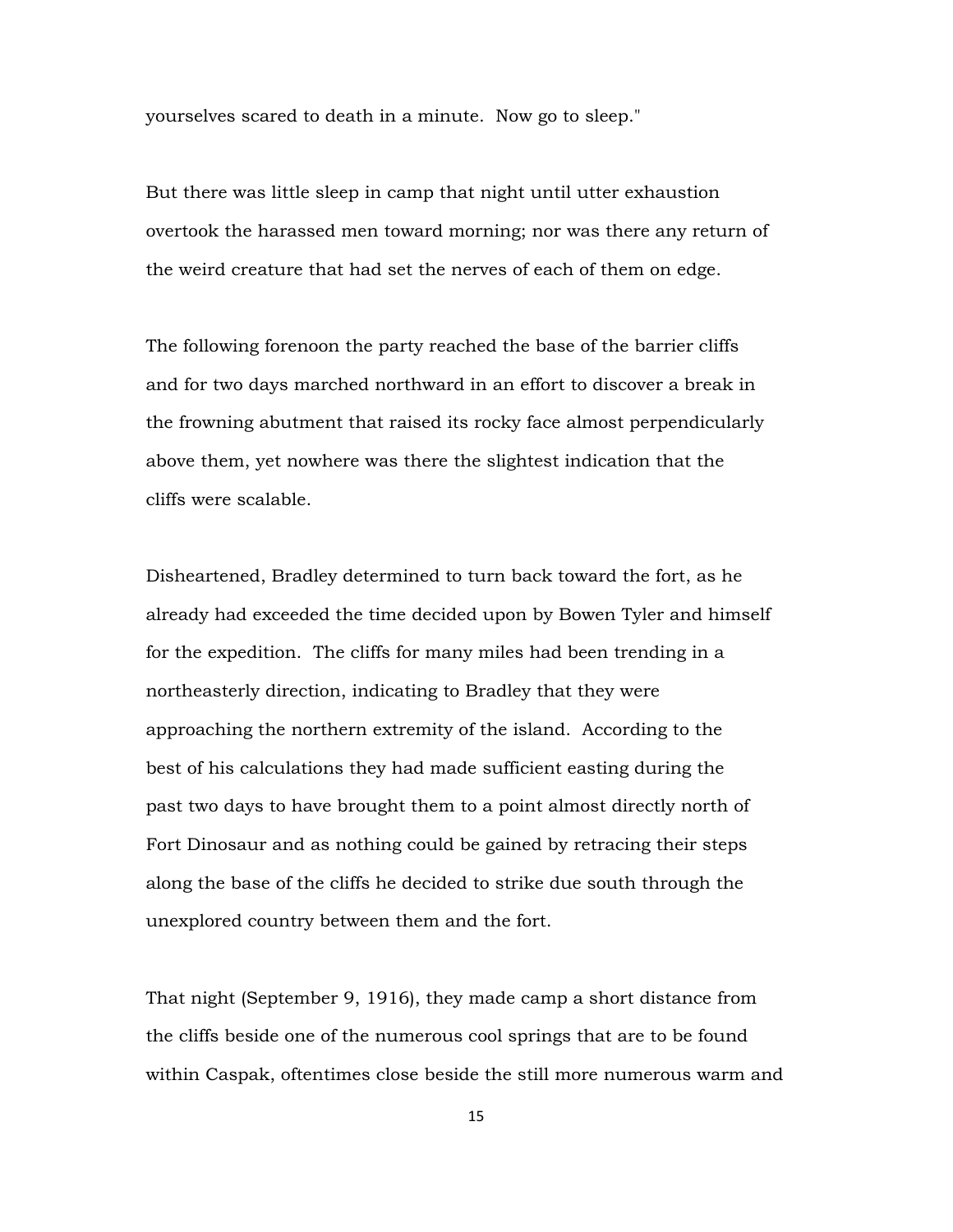hot springs which feed the many pools. After supper the men lay smoking and chatting among themselves. Tippet was on guard. Fewer night prowlers threatened them, and the men were commenting upon the fact that the farther north they had traveled the smaller the number of all species of animals became, though it was still present in what would have seemed appalling plenitude in any other part of the world. The diminution in reptilian life was the most noticeable change in the fauna of northern Caspak. Here, however, were forms they had not met elsewhere, several of which were of gigantic proportions.

According to their custom all, with the exception of the man on guard, sought sleep early, nor, once disposed upon the ground for slumber, were they long in finding it. It seemed to Bradley that he had scarcely closed his eyes when he was brought to his feet, wide awake, by a piercing scream which was punctuated by the sharp report of a rifle from the direction of the fire where Tippet stood guard. As he ran toward the man, Bradley heard above him the same uncanny wail that had set every nerve on edge several nights before, and the dismal flapping of huge wings. He did not need to look up at the white-shrouded figure winging slowly away into the night to know that their grim visitor had returned.

The muscles of his arm, reacting to the sight and sound of the menacing form, carried his hand to the butt of his pistol; but after he had drawn the weapon, he immediately returned it to its holster with a shrug.

16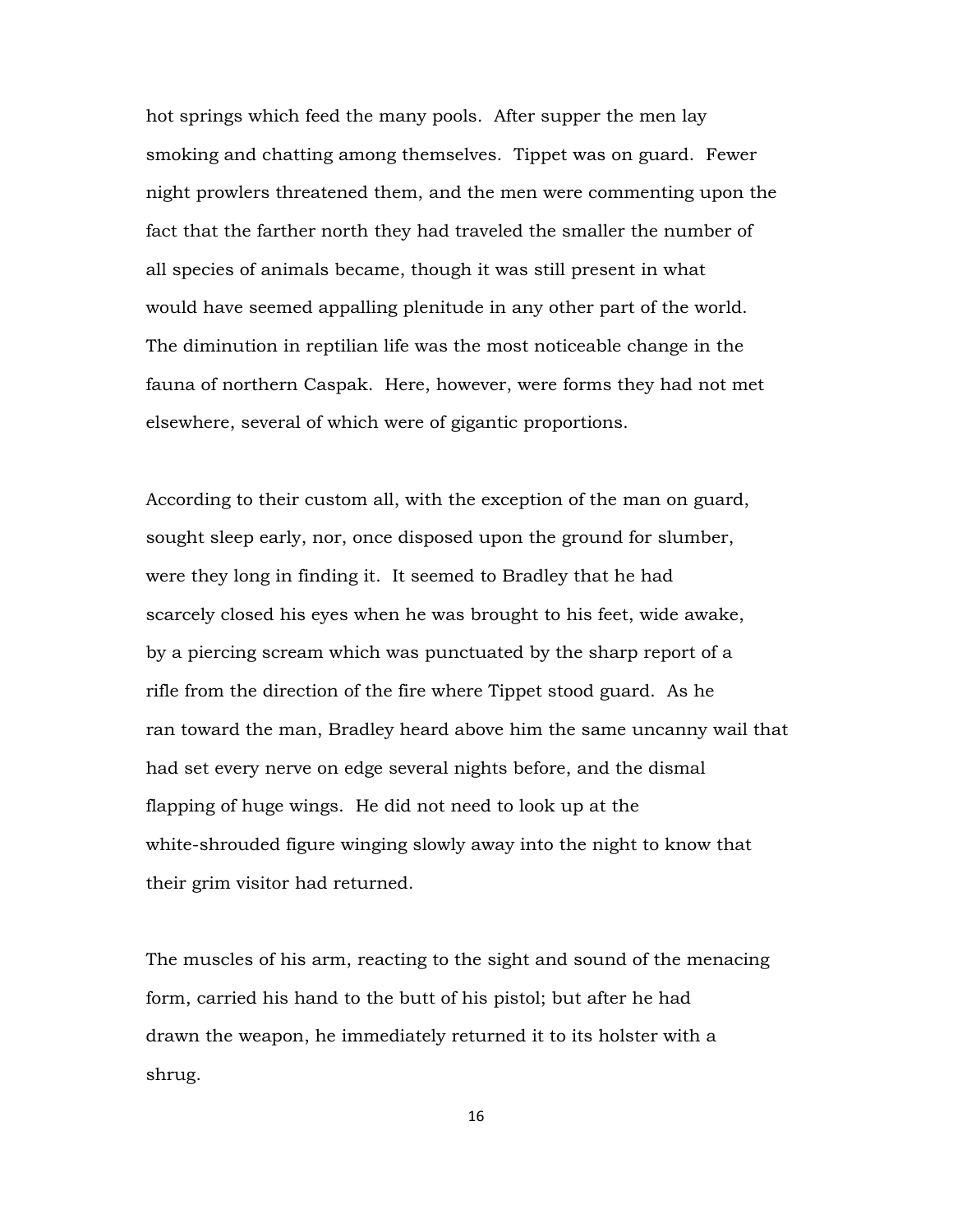"What for?" he muttered. "Can't waste ammunition." Then he walked quickly to where Tippet lay sprawled upon his face. By this time James, Brady and Sinclair were at his heels, each with his rifle in readiness.

"Is he dead, sir?" whispered James as Bradley kneeled beside the prostrate form.

Bradley turned Tippet over on his back and pressed an ear close to the other's heart. In a moment he raised his head. "Fainted," he announced. "Get water. Hurry!" Then he loosened Tippet's shirt at the throat and when the water was brought, threw a cupful in the man's face. Slowly Tippet regained consciousness and sat up. At first he looked curiously into the faces of the men about him; then an expression of terror overspread his features. He shot a startled glance up into the black void above and then burying his face in his arms began to sob like a child.

"What's wrong, man?" demanded Bradley. "Buck up! Can't play cry-baby. Waste of energy. What happened?"

"Wot 'appened, sir!" wailed Tippet. "Oh, Gord, sir! Hit came back. Hit came for me, sir. Right hit did, sir; strite hat me, sir; hand with long w'ite 'ands it clawed for me. Oh, Gord! Hit almost caught me, sir. Hi'm has good as dead; Hi'm a marked man; that's wot Hi ham.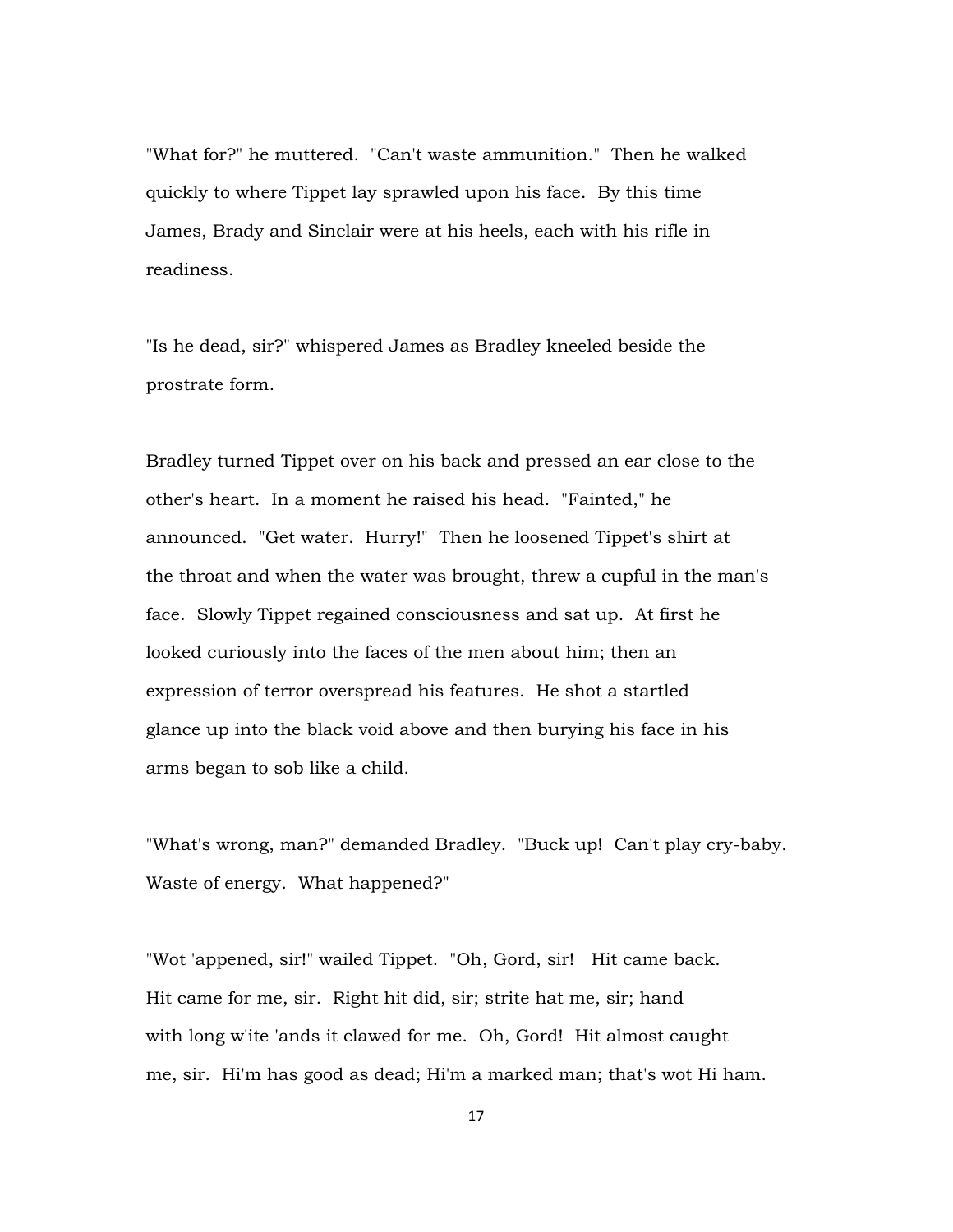Hit was a-goin' for to carry me horf, sir."

"Stuff and nonsense," snapped Bradley. "Did you get a good look at it?"

Tippet said that he did--a much better look than he wanted. The thing had almost clutched him, and he had looked straight into its eyes--"dead heyes in a dead face," he had described them.

"Wot was it after bein', do you think?" inquired Brady.

"Hit was Death," moaned Tippet, shuddering, and again a pall of gloom fell upon the little party.

The following day Tippet walked as one in a trance. He never spoke except in reply to a direct question, which more often than not had to be repeated before it could attract his attention. He insisted that he was already a dead man, for if the thing didn't come for him during the day he would never live through another night of agonized apprehension, waiting for the frightful end that he was positive was in store for him. "I'll see to that," he said, and they all knew that Tippet meant to take his own life before darkness set in.

Bradley tried to reason with him, in his short, crisp way, but soon saw the futility of it; nor could he take the man's weapons from him without subjecting him to almost certain death from any of the numberless dangers that beset their way.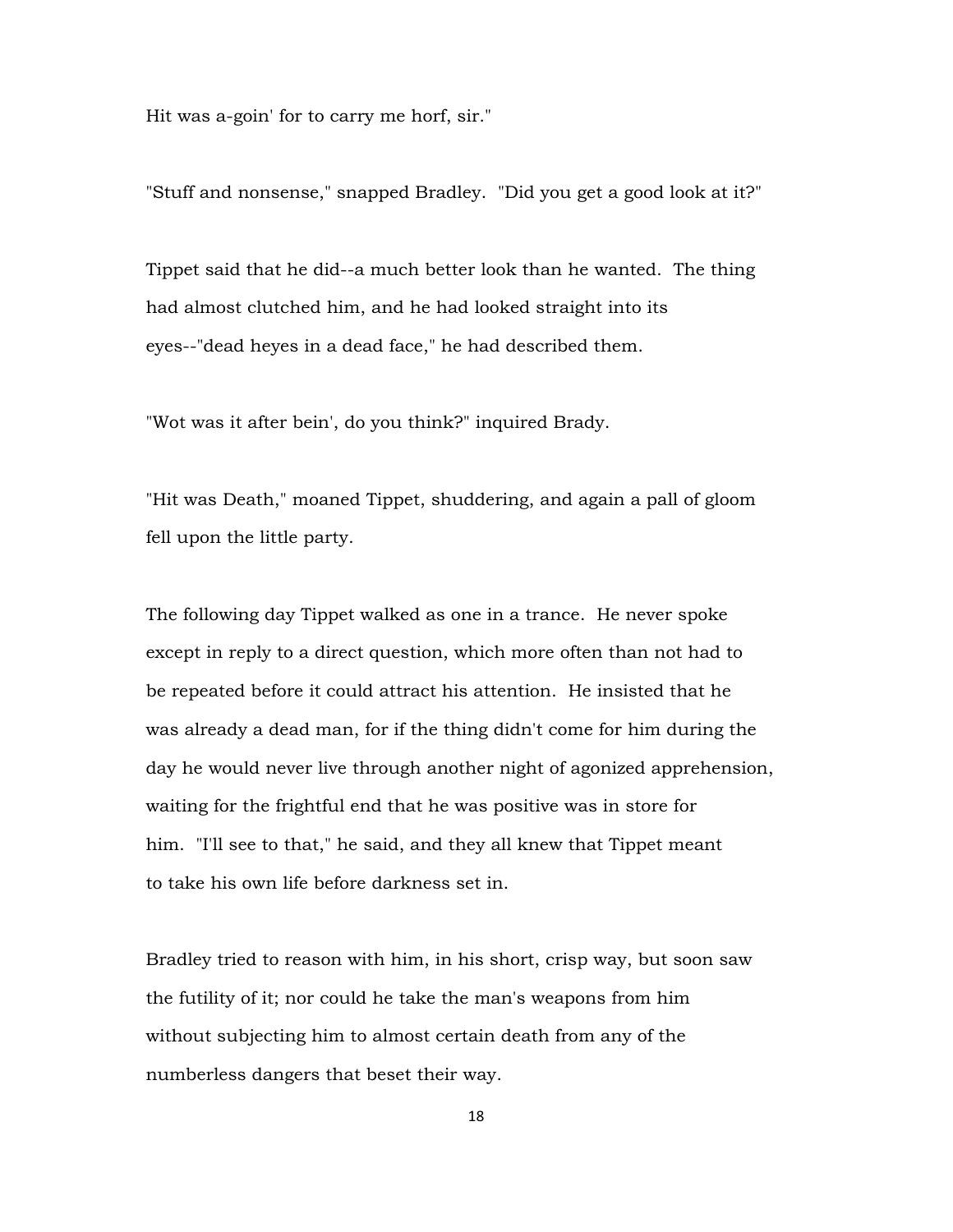The entire party was moody and glum. There was none of the bantering that had marked their intercourse before, even in the face of blighting hardships and hideous danger. This was a new menace that threatened them, something that they couldn't explain; and so, naturally, it aroused within them superstitious fear which Tippet's attitude only tended to augment. To add further to their gloom, their way led through a dense forest, where, on account of the underbrush, it was difficult to make even a mile an hour. Constant watchfulness was required to avoid the many snakes of various degrees of repulsiveness and enormity that infested the wood; and the only ray of hope they had to cling to was that the forest would, like the majority of Caspakian forests, prove to be of no considerable extent.

Bradley was in the lead when he came suddenly upon a grotesque creature of Titanic proportions. Crouching among the trees, which here commenced to thin out slightly, Bradley saw what appeared to be an enormous dragon devouring the carcass of a mammoth. From frightful jaws to the tip of its long tail it was fully forty feet in length. Its body was covered with plates of thick skin which bore a striking resemblance to armor-plate. The creature saw Bradley almost at the same instant that he saw it and reared up on its enormous hind legs until its head towered a full twenty-five feet above the ground. From the cavernous jaws issued a hissing sound of a volume equal to the escaping steam from the safety-valves of half a dozen locomotives, and then the creature came for the man.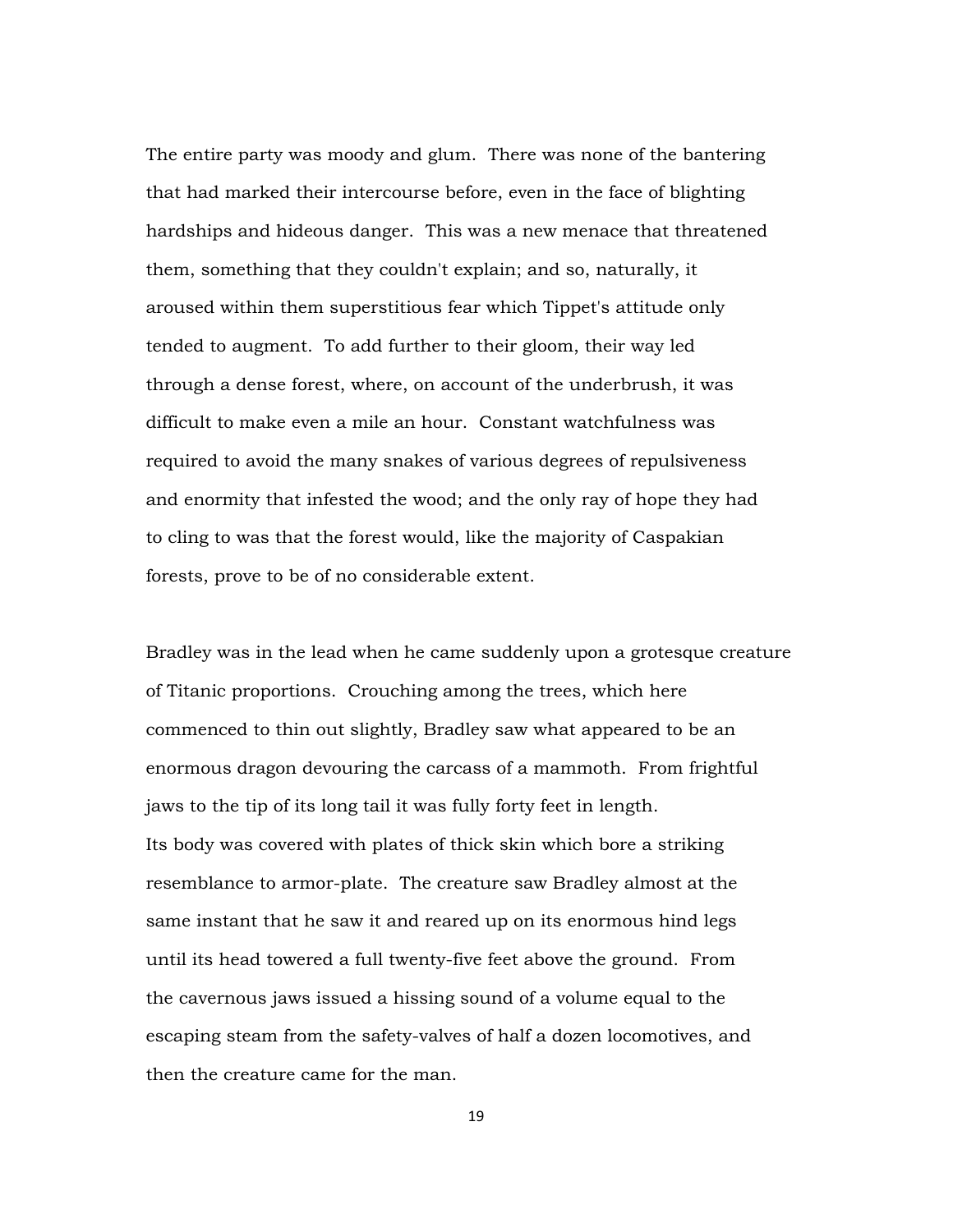"Scatter!" shouted Bradley to those behind him; and all but Tippet heeded the warning. The man stood as though dazed, and when Bradley saw the other's danger, he too stopped and wheeling about sent a bullet into the massive body forcing its way through the trees toward him. The shot struck the creature in the belly where there was no protecting armor, eliciting a new note which rose in a shrill whistle and ended in a wail. It was then that Tippet appeared to come out of his trance, for with a cry of terror he turned and fled to the left. Bradley, seeing that he had as good an opportunity as the others to escape, now turned his attention to extricating himself; and as the woods seemed dense on the right, he ran in that direction, hoping that the close-set boles would prevent pursuit on the part of the great reptile. The dragon paid no further attention to him, however, for Tippet's sudden break for liberty had attracted its attention; and after Tippet it went, bowling over small trees, uprooting underbrush and leaving a wake behind it like that of a small tornado.

Bradley, the moment he had discovered the thing was pursuing Tippet, had followed it. He was afraid to fire for fear of hitting the man, and so it was that he came upon them at the very moment that the monster lunged its great weight forward upon the doomed man. The sharp, three-toed talons of the forelimbs seized poor Tippet, and Bradley saw the unfortunate fellow lifted high above the ground as the creature again reared up on its hind legs, immediately transferring Tippet's body to its gaping jaws, which closed with a sickening,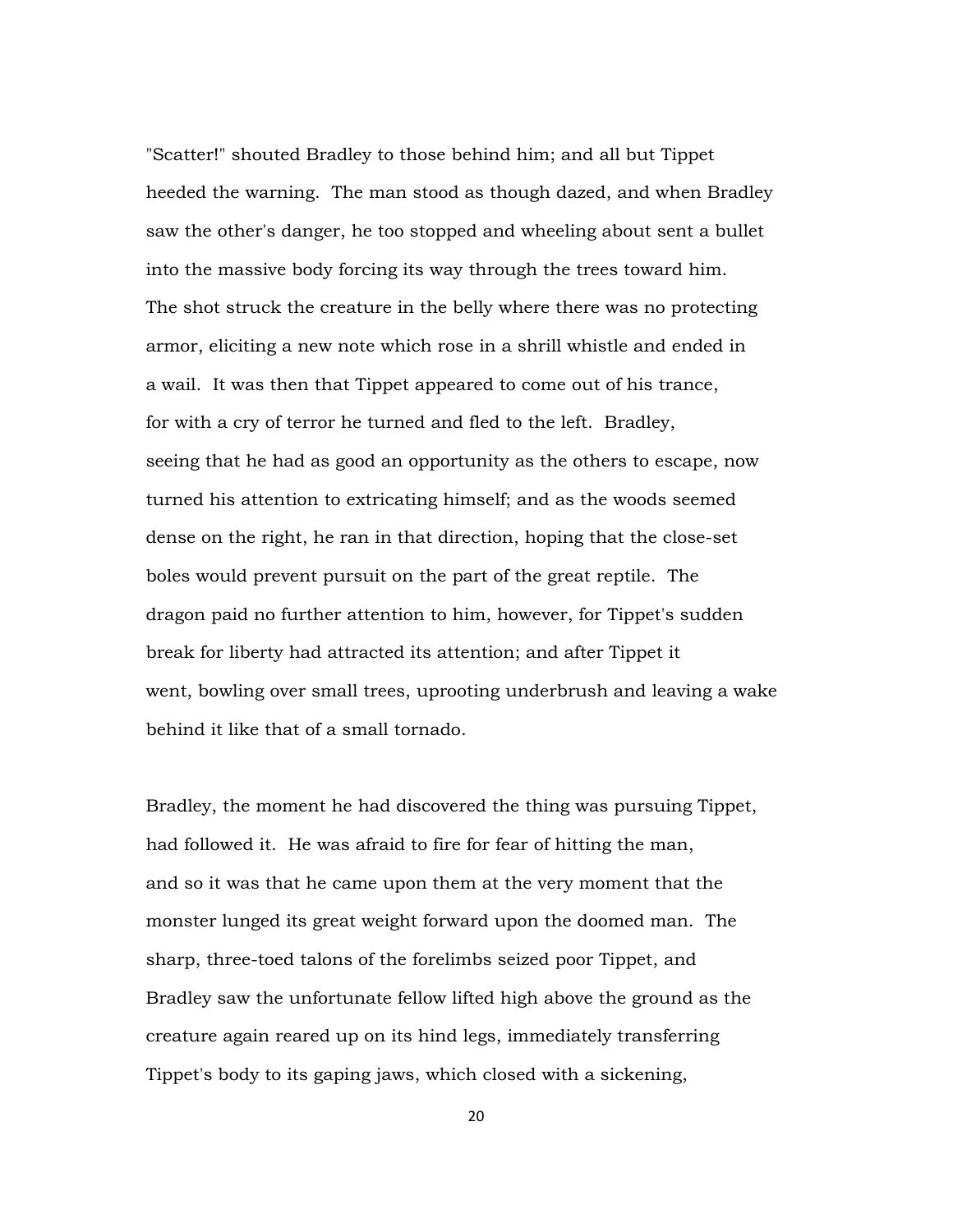crunching sound as Tippet's bones cracked beneath the great teeth.

Bradley half raised his rifle to fire again and then lowered it with a shake of his head. Tippet was beyond succor--why waste a bullet that Caspak could never replace? If he could now escape the further notice of the monster it would be a wiser act than to throw his life away in futile revenge. He saw that the reptile was not looking in his direction, and so he slipped noiselessly behind the bole of a large tree and thence quietly faded away in the direction he believed the others to have taken. At what he considered a safe distance he halted and looked back. Half hidden by the intervening trees he still could see the huge head and the massive jaws from which protrude the limp legs of the dead man. Then, as though struck by the hammer of Thor, the creature collapsed and crumpled to the ground. Bradley's single bullet, penetrating the body through the soft skin of the belly, had slain the Titan.

A few minutes later, Bradley found the others of the party. The four returned cautiously to the spot where the creature lay and after convincing themselves that it was quite dead, came close to it. It was an arduous and gruesome job extricating Tippet's mangled remains from the powerful jaws, the men working for the most part silently.

"It was the work of the banshee all right," muttered Brady. "It warned poor Tippet, it did."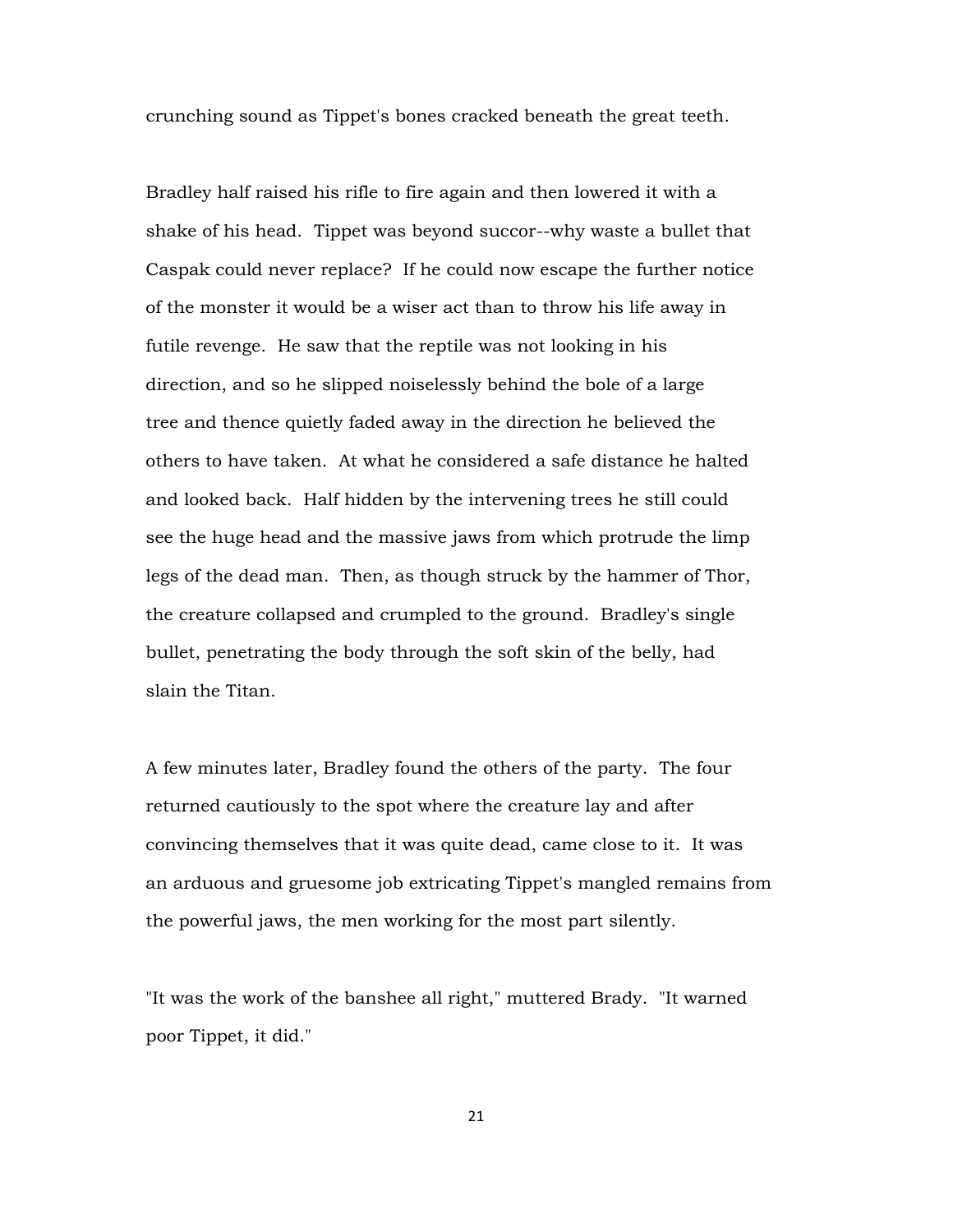"Hit killed him, that's wot hit did, hand hit'll kill some more of us," said James, his lower lip trembling.

"If it was a ghost," interjected Sinclair, "and I don't say as it was; but if it was, why, it could take on any form it wanted to. It might have turned itself into this thing, which ain't no natural thing at all, just to get poor Tippet. If it had of been a lion or something else humanlike it wouldn't look so strange; but this here thing ain't humanlike. There ain't no such thing an' never was."

"Bullets don't kill ghosts," said Bradley, "so this couldn't have been a ghost. Furthermore, there are no such things. I've been trying to place this creature. Just succeeded. It's a tyrannosaurus. Saw picture of skeleton in magazine. There's one in New York Natural History Museum. Seems to me it said it was found in place called Hell Creek somewhere in western North America. Supposed to have lived about six million years ago."

"Hell Creek's in Montana," said Sinclair. "I used to punch cows in Wyoming, an' I've heard of Hell Creek. Do you s'pose that there thing's six million years old?" His tone was skeptical.

"No," replied Bradley; "But it would indicate that the island of Caprona has stood almost without change for more than six million years."

22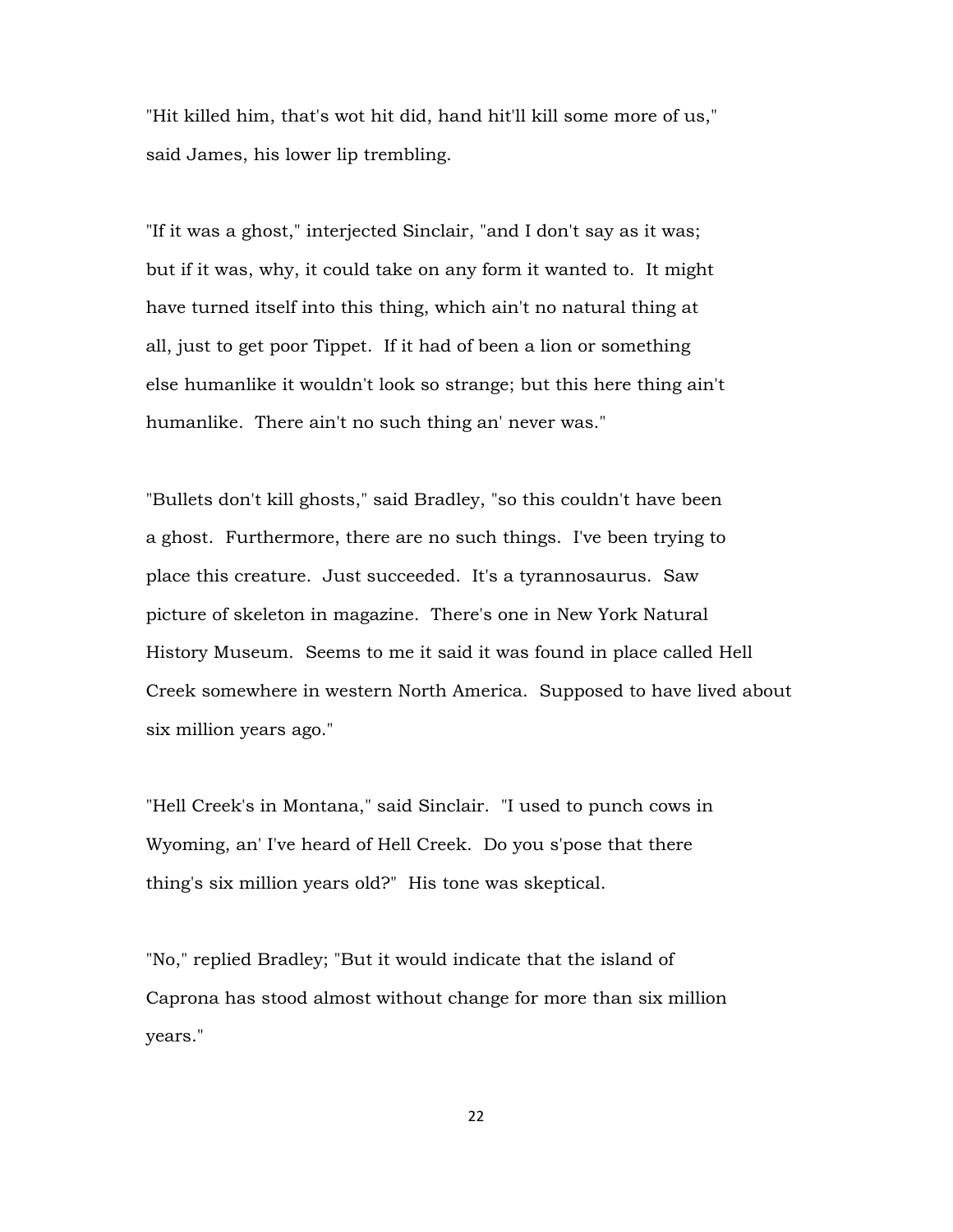The conversation and Bradley's assurance that the creature was not of supernatural origin helped to raise a trifle the spirits of the men; and then came another diversion in the form of ravenous meat-eaters attracted to the spot by the uncanny sense of smell which had apprised them of the presence of flesh, killed and ready for the eating.

It was a constant battle while they dug a grave and consigned all that was mortal of John Tippet to his last, lonely resting-place. Nor would they leave then; but remained to fashion a rude headstone from a crumbling out-cropping of sandstone and to gather a mass of the gorgeous flowers growing in such great profusion around them and heap the new-made grave with bright blooms. Upon the headstone Sinclair scratched in rude characters the words:

 HERE LIES JOHN TIPPET ENGLISHMAN KILLED BY TYRANNOSAURUS 10 SEPT. A.D. 1916 R.I.P.

and Bradley repeated a short prayer before they left their comrade forever.

For three days the party marched due south through forests and meadow-land and great park-like areas where countless herbivorous animals grazed--deer and antelope and bos and the little ecca, the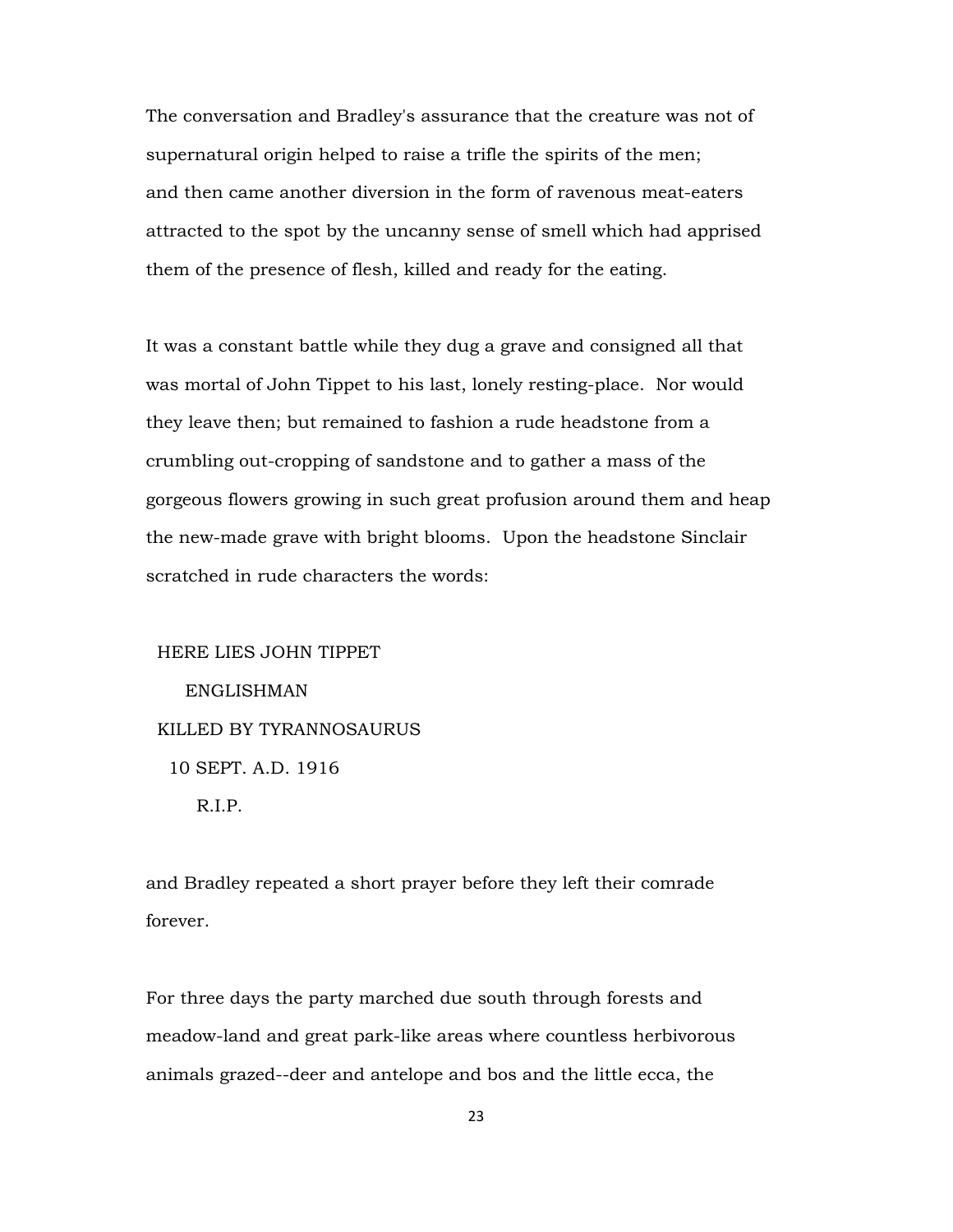smallest species of Caspakian horse, about the size of a rabbit. There were other horses too; but all were small, the largest being not above eight hands in height. Preying continually upon the herbivora were the meat-eaters, large and small--wolves, hyaenadons, panthers, lions, tigers, and bear as well as several large and ferocious species of reptilian life.

On September twelfth the party scaled a line of sandstone cliffs which crossed their route toward the south; but they crossed them only after an encounter with the tribe that inhabited the numerous caves which pitted the face of the escarpment. That night they camped upon a rocky plateau which was sparsely wooded with jarrah, and here once again they were visited by the weird, nocturnal apparition that had already filled them with a nameless terror.

As on the night of September ninth the first warning came from the sentinel standing guard over his sleeping companions. A terror-stricken cry punctuated by the crack of a rifle brought Bradley, Sinclair and Brady to their feet in time to see James, with clubbed rifle, battling with a white-robed figure that hovered on widespread wings on a level with the Englishman's head. As they ran, shouting, forward, it was obvious to them that the weird and terrible apparition was attempting to seize James; but when it saw the others coming to his rescue, it desisted, flapping rapidly upward and away, its long, ragged wings giving forth the peculiarly dismal notes which always characterized the sound of its flying.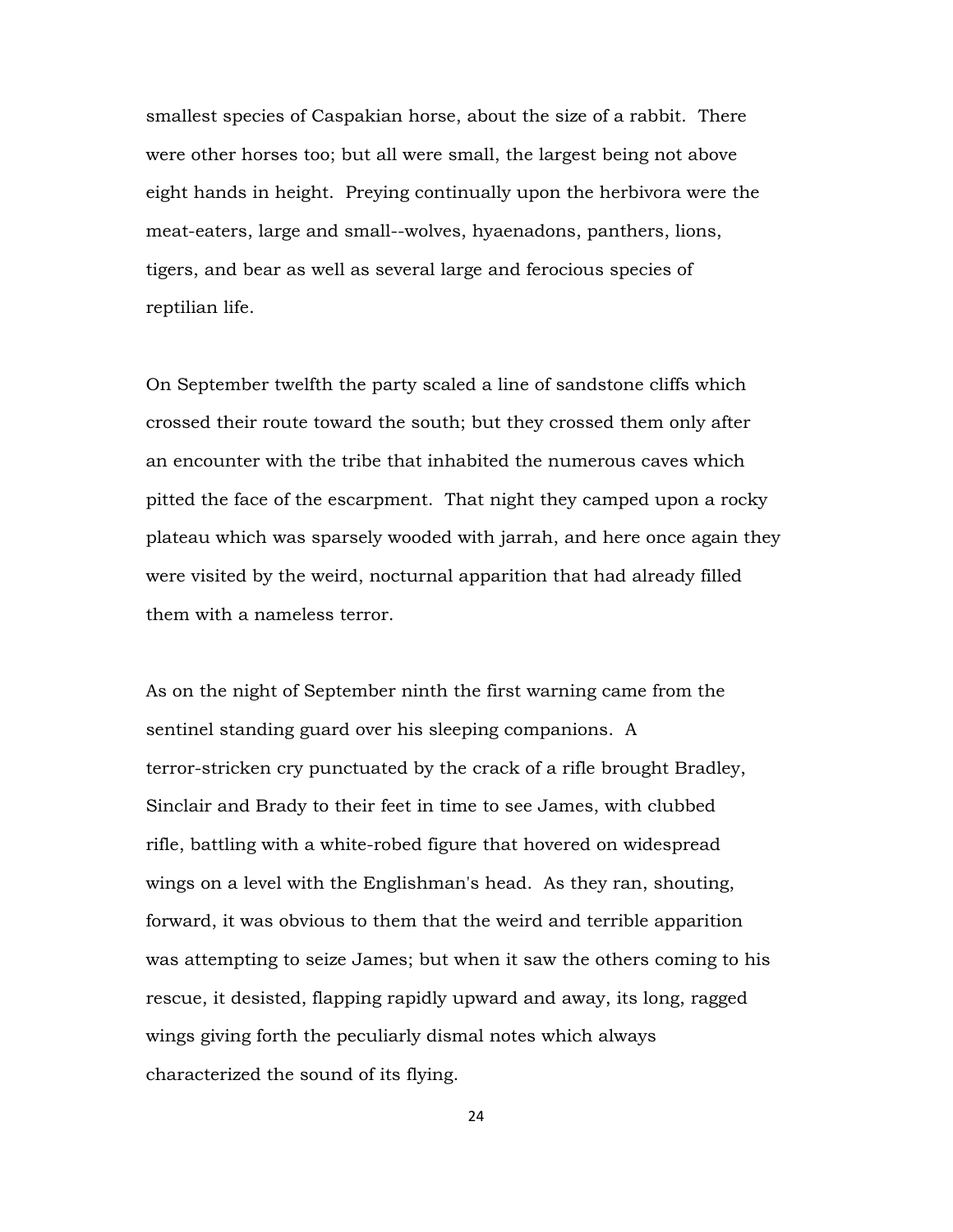Bradley fired at the vanishing menacer of their peace and safety; but whether he scored a hit or not, none could tell, though, following the shot, there was wafted back to them the same piercing wail that had on other occasions frozen their marrow.

Then they turned toward James, who lay face downward upon the ground, trembling as with ague. For a time he could not even speak, but at last regained sufficient composure to tell them how the thing must have swooped silently upon him from above and behind as the first premonition of danger he had received was when the long, clawlike fingers had clutched him beneath either arm. In the melee his rifle had been discharged and he had broken away at the same instant and turned to defend himself with the butt. The rest they had seen.

From that instant James was an absolutely broken man. He maintained with shaking lips that his doom was sealed, that the thing had marked him for its own, and that he was as good as dead, nor could any amount of argument or raillery convince him to the contrary. He had seen Tippet marked and claimed and now he had been marked. Nor were his constant reiterations of this belief without effect upon the rest of the party. Even Bradley felt depressed, though for the sake of the others he managed to hide it beneath a show of confidence he was far from feeling.

And on the following day William James was killed by a saber-tooth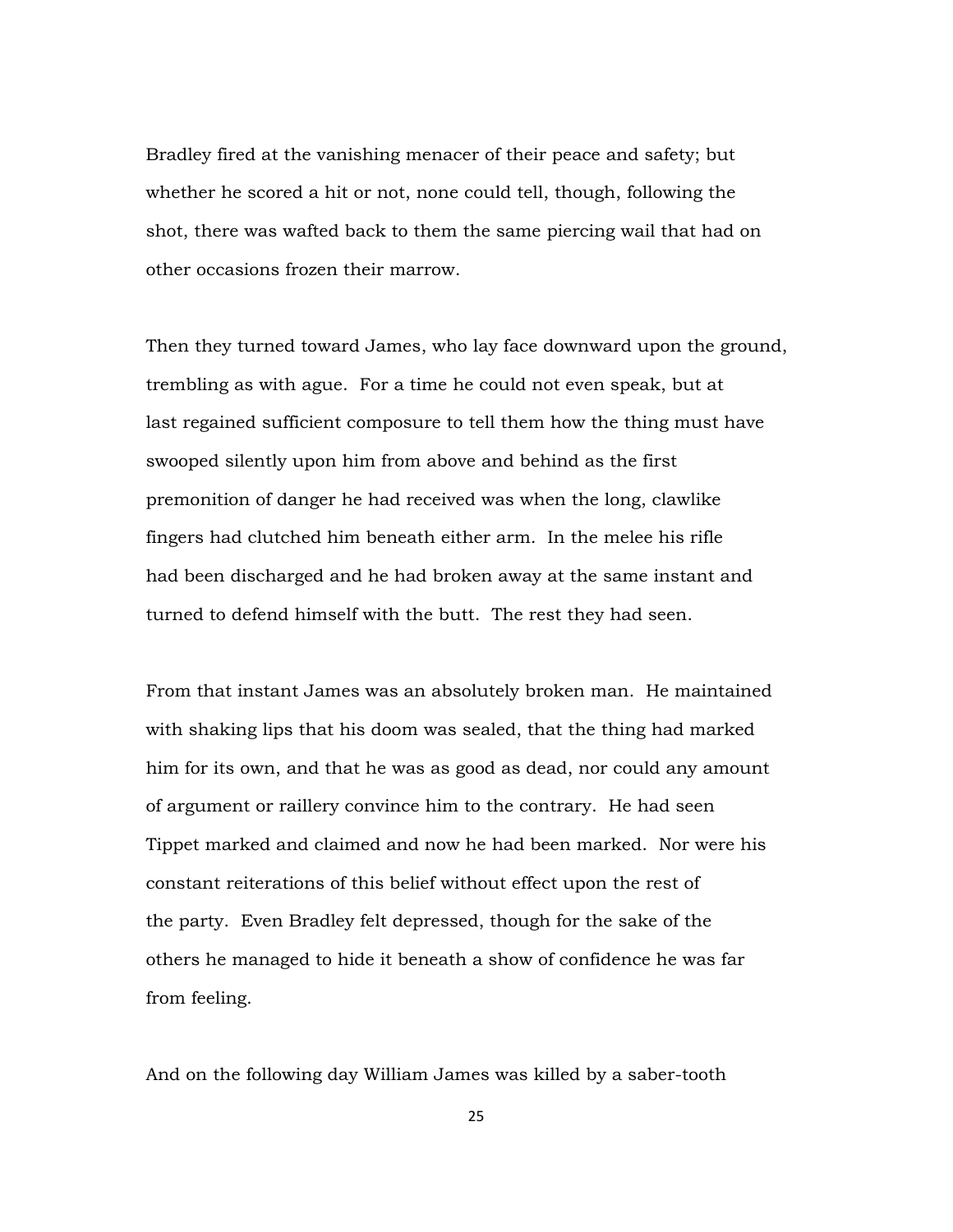tiger--September 13, 1916. Beneath a jarrah tree on the stony plateau on the northern edge of the Sto-lu country in the land that Time forgot, he lies in a lonely grave marked by a rough headstone.

Southward from his grave marched three grim and silent men. To the best of Bradley's reckoning they were some twenty-five miles north of Fort Dinosaur, and that they might reach the fort on the following day, they plodded on until darkness overtook them. With comparative safety fifteen miles away, they made camp at last; but there was no singing now and no joking. In the bottom of his heart each prayed that they might come safely through just this night, for they knew that during the morrow they would make the final stretch, yet the nerves of each were taut with strained anticipation of what gruesome thing might flap down upon them from the black sky, marking another for its own. Who would be the next?

As was their custom, they took turns at guard, each man doing two hours and then arousing the next. Brady had gone on from eight to ten, followed by Sinclair from ten to twelve, then Bradley had been awakened. Brady would stand the last guard from two to four, as they had determined to start the moment that it became light enough to insure comparative safety upon the trail.

The snapping of a twig aroused Brady out of a dead sleep, and as he opened his eyes, he saw that it was broad daylight and that at twenty paces from him stood a huge lion. As the man sprang to his feet, his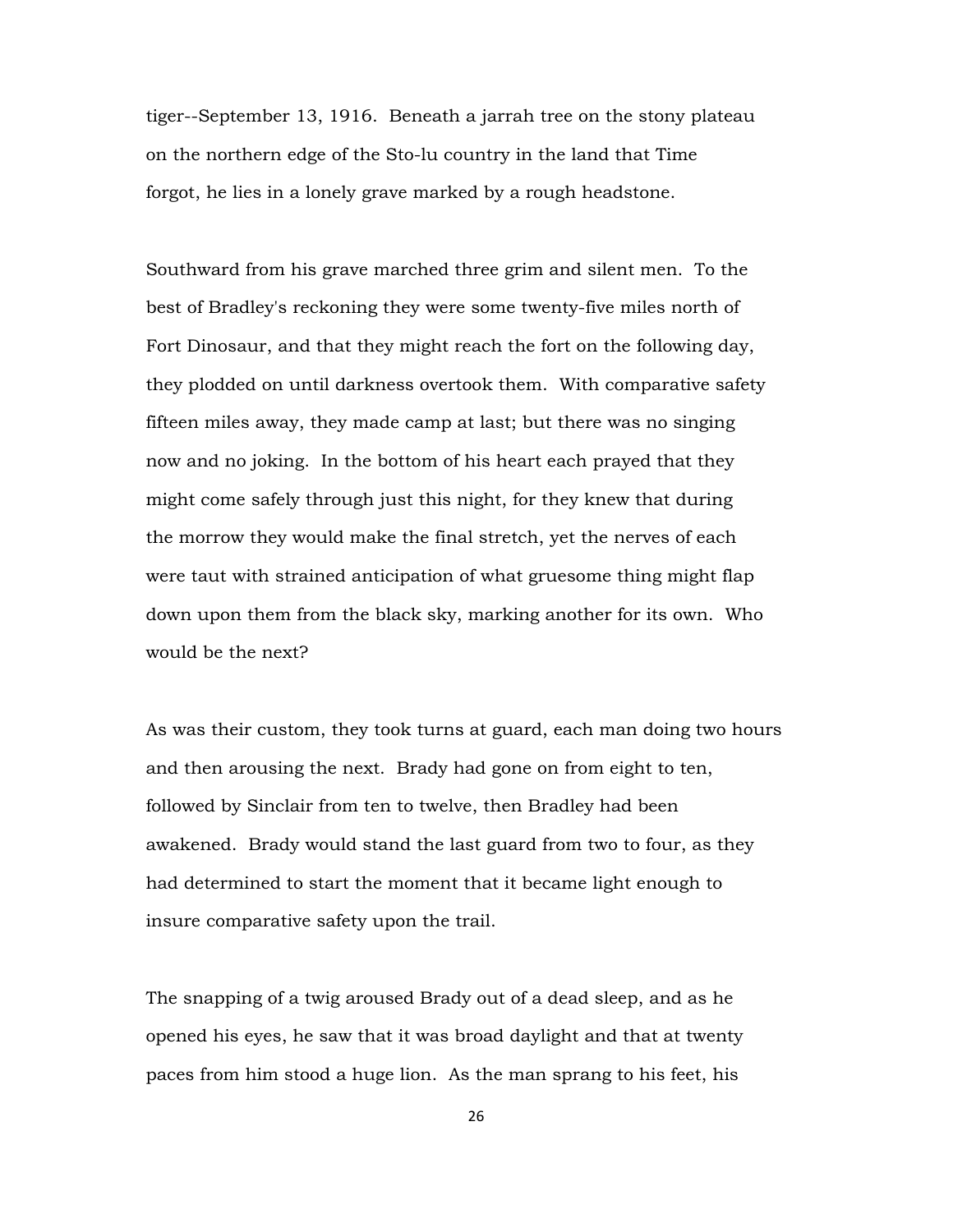rifle ready in his hand, Sinclair awoke and took in the scene in a single swift glance. The fire was out and Bradley was nowhere in sight. For a long moment the lion and the men eyed one another. The latter had no mind to fire if the beast minded its own affairs--they were only too glad to let it go its way if it would; but the lion was of a different mind.

Suddenly the long tail snapped stiffly erect, and as though it had been attached to two trigger fingers the two rifles spoke in unison, for both men knew this signal only too well--the immediate forerunner of a deadly charge. As the brute's head had been raised, his spine had not been visible; and so they did what they had learned by long experience was best to do. Each covered a front leg, and as the tail snapped aloft, fired. With a hideous roar the mighty flesh-eater lurched forward to the ground with both front legs broken. It was an easy accomplishment in the instant before the beast charged--after, it would have been well-nigh an impossible feat. Brady stepped close in and finished him with a shot in the base of the brain lest his terrific roarings should attract his mate or others of their kind.

Then the two men turned and looked at one another. "Where is Lieutenant Bradley?" asked Sinclair. They walked to the fire. Only a few smoking embers remained. A few feet away lay Bradley's rifle. There was no evidence of a struggle. The two men circled about the camp twice and on the last lap Brady stooped and picked up an object which had lain about ten yards beyond the fire--it was Bradley's cap.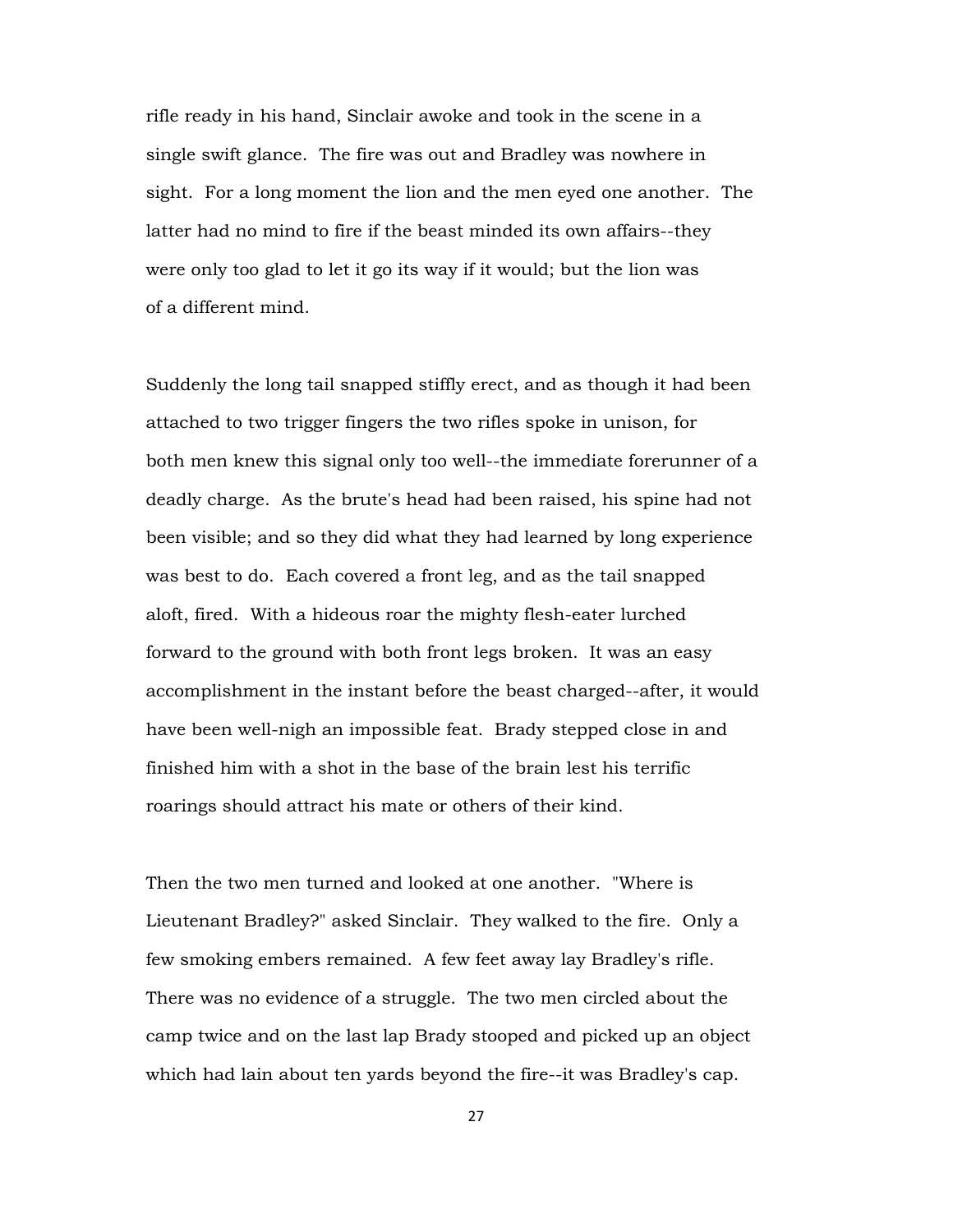Again the two looked questioningly at one another, and then, simultaneously, both pairs of eyes swung upward and searched the sky. A moment later Brady was examining the ground about the spot where Bradley's cap had lain. It was one of those little barren, sandy stretches that they had found only upon this stony plateau. Brady's own footsteps showed as plainly as black ink upon white paper; but his was the only foot that had marred the smooth, windswept surface--there was no sign that Bradley had crossed the spot upon the surface of the ground, and yet his cap lay well toward the center of it.

Breakfastless and with shaken nerves the two survivors plunged madly into the long day's march. Both were strong, courageous, resourceful men; but each had reached the limit of human nerve endurance and each felt that he would rather die than spend another night in the hideous open of that frightful land. Vivid in the mind of each was a picture of Bradley's end, for though neither had witnessed the tragedy, both could imagine almost precisely what had occurred. They did not discuss it--they did not even mention it--yet all day long the thing was uppermost in the mind of each and mingled with it a similar picture with himself as victim should they fail to make Fort Dinosaur before dark.

And so they plunged forward at reckless speed, their clothes, their hands, their faces torn by the retarding underbrush that reached forth to hinder them. Again and again they fell; but be it to their credit that the one always waited and helped the other and that into the mind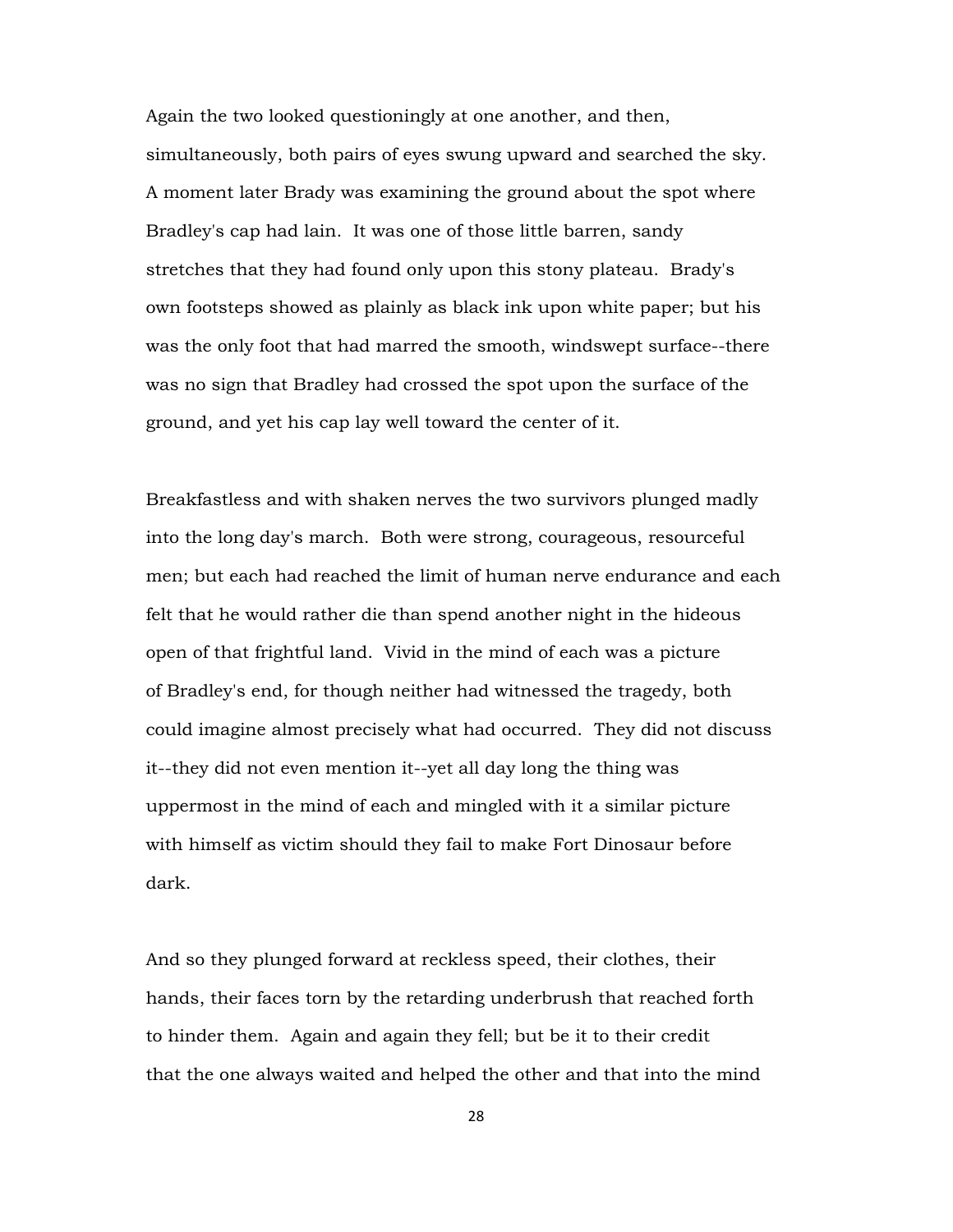of neither entered the thought or the temptation to desert his companion--they would reach the fort together if both survived, or neither would reach it.

They encountered the usual number of savage beasts and reptiles; but they met them with a courageous recklessness born of desperation, and by virtue of the very madness of the chances they took, they came through unscathed and with the minimum of delay.

Shortly after noon they reached the end of the plateau. Before them was a drop of two hundred feet to the valley beneath. To the left, in the distance, they could see the waters of the great inland sea that covers a considerable portion of the area of the crater island of Caprona and at a little lesser distance to the south of the cliffs they saw a thin spiral of smoke arising above the tree-tops.

The landscape was familiar--each recognized it immediately and knew that that smoky column marked the spot where Dinosaur had stood. Was the fort still there, or did the smoke arise from the smoldering embers of the building they had helped to fashion for the housing of their party? Who could say!

Thirty precious minutes that seemed as many hours to the impatient men were consumed in locating a precarious way from the summit to the base of the cliffs that bounded the plateau upon the south, and then once again they struck off upon level ground toward their goal. The closer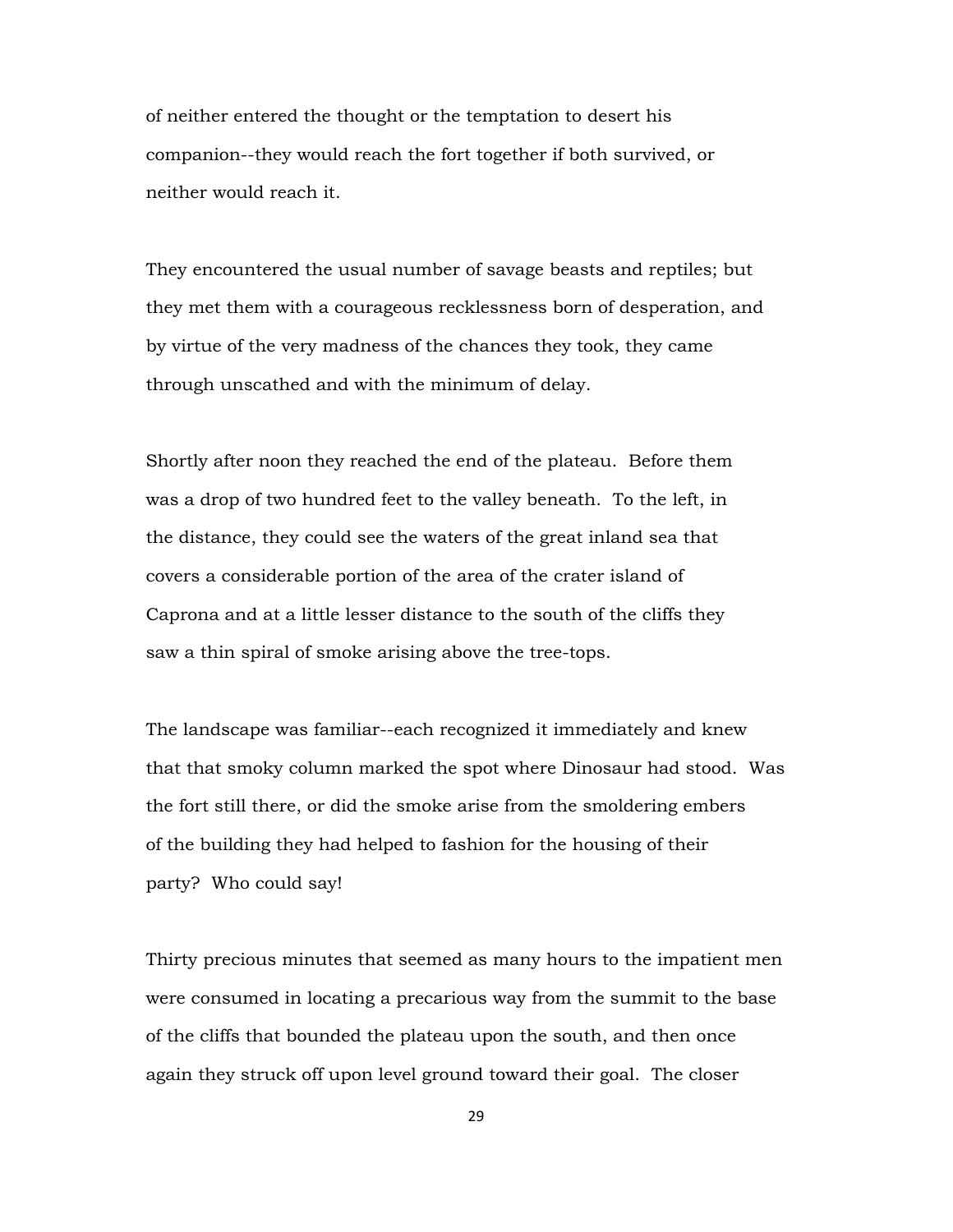they approached the fort the greater became their apprehension that all would not be well. They pictured the barracks deserted or the small company massacred and the buildings in ashes. It was almost in a frenzy of fear that they broke through the final fringe of jungle and stood at last upon the verge of the open meadow a half-mile from Fort Dinosaur.

"Lord!" ejaculated Sinclair. "They are still there!" And he fell to his knees, sobbing.

Brady trembled like a leaf as he crossed himself and gave silent thanks, for there before them stood the sturdy ramparts of Dinosaur and from inside the inclosure rose a thin spiral of smoke that marked the location of the cook-house. All was well, then, and their comrades were preparing the evening meal!

Across the clearing they raced as though they had not already covered in a single day a trackless, primeval country that might easily have required two days by fresh and untired men. Within hailing distance they set up such a loud shouting that presently heads appeared above the top of the parapet and soon answering shouts were rising from within Fort Dinosaur. A moment later three men issued from the inclosure and came forward to meet the survivors and listen to the hurried story of the eleven eventful days since they had set out upon their expedition to the barrier cliffs. They heard of the deaths of Tippet and James and of the disappearance of Lieutenant Bradley, and a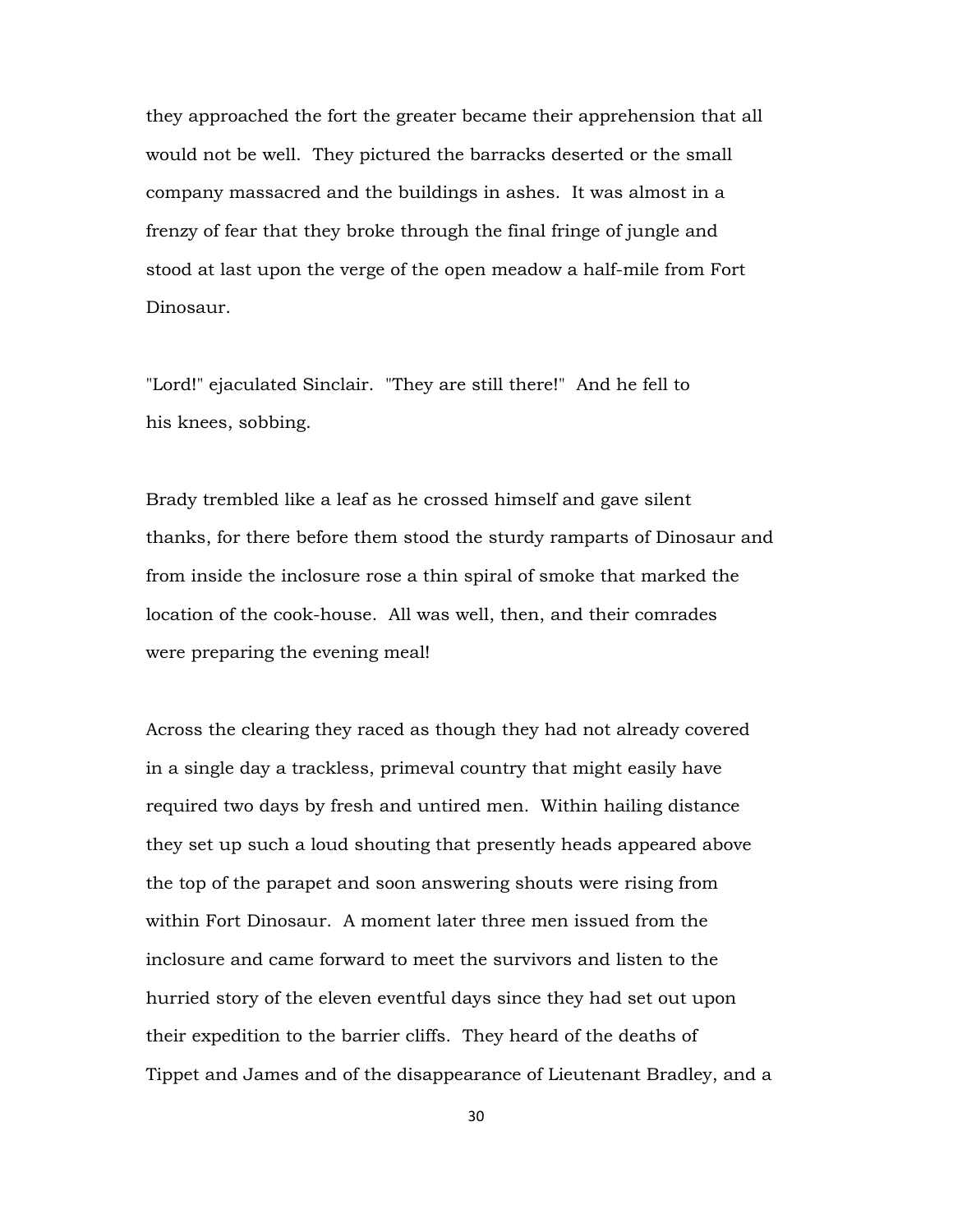new terror settled upon Dinosaur.

Olson, the Irish engineer, with Whitely and Wilson constituted the remnants of Dinosaur's defenders, and to Brady and Sinclair they narrated the salient events that had transpired since Bradley and his party had marched away on September 4th. They told them of the infamous act of Baron Friedrich von Schoenvorts and his German crew who had stolen the U-33, breaking their parole, and steaming away toward the subterranean opening through the barrier cliffs that carried the waters of the inland sea into the open Pacific beyond; and of the cowardly shelling of the fort.

They told of the disappearance of Miss La Rue in the night of September 11th, and of the departure of Bowen Tyler in search of her, accompanied only by his Airedale, Nobs. Thus of the original party of eleven Allies and nine Germans that had constituted the company of the U-33 when she left English waters after her capture by the crew of the English tug there were but five now to be accounted for at Fort Dinosaur. Benson, Tippet, James, and one of the Germans were known to be dead. It was assumed that Bradley, Tyler and the girl had already succumbed to some of the savage denizens of Caspak, while the fate of the Germans was equally unknown, though it might readily be believed that they had made good their escape. They had had ample time to provision the ship and the refining of the crude oil they had discovered north of the fort could have insured them an ample supply to carry them back to Germany.

31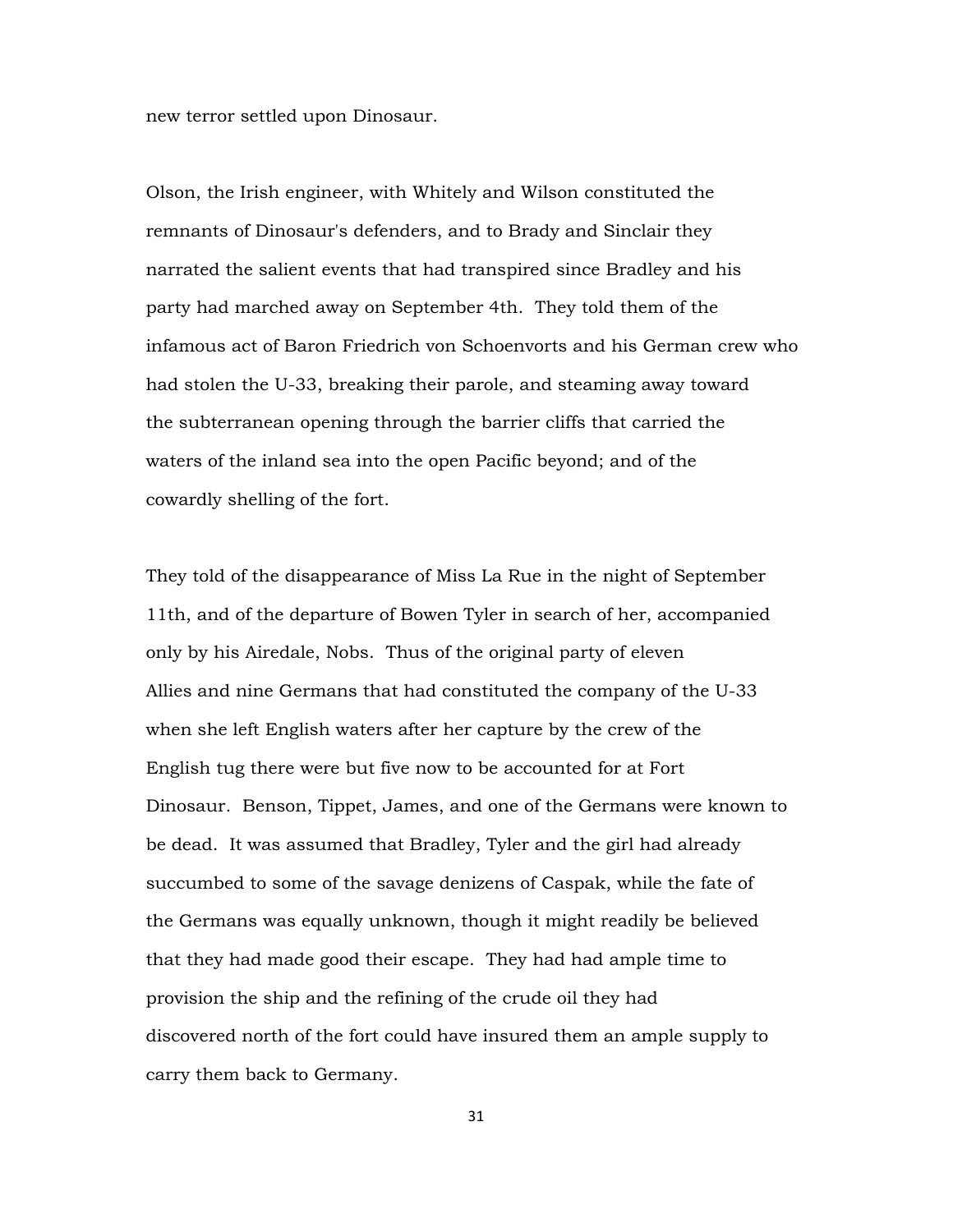## Chapter 2

When bradley went on guard at midnight, September 14th, his thoughts were largely occupied with rejoicing that the night was almost spent without serious mishap and that the morrow would doubtless see them all safely returned to Fort Dinosaur. The hopefulness of his mood was tinged with sorrow by recollection of the two members of his party who lay back there in the savage wilderness and for whom there would never again be a homecoming.

No premonition of impending ill cast gloom over his anticipations for the coming day, for Bradley was a man who, while taking every precaution against possible danger, permitted no gloomy forebodings to weigh down his spirit. When danger threatened, he was prepared; but he was not forever courting disaster, and so it was that when about one o'clock in the morning of the fifteenth, he heard the dismal flapping of giant wings overhead, he was neither surprised nor frightened but idly prepared for an attack he had known might reasonably be expected.

The sound seemed to come from the south, and presently, low above the trees in that direction, the man made out a dim, shadowy form circling slowly about. Bradley was a brave man, yet so keen was the feeling of revulsion engendered by the sight and sound of that grim, uncanny shape that he distinctly felt the gooseflesh rise over the surface of his body, and it was with difficulty that he refrained from following an instinctive urge to fire upon the nocturnal intruder. Better, far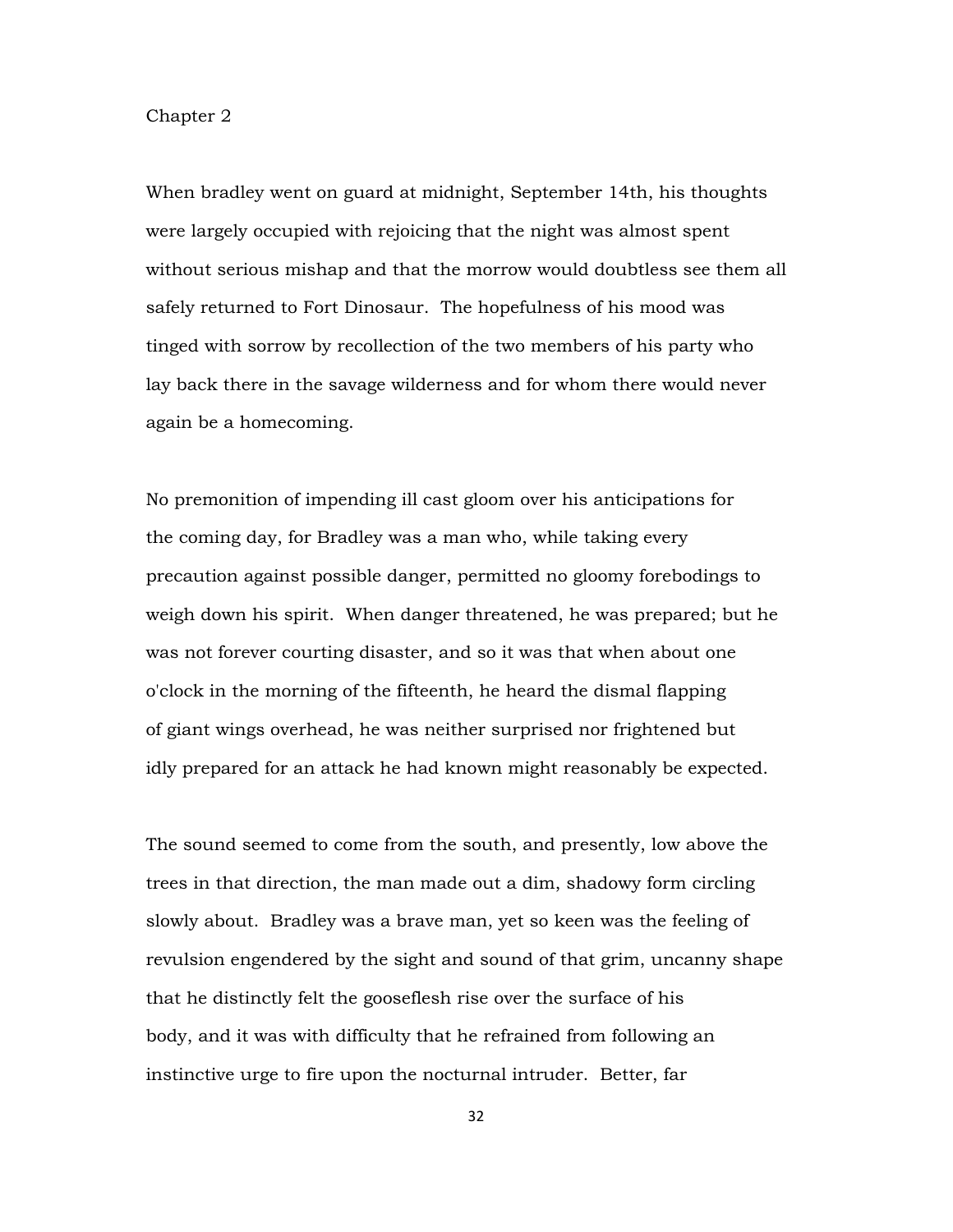better would it have been had he given in to the insistent demand of his subconscious mentor; but his almost fanatical obsession to save ammunition proved now his undoing, for while his attention was riveted upon the thing circling before him and while his ears were filled with the beating of its wings, there swooped silently out of the black night behind him another weird and ghostly shape. With its huge wings partly closed for the dive and its white robe fluttering in its wake, the apparition swooped down upon the Englishman.

So great was the force of the impact when the thing struck Bradley between the shoulders that the man was half stunned. His rifle flew from his grasp; he felt clawlike talons of great strength seize him beneath his arms and sweep him off his feet; and then the thing rose swiftly with him, so swiftly that his cap was blown from his head by the rush of air as he was borne rapidly upward into the inky sky and the cry of warning to his companions was forced back into his lungs.

The creature wheeled immediately toward the east and was at once joined by its fellow, who circled them once and then fell in behind them. Bradley now realized the strategy that the pair had used to capture him and at once concluded that he was in the power of reasoning beings closely related to the human race if not actually of it.

Past experience suggested that the great wings were a part of some ingenious mechanical device, for the limitations of the human mind, which is always loath to accept aught beyond its own little experience,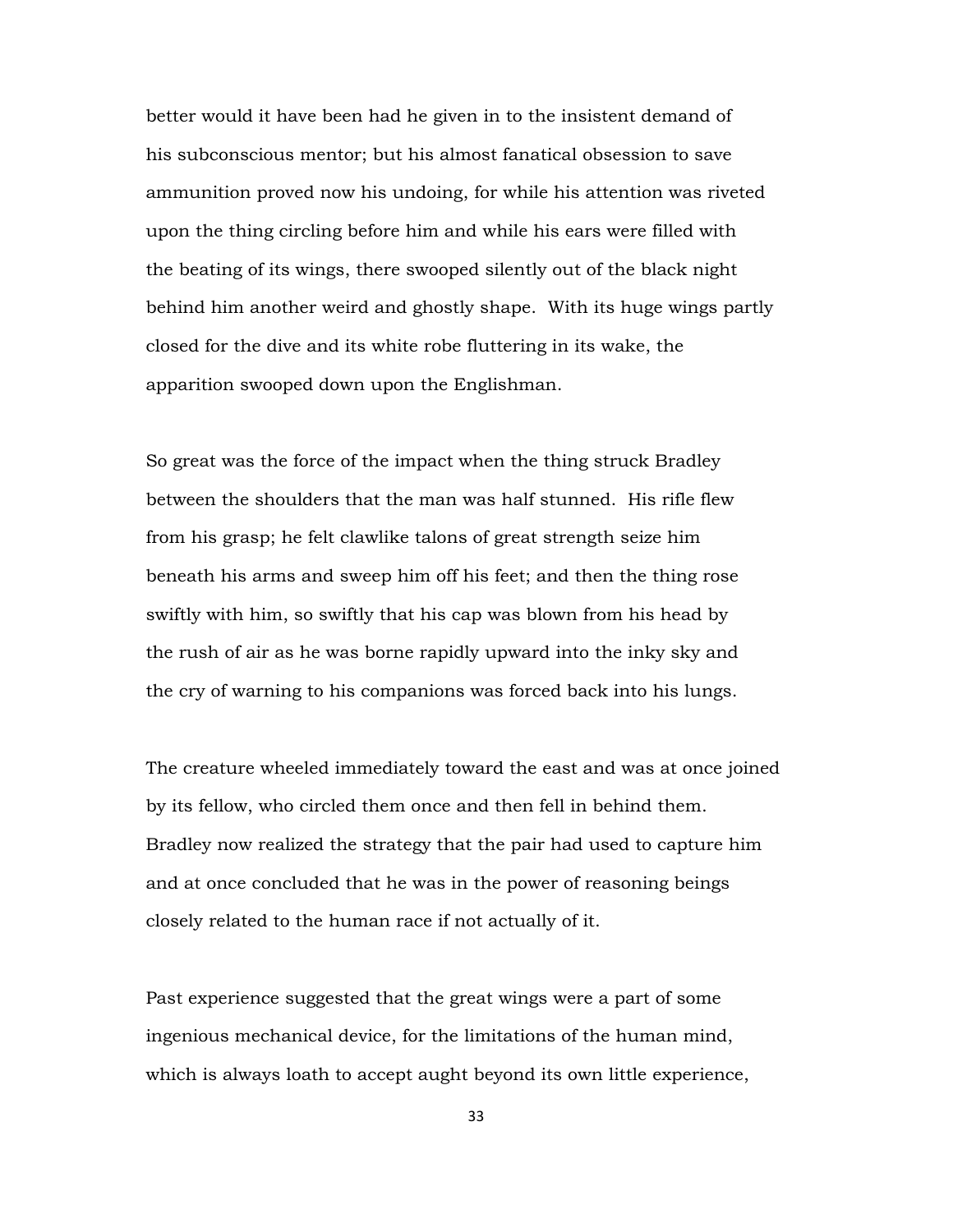would not permit him to entertain the idea that the creatures might be naturally winged and at the same time of human origin. From his position Bradley could not see the wings of his captor, nor in the darkness had he been able to examine those of the second creature closely when it circled before him. He listened for the puff of a motor or some other telltale sound that would prove the correctness of his theory. However, he was rewarded with nothing more than the constant flap-flap.

Presently, far below and ahead, he saw the waters of the inland sea, and a moment later he was borne over them. Then his captor did that which proved beyond doubt to Bradley that he was in the hands of human beings who had devised an almost perfect scheme of duplicating, mechanically, the wings of a bird--the thing spoke to its companion and in a language that Bradley partially understood, since he recognized words that he had learned from the savage races of Caspak. From this he judged that they were human, and being human, he knew that they could have no natural wings--for who had ever seen a human being so adorned! Therefore their wings must be mechanical. Thus Bradley reasoned--thus most of us reason; not by what might be possible; but by what has fallen within the range of our experience.

What he heard them say was to the effect that having covered half the distance the burden would now be transferred from one to the other. Bradley wondered how the exchange was to be accomplished. He knew that those giant wings would not permit the creatures to approach one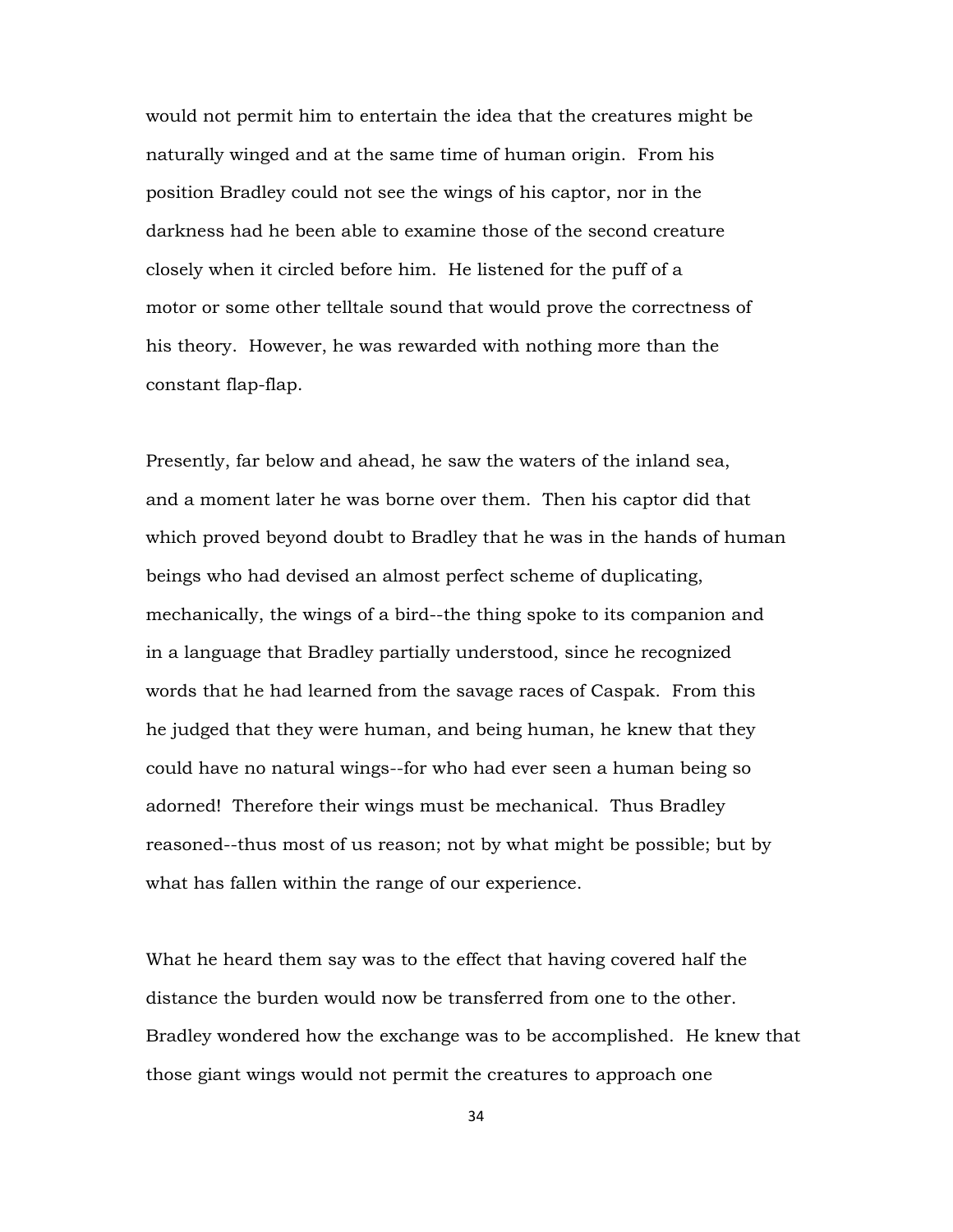another closely enough to effect the transfer in this manner; but he was soon to discover that they had other means of doing it.

He felt the thing that carried him rise to a greater altitude, and below he glimpsed momentarily the second white-robed figure; then the creature above sounded a low call, it was answered from below, and instantly Bradley felt the clutching talons release him; gasping for breath, he hurtled downward through space.

For a terrifying instant, pregnant with horror, Bradley fell; then something swooped for him from behind, another pair of talons clutched him beneath the arms, his downward rush was checked, within another hundred feet, and close to the surface of the sea he was again borne upward. As a hawk dives for a songbird on the wing, so this great, human bird dived for Bradley. It was a harrowing experience, but soon over, and once again the captive was being carried swiftly toward the east and what fate he could not even guess.

It was immediately following his transfer in mid-air that Bradley made out the shadowy form of a large island far ahead, and not long after, he realized that this must be the intended destination of his captors. Nor was he mistaken. Three quarters of an hour from the time of his seizure his captors dropped gently to earth in the strangest city that human eye had ever rested upon. Just a brief glimpse of his immediate surroundings vouchsafed Bradley before he was whisked into the interior of one of the buildings; but in that momentary glance he saw strange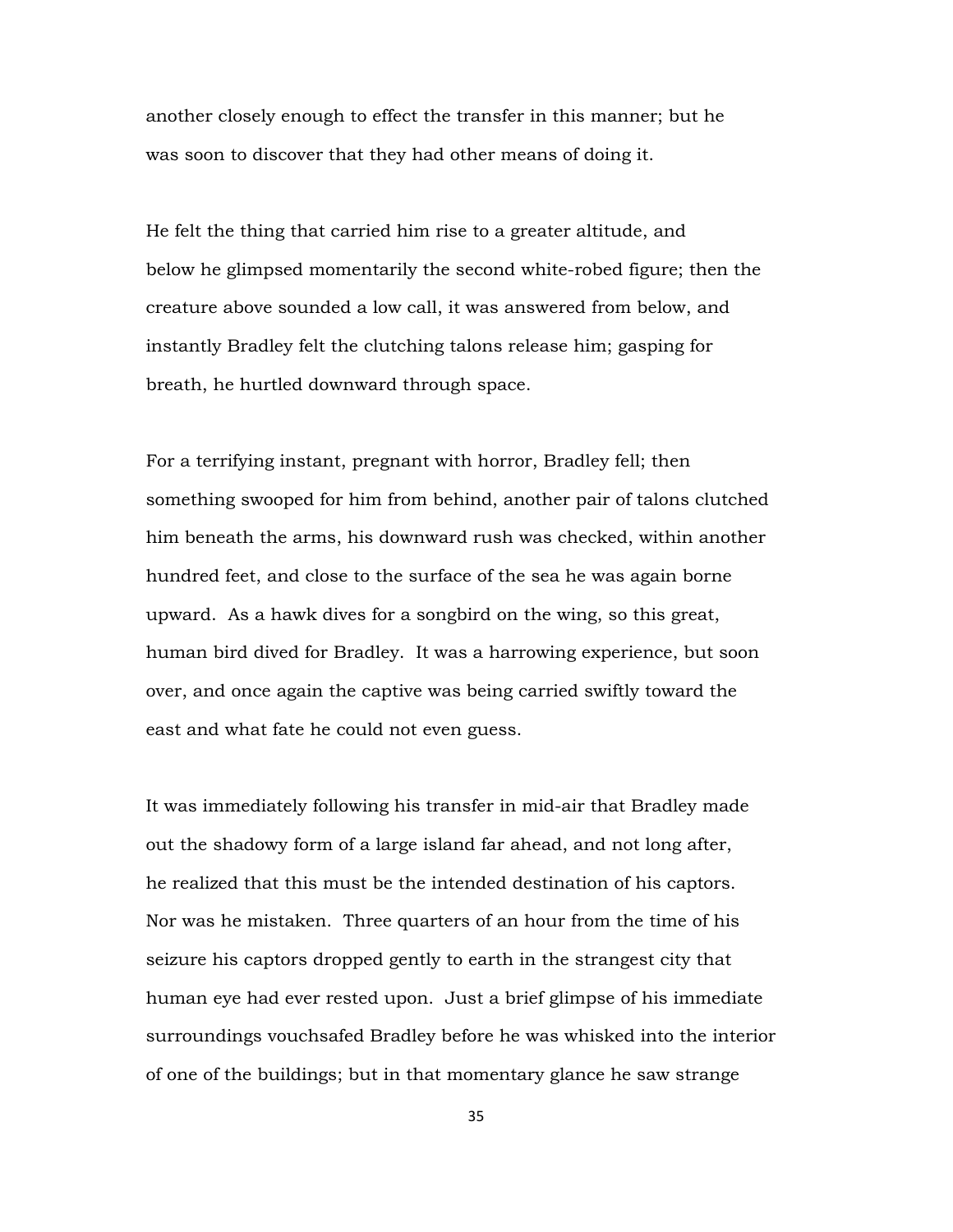piles of stone and wood and mud fashioned into buildings of all conceivable sizes and shapes, sometimes piled high on top of one another, sometimes standing alone in an open court-way, but usually crowded and jammed together, so that there were no streets or alleys between them other than a few which ended almost as soon as they began. The principal doorways appeared to be in the roofs, and it was through one of these that Bradley was inducted into the dark interior of a low-ceiled room. Here he was pushed roughly into a corner where he tripped over a thick mat, and there his captors left him. He heard them moving about in the darkness for a moment, and several times he saw their large luminous eyes glowing in the dark. Finally, these disappeared and silence reigned, broken only by the breathing of the creature which indicated to the Englishman that they were sleeping somewhere in the same apartment.

It was now evident that the mat upon the floor was intended for sleeping purposes and that the rough shove that had sent him to it had been a rude invitation to repose. After taking stock of himself and finding that he still had his pistol and ammunition, some matches, a little tobacco, a canteen full of water and a razor, Bradley made himself comfortable upon the mat and was soon asleep, knowing that an attempted escape in the darkness without knowledge of his surroundings would be predoomed to failure.

When he awoke, it was broad daylight, and the sight that met his eyes made him rub them again and again to assure himself that they were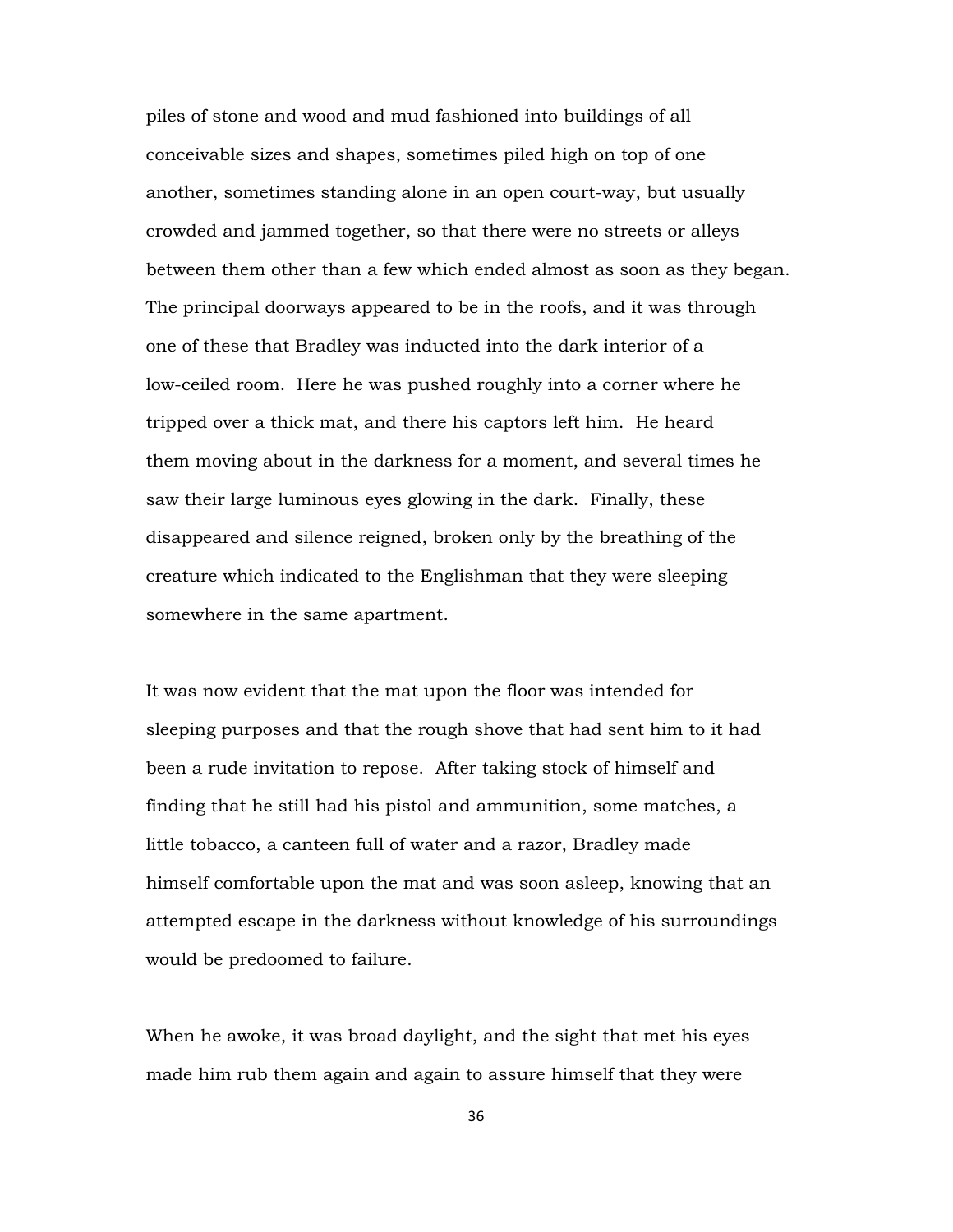really open and that he was not dreaming. A broad shaft of morning light poured through the open doorway in the ceiling of the room which was about thirty feet square, or roughly square, being irregular in shape, one side curving outward, another being indented by what might have been the corner of another building jutting into it, another alcoved by three sides of an octagon, while the fourth was serpentine in contour. Two windows let in more daylight, while two doors evidently gave ingress to other rooms. The walls were partially ceiled with thin strips of wood, nicely fitted and finished, partially plastered and the rest covered with a fine, woven cloth. Figures of reptiles and beasts were painted without regard to any uniform scheme here and there upon the walls. A striking feature of the decorations consisted of several engaged columns set into the walls at no regular intervals, the capitals of each supporting a human skull the cranium of which touched the ceiling, as though the latter was supported by these grim reminders either of departed relatives or of some hideous tribal rite--Bradley could not but wonder which.

Yet it was none of these things that filled him with greatest wonder--no, it was the figures of the two creatures that had captured him and brought him hither. At one end of the room a stout pole about two inches in diameter ran horizontally from wall to wall some six or seven feet from the floor, its ends securely set in two of the columns. Hanging by their knees from this perch, their heads downward and their bodies wrapped in their huge wings, slept the creatures of the night before--like two great, horrid bats they hung, asleep.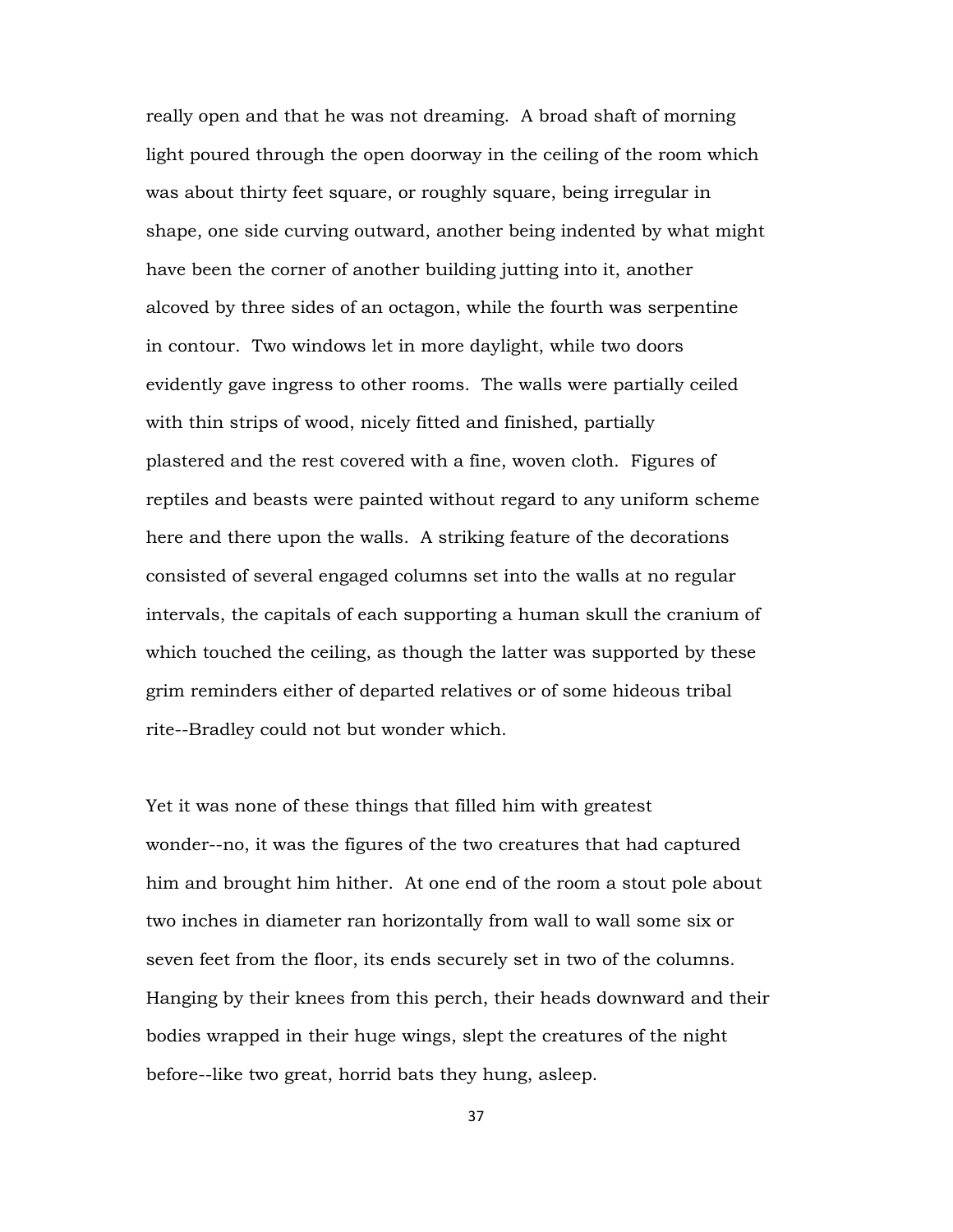As Bradley gazed upon them in wide-eyed astonishment, he saw plainly that all his intelligence, all his acquired knowledge through years of observation and experience were set at naught by the simple evidence of the fact that stood out glaringly before his eyes--the creatures' wings were not mechanical devices but as natural appendages, growing from their shoulderblades, as were their arms and legs. He saw, too, that except for their wings the pair bore a strong resemblance to human beings, though fashioned in a most grotesque mold.

As he sat gazing at them, one of the two awoke, separated his wings to release his arms that had been folded across his breast, placed his hands upon the floor, dropped his feet and stood erect. For a moment he stretched his great wings slowly, solemnly blinking his large round eyes. Then his gaze fell upon Bradley. The thin lips drew back tightly against yellow teeth in a grimace that was nothing but hideous. It could not have been termed a smile, and what emotion it registered the Englishman was at a loss to guess. No expression whatever altered the steady gaze of those large, round eyes; there was no color upon the pasty, sunken cheeks. A death's head grimaced as though a man long dead raised his parchment-covered skull from an old grave.

The creature stood about the height of an average man but appeared much taller from the fact that the joints of his long wings rose fully a foot above his hairless head. The bare arms were long and sinewy, ending in strong, bony hands with clawlike fingers--almost talonlike in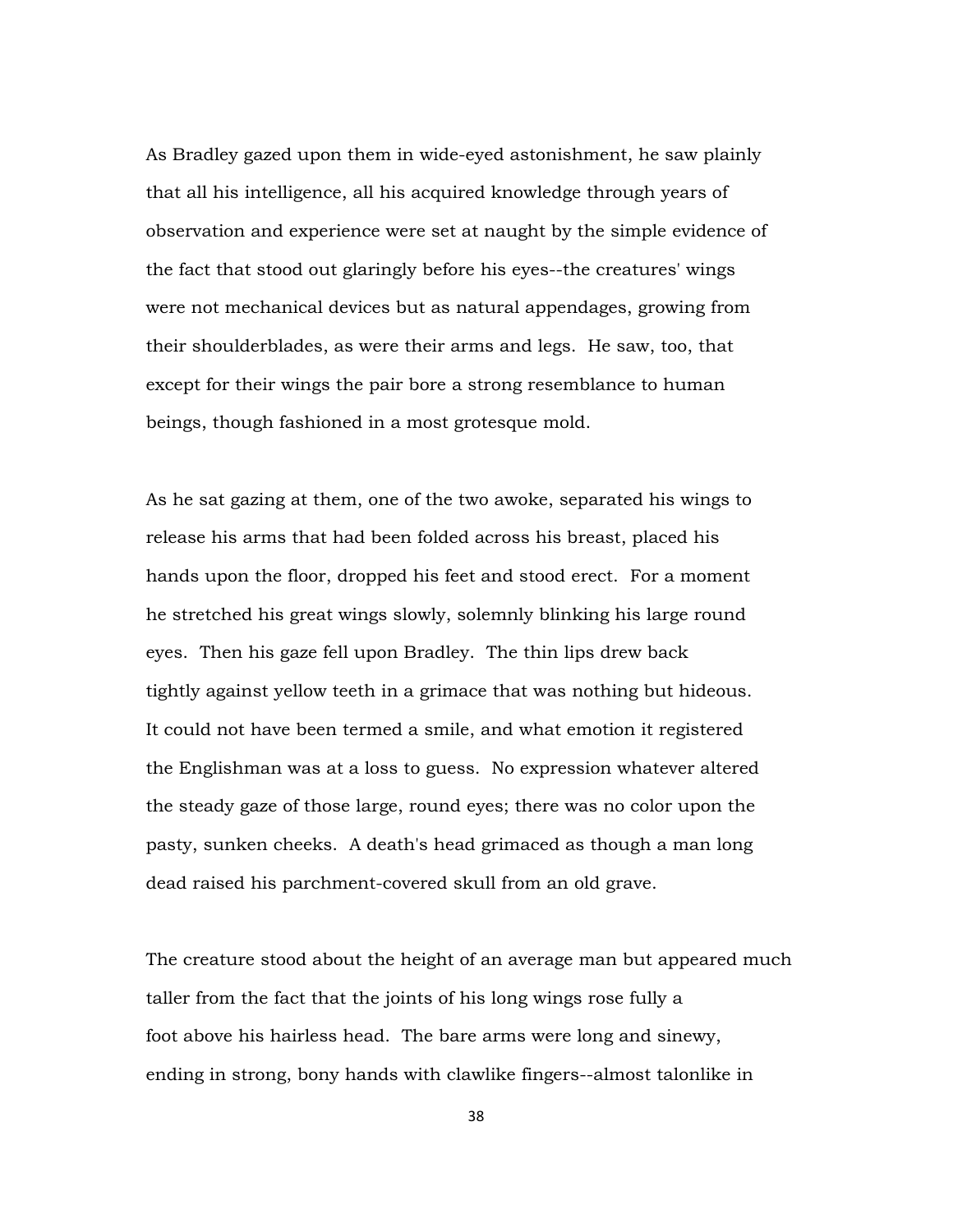their suggestiveness. The white robe was separated in front, revealing skinny legs and the further fact that the thing wore but the single garment, which was of fine, woven cloth. From crown to sole the portions of the body exposed were entirely hairless, and as he noted this, Bradley also noted for the first time the cause of much of the seeming expressionlessness of the creature's countenance--it had neither eye-brows or lashes. The ears were small and rested flat against the skull, which was noticeably round, though the face was quite flat. The creature had small feet, beautifully arched and plump, but so out of keeping with every other physical attribute it possessed as to appear ridiculous.

After eyeing Bradley for a moment the thing approached him. "Where from?" it asked.

"England," replied Bradley, as briefly.

"Where is England and what?" pursued the questioner.

"It is a country far from here," answered the Englishman.

"Are your people cor-sva-jo or cos-ata-lu?"

"I do not understand you," said Bradley; "and now suppose you answer a few questions. Who are you? What country is this? Why did you bring me here?"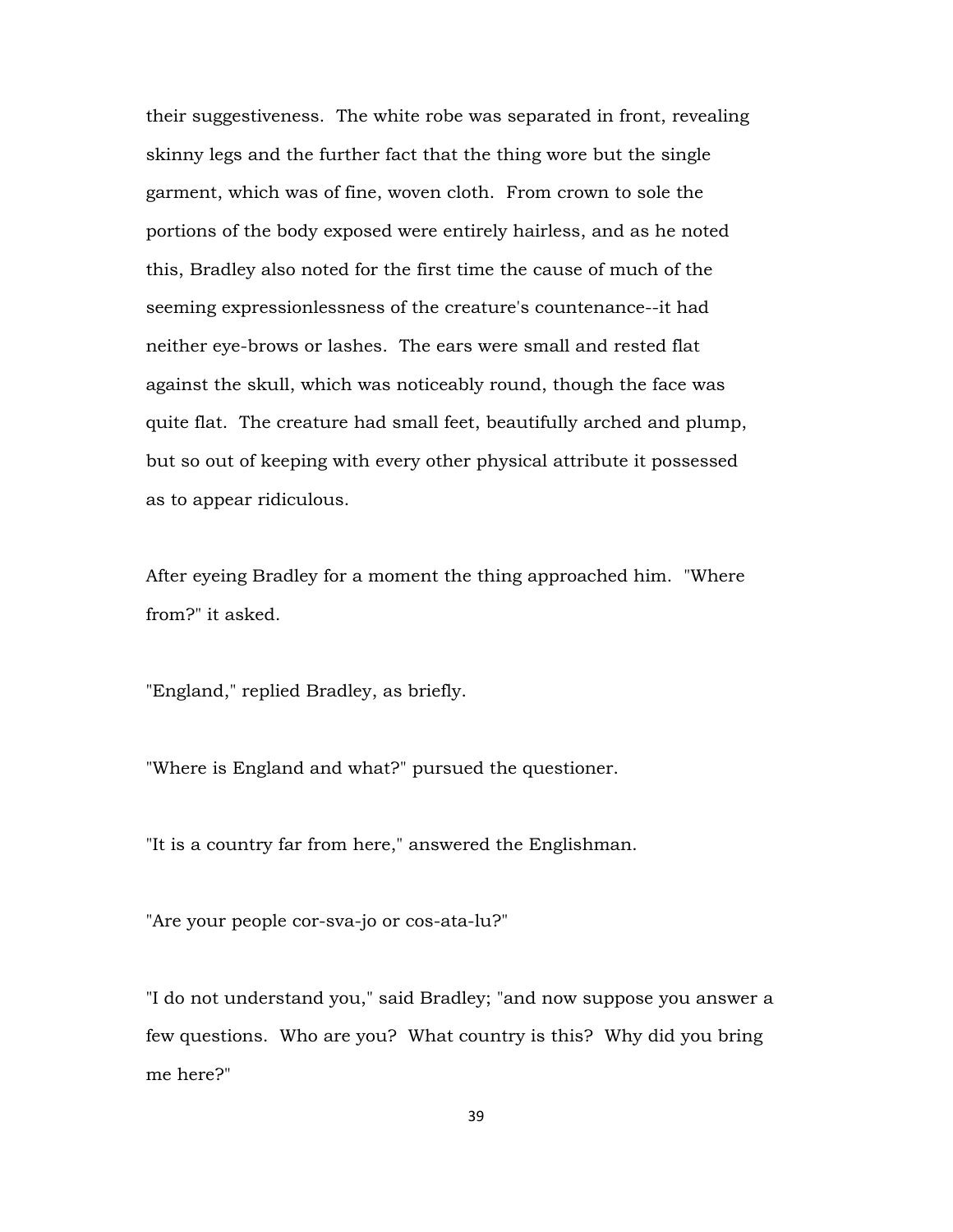Again the sepulchral grimace. "We are Wieroos--Luata is our father. Caspak is ours. This, our country, is called Oo-oh. We brought you here for (literally) Him Who Speaks for Luata to gaze upon and question. He would know from whence you came and why; but principally if you be cos-ata-lu."

"And if I am not cos--whatever you call the bloomin' beast--what of it?"

The Wieroo raised his wings in a very human shrug and waved his bony claws toward the human skulls supporting the ceiling. His gesture was eloquent; but he embellished it by remarking, "And possibly if you are."

"I'm hungry," snapped Bradley.

The Wieroo motioned him to one of the doors which he threw open, permitting Bradley to pass out onto another roof on a level lower than that upon which they had landed earlier in the morning. By daylight the city appeared even more remarkable than in the moonlight, though less weird and unreal. The houses of all shapes and sizes were piled about as a child might pile blocks of various forms and colors. He saw now that there were what might be called streets or alleys, but they ran in baffling turns and twists, nor ever reached a destination, always ending in a dead wall where some Wieroo had built a house across them.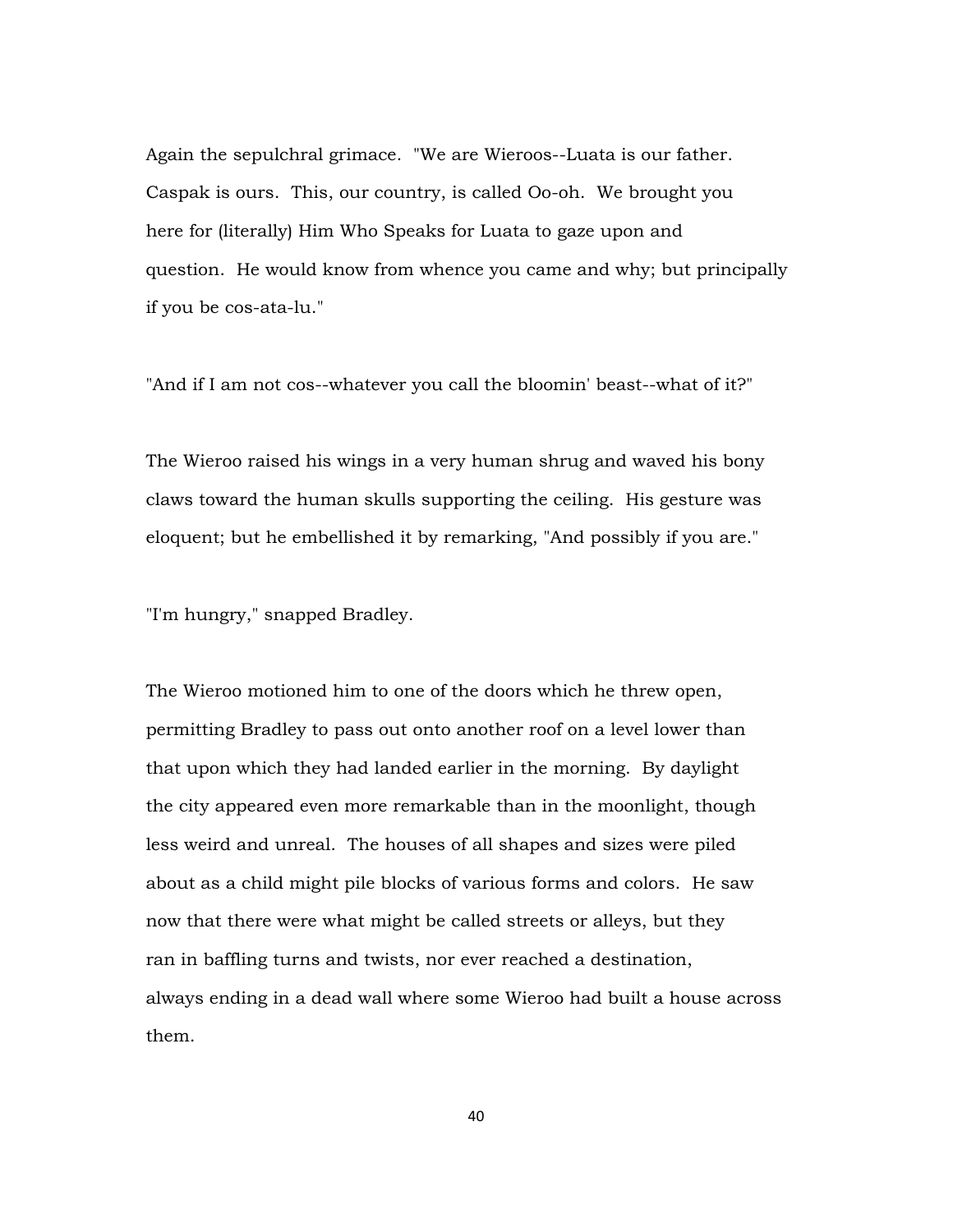Upon each house was a slender column supporting a human skull. Sometimes the columns were at one corner of the roof, sometimes at another, or again they rose from the center or near the center, and the columns were of varying heights, from that of a man to those which rose twenty feet above their roofs. The skulls were, as a rule, painted--blue or white, or in combinations of both colors. The most effective were painted blue with the teeth white and the eye-sockets rimmed with white.

There were other skulls--thousands of them--tens, hundreds of thousands. They rimmed the eaves of every house, they were set in the plaster of the outer walls and at no great distance from where Bradley stood rose a round tower built entirely of human skulls. And the city extended in every direction as far as the Englishman could see.

All about him Wieroos were moving across the roofs or winging through the air. The sad sound of their flapping wings rose and fell like a solemn dirge. Most of them were appareled all in white, like his captors; but others had markings of red or blue or yellow slashed across the front of their robes.

His guide pointed toward a doorway in an alley below them. "Go there and eat," he commanded, "and then come back. You cannot escape. If any question you, say that you belong to Fosh-bal-soj. There is the way." And this time he pointed to the top of a ladder which protruded above the eaves of the roof near-by. Then he turned and reentered the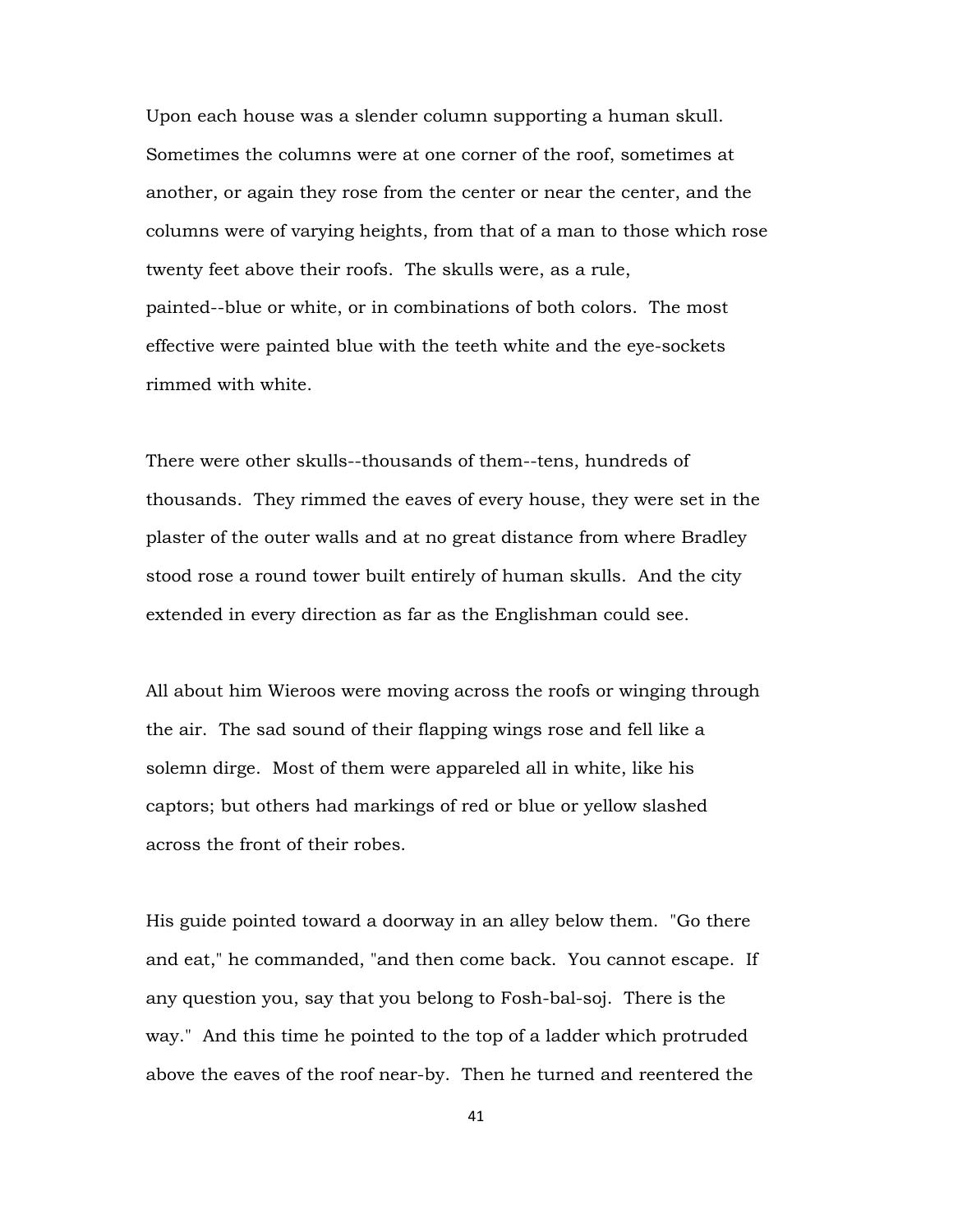house.

Bradley looked about him. No, he could not escape--that seemed evident. The city appeared interminable, and beyond the city, if not a savage wilderness filled with wild beasts, there was the broad inland sea infested with horrid monsters. No wonder his captor felt safe in turning him loose in Oo-oh--he wondered if that was the name of the country or the city and if there were other cities like this upon the island.

Slowly he descended the ladder to the seemingly deserted alley which was paved with what appeared to be large, round cobblestones. He looked again at the smooth, worn pavement, and a rueful grin crossed his features--the alley was paved with skulls. "The City of Human Skulls," mused Bradley. "They must have been collectin' 'em since Adam," he thought, and then he crossed and entered the building through the doorway that had been pointed out to him.

Inside he found a large room in which were many Wieroos seated before pedestals the tops of which were hollowed out so that they resembled the ordinary bird drinking- and bathing-fonts so commonly seen on suburban lawns. A seat protruded from each of the four sides of the pedestals--just a flat board with a support running from its outer end diagonally to the base of the pedestal.

As Bradley entered, some of the Wieroos espied him, and a dismal wail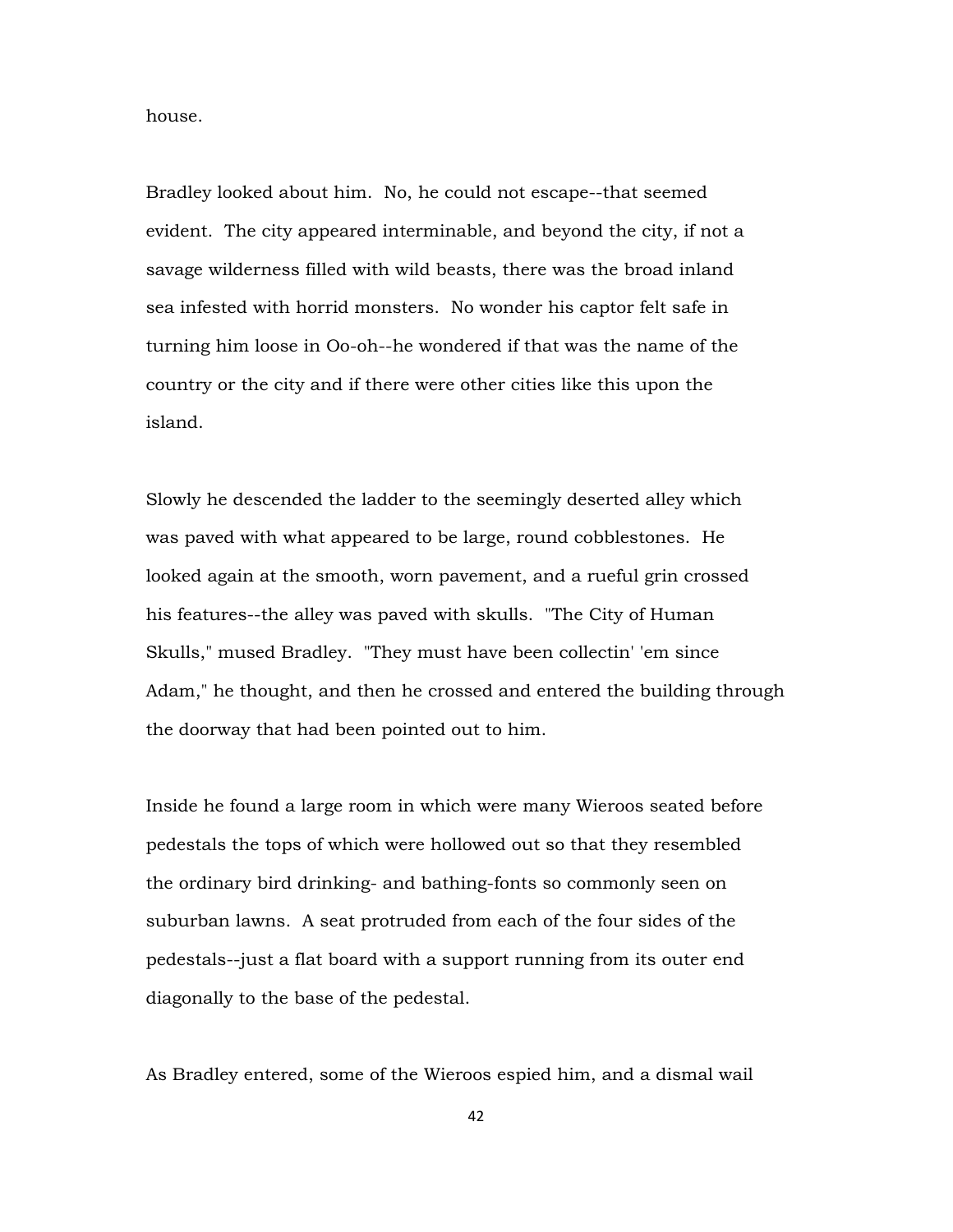arose. Whether it was a greeting or a threat, Bradley did not know. Suddenly from a dark alcove another Wieroo rushed out toward him. "Who are you?" he cried. "What do you want?"

"Fosh-bal-soj sent me here to eat," replied Bradley.

"Do you belong to Fosh-bal-soj?" asked the other.

"That appears to be what he thinks," answered the Englishman.

"Are you cos-ata-lu?" demanded the Wieroo.

"Give me something to eat or I'll be all of that," replied Bradley.

The Wieroo looked puzzled. "Sit here, jaal-lu," he snapped, and Bradley sat down unconscious of the fact that he had been insulted by being called a hyena-man, an appellation of contempt in Caspak.

The Wieroo had seated him at a pedestal by himself, and as he sat waiting for what was next to transpire, he looked about him at the Wieroo in his immediate vicinity. He saw that in each font was a quantity of food, and that each Wieroo was armed with a wooden skewer, sharpened at one end; with which they carried solid portions of food to their mouths. At the other end of the skewer was fastened a small clam-shell. This was used to scoop up the smaller and softer portions of the repast into which all four of the occupants of each table dipped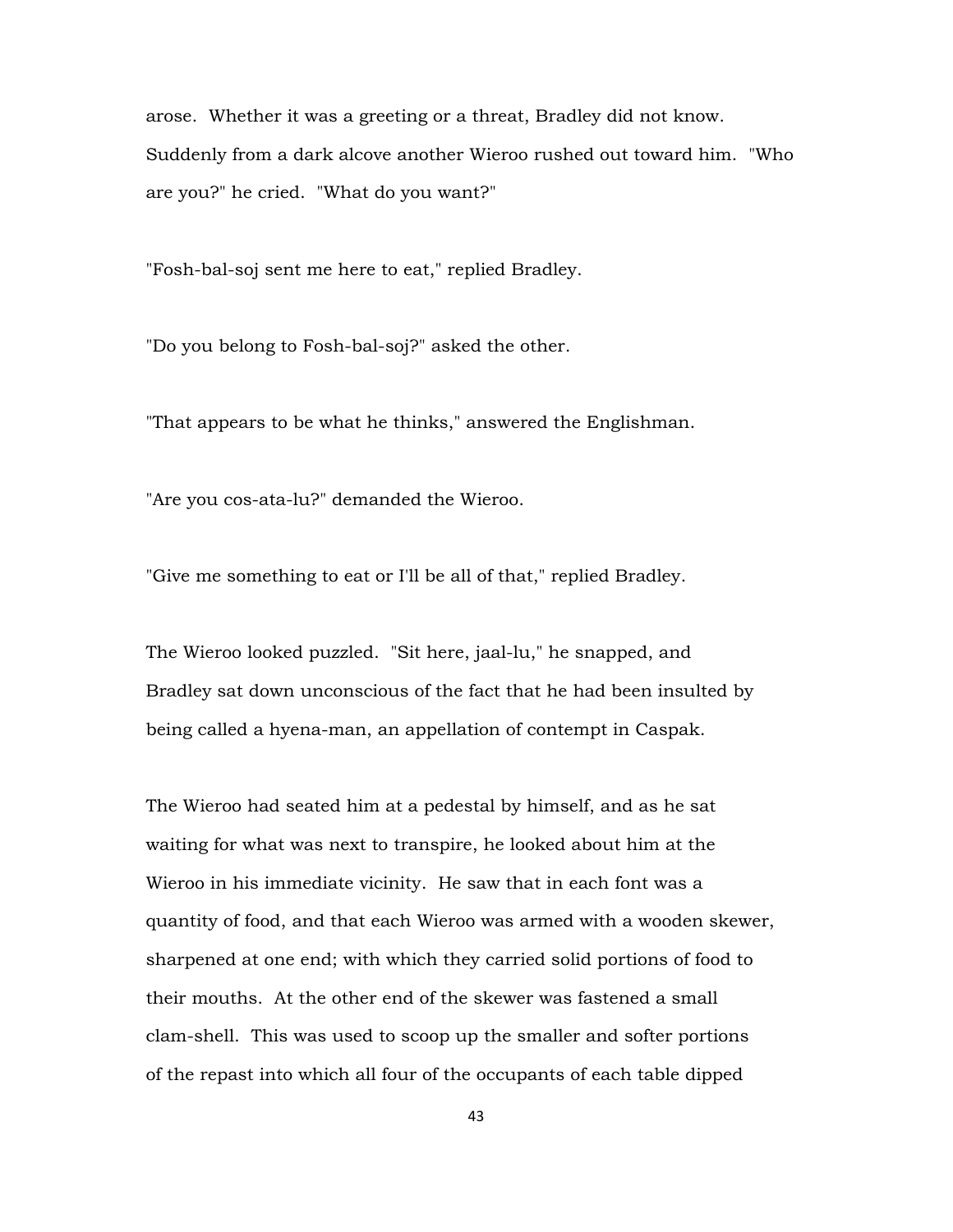impartially. The Wieroo leaned far over their food, scooping it up rapidly and with much noise, and so great was their haste that a part of each mouthful always fell back into the common dish; and when they choked, by reason of the rapidity with which they attempted to bolt their food, they often lost it all. Bradley was glad that he had a pedestal all to himself.

Soon the keeper of the place returned with a wooden bowl filled with food. This he dumped into Bradley's "trough," as he already thought of it. The Englishman was glad that he could not see into the dark alcove or know what were all the ingredients that constituted the mess before him, for he was very hungry.

After the first mouthful he cared even less to investigate the antecedents of the dish, for he found it peculiarly palatable. It seemed to consist of a combination of meat, fruits, vegetables, small fish and other undistinguishable articles of food all seasoned to produce a gastronomic effect that was at once baffling and delicious.

When he had finished, his trough was empty, and then he commenced to wonder who was to settle for his meal. As he waited for the proprietor to return, he fell to examining the dish from which he had eaten and the pedestal upon which it rested. The font was of stone worn smooth by long-continued use, the four outer edges hollowed and polished by the contact of the countless Wieroo bodies that had leaned against them for how long a period of time Bradley could not even guess. Everything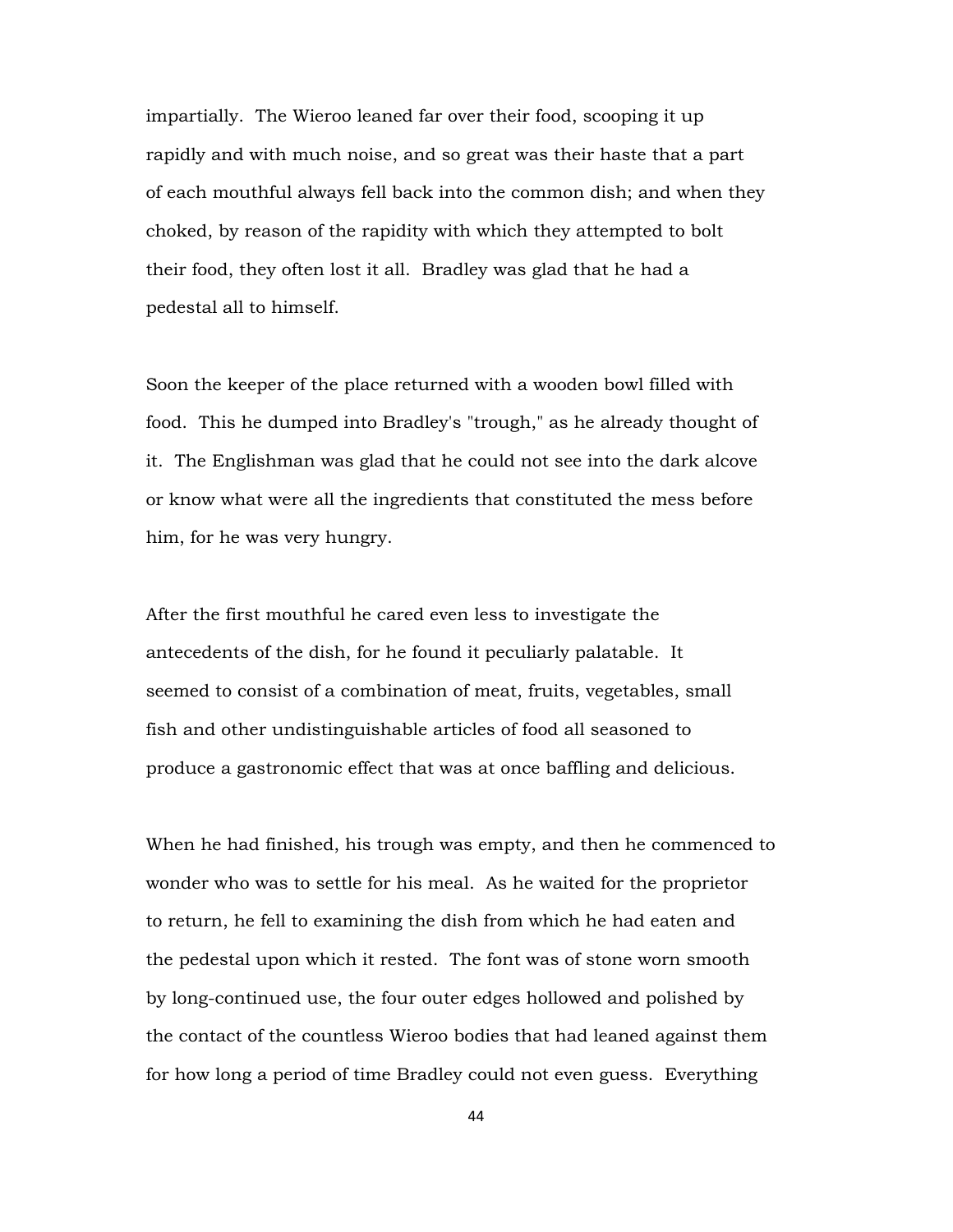about the place carried the impression of hoary age. The carved pedestals were black with use, the wooden seats were worn hollow, the floor of stone slabs was polished by the contact of possibly millions of naked feet and worn away in the aisles between the pedestals so that the latter rested upon little mounds of stone several inches above the general level of the floor.

Finally, seeing that no one came to collect, Bradley arose and started for the doorway. He had covered half the distance when he heard the voice of mine host calling to him: "Come back, jaal-lu," screamed the Wieroo; and Bradley did as he was bid. As he approached the creature which stood now behind a large, flat-topped pedestal beside the alcove, he saw lying upon the smooth surface something that almost elicited a gasp of astonishment from him--a simple, common thing it was, or would have been almost anywhere in the world but Caspak--a square bit of paper!

And on it, in a fine hand, written compactly, were many strange hieroglyphics! These remarkable creatures, then, had a written as well as a spoken language and besides the art of weaving cloth possessed that of paper-making. Could it be that such grotesque beings represented the high culture of the human race within the boundaries of Caspak? Had natural selection produced during the countless ages of Caspakian life a winged monstrosity that represented the earthly pinnacle of man's evolution?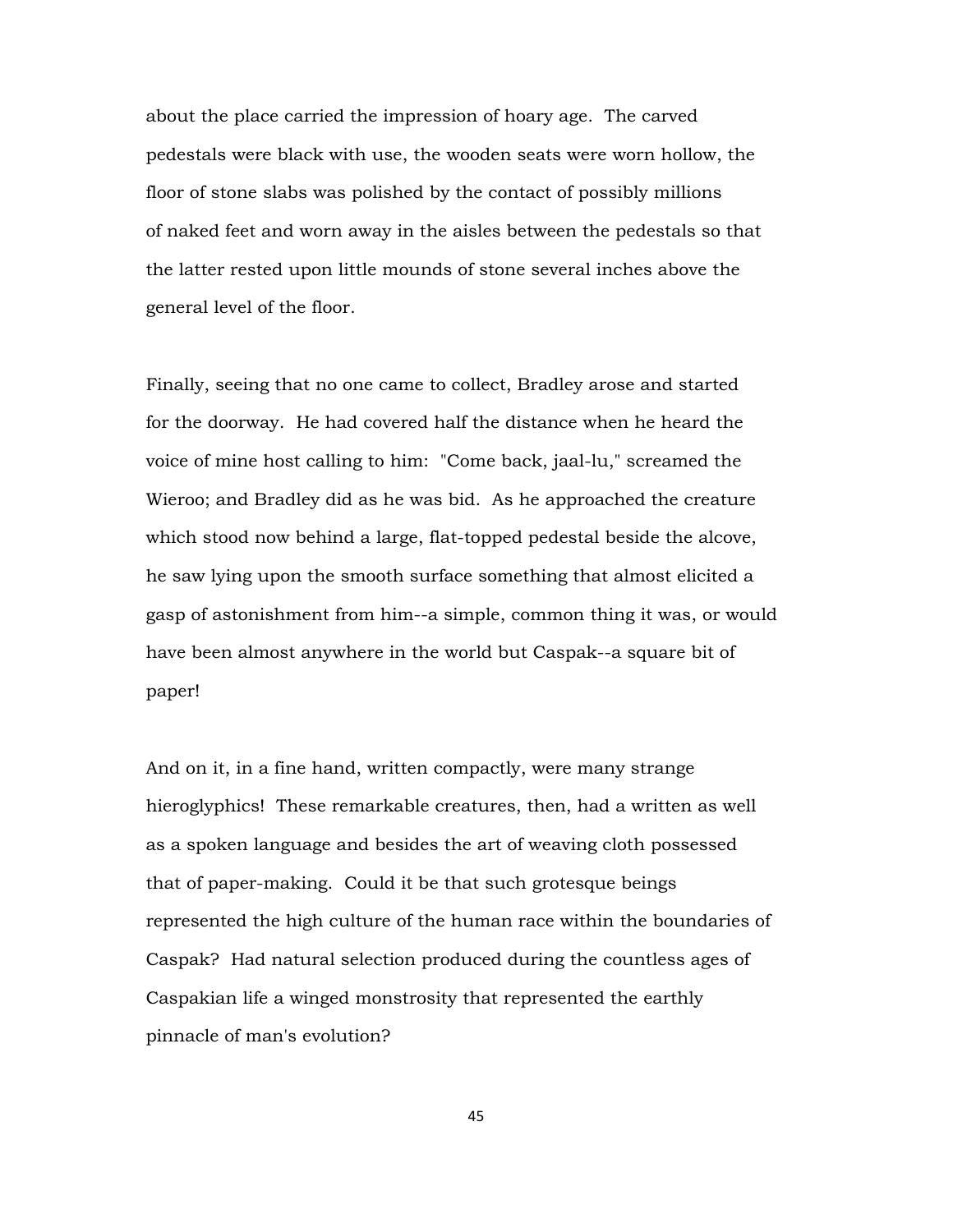Bradley had noted something of the obvious indications of a gradual evolution from ape to spearman as exemplified by the several overlapping races of Alalus, club-men and hatchet-men that formed the connecting links between the two extremes with which he, had come in contact. He had heard of the Krolus and the Galus--reputed to be still higher in the plane of evolution--and now he had indisputable evidence of a race possessing refinements of civilization eons in advance of the spear-men. The conjectures awakened by even a momentary consideration of the possibilities involved became at once as wildly bizarre as the insane imagings of a drug addict.

As these thoughts flashed through his mind, the Wieroo held out a pen of bone fixed to a wooden holder and at the same time made a sign that Bradley was to write upon the paper. It was difficult to judge from the expressionless features of the Wieroo what was passing in the creature's mind, but Bradley could not but feel that the thing cast a supercilious glance upon him as much as to say, "Of course you do not know how to write, you poor, low creature; but you can make your mark."

Bradley seized the pen and in a clear, bold hand wrote: "John Bradley, England." The Wieroo showed evidences of consternation as it seized the piece of paper and examined the writing with every mark of incredulity and surprise. Of course it could make nothing of the strange characters; but it evidently accepted them as proof that Bradley possessed knowledge of a written language of his own, for following the Englishman's entry it made a few characters of its own.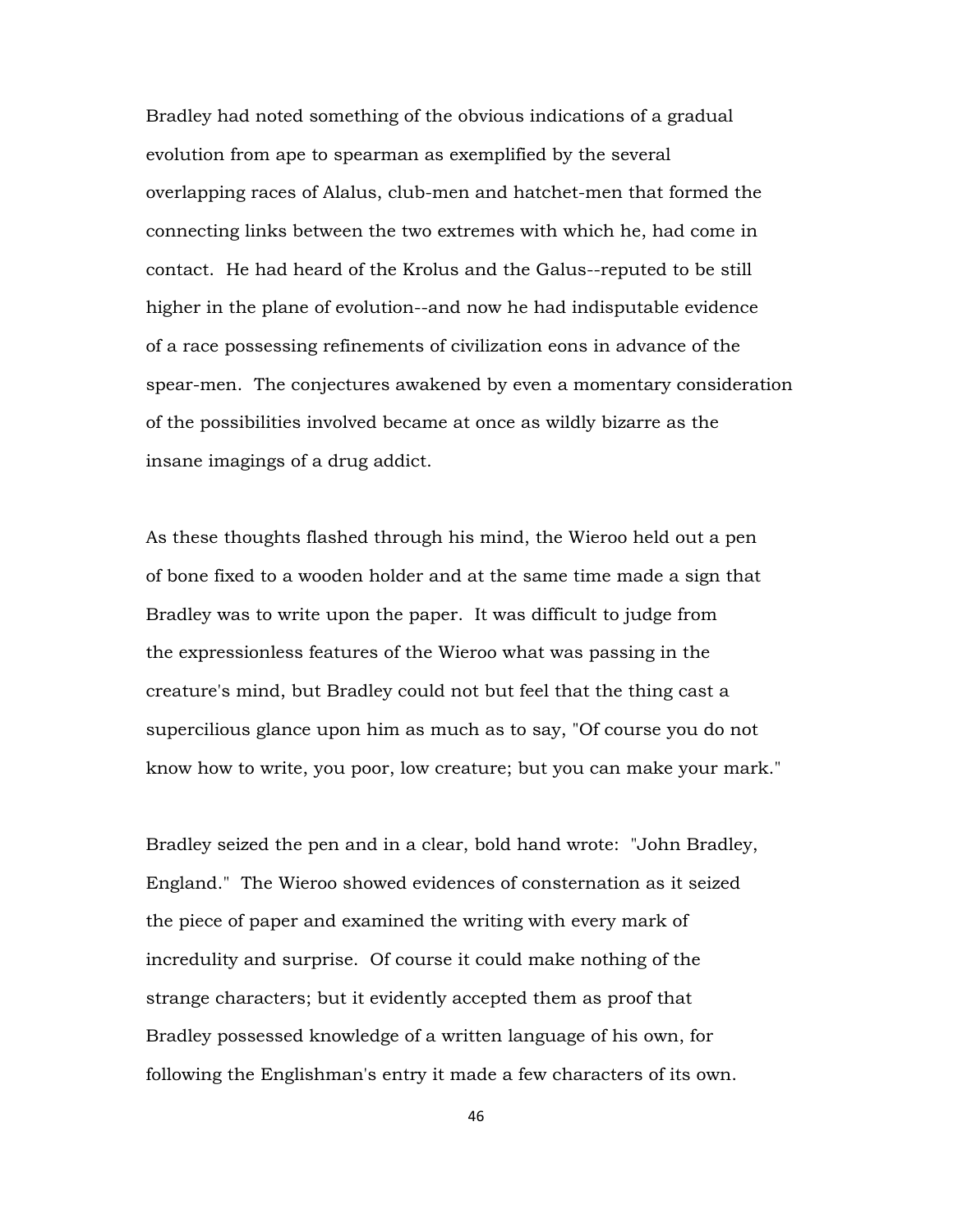"You will come here again just before Lua hides his face behind the great cliff," announced the creature, "unless before that you are summoned by Him Who Speaks for Luata, in which case you will not have to eat any more."

"Reassuring cuss," thought Bradley as he turned and left the building.

Outside were several Wieroos that had been eating at the pedestals within. They immediately surrounded him, asking all sorts of questions, plucking at his garments, his ammunition-belt and his pistol. Their demeanor was entirely different from what it had been within the eating-place and Bradley was to learn that a house of food was sanctuary for him, since the stern laws of the Wieroos forbade altercations within such walls. Now they were rough and threatening, as with wings half spread they hovered about him in menacing attitudes, barring his way to the ladder leading to the roof from whence he had descended; but the Englishman was not one to brook interference for long. He attempted at first to push his way past them, and then when one seized his arm and jerked him roughly back, Bradley swung upon the creature and with a heavy blow to the jaw felled it.

Instantly pandemonium reigned. Loud wails arose, great wings opened and closed with a loud, beating noise and many clawlike hands reached forth to clutch him. Bradley struck to right and left. He dared not use his pistol for fear that once they discovered its power he would be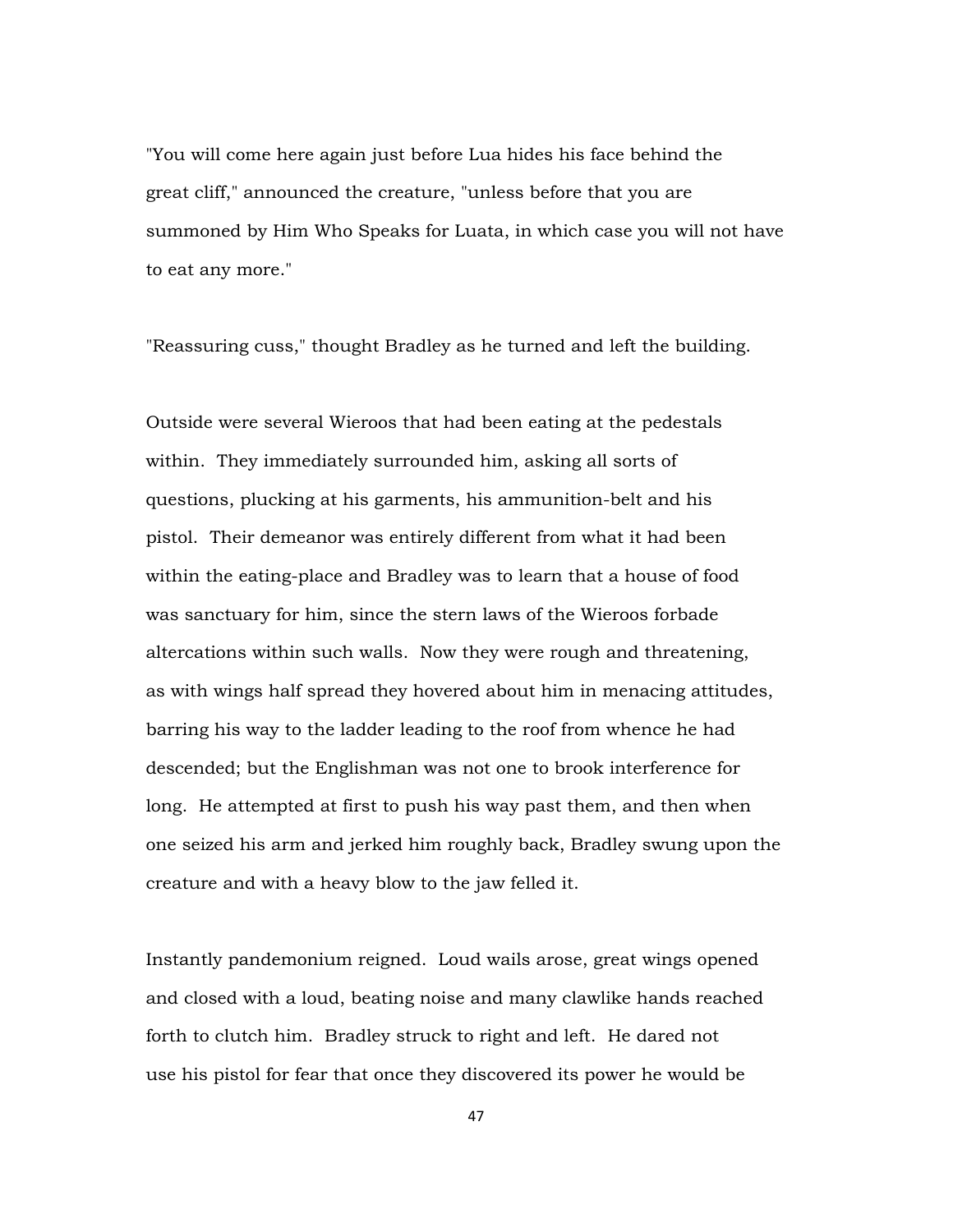overcome by weight of numbers and relieved of possession of what he considered his trump card, to be reserved until the last moment that it might be used to aid in his escape, for already the Englishman was planning, though almost hopelessly, such an attempt.

A few blows convinced Bradley that the Wieroos were arrant cowards and that they bore no weapons, for after two or three had fallen beneath his fists the others formed a circle about him, but at a safe distance and contented themselves with threatening and blustering, while those whom he had felled lay upon the pavement without trying to arise, the while they moaned and wailed in lugubrious chorus.

Again Bradley strode toward the ladder, and this time the circle parted before him; but no sooner had he ascended a few rungs than he was seized by one foot and an effort made to drag him down. With a quick backward glance the Englishman, clinging firmly to the ladder with both hands, drew up his free foot and with all the strength of a powerful leg, planted a heavy shoe squarely in the flat face of the Wieroo that held him. Shrieking horribly, the creature clapped both hands to its face and sank to the ground while Bradley clambered quickly the remaining distance to the roof, though no sooner did he reach the top of the ladder than a great flapping of wings beneath him warned him that the Wieroos were rising after him. A moment later they swarmed about his head as he ran for the apartment in which he had spent the early hours of the morning after his arrival.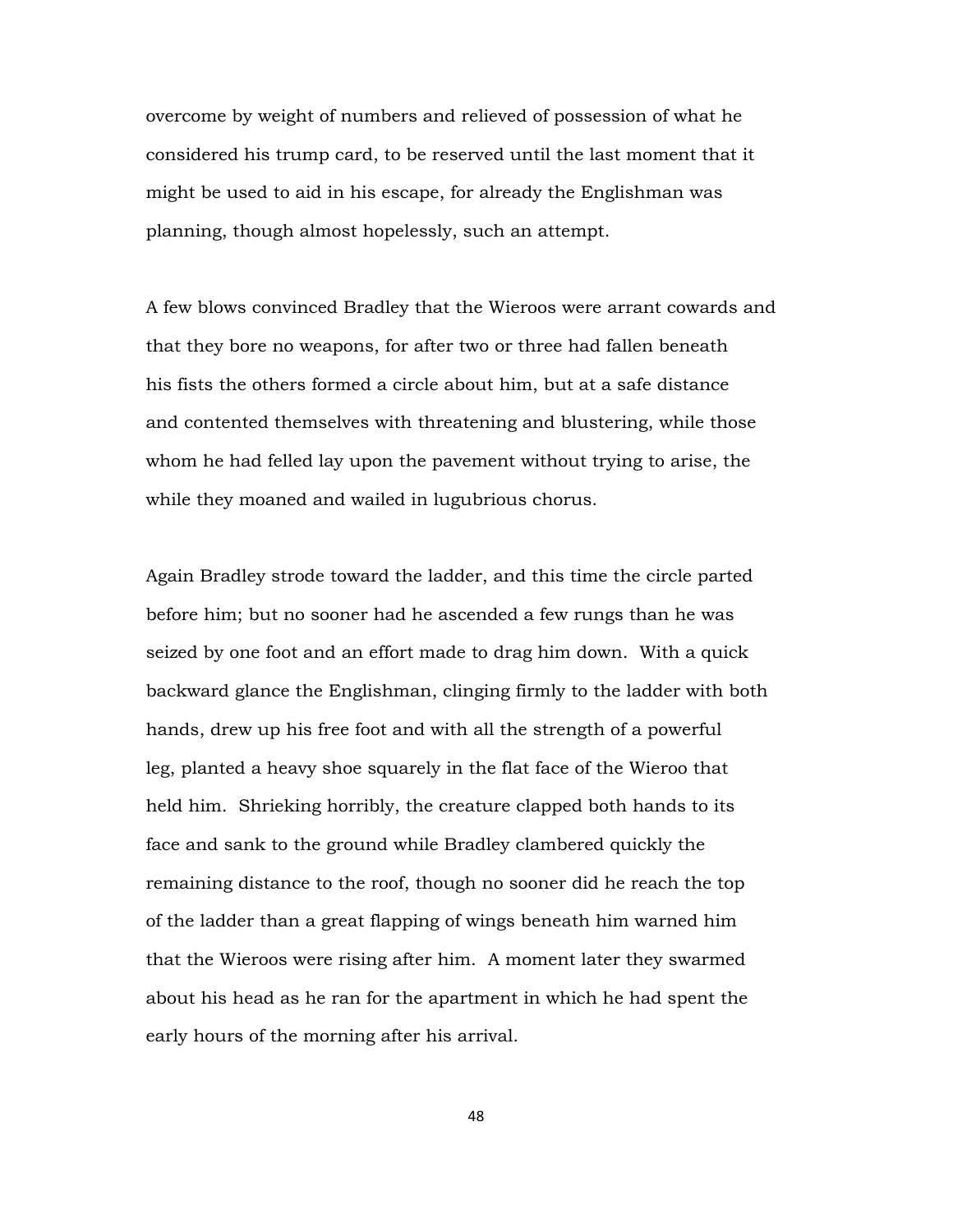It was but a short distance from the top of the ladder to the doorway, and Bradley had almost reached his goal when the door flew open and Fosh-bal-soj stepped out. Immediately the pursuing Wieroos demanded punishment of the jaal-lu who had so grievously maltreated them. Fosh-bal-soj listened to their complaints and then with a sudden sweep of his right hand seized Bradley by the scruff of the neck and hurled him sprawling through the doorway upon the floor of the chamber.

So sudden was the assault and so surprising the strength of the Wieroo that the Englishman was taken completely off his guard. When he arose, the door was closed, and Fosh-bal-soj was standing over him, his hideous face contorted into an expression of rage and hatred.

"Hyena, snake, lizard!" he screamed. "You would dare lay your low, vile, profaning hands upon even the lowliest of the Wieroos--the sacred chosen of Luata!"

Bradley was mad, and so he spoke in a very low, calm voice while a half-smile played across his lips but his cold, gray eyes were unsmiling.

"What you did to me just now," he said, "--I am going to kill you for that," and even as he spoke, he launched himself at the throat of Fosh-bal-soj. The other Wieroo that had been asleep when Bradley left the chamber had departed, and the two were alone. Fosh-bal-soj displayed little of the cowardice of those that had attacked Bradley in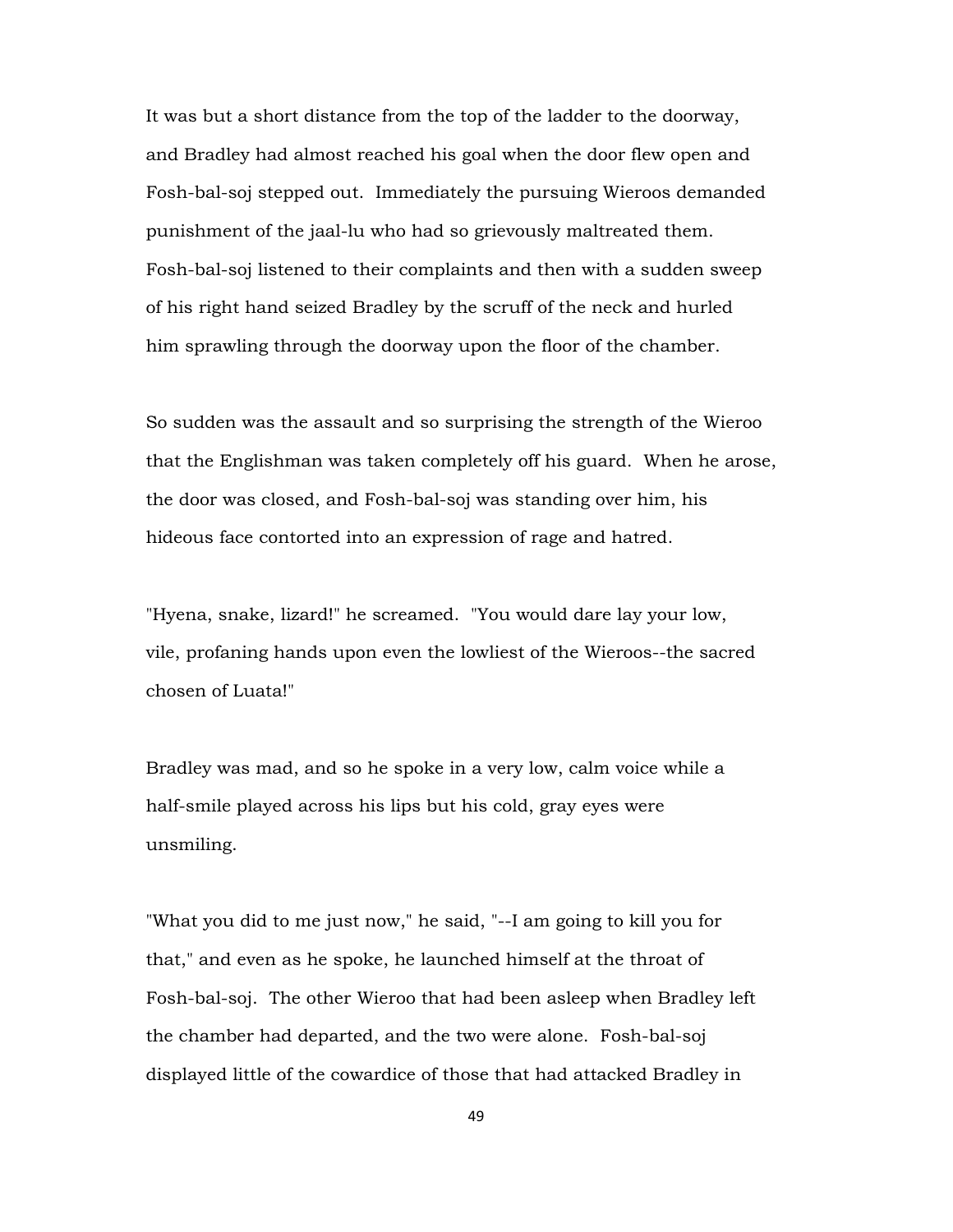the alleyway, but that may have been because he had so slight opportunity, for Bradley had him by the throat before he could utter a cry and with his right hand struck him heavily and repeatedly upon his face and over his heart--ugly, smashing, short-arm jabs of the sort that take the fight out of a man in quick time.

But Fosh-bal-soj was of no mind to die passively. He clawed and struck at Bradley while with his great wings he attempted to shield himself from the merciless rain of blows, at the same time searching for a hold upon his antagonist's throat. Presently he succeeded in tripping the Englishman, and together the two fell heavily to the floor, Bradley underneath, and at the same instant the Wieroo fastened his long talons about the other's windpipe.

Fosh-bal-soj was possessed of enormous strength and he was fighting for his life. The Englishman soon realized that the battle was going against him. Already his lungs were pounding painfully for air as he reached for his pistol. It was with difficulty that he drew it from its holster, and even then, with death staring him in the face, he thought of his precious ammunition. "Can't waste it," he thought; and slipping his fingers to the barrel he raised the weapon and struck Fosh-bal-soj a terrific blow between the eyes. Instantly the clawlike fingers released their hold, and the creature sank limply to the floor beside Bradley, who lay for several minutes gasping painfully in an effort to regain his breath.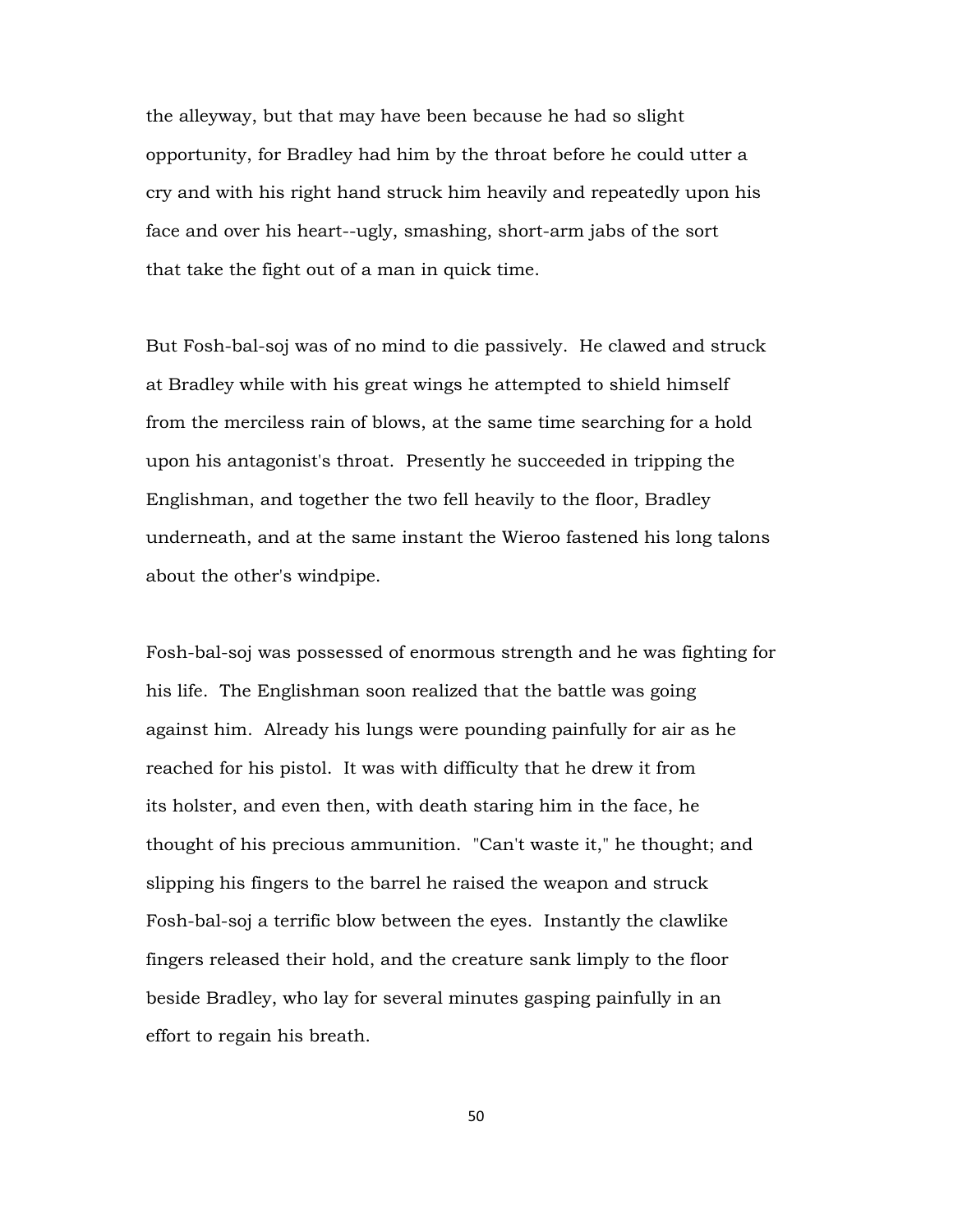When he was able, he rose, and leaned close over the Wieroo, lying silent and motionless, his wings dropping limply and his great, round eyes staring blankly toward the ceiling. A brief examination convinced Bradley that the thing was dead, and with the conviction came an overwhelming sense of the dangers which must now confront him; but how was he to escape?

His first thought was to find some means for concealing the evidence of his deed and then to make a bold effort to escape. Stepping to the second door he pushed it gently open and peered in upon what seemed to be a store room. In it was a litter of cloth such as the Wieroos' robes were fashioned from, a number of chests painted blue and white, with white hieroglyphics painted in bold strokes upon the blue and blue hieroglyphics upon the white. In one corner was a pile of human skulls reaching almost to the ceiling and in another a stack of dried Wieroo wings. The chamber was as irregularly shaped as the other and had but a single window and a second door at the further end, but was without the exit through the roof and, most important of all, there was no creature of any sort in it.

As quickly as possible Bradley dragged the dead Wieroo through the doorway and closed the door; then he looked about for a place to conceal the corpse. One of the chests was large enough to hold the body if the knees were bent well up, and with this idea in view Bradley approached the chest to open it. The lid was made in two pieces, each being hinged at an opposite end of the chest and joining nicely where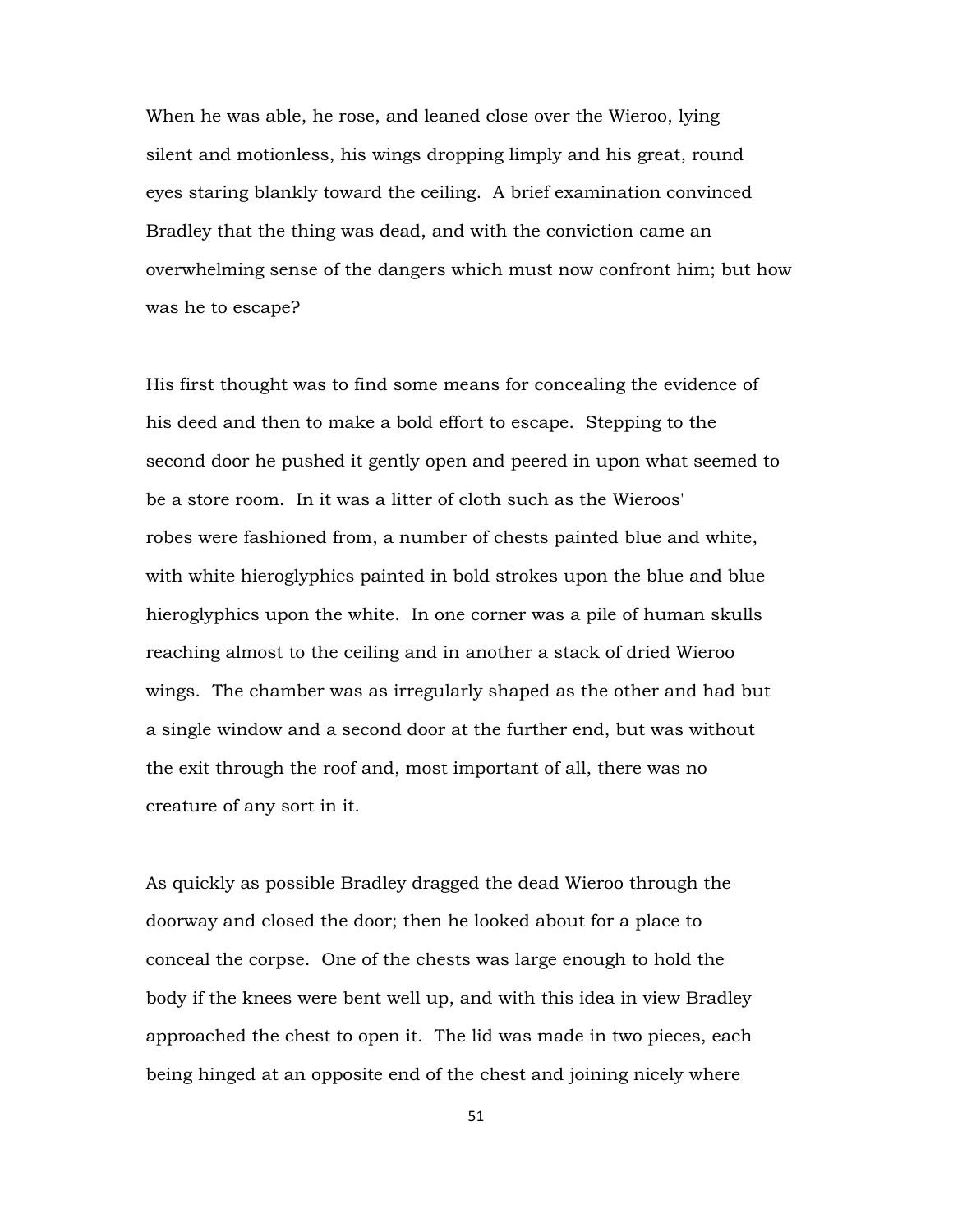they met in the center of the chest, making a snug, well-fitting joint. There was no lock. Bradley raised one half the cover and looked in. With a smothered "By Jove!" he bent closer to examine the contents--the chest was about half filled with an assortment of golden trinkets. There were what appeared to be bracelets, anklets and brooches of virgin gold.

Realizing that there was no room in the chest for the body of the Wieroo, Bradley turned to seek another means of concealing the evidence of his crime. There was a space between the chests and the wall, and into this he forced the corpse, piling the discarded robes upon it until it was entirely hidden from sight; but now how was he to make good his escape in the bright glare of that early Spring day?

He walked to the door at the far end of the apartment and cautiously opened it an inch. Before him and about two feet away was the blank wall of another building. Bradley opened the door a little farther and looked in both directions. There was no one in sight to the left over a considerable expanse of roof-top, and to the right another building shut off his line of vision at about twenty feet. Slipping out, he turned to the right and in a few steps found a narrow passageway between two buildings. Turning into this he passed about half its length when he saw a Wieroo appear at the opposite end and halt. The creature was not looking down the passageway; but at any moment it might turn its eyes toward him, when he would be immediately discovered.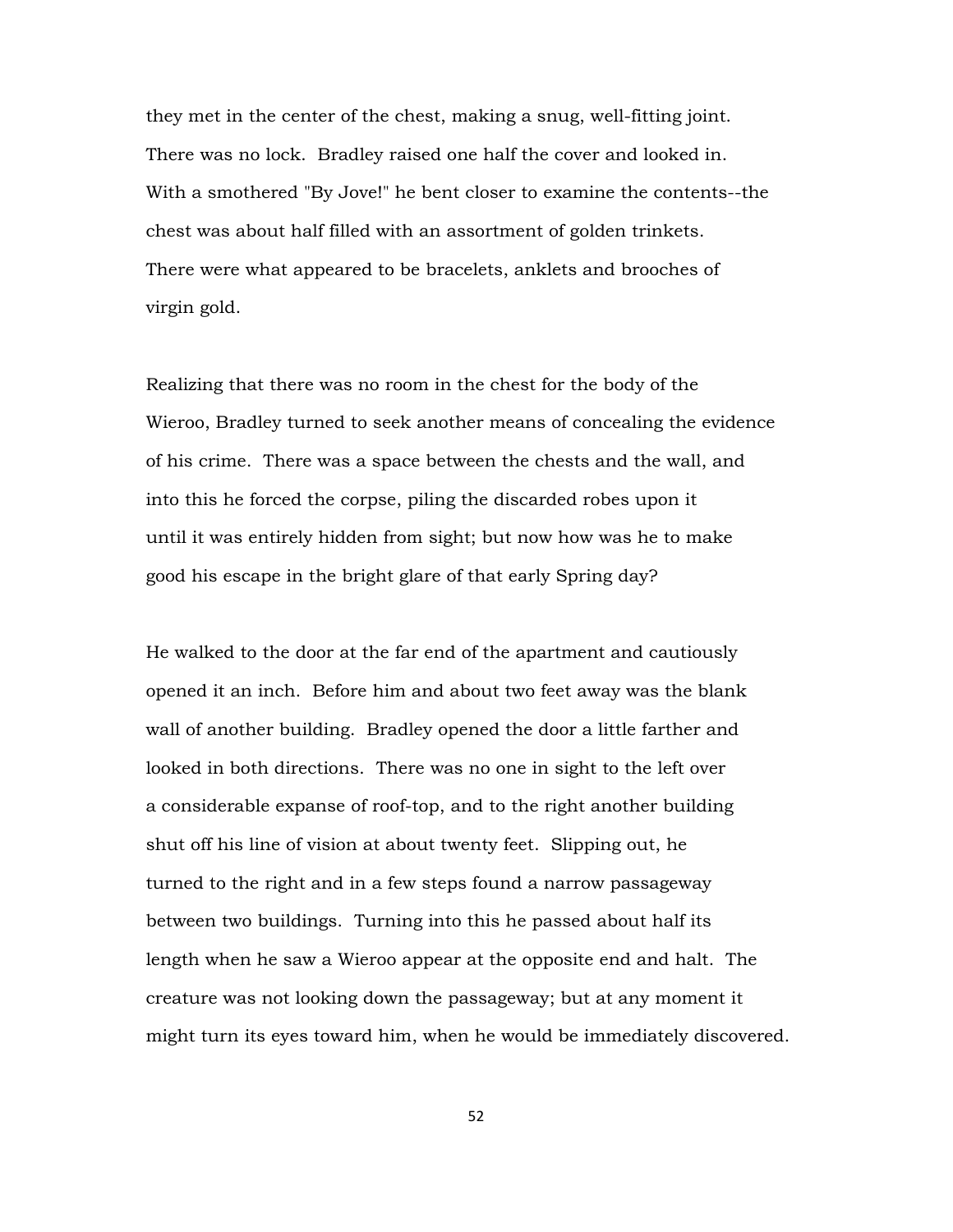To Bradley's left was a triangular niche in the wall of one of the houses and into this he dodged, thus concealing himself from the sight of the Wieroo. Beside him was a door painted a vivid yellow and constructed after the same fashion as the other Wieroo doors he had seen, being made up of countless narrow strips of wood from four to six inches in length laid on in patches of about the same width, the strips in adjacent patches never running in the same direction. The result bore some resemblance to a crazy patchwork quilt, which was heightened when, as in one of the doors he had seen, contiguous patches were painted different colors. The strips appeared to have been bound together and to the underlying framework of the door with gut or fiber and also glued, after which a thick coating of paint had been applied. One edge of the door was formed of a straight, round pole about two inches in diameter that protruded at top and bottom, the projections setting in round holes in both lintel and sill forming the axis upon which the door swung. An eccentric disk upon the inside face of the door engaged a slot in the frame when it was desired to secure the door against intruders.

As Bradley stood flattened against the wall waiting for the Wieroo to move on, he heard the creature's wings brushing against the sides of the buildings as it made its way down the narrow passage in his direction. As the yellow door offered the only means of escape without detection, the Englishman decided to risk whatever might lie beyond it, and so, boldly pushing it in, he crossed the threshold and entered a small apartment.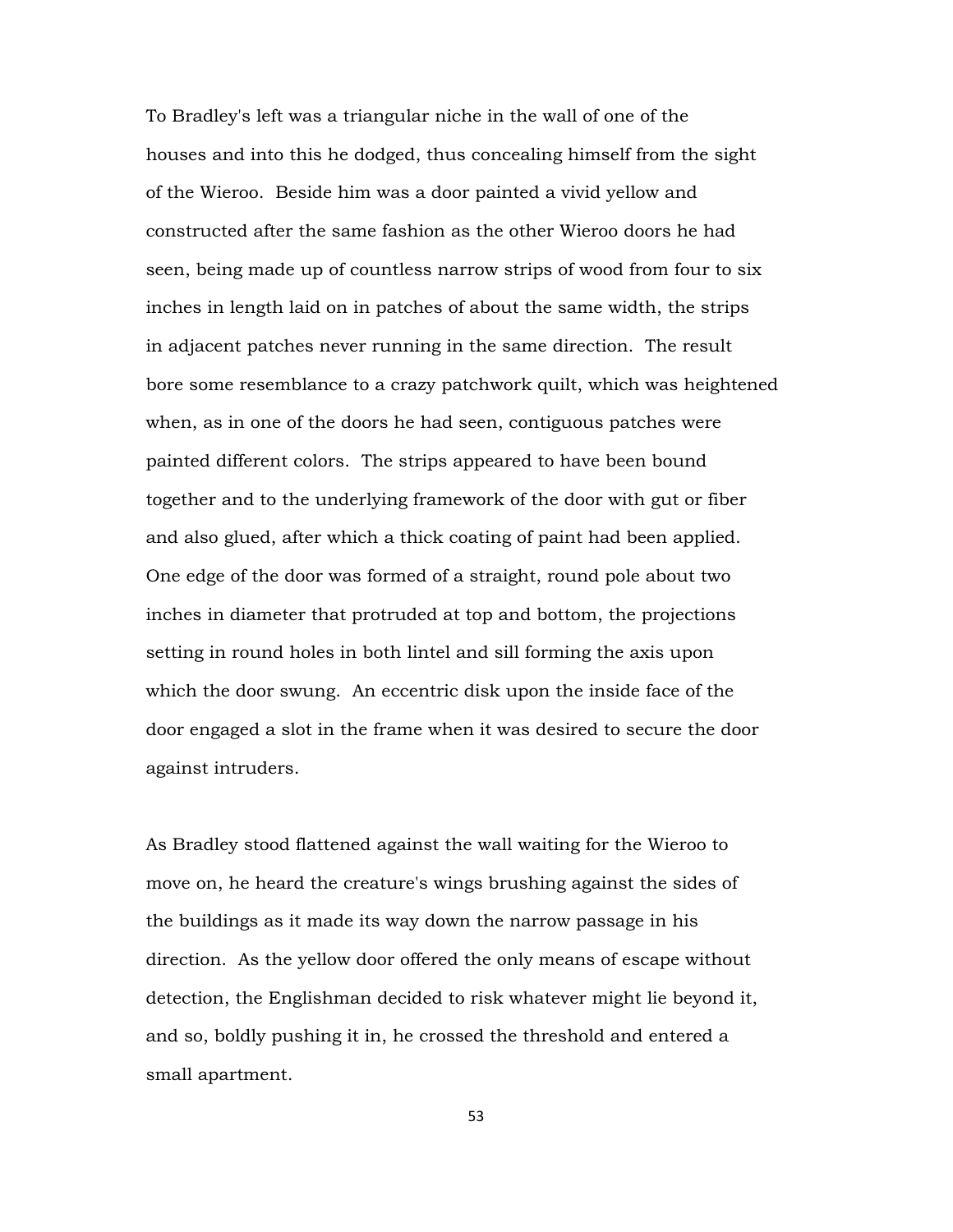As he did so, he heard a muffled ejaculation of surprise, and turning his eyes in the direction from whence the sound had come, he beheld a wide-eyed girl standing flattened against the opposite wall, an expression of incredulity upon her face. At a glance he saw that she was of no race of humans that he had come in contact with since his arrival upon Caprona--there was no trace about her form or features of any relationship to those low orders of men, nor was she appareled as they--or, rather, she did not entirely lack apparel as did most of them.

A soft hide fell from her left shoulder to just below her left hip on one side and almost to her right knee on the other, a loose girdle was about her waist, and golden ornaments such as he had seen in the blue-and-white chest encircled her arms and legs, while a golden fillet with a triangular diadem bound her heavy hair above her brows. Her skin was white as from long confinement within doors; but it was clear and fine. Her figure, but partially concealed by the soft deerskin, was all curves of symmetry and youthful grace, while her features might easily have been the envy of the most feted of Continental beauties.

If the girl was surprised by the sudden appearance of Bradley, the latter was absolutely astounded to discover so wondrous a creature among the hideous inhabitants of the City of Human Skulls. For a moment the two looked at one another in unconcealed consternation, and then Bradley spoke, using to the best of his poor ability, the common tongue of Caspak.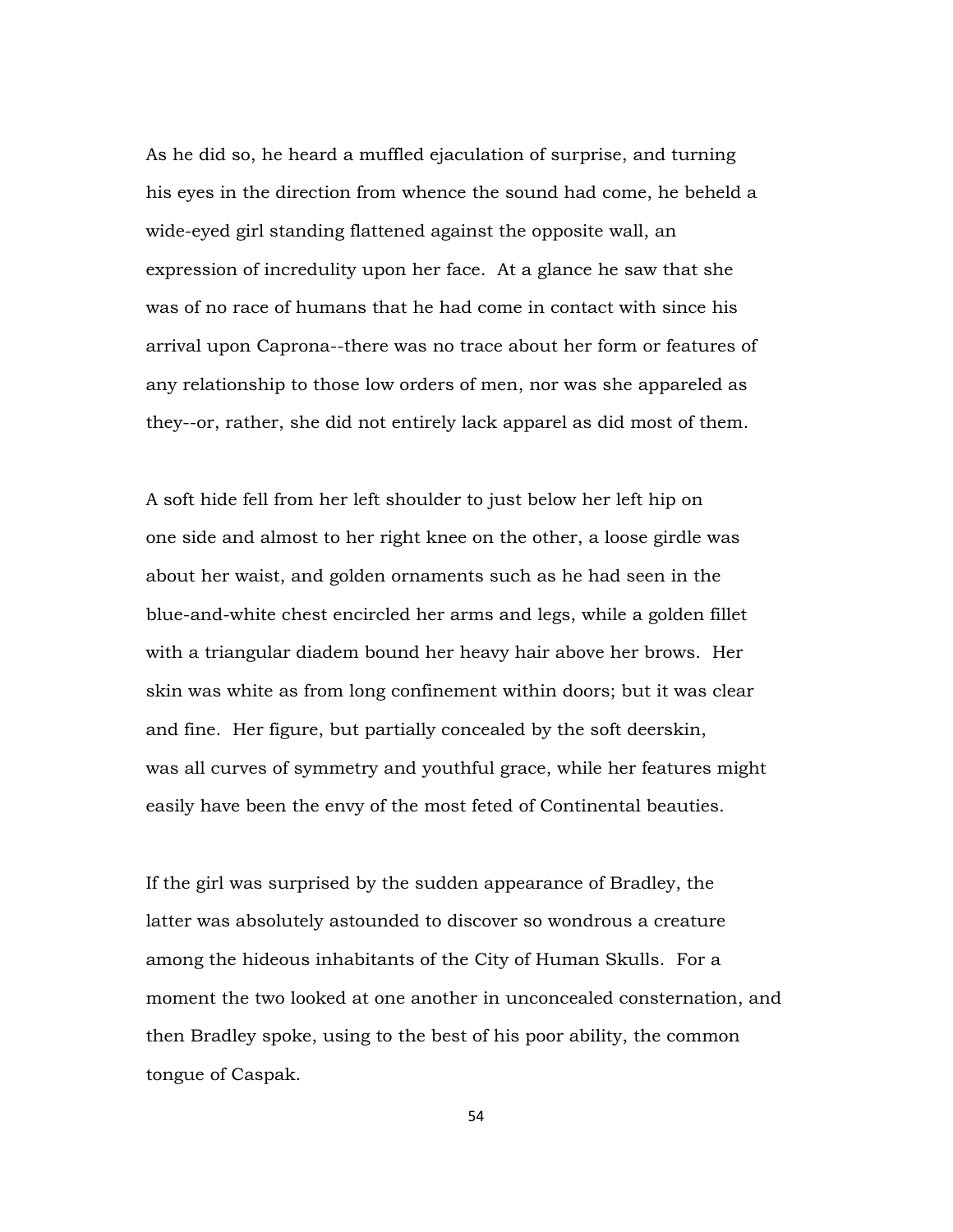"Who are you," he asked, "and from where do you come? Do not tell me that you are a Wieroo."

"No," she replied, "I am no Wieroo." And she shuddered slightly as she pronounced the word. "I am a Galu; but who and what are you? I am sure that you are no Galu, from your garments; but you are like the Galus in other respects. I know that you are not of this frightful city, for I have been here for almost ten moons, and never have I seen a male Galu brought hither before, nor are there such as you and I, other than prisoners in the land of Oo-oh, and these are all females. Are you a prisoner, then?"

He told her briefly who and what he was, though he doubted if she understood, and from her he learned that she had been a prisoner there for many months; but for what purpose he did not then learn, as in the midst of their conversation the yellow door swung open and a Wieroo with a robe slashed with yellow entered.

At sight of Bradley the creature became furious. "Whence came this reptile?" it demanded of the girl. "How long has it been here with you?"

"It came through the doorway just ahead of you," Bradley answered for the girl.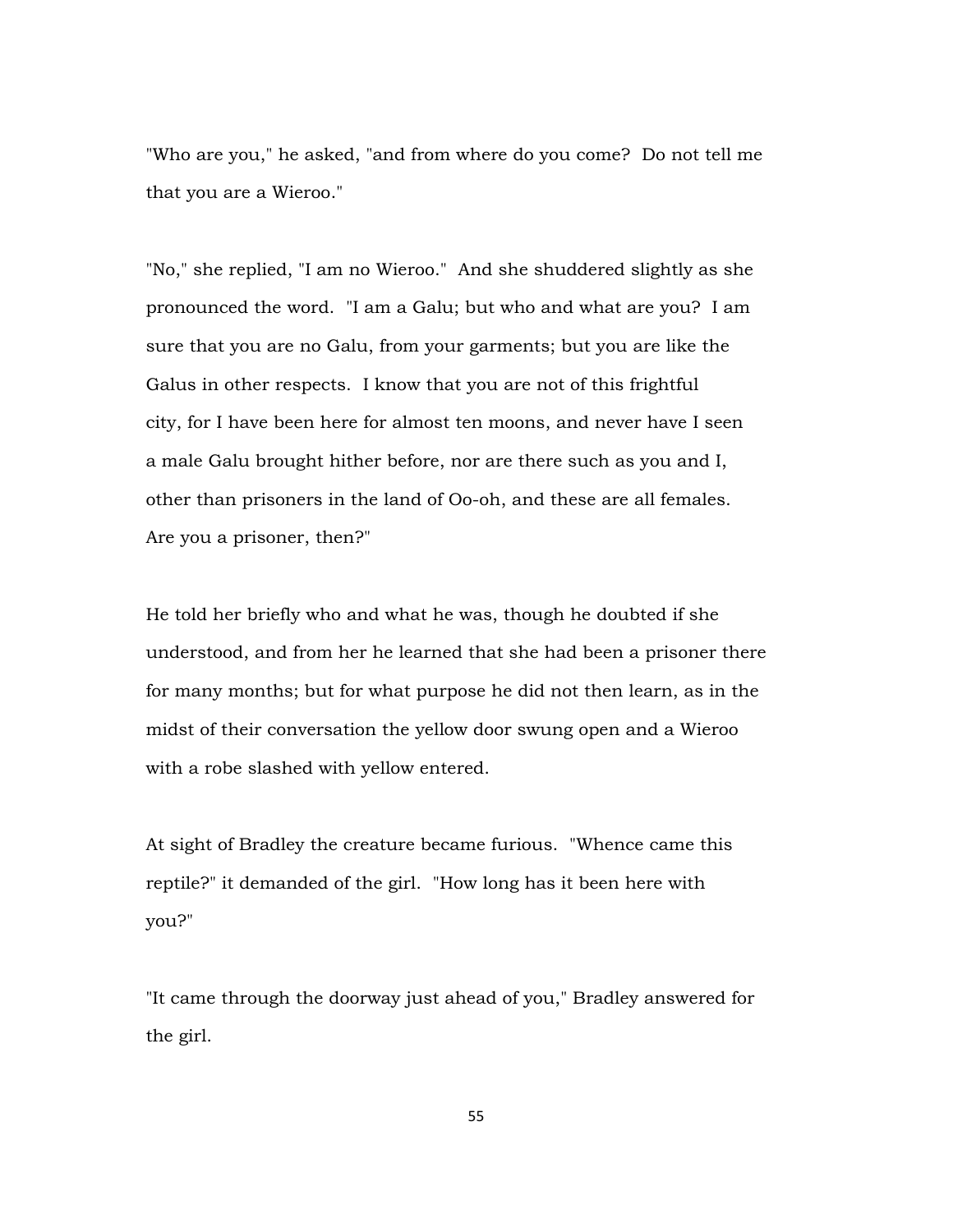The Wieroo looked relieved. "It is well for the girl that this is so," it said, "for now only you will have to die." And stepping to the door the creature raised its voice in one of those uncanny, depressing wails.

The Englishman looked toward the girl. "Shall I kill it?" he asked, half drawing his pistol. "What is best to do?--I do not wish to endanger you."

The Wieroo backed toward the door. "Defiler!" it screamed. "You dare to threaten one of the sacred chosen of Luata!"

"Do not kill him," cried the girl, "for then there could be no hope for you. That you are here, alive, shows that they may not intend to kill you at all, and so there is a chance for you if you do not anger them; but touch him in violence and your bleached skull will top the loftiest pedestal of Oo-oh."

"And what of you?" asked Bradley.

"I am already doomed," replied the girl; "I am cos-ata-lo."

"Cos-ata-lo! cos-ata-lu!" What did these phrases mean that they were so oft repeated by the denizens of Oo-oh? Lu and lo, Bradley knew to mean man and woman; ata; was employed variously to indicate life, eggs, young, reproduction and kindred subject; cos was a negative; but in combination they were meaningless to the European.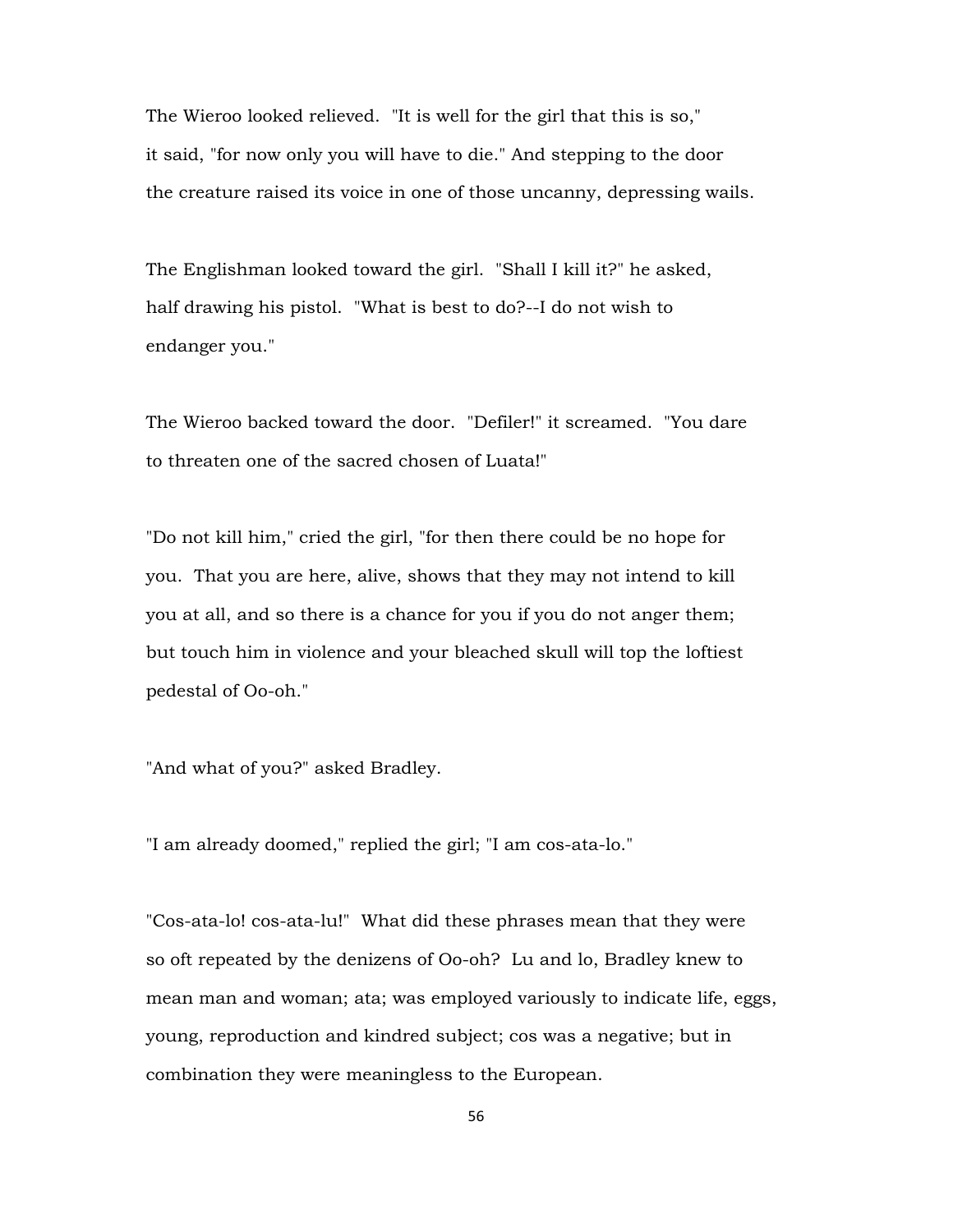"Do you mean they will kill you?" asked Bradley.

"I but wish that they would," replied the girl. "My fate is to be worse than death--in just a few nights more, with the coming of the new moon."

"Poor she-snake!" snapped the Wieroo. "You are to become sacred above all other shes. He Who Speaks for Luata has chosen you for himself. Today you go to his temple--" the Wieroo used a phrase meaning literally High Place--"where you will receive the sacred commands."

The girl shuddered and cast a sorrowful glance toward Bradley. "Ah," she sighed, "if I could but see my beloved country once again!"

The man stepped suddenly close to her side before the Wieroo could interpose and in a low voice asked her if there was no way by which he might encompass her escape. She shook her head sorrowfully. "Even if we escaped the city," she replied, "there is the big water between the island of Oo-oh and the Galu shore."

"And what is beyond the city, if we could leave it?" pursued Bradley.

"I may only guess from what I have heard since I was brought here," she answered; "but by reports and chance remarks I take it to be a beautiful land in which there are but few wild beasts and no men, for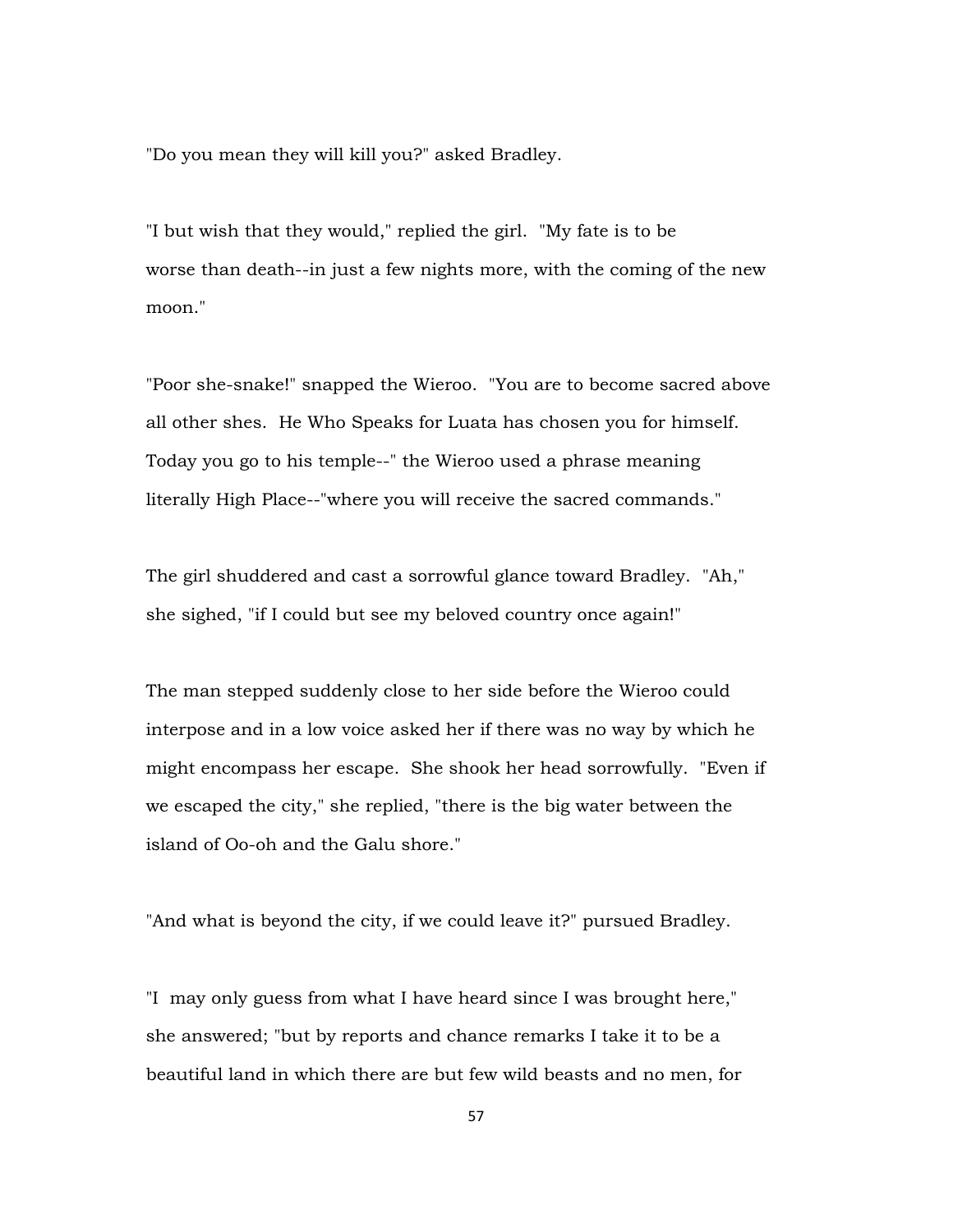only the Wieroos live upon this island and they dwell always in cities of which there are three, this being the largest. The others are at the far end of the island, which is about three marches from end to end and at its widest point about one march."

From his own experience and from what the natives on the mainland had told him, Bradley knew that ten miles was a good day's march in Caspak, owing to the fact that at most points it was a trackless wilderness and at all times travelers were beset by hideous beasts and reptiles that greatly impeded rapid progress.

The two had spoken rapidly but were now interrupted by the advent through the opening in the roof of several Wieroos who had come in answer to the alarm it of the yellow slashing had uttered.

"This jaal-lu," cried the offended one, "has threatened me. Take its hatchet from it and make it fast where it can do no harm until He Who Speaks for Luata has said what shall be done with it. It is one of those strange creatures that Fosh-bal-soj discovered first above the Band-lu country and followed back toward the beginning. He Who Speaks for Luata sent Fosh-bal-soj to fetch him one of the creatures, and here it is. It is hoped that it may be from another world and hold the secret of the cos-ata-lus."

The Wieroos approached boldly to take Bradley's "hatchet" from him, their leader having indicated the pistol hanging in its holster at the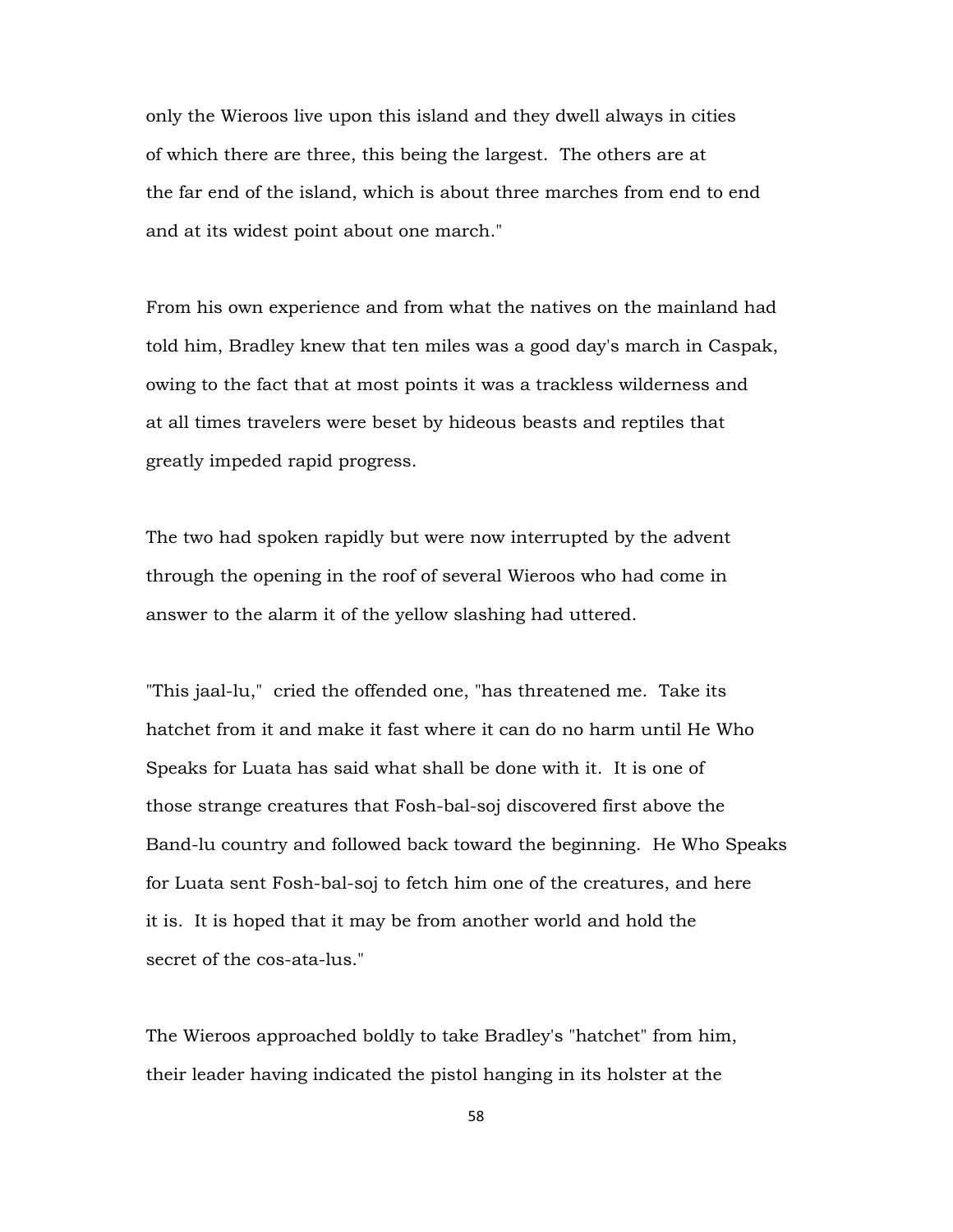Englishman's hip, but the first one went reeling backward against his fellows from the blow to the chin which Bradley followed up with a rush and the intention to clean up the room in record time; but he had reckoned without the opening in the roof. Two were down and a great wailing and moaning was arising when reinforcements appeared from above. Bradley did not see them; but the girl did, and though she cried out a warning, it came too late for him to avoid a large Wieroo who dived headforemost for him, striking him between the shoulders and bearing him to the floor. Instantly a dozen more were piling on top of him. His pistol was wrenched from its holster and he was securely pinioned down by the weight of numbers.

At a word from the Wieroo of the yellow slashing who evidently was a person of authority, one left and presently returned with fiber ropes with which Bradley was tightly bound.

"Now bear him to the Blue Place of Seven Skulls," directed the chief Wieroo, "and one take the word of all that has passed to Him Who Speaks for Luata."

Each of the creatures raised a hand, the back against its face, as though in salute. One seized Bradley and carried him through the yellow doorway to the roof from whence it rose upon its wide-spread wings and flapped off across the roof-tops of Oo-oh with its heavy burden clutched in its long talons.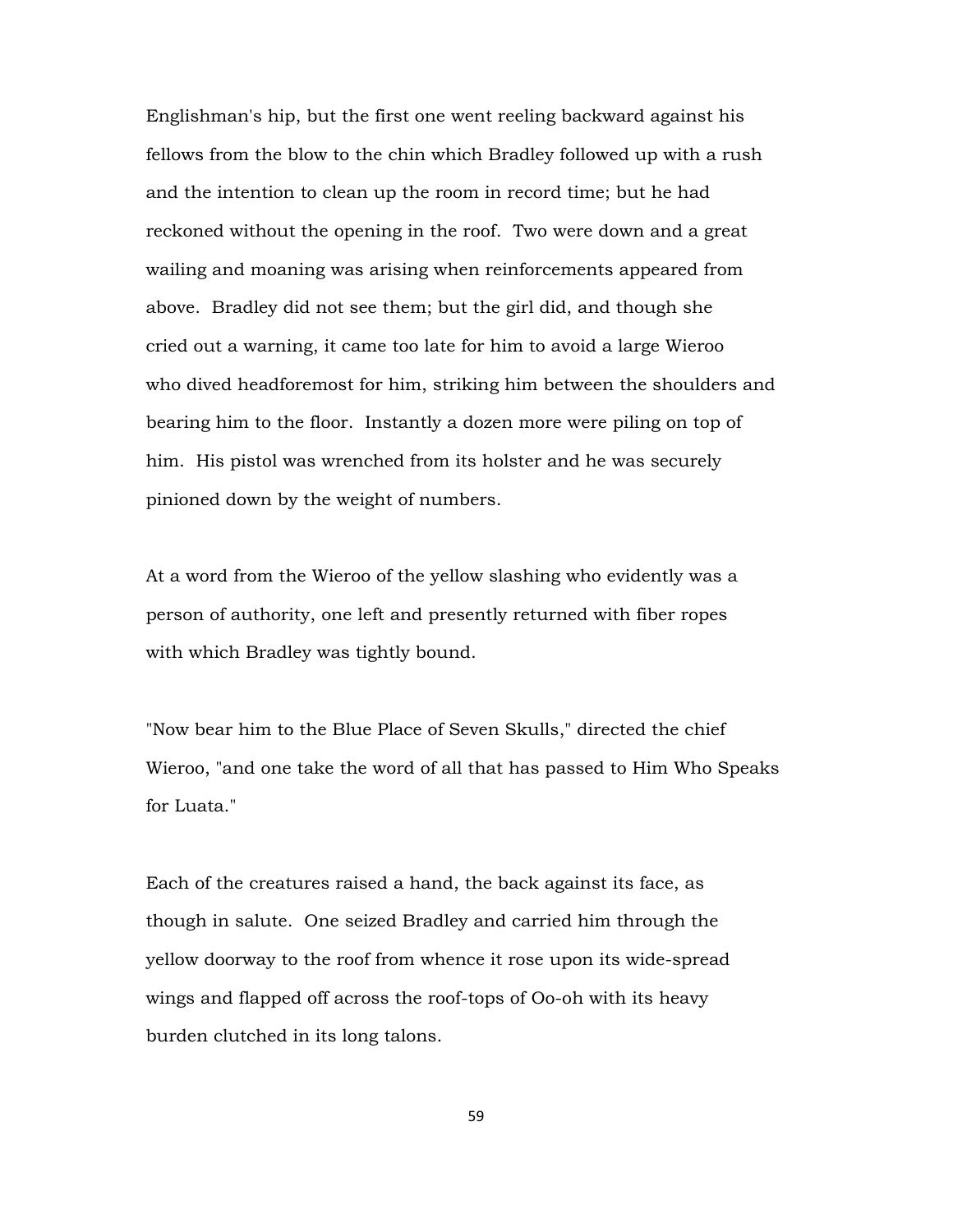Below him Bradley could see the city stretching away to a distance on every hand. It was not as large as he had imagined, though he judged that it was at least three miles square. The houses were piled in indescribable heaps, sometimes to a height of a hundred feet. The streets and alleys were short and crooked and there were many areas where buildings had been wedged in so closely that no light could possibly reach the lowest tiers, the entire surface of the ground being packed solidly with them.

The colors were varied and startling, the architecture amazing. Many roofs were cup or saucer-shaped with a small hole in the center of each, as though they had been constructed to catch rain-water and conduct it to a reservoir beneath; but nearly all the others had the large opening in the top that Bradley had seen used by these flying men in lieu of doorways. At all levels were the myriad poles surmounted by grinning skulls; but the two most prominent features of the city were the round tower of human skulls that Bradley had noted earlier in the day and another and much larger edifice near the center of the city. As they approached it, Bradley saw that it was a huge building rising a hundred feet in height from the ground and that it stood alone in the center of what might have been called a plaza in some other part of the world. Its various parts, however, were set together with the same strange irregularity that marked the architecture of the city as a whole; and it was capped by an enormous saucer-shaped roof which projected far beyond the eaves, having the appearance of a colossal Chinese coolie hat, inverted.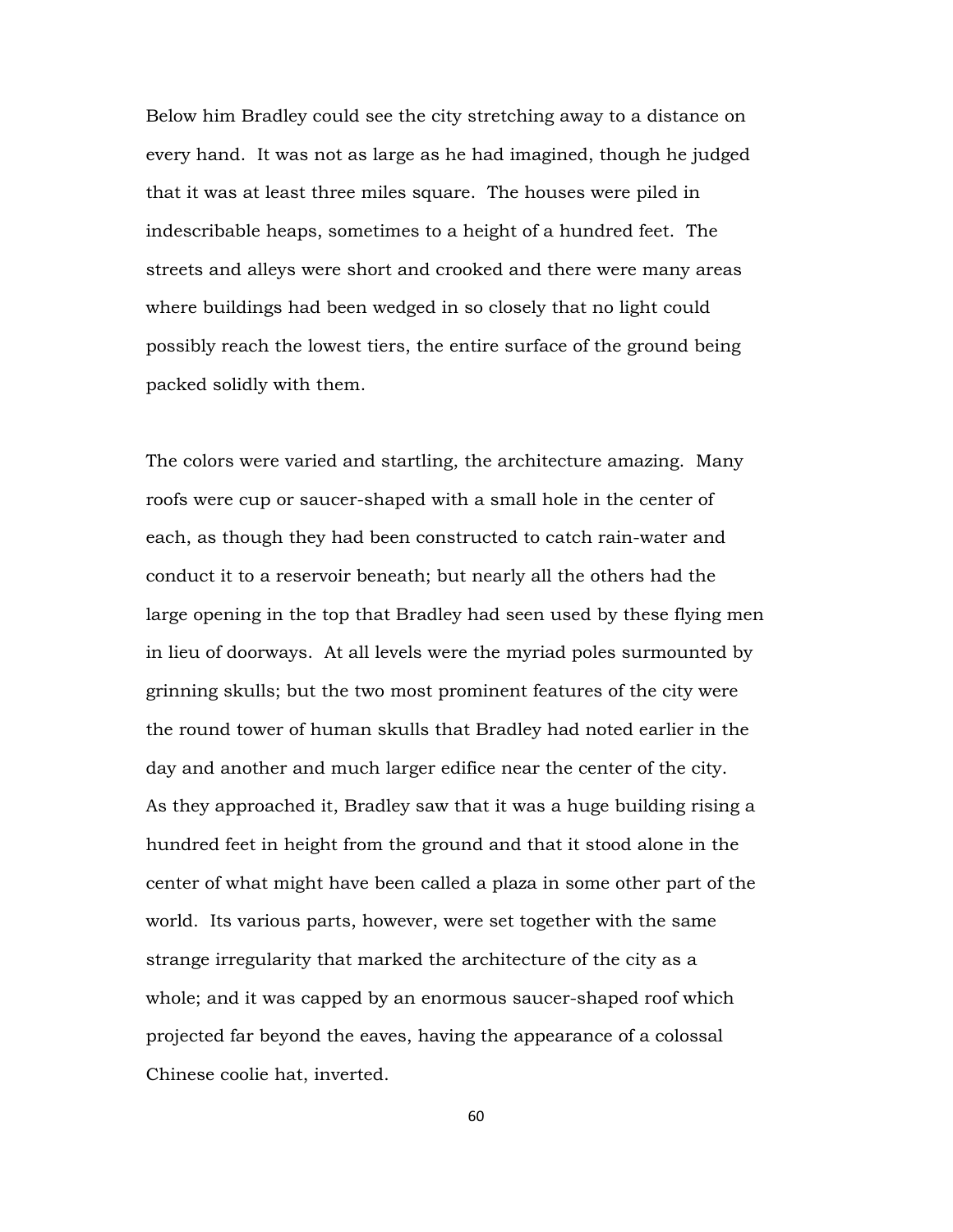The Wieroo bearing Bradley passed over one corner of the open space about the large building, revealing to the Englishman grass and trees and running water beneath. They passed the building and about five hundred yards beyond the creature alighted on the roof of a square, blue building surmounted by seven poles bearing seven skulls. This then, thought Bradley, is the Blue Place of Seven Skulls.

Over the opening in the roof was a grated covering, and this the Wieroo removed. The thing then tied a piece of fiber rope to one of Bradley's ankles and rolled him over the edge of the opening. All was dark below and for an instant the Englishman came as near to experiencing real terror as he had ever come in his life before. As he rolled off into the black abyss he felt the rope tighten about his ankle and an instant later he was stopped with a sudden jerk to swing pendulumlike, head downward. Then the creature lowered away until Bradley's head came in sudden and painful contact with the floor below, after which the Wieroo let loose of the rope entirely and the Englishman's body crashed to the wooden planking. He felt the free end of the rope dropped upon him and heard the grating being slid into place above him.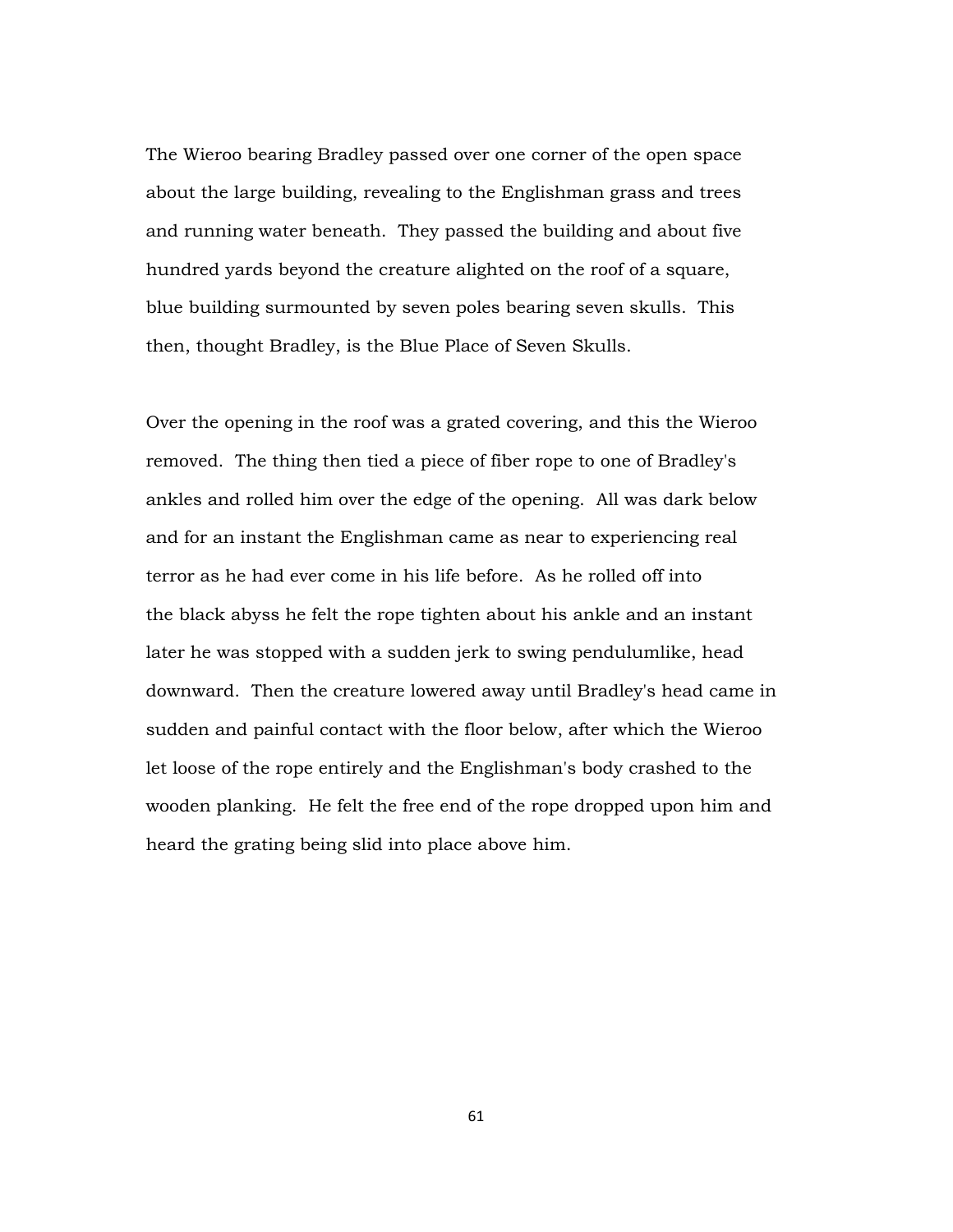## Chapter 3

Half-stunned, Bradley lay for a minute as he had fallen and then slowly and painfully wriggled into a less uncomfortable position. He could see nothing of his surroundings in the gloom about him until after a few minutes his eyes became accustomed to the dark interior when he rolled them from side to side in survey of his prison.

He discovered himself to be in a bare room which was windowless, nor could he see any other opening than that through which he had been lowered. In one corner was a huddled mass that might have been almost anything from a bundle of rags to a dead body.

Almost immediately after he had taken his bearings Bradley commenced working with his bonds. He was a man of powerful physique, and as from the first he had been imbued with a belief that the fiber ropes were too weak to hold him, he worked on with a firm conviction that sooner or later they would part to his strainings. After a matter of five minutes he was positive that the strands about his wrists were beginning to give; but he was compelled to rest then from exhaustion.

As he lay, his eyes rested upon the bundle in the corner, and presently he could have sworn that the thing moved. With eyes straining through the gloom the man lay watching the grim and sinister thing in the corner. Perhaps his overwrought nerves were playing a sorry joke upon him. He thought of this and also that his condition of utter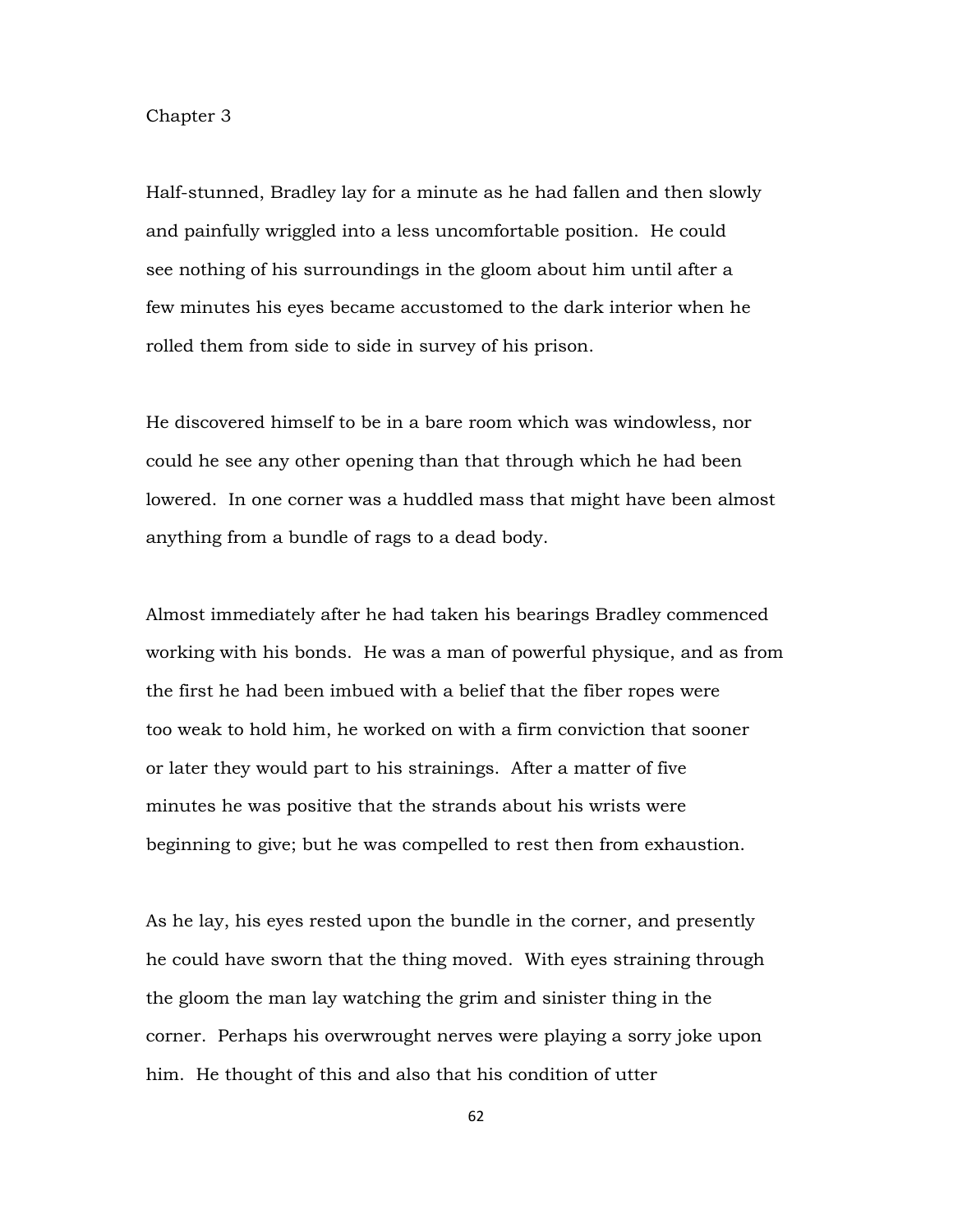helplessness might still further have stimulated his imagination. He closed his eyes and sought to relax his muscles and his nerves; but when he looked again, he knew that he had not been mistaken--the thing had moved; now it lay in a slightly altered form and farther from the wall. It was nearer him.

With renewed strength Bradley strained at his bonds, his fascinated gaze still glued upon the shapeless bundle. No longer was there any doubt that it moved--he saw it rise in the center several inches and then creep closer to him. It sank and arose again--a headless, hideous, monstrous thing of menace. Its very silence rendered it the more terrible.

Bradley was a brave man; ordinarily his nerves were of steel; but to be at the mercy of some unknown and nameless horror, to be unable to defend himself--it was these things that almost unstrung him, for at best he was only human. To stand in the open, even with the odds all against him; to be able to use his fists, to put up some sort of defense, to inflict punishment upon his adversary--then he could face death with a smile. It was not death that he feared now--it was that horror of the unknown that is part of the fiber of every son of woman.

Closer and closer came the shapeless mass. Bradley lay motionless and listened. What was that he heard! Breathing? He could not be mistaken--and then from out of the bundle of rags issued a hollow groan. Bradley felt his hair rise upon his head. He struggled with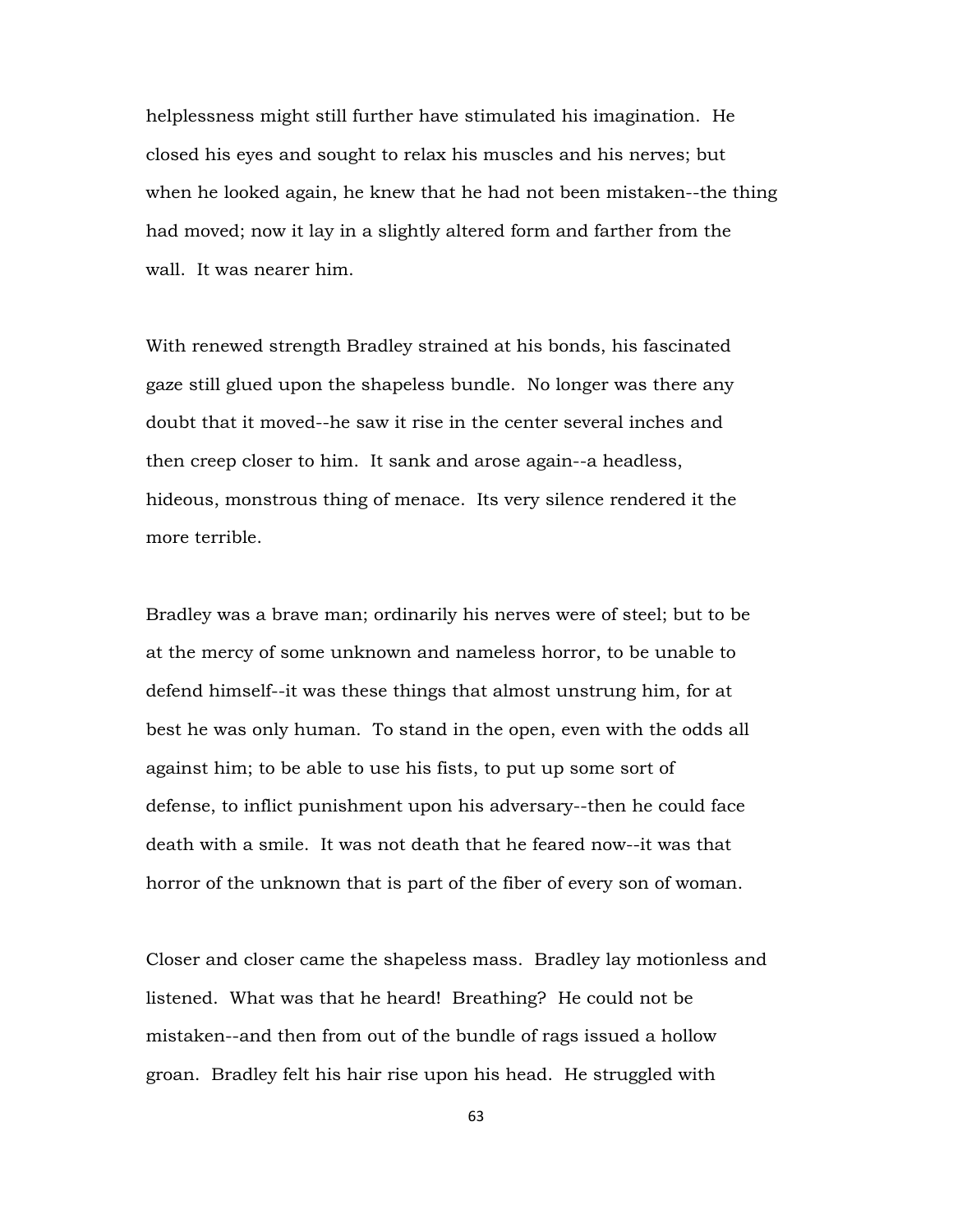the slowly parting strands that held him. The thing beside him rose up higher than before and the Englishman could have sworn that he saw a single eye peering at him from among the tumbled cloth. For a moment the bundle remained motionless--only the sound of breathing issued from it, then there broke from it a maniacal laugh.

Cold sweat stood upon Bradley's brow as he tugged for liberation. He saw the rags rise higher and higher above him until at last they tumbled upon the floor from the body of a naked man--a thin, a bony, a hideous caricature of man, that mouthed and mummed and, wabbling upon its weak and shaking legs, crumpled to the floor again, still laughing--laughing horribly.

It crawled toward Bradley. "Food! Food!" it screamed. "There is a way out! There is a way out!"

Dragging itself to his side the creature slumped upon the Englishman's breast. "Food!" it shrilled as with its bony fingers and its teeth, it sought the man's bare throat.

"Food! There is a way out!" Bradley felt teeth upon his jugular. He turned and twisted, shaking himself free for an instant; but once more with hideous persistence the thing fastened itself upon him. The weak jaws were unable to send the dull teeth through the victim's flesh; but Bradley felt it pawing, pawing, pawing, like a monstrous rat, seeking his life's blood.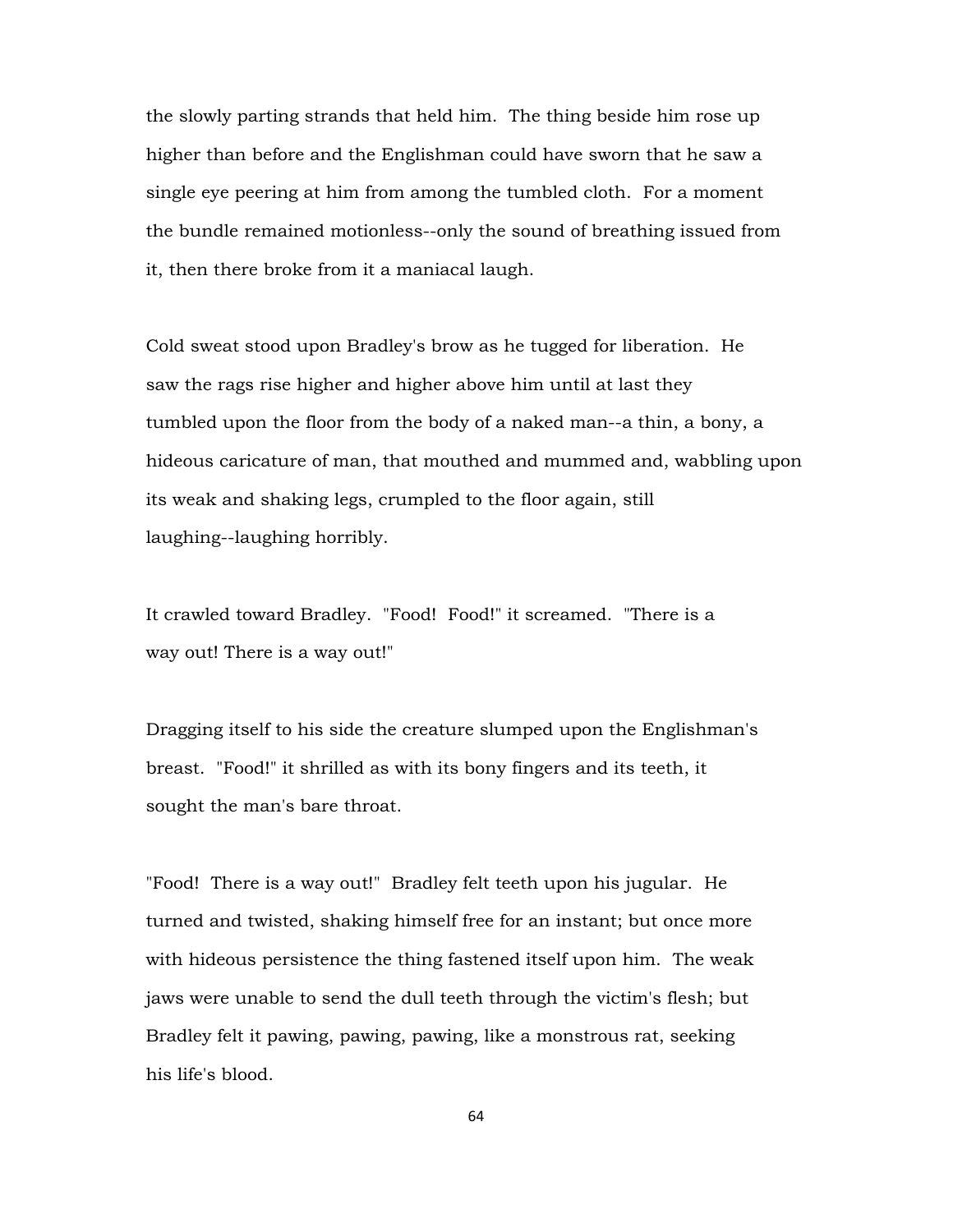The skinny arms now embraced his neck, holding the teeth to his throat against all his efforts to dislodge the thing. Weak as it was it had strength enough for this in its mad efforts to eat. Mumbling as it worked, it repeated again and again, "Food! Food! There is a way out!" until Bradley thought those two expressions alone would drive him mad.

And all but mad he was as with a final effort backed by almost maniacal strength he tore his wrists from the confining bonds and grasping the repulsive thing upon his breast hurled it halfway across the room. Panting like a spent hound Bradley worked at the thongs about his ankles while the maniac lay quivering and mumbling where it had fallen. Presently the Englishman leaped to his feet--freer than he had ever before felt in all his life, though he was still hopelessly a prisoner in the Blue Place of Seven Skulls.

With his back against the wall for support, so weak the reaction left him, Bradley stood watching the creature upon the floor. He saw it move and slowly raise itself to its hands and knees, where it swayed to and fro as its eyes roved about in search of him; and when at last they found him, there broke from the drawn lips the mumbled words: "Food! Food! There is a way out!" The pitiful supplication in the tones touched the Englishman's heart. He knew that this could be no Wieroo, but possibly once a man like himself who had been cast into this pit of solitary confinement with this hideous result that might in time be his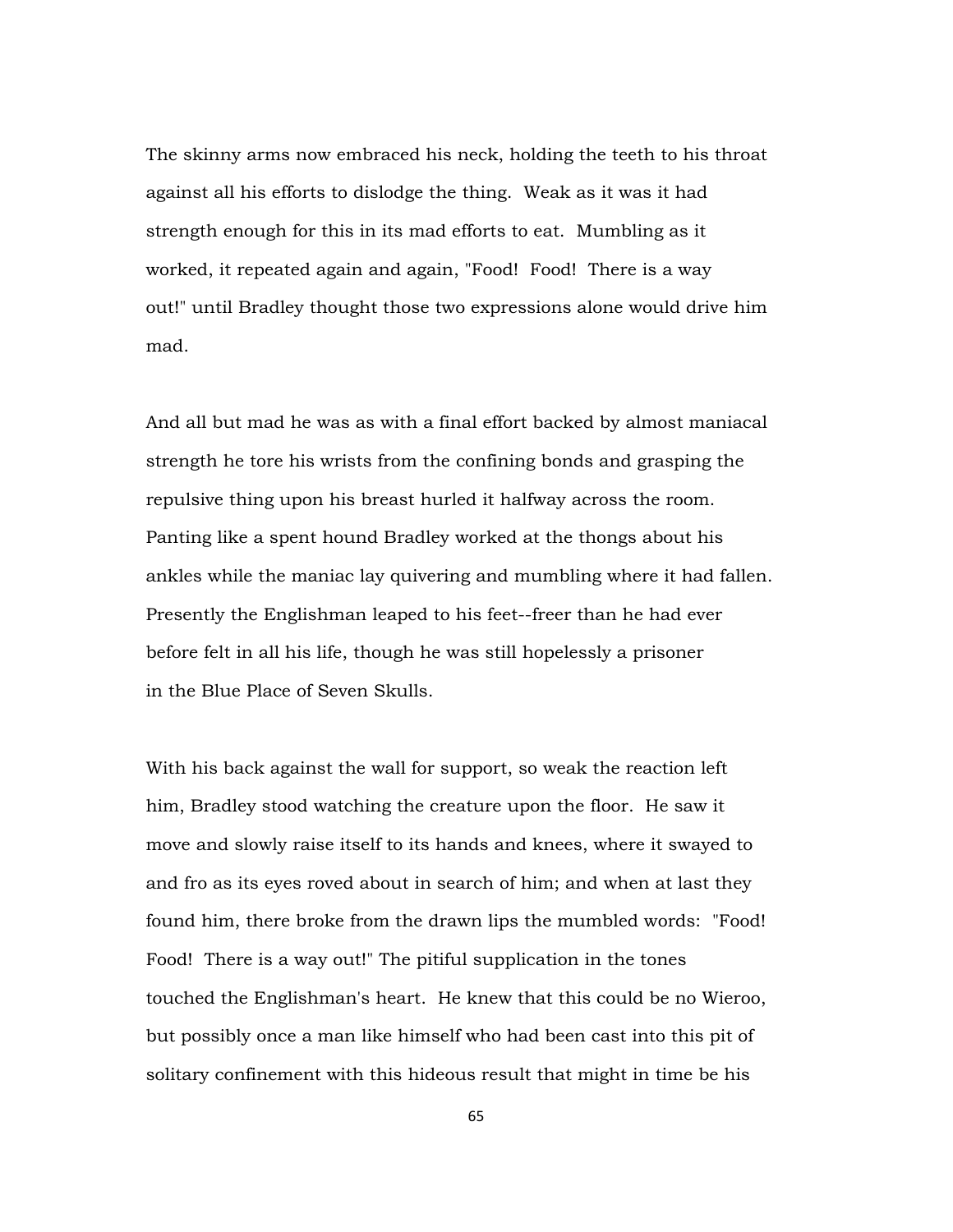fate, also.

And then, too, there was the suggestion of hope held out by the constant reiteration of the phrase, "There is a way out." Was there a way out? What did this poor thing know?

"Who are you and how long have you been here?" Bradley suddenly demanded.

For a moment the man upon the floor made no response, then mumblingly came the words: "Food! Food!"

"Stop!" commanded the Englishman--the injunction might have been barked from the muzzle of a pistol. It brought the man to a sitting posture, his hands off the ground. He stopped swaying to and fro and appeared to be startled into an attempt to master his faculties of concentration and thought.

Bradley repeated his questions sharply.

"I am An-Tak, the Galu," replied the man. "Luata alone knows how long I have been here--maybe ten moons, maybe ten moons three times"--it was the Caspakian equivalent of thirty. "I was young and strong when they brought me here. Now I am old and very weak. I am cos-ata-lu--that is why they have not killed me. If I tell them the secret of becoming cos-ata-lu they will take me out; but how can I tell them that which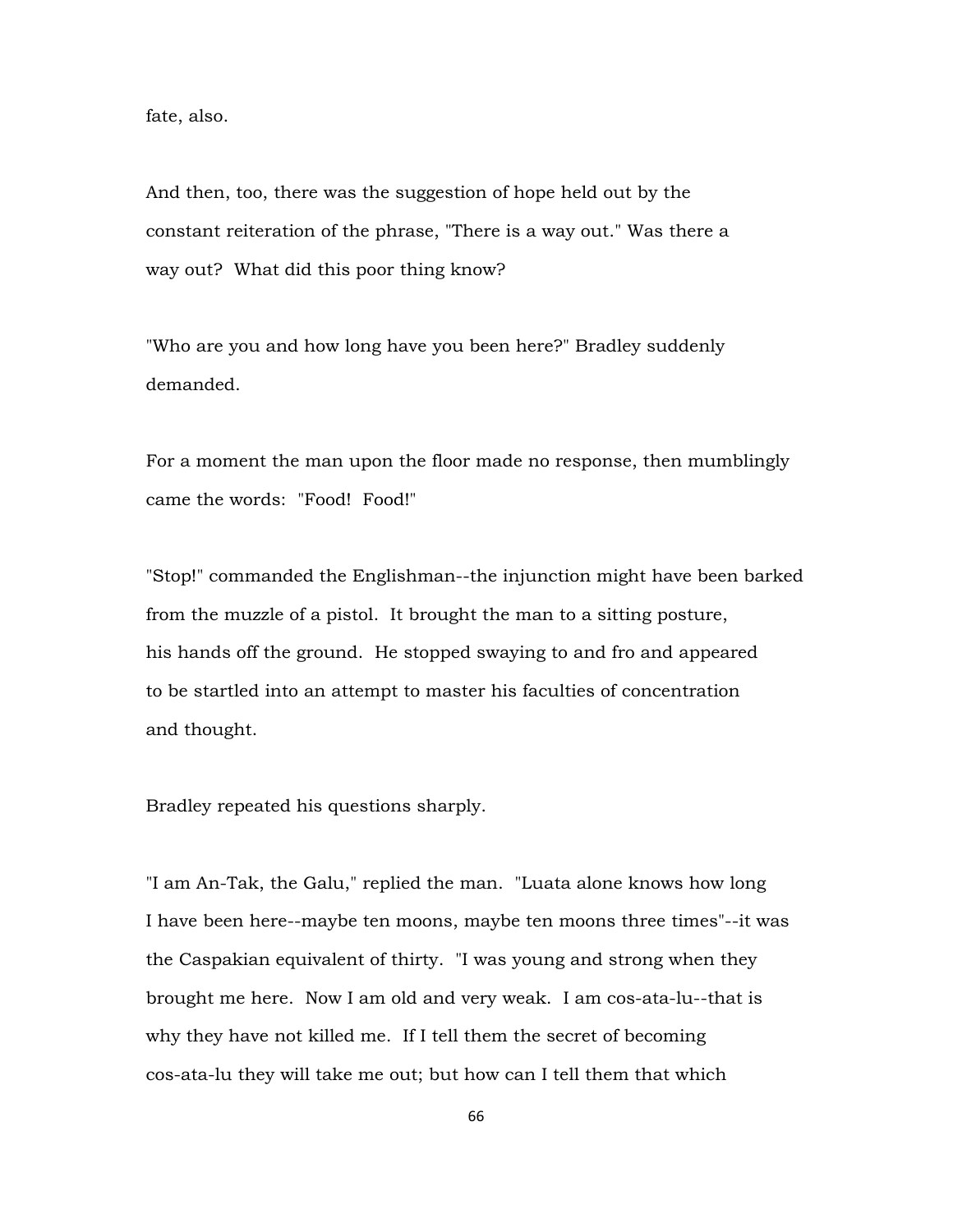Luata alone knows?

"What is cos-ata-lu?" demanded Bradley.

"Food! Food! There is a way out!" mumbled the Galu.

Bradley strode across the floor, seized the man by his shoulders and shook him.

"Tell me," he cried, "what is cos-ata-lu?"

"Food!" whimpered An-Tak.

Bradley bethought himself. His haversack had not been taken from him. In it besides his razor and knife were odds and ends of equipment and a small quantity of dried meat. He tossed a small strip of the latter to the starving Galu. An-Tak seized upon it and devoured it ravenously. It instilled new life in the man.

"What is cos-ata-lu?" insisted Bradley again.

An-Tak tried to explain. His narrative was often broken by lapses of concentration during which he reverted to his plaintive mumbling for food and recurrence to the statement that there was a way out; but by firmness and patience the Englishman drew out piece-meal a more or less lucid exposition of the remarkable scheme of evolution that rules in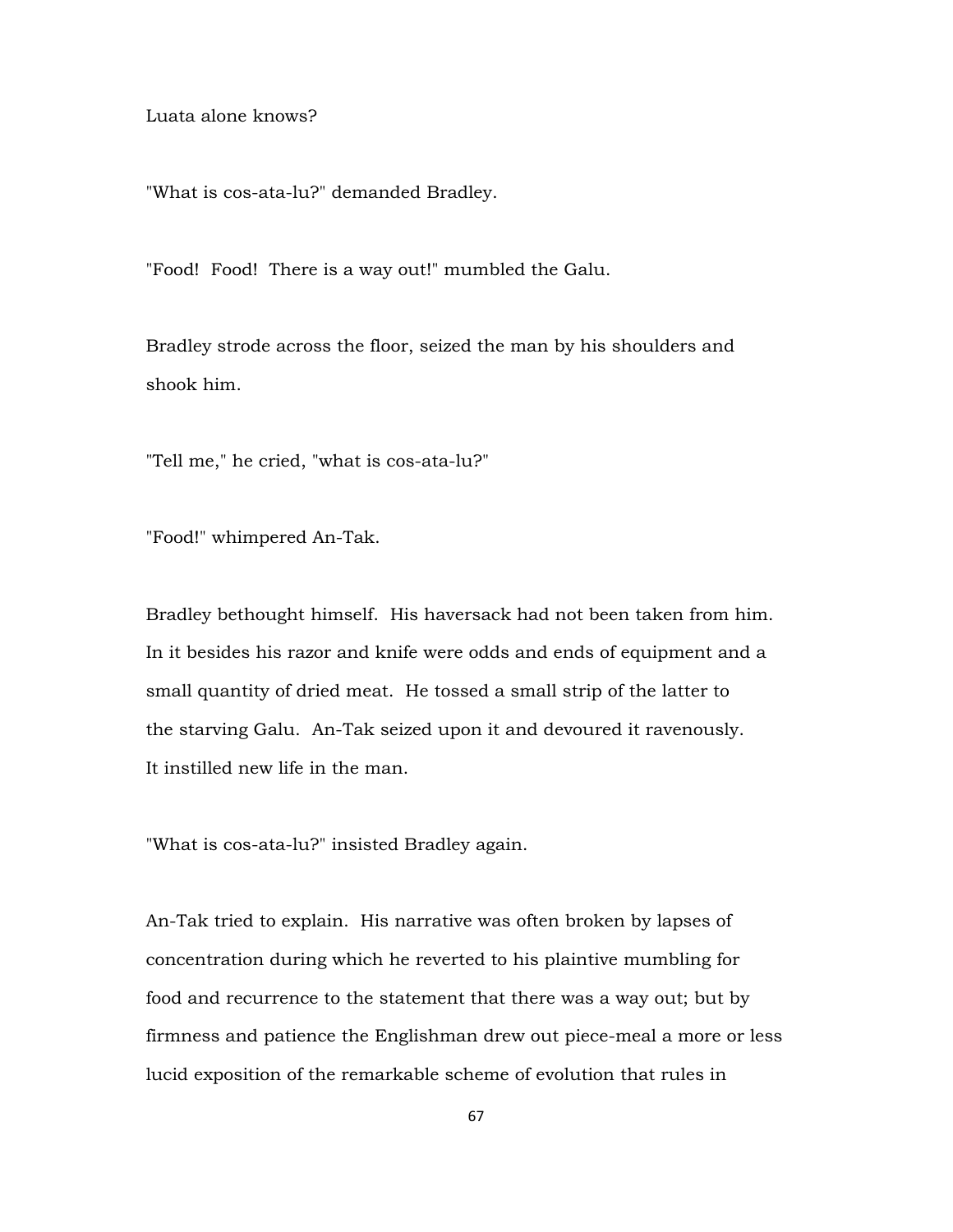Caspak. In it he found explanations of the hitherto inexplicable. He discovered why he had seen no babes or children among the Caspakian tribes with which he had come in contact; why each more northerly tribe evinced a higher state of development than those south of them; why each tribe included individuals ranging in physical and mental characteristics from the highest of the next lower race to the lowest of the next higher, and why the women of each tribe immersed themselves morning for an hour or more in the warm pools near which the habitations of their people always were located; and, too, he discovered why those pools were almost immune from the attacks of carnivorous animals and reptiles.

He learned that all but those who were cos-ata-lu came up cor-sva-jo, or from the beginning. The egg from which they first developed into tadpole form was deposited, with millions of others, in one of the warm pools and with it a poisonous serum that the carnivora instinctively shunned. Down the warm stream from the pool floated the countless billions of eggs and tadpoles, developing as they drifted slowly toward the sea. Some became tadpoles in the pool, some in the sluggish stream and some not until they reached the great inland sea. In the next stage they became fishes or reptiles, An-Tak was not positive which, and in this form, always developing, they swam far to the south, where, amid the rank and teeming jungles, some of them evolved into amphibians. Always there were those whose development stopped at the first stage, others whose development ceased when they became reptiles, while by far the greater proportion formed the food supply of the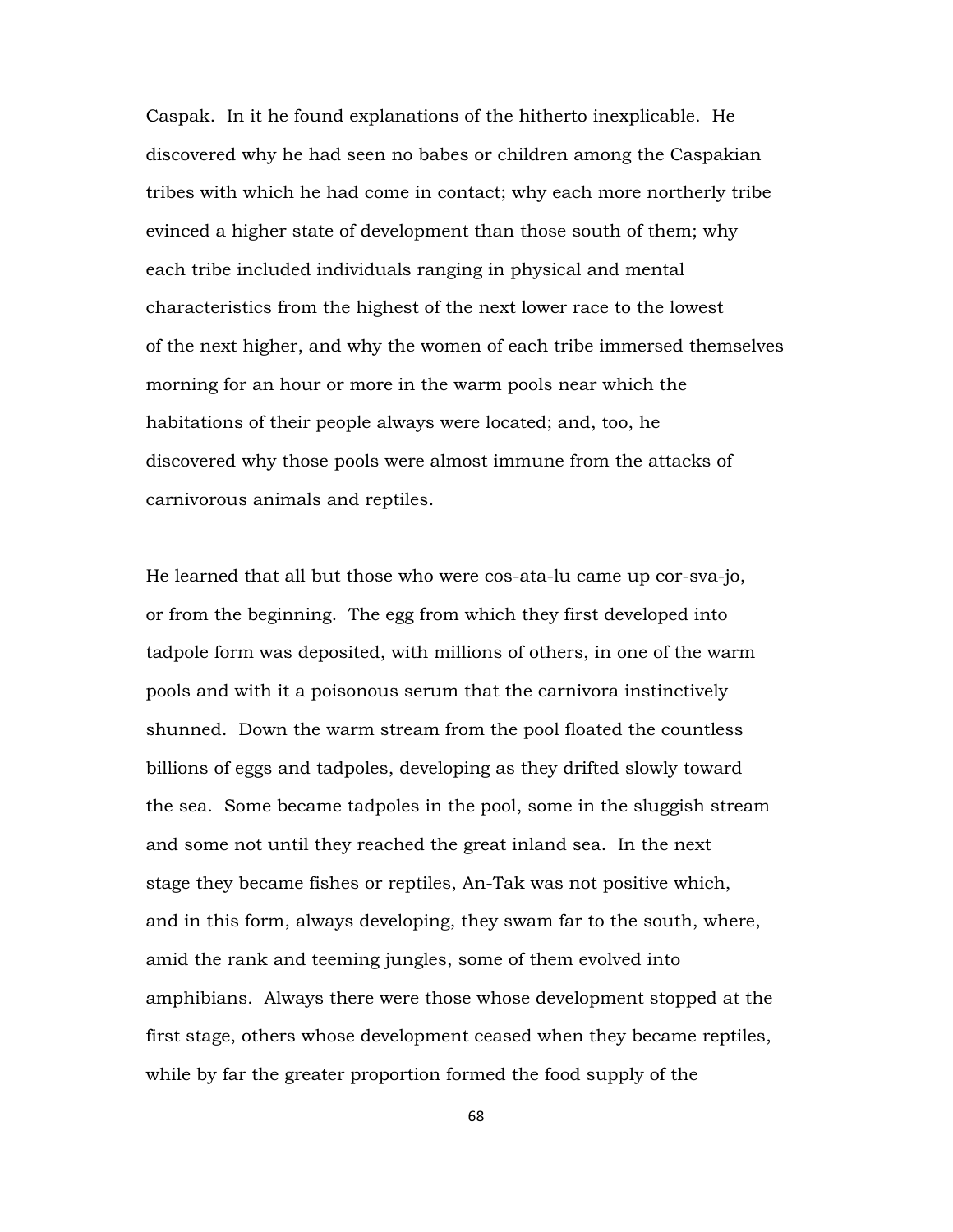ravenous creatures of the deep.

Few indeed were those that eventually developed into baboons and then apes, which was considered by Caspakians the real beginning of evolution. From the egg, then, the individual developed slowly into a higher form, just as the frog's egg develops through various stages from a fish with gills to a frog with lungs. With that thought in mind Bradley discovered that it was not difficult to believe in the possibility of such a scheme--there was nothing new in it.

From the ape the individual, if it survived, slowly developed into the lowest order of man--the Alu--and then by degrees to Bo-lu, Sto-lu, Band-lu, Kro-lu and finally Galu. And in each stage countless millions of other eggs were deposited in the warm pools of the various races and floated down to the great sea to go through a similar process of evolution outside the womb as develops our own young within; but in Caspak the scheme is much more inclusive, for it combines not only individual development but the evolution of species and genera. If an egg survives it goes through all the stages of development that man has passed through during the unthinkable eons since life first moved upon the earth's face.

The final stage--that which the Galus have almost attained and for which all hope--is cos-ata-lu, which literally, means no-egg-man, or one who is born directly as are the young of the outer world of mammals. Some of the Galus produce cos-ata-lu and cos-ata-lo both; the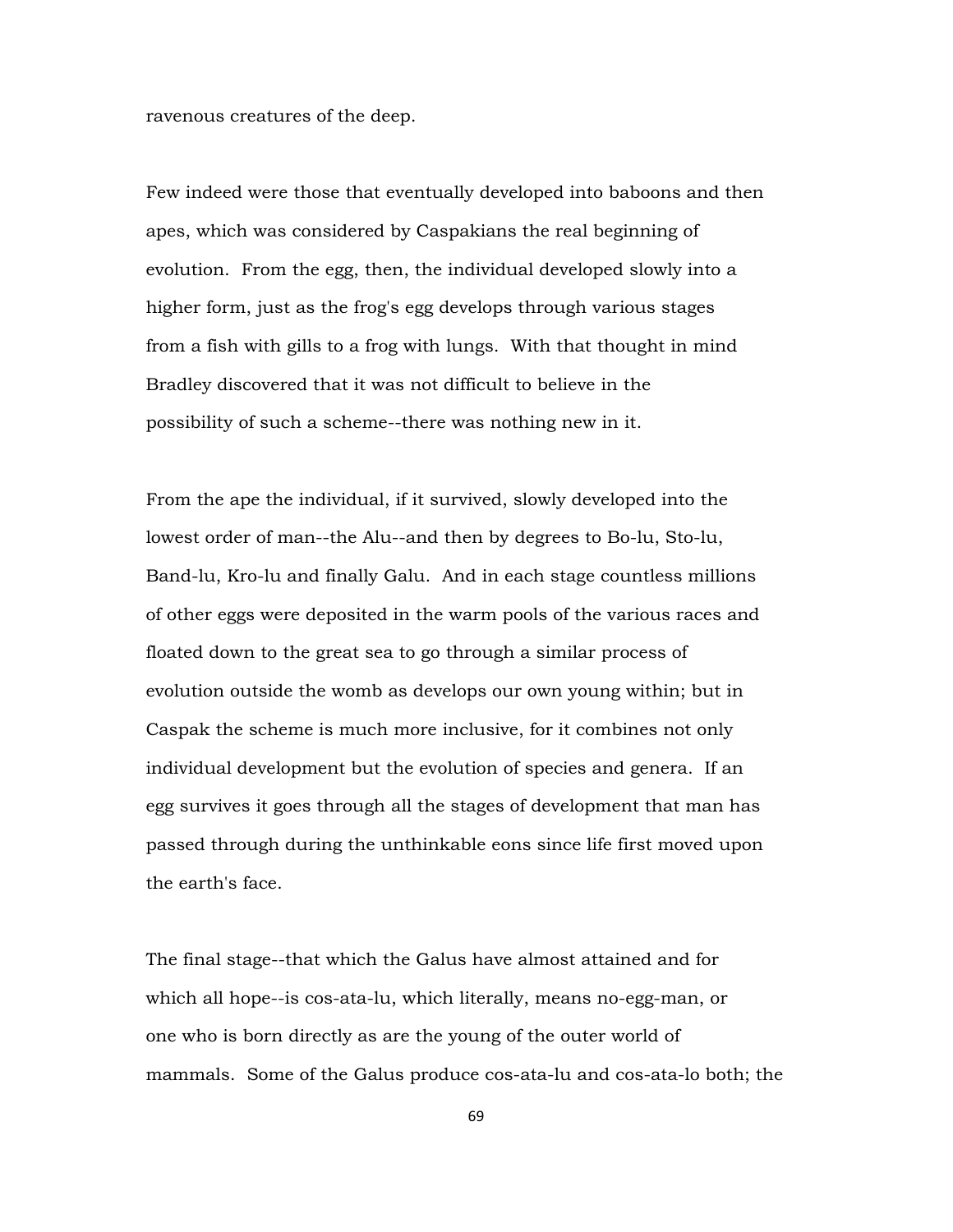Weiroos only cos-ata-lu--in other words all Wieroos are born male, and so they prey upon the Galus for their women and sometimes capture and torture the Galu men who are cos-ata-lu in an endeavor to learn the secret which they believe will give them unlimited power over all other denizens of Caspak.

No Wieroos come up from the beginning--all are born of the Wieroo fathers and Galu mothers who are cos-ata-lo, and there are very few of the latter owing to the long and precarious stages of development. Seven generations of the same ancestor must come up from the beginning before a cos-ata-lu child may be born; and when one considers the frightful dangers that surround the vital spark from the moment it leaves the warm pool where it has been deposited to float down to the sea amid the voracious creatures that swarm the surface and the deeps and the almost equally unthinkable trials of its effort to survive after it once becomes a land animal and starts northward through the horrors of the Caspakian jungles and forests, it is plainly a wonder that even a single babe has ever been born to a Galu woman.

Seven cycles it requires before the seventh Galu can complete the seventh danger-infested circle since its first Galu ancestor achieved the state of Galu. For ages before, the ancestors of this first Galu may have developed from a Band-lu or Bo-lu egg without ever once completing the whole circle--that is from a Galu egg, back to a fully developed Galu.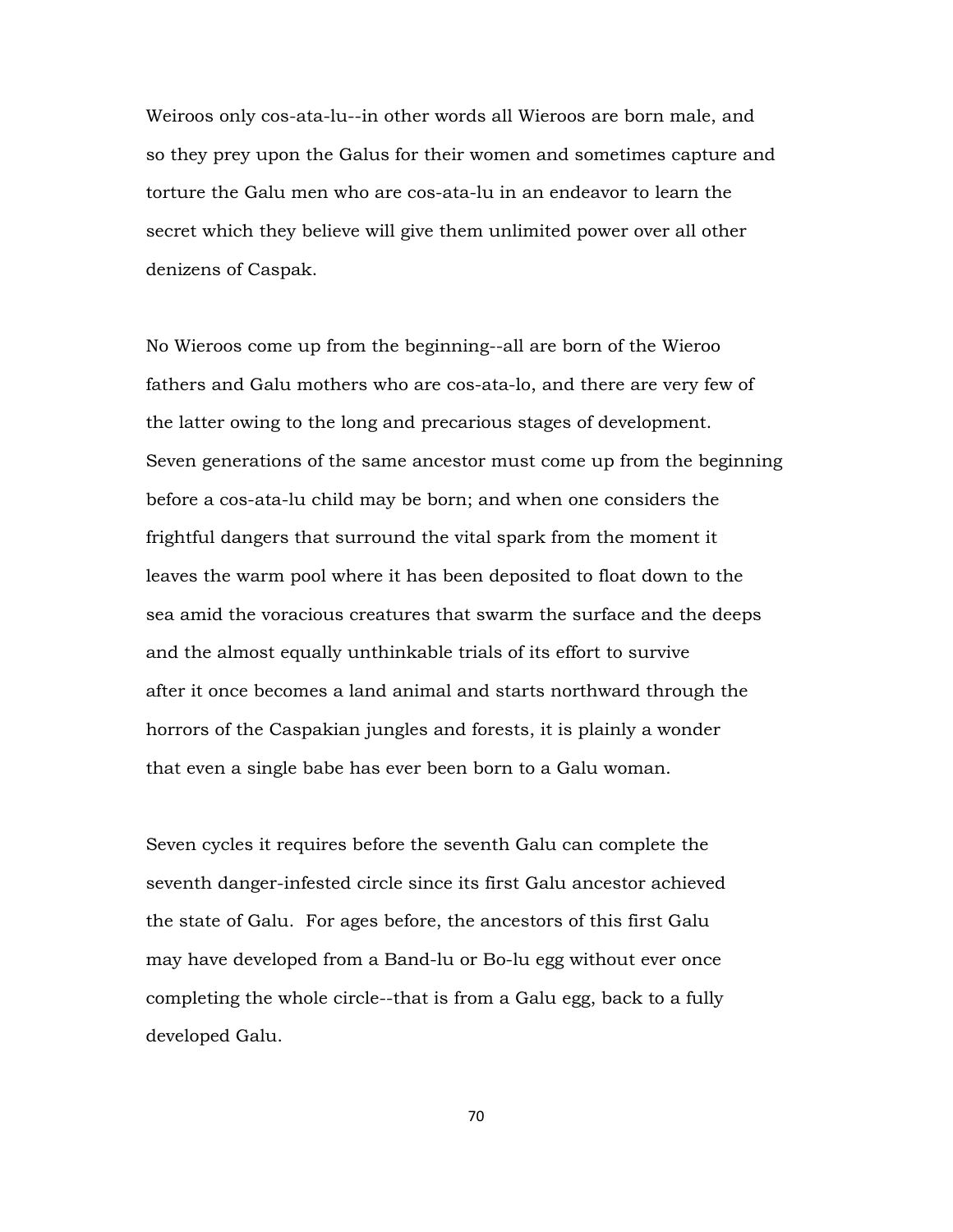Bradley's head was whirling before he even commenced to grasp the complexities of Caspakian evolution; but as the truth slowly filtered into his understanding--as gradually it became possible for him to visualize the scheme, it appeared simpler. In fact, it seemed even less difficult of comprehension than that with which he was familiar.

For several minutes after An-Tak ceased speaking, his voice having trailed off weakly into silence, neither spoke again. Then the Galu recommenced his, "Food! Food! There is a way out!" Bradley tossed him another bit of dried meat, waiting patiently until he had eaten it, this time more slowly.

"What do you mean by saying there is a way out?" he asked.

"He who died here just after I came, told me," replied An-Tak. "He said there was a way out, that he had discovered it but was too weak to use his knowledge. He was trying to tell me how to find it when he died. Oh, Luata, if he had lived but a moment more!"

"They do not feed you here?" asked Bradley.

"No, they give me water once a day--that is all."

"But how have you lived, then?"

"The lizards and the rats," replied An-Tak. "The lizards are not so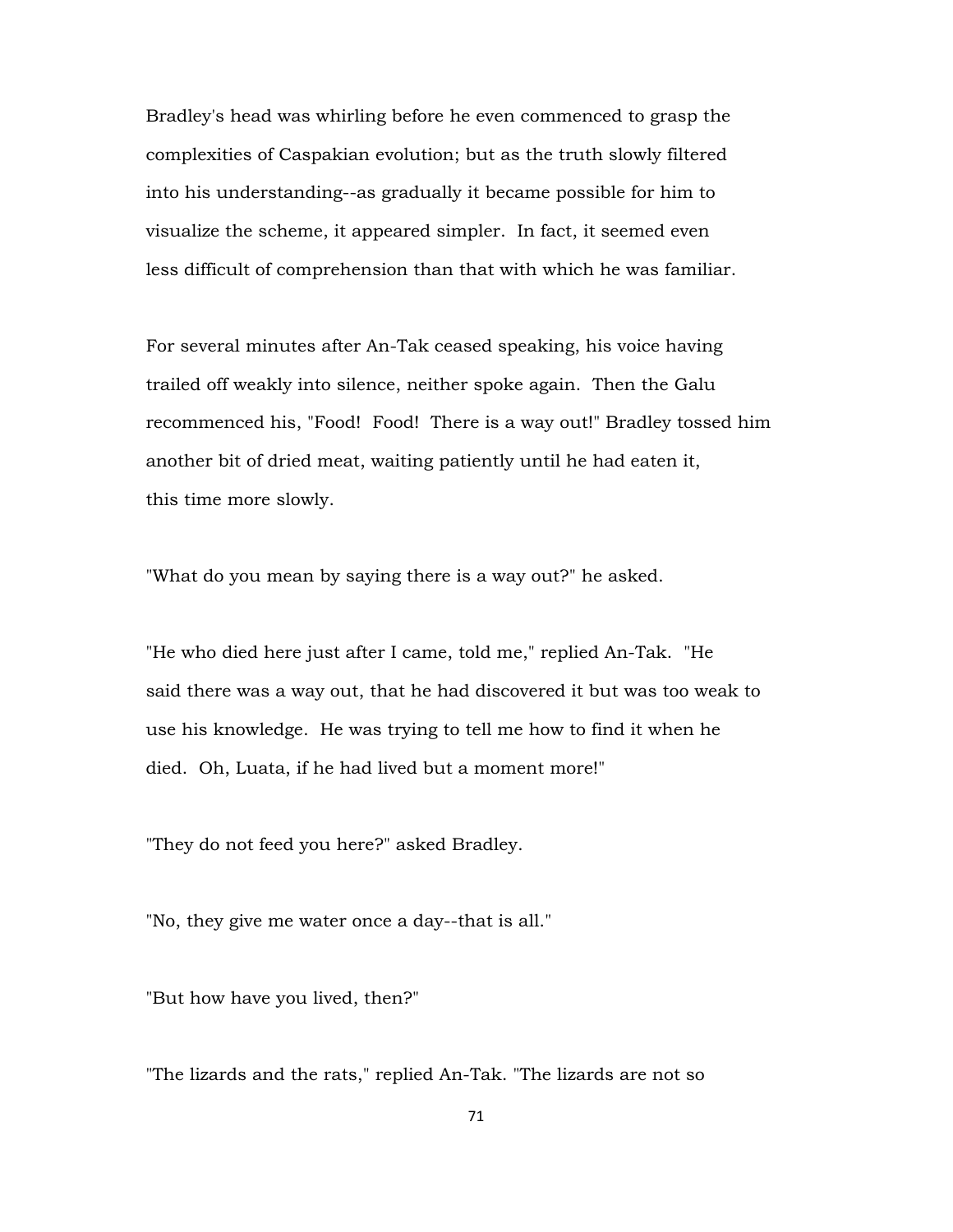bad; but the rats are foul to taste. However, I must eat them or they would eat me, and they are better than nothing; but of late they do not come so often, and I have not had a lizard for a long time. I shall eat though," he mumbled. "I shall eat now, for you cannot remain awake forever." He laughed, a cackling, dry laugh. "When you sleep, An-Tak will eat."

It was horrible. Bradley shuddered. For a long time each sat in silence. The Englishman could guess why the other made no sound--he awaited the moment that sleep should overcome his victim. In the long silence there was born upon Bradley's ears a faint, monotonous sound as of running water. He listened intently. It seemed to come from far beneath the floor.

"What is that noise?" he asked. "That sounds like water running through a narrow channel."

"It is the river," replied An-Tak. "Why do you not go to sleep? It passes directly beneath the Blue Place of Seven Skulls. It runs through the temple grounds, beneath the temple and under the city. When we die, they will cut off our heads and throw our bodies into the river. At the mouth of the river await many large reptiles. Thus do they feed. The Wieroos do likewise with their own dead, keeping only the skulls and the wings. Come, let us sleep."

"Do the reptiles come up the river into the city?" asked Bradley.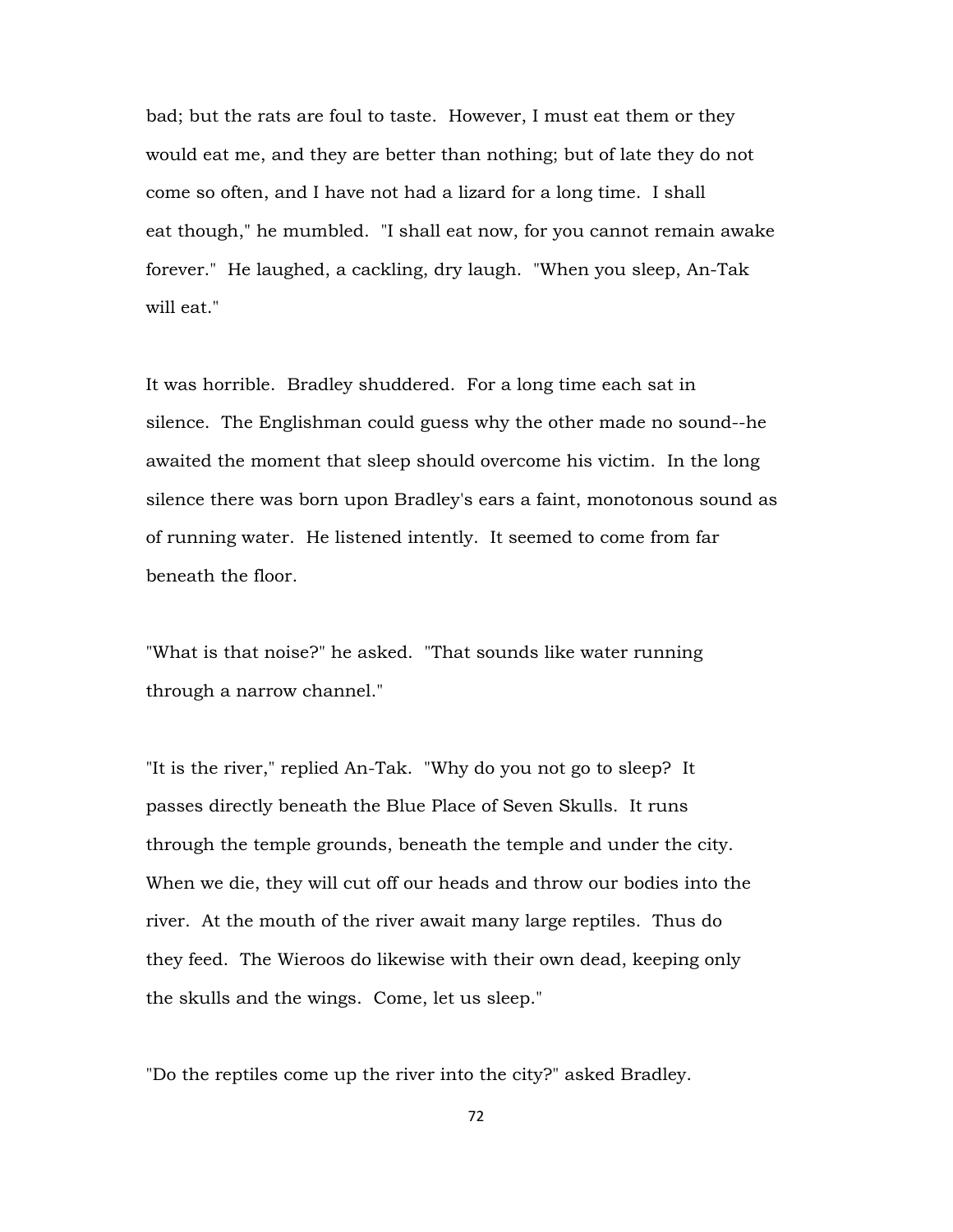"The water is too cold--they never leave the warm water of the great pool," replied An-Tak.

"Let us search for the way out," suggested Bradley.

An-Tak shook his head. "I have searched for it all these moons," he said. "If I could not find it, how would you?"

Bradley made no reply but commenced a diligent examination of the walls and floor of the room, pressing over each square foot and tapping with his knuckles. About six feet from the floor he discovered a sleeping-perch near one end of the apartment. He asked An-Tak about it, but the Galu said that no Weiroo had occupied the place since he had been incarcerated there. Again and again Bradley went over the floor and walls as high up as he could reach. Finally he swung himself to the perch, that he might examine at least one end of the room all the way to the ceiling.

In the center of the wall close to the top, an area about three feet square gave forth a hollow sound when he rapped upon it. Bradley felt over every square inch of that area with the tips of his fingers. Near the top he found a small round hole a trifle larger in diameter than his forefinger, which he immediately stuck into it. The panel, if such it was, seemed about an inch thick, and beyond it his finger encountered nothing. Bradley crooked his finger upon the opposite side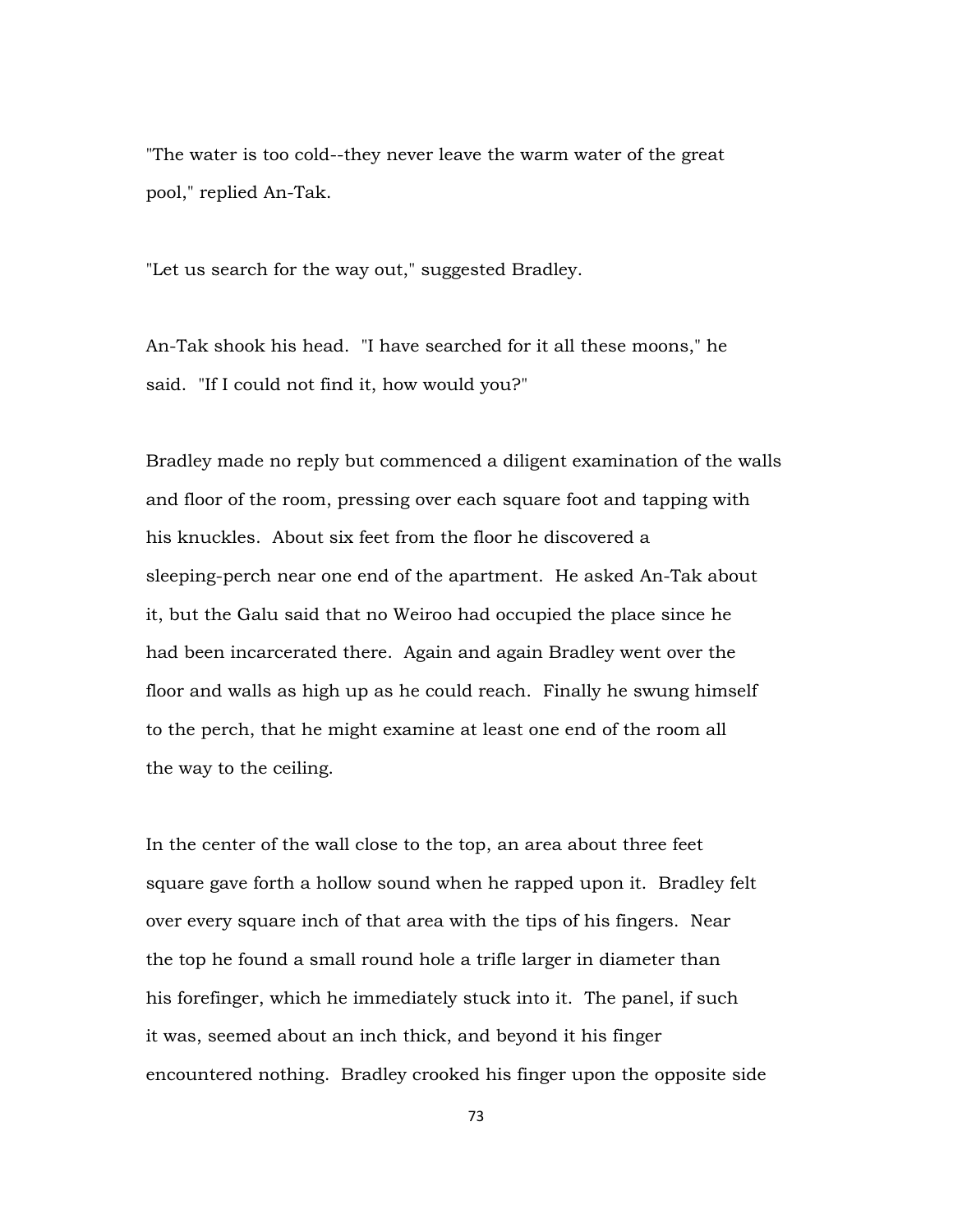of the panel and pulled toward him, steadily but with considerable force. Suddenly the panel flew inward, nearly precipitating the man to the floor. It was hinged at the bottom, and when lowered the outer edge rested upon the perch, making a little platform parallel with the floor of the room.

Beyond the opening was an utterly dark void. The Englishman leaned through it and reached his arm as far as possible into the blackness but touched nothing. Then he fumbled in his haversack for a match, a few of which remained to him. When he struck it, An-Tak gave a cry of terror. Bradley held the light far into the opening before him and in its flickering rays saw the top of a ladder descending into a black abyss below. How far down it extended he could not guess; but that he should soon know definitely he was positive.

"You have found it! You have found the way out!" screamed An-Tak. "Oh, Luata! And now I am too weak to go. Take me with you! Take me with you!"

"Shut up!" admonished Bradley. "You will have the whole flock of birds around our heads in a minute, and neither of us will escape. Be quiet, and I'll go ahead. If I find a way out, I'll come back and help you, if you'll promise not to try to eat me up again."

"I promise," cried An-Tak. "Oh, Luata! How could you blame me? I am half crazed of hunger and long confinement and the horror of the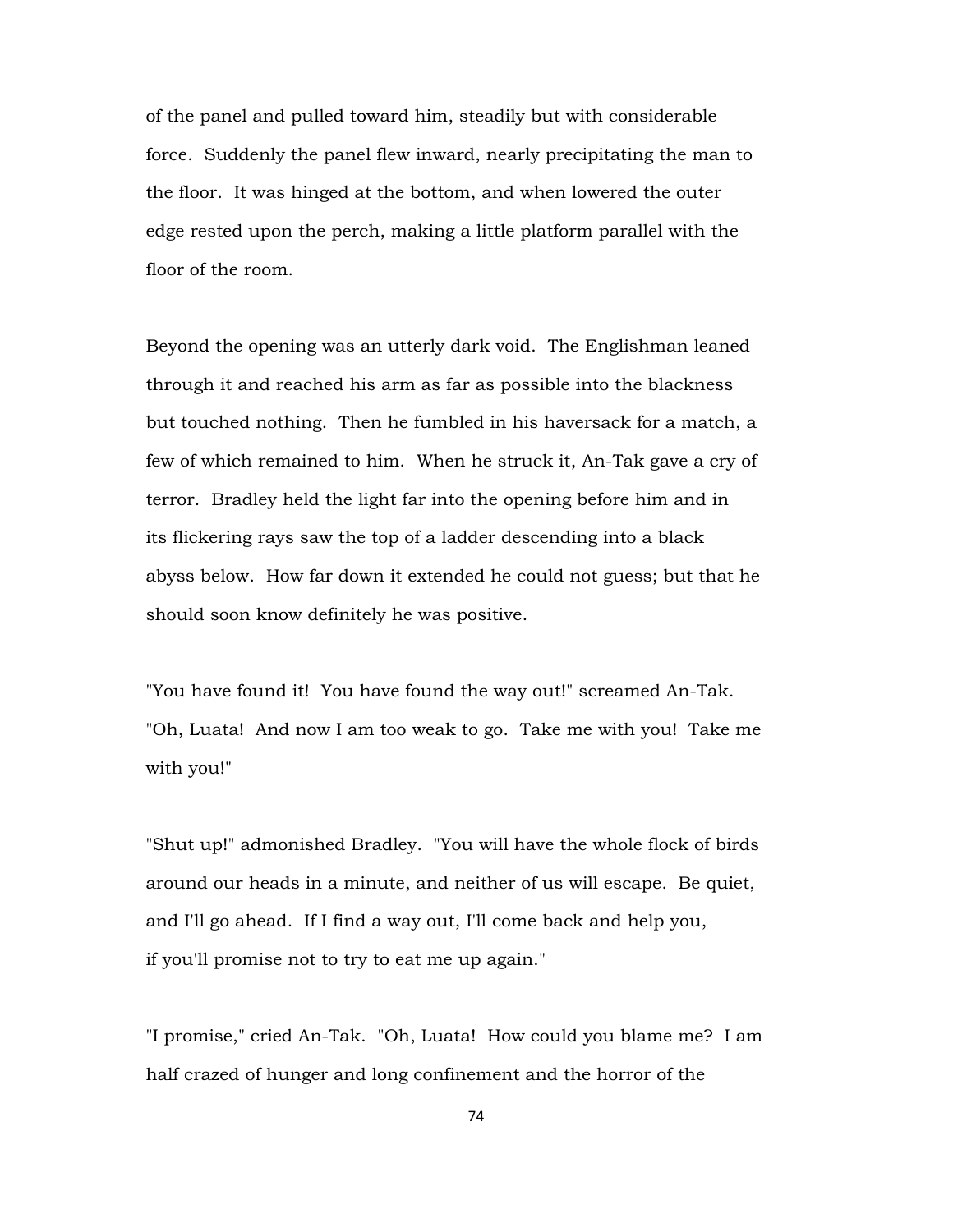lizards and the rats and the constant waiting for death."

"I know," said Bradley simply. "I'm sorry for you, old top. Keep a stiff upper lip." And he slipped through the opening, found the ladder with his feet, closed the panel behind him, and started downward into the darkness.

Below him rose more and more distinctly the sound of running water. The air felt damp and cool. He could see nothing of his surroundings and felt nothing but the smooth, worn sides and rungs of the ladder down which he felt his way cautiously lest a broken rung or a misstep should hurl him downward.

As he descended thus slowly, the ladder seemed interminable and the pit bottomless, yet he realized when at last he reached the bottom that he could not have descended more than fifty feet. The bottom of the ladder rested on a narrow ledge paved with what felt like large round stones, but what he knew from experience to be human skulls. He could not but marvel as to where so many countless thousands of the things had come from, until he paused to consider that the infancy of Caspak dated doubtlessly back into remote ages, far beyond what the outer world considered the beginning of earthly time. For all these eons the Wieroos might have been collecting human skulls from their enemies and their own dead--enough to have built an entire city of them.

Feeling his way along the narrow ledge, Bradley came presently to a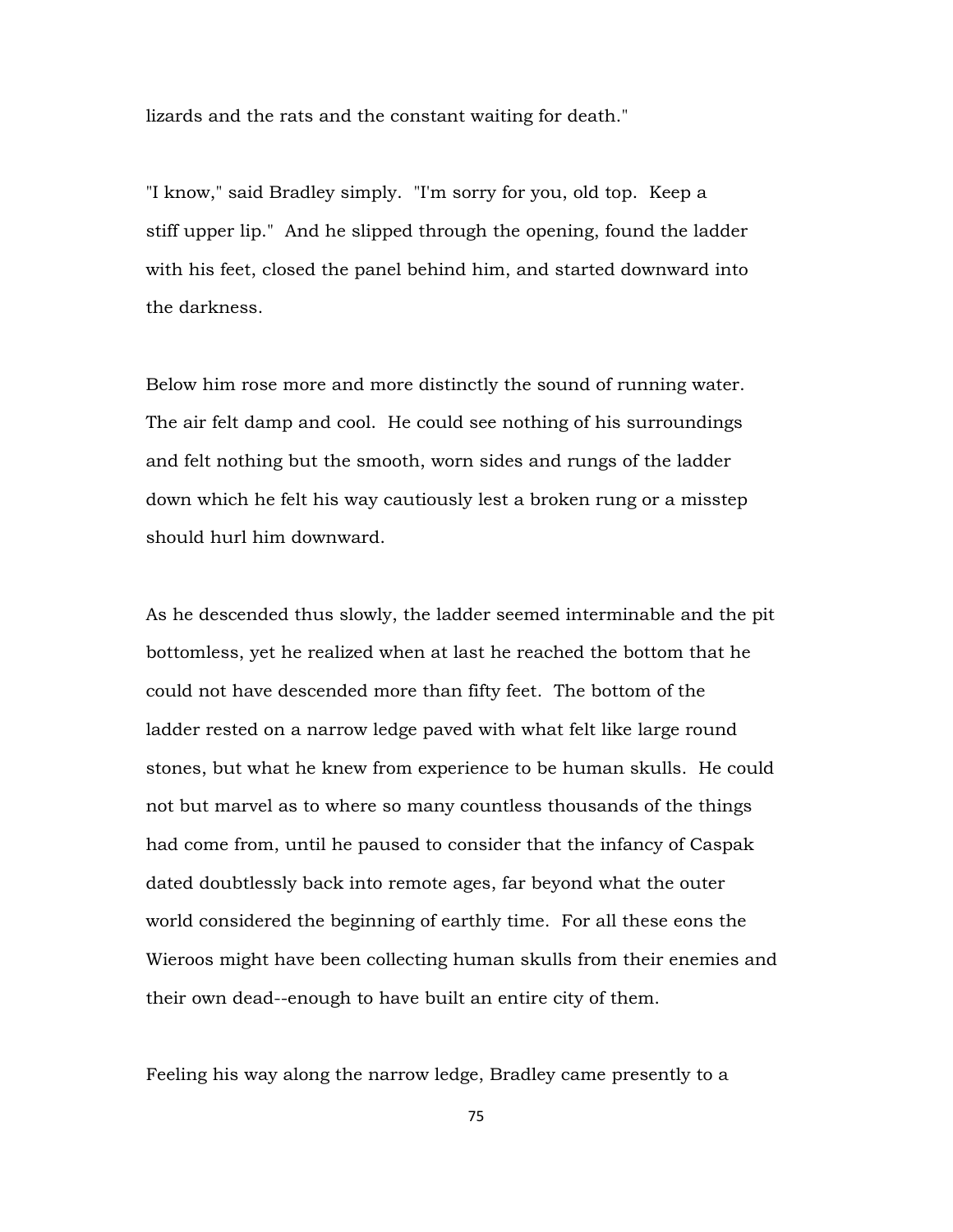blank wall that stretched out over the water swirling beneath him, as far as he could reach. Stooping, he groped about with one hand, reaching down toward the surface of the water, and discovered that the bottom of the wall arched above the stream. How much space there was between the water and the arch he could not tell, nor how deep the former. There was only one way in which he might learn these things, and that was to lower himself into the stream. For only an instant he hesitated weighing his chances. Behind him lay almost certainly the horrid fate of An-Tak; before him nothing worse than a comparatively painless death by drowning. Holding his haversack above his head with one hand he lowered his feet slowly over the edge of the narrow platform. Almost immediately he felt the swirling of cold water about his ankles, and then with a silent prayer he let himself drop gently into the stream.

Great was Bradley's relief when he found the water no more than waist deep and beneath his feet a firm, gravel bottom. Feeling his way cautiously he moved downward with the current, which was not so strong as he had imagined from the noise of the running water.

Beneath the first arch he made his way, following the winding curvatures of the right-hand wall. After a few yards of progress his hand came suddenly in contact with a slimy thing clinging to the wall--a thing that hissed and scuttled out of reach. What it was, the man could not know; but almost instantly there was a splash in the water just ahead of him and then another.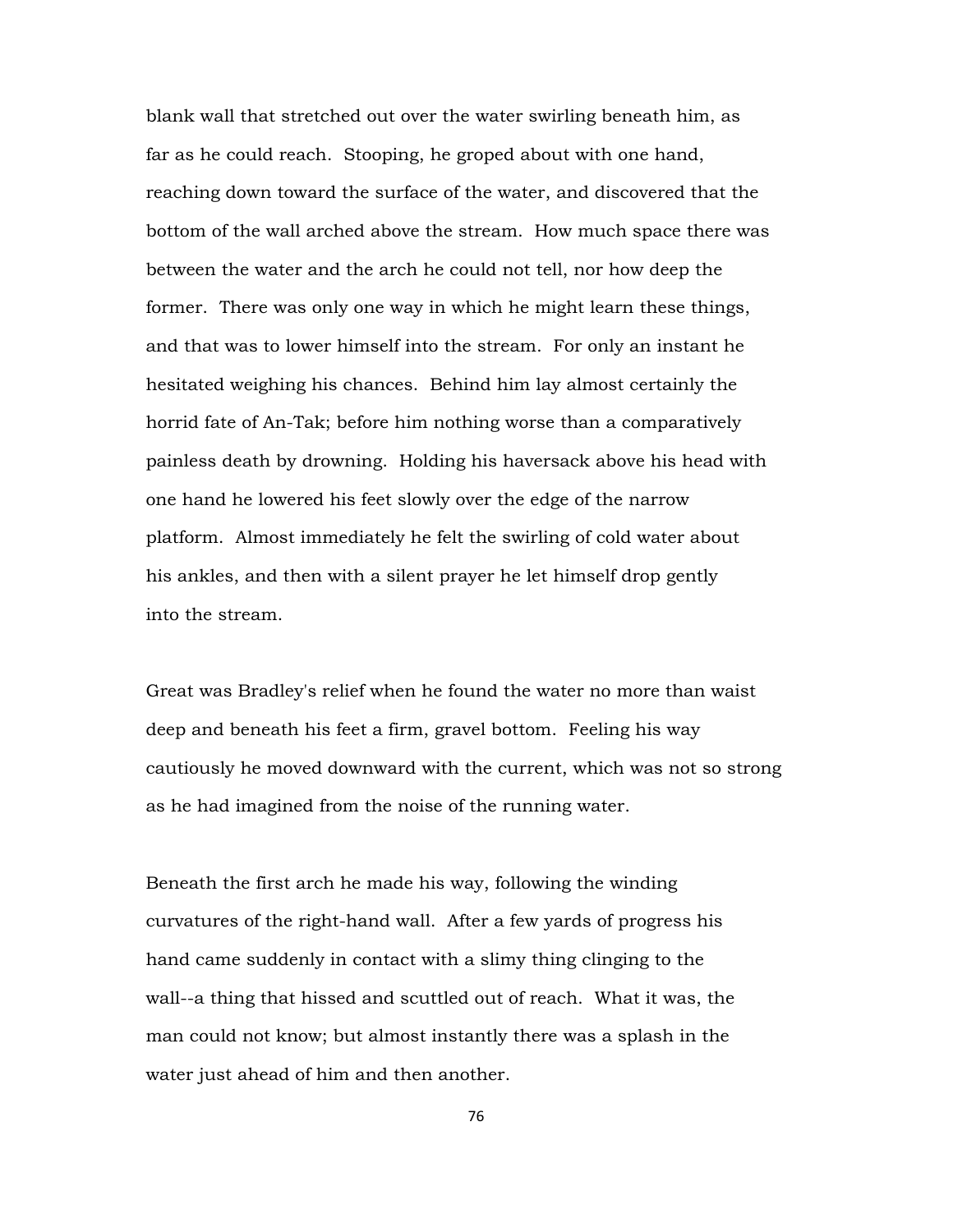On he went, passing beneath other arches at varying distances, and always in utter darkness. Unseen denizens of this great sewer, disturbed by the intruder, splashed into the water ahead of him and wriggled away. Time and again his hand touched them and never for an instant could he be sure that at the next step some gruesome thing might not attack him. He had strapped his haversack about his neck, well above the surface of the water, and in his left hand he carried his knife. Other precautions there were none to take.

The monotony of the blind trail was increased by the fact that from the moment he had started from the foot of the ladder he had counted his every step. He had promised to return for An-Tak if it proved humanly possible to do so, and he knew that in the blackness of the tunnel he could locate the foot of the ladder in no other way.

He had taken two hundred and sixty-nine steps--afterward he knew that he should never forget that number--when something bumped gently against him from behind. Instantly he wheeled about and with knife ready to defend himself stretched forth his right hand to push away the object that now had lodged against his body. His fingers feeling through the darkness came in contact with something cold and clammy--they passed to and fro over the thing until Bradley knew that it was the face of a dead man floating upon the surface of the stream. With an oath he pushed his gruesome companion out into mid-stream to float on down toward the great pool and the awaiting scavengers of the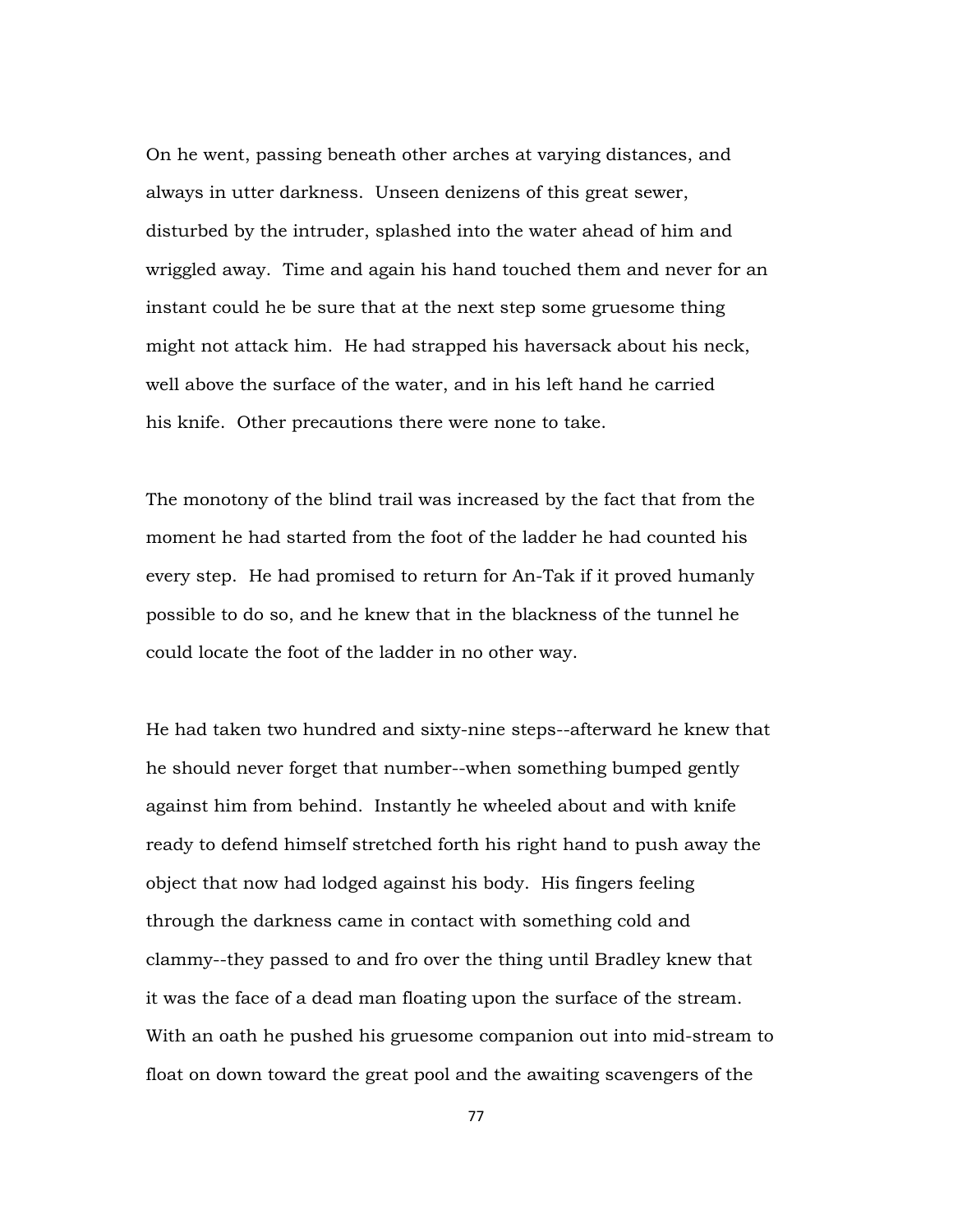deep.

At his four hundred and thirteenth step another corpse bumped against him--how many had passed him without touching he could not guess; but suddenly he experienced the sensation of being surrounded by dead faces floating along with him, all set in hideous grimaces, their dead eyes glaring at this profaning alien who dared intrude upon the waters of this river of the dead--a horrid escort, pregnant with dire forebodings and with menace.

Though he advanced very slowly, he tried always to take steps of about the same length; so that he knew that though considerable time had elapsed, yet he had really advanced no more than four hundred yards when ahead he saw a lessening of the pitch-darkness, and at the next turn of the stream his surroundings became vaguely discernible. Above him was an arched roof and on either hand walls pierced at intervals by apertures covered with wooden doors. Just ahead of him in the roof of the aqueduct was a round, black hole about thirty inches in diameter. His eyes still rested upon the opening when there shot downward from it to the water below the naked body of a human being which almost immediately rose to the surface again and floated off down the stream. In the dim light Bradley saw that it was a dead Wieroo from which the wings and head had been removed. A moment later another headless body floated past, recalling what An-Tak had told him of the skull-collecting customs of the Wieroo. Bradley wondered how it happened that the first corpse he had encountered in the stream had not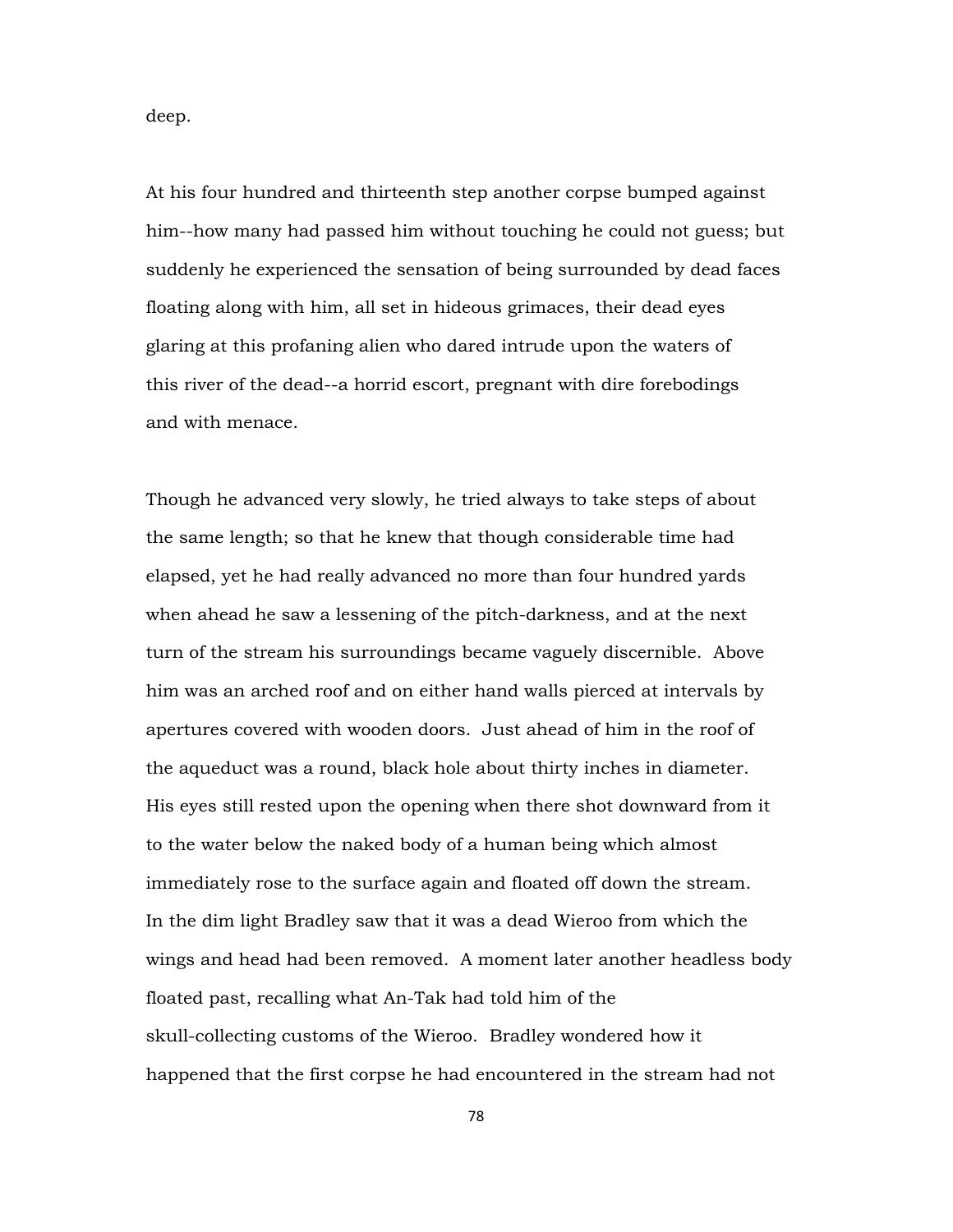been similarly mutilated.

The farther he advanced now, the lighter it became. The number of corpses was much smaller than he had imagined, only two more passing him before, at six hundred steps, or about five hundred yards, from the point he had taken to the stream, he came to the end of the tunnel and looked out upon sunlit water, running between grassy banks.

One of the last corpses to pass him was still clothed in the white robe of a Wieroo, blood-stained over the headless neck that it concealed.

Drawing closer to the opening leading into the bright daylight, Bradley surveyed what lay beyond. A short distance before him a large building stood in the center of several acres of grass and tree-covered ground, spanning the stream which disappeared through an opening in its foundation wall. From the large saucer-shaped roof and the vivid colorings of the various heterogeneous parts of the structure he recognized it as the temple past which he had been borne to the Blue Place of Seven Skulls.

To and fro flew Wieroos, going to and from the temple. Others passed on foot across the open grounds, assisting themselves with their great wings, so that they barely skimmed the earth. To leave the mouth of the tunnel would have been to court instant discovery and capture; but by what other avenue he might escape, Bradley could not guess, unless he retraced his steps up the stream and sought egress from the other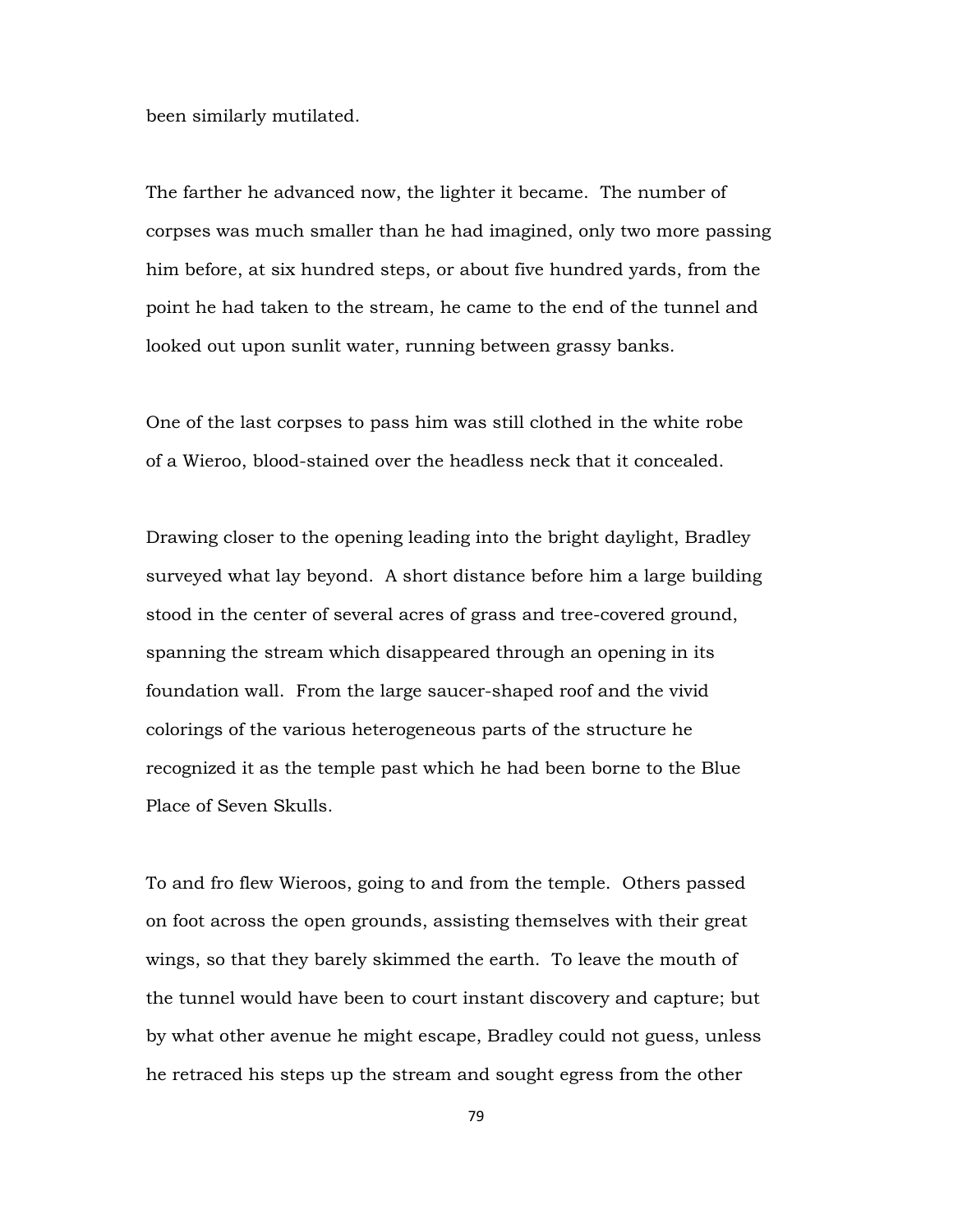end of the city. The thought of traversing that dark and horror-ridden tunnel for perhaps miles he could not entertain--there must be some other way. Perhaps after dark he could steal through the temple grounds and continue on downstream until he had come beyond the city; and so he stood and waited until his limbs became almost paralyzed with cold, and he knew that he must find some other plan for escape.

A half-formed decision to risk an attempt to swim under water to the temple was crystallizing in spite of the fact that any chance Wieroo flying above the stream might easily see him, when again a floating object bumped against him from behind and lodged across his back. Turning quickly he saw that the thing was what he had immediately guessed it to be--a headless and wingless Wieroo corpse. With a grunt of disgust he was about to push it from him when the white garment enshrouding it suggested a bold plan to his resourceful brain. Grasping the corpse by an arm he tore the garment from it and then let the body float downward toward the temple. With great care he draped the robe about him; the bloody blotch that had covered the severed neck he arranged about his own head. His haversack he rolled as tightly as possible and stuffed beneath his coat over his breast. Then he fell gently to the surface of the stream and lying upon his back floated downward with the current and out into the open sunlight.

Through the weave of the cloth he could distinguish large objects. He saw a Wieroo flap dismally above him; he saw the banks of the stream float slowly past; he heard a sudden wail upon the right-hand shore,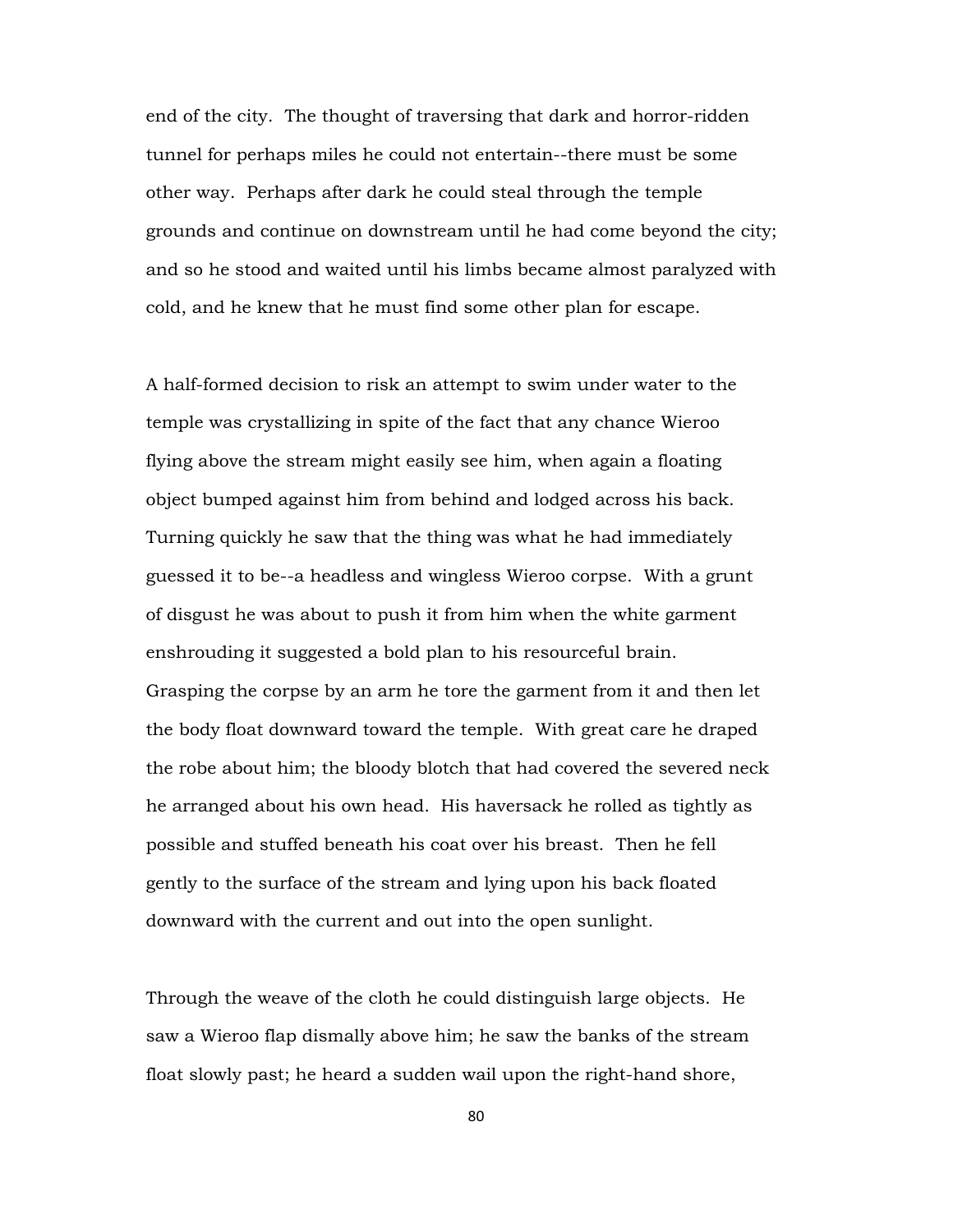and his heart stood still lest his ruse had been discovered; but never by a move of a muscle did he betray that aught but a cold lump of clay floated there upon the bosom of the water, and soon, though it seemed an eternity to him, the direct sunlight was blotted out, and he knew that he had entered beneath the temple.

Quickly he felt for bottom with his feet and as quickly stood erect, snatching the bloody, clammy cloth from his face. On both sides were blank walls and before him the river turned a sharp corner and disappeared. Feeling his way cautiously forward he approached the turn and looked around the corner. To his left was a low platform about a foot above the level of the stream, and onto this he lost no time in climbing, for he was soaked from head to foot, cold and almost exhausted.

As he lay resting on the skull-paved shelf, he saw in the center of the vault above the river another of those sinister round holes through which he momentarily expected to see a headless corpse shoot downward in its last plunge to a watery grave. A few feet along the platform a closed door broke the blankness of the wall. As he lay looking at it and wondering what lay behind, his mind filled with fragments of many wild schemes of escape, it opened and a white robed Wieroo stepped out upon the platform. The creature carried a large wooden basin filled with rubbish. Its eyes were not upon Bradley, who drew himself to a squatting position and crouched as far back in the corner of the niche in which the platform was set as he could force himself. The Wieroo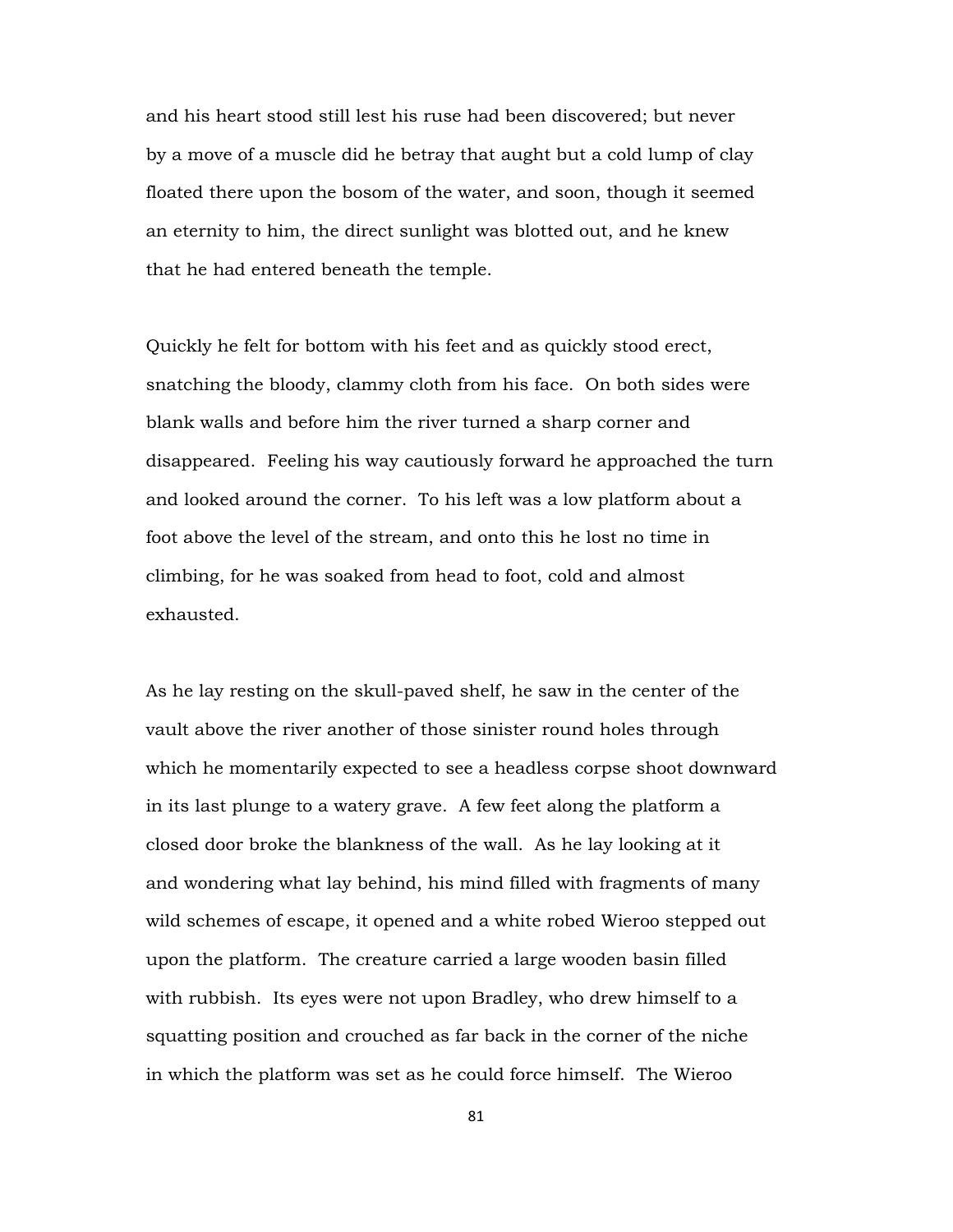stepped to the edge of the platform and dumped the rubbish into the stream. If it turned away from him as it started to retrace its steps to the doorway, there was a small chance that it might not see him; but if it turned toward him there was none at all. Bradley held his breath.

The Wieroo paused a moment, gazing down into the water, then it straightened up and turned toward the Englishman. Bradley did not move. The Wieroo stopped and stared intently at him. It approached him questioningly. Still Bradley remained as though carved of stone. The creature was directly in front of him. It stopped. There was no chance on earth that it would not discover what he was.

With the quickness of a cat, Bradley sprang to his feet and with all his great strength, backed by his heavy weight, struck the Wieroo upon the point of the chin. Without a sound the thing crumpled to the platform, while Bradley, acting almost instinctively to the urge of the first law of nature, rolled the inanimate body over the edge into the river.

Then he looked at the open doorway, crossed the platform and peered within the apartment beyond. What he saw was a large room, dimly lighted, and about the side rows of wooden vessels stacked one upon another. There was no Wieroo in sight, so the Englishman entered. At the far end of the room was another door, and as he crossed toward it, he glanced into some of the vessels, which he found were filled with dried fruits, vegetables and fish. Without more ado he stuffed his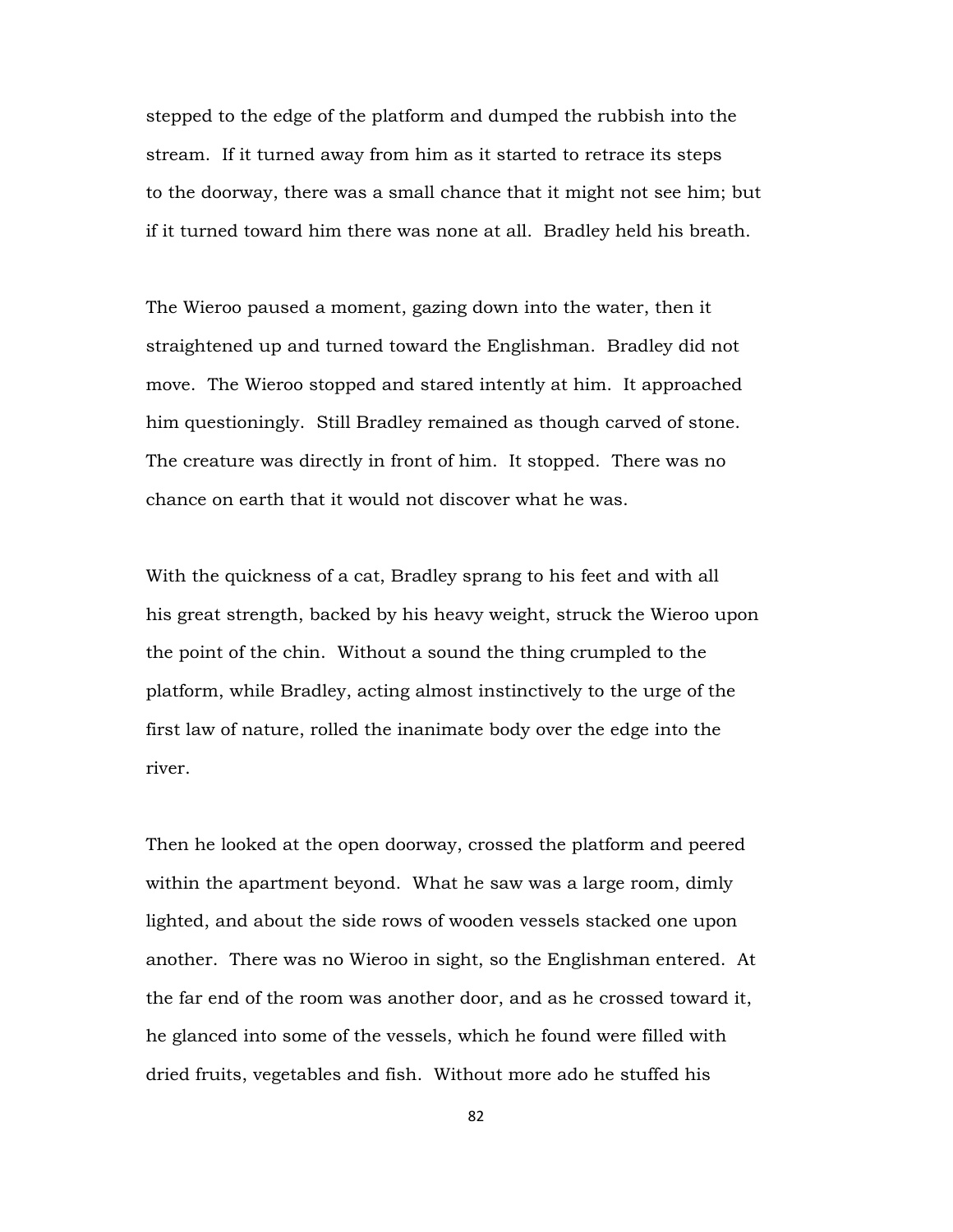pockets and his haversack full, thinking of the poor creature awaiting his return in the gloom of the Place of Seven Skulls.

When night came, he would return and fetch An-Tak this far at least; but in the meantime it was his intention to reconnoiter in the hope that he might discover some easier way out of the city than that offered by the chill, black channel of the ghastly river of corpses.

Beyond the farther door stretched a long passageway from which closed doorways led into other parts of the cellars of the temple. A few yards from the storeroom a ladder rose from the corridor through an aperture in the ceiling. Bradley paused at the foot of it, debating the wisdom of further investigation against a return to the river; but strong within him was the spirit of exploration that has scattered his race to the four corners of the earth. What new mysteries lay hidden in the chambers above? The urge to know was strong upon him though his better judgment warned him that the safer course lay in retreat. For a moment he stood thus, running his fingers through his hair; then he cast discretion to the winds and began the ascent.

In conformity with such Wieroo architecture as he had already observed, the well through which the ladder rose continually canted at an angle from the perpendicular. At more or less regular stages it was pierced by apertures closed by doors, none of which he could open until he had climbed fully fifty feet from the river level. Here he discovered a door already ajar opening into a large, circular chamber, the walls and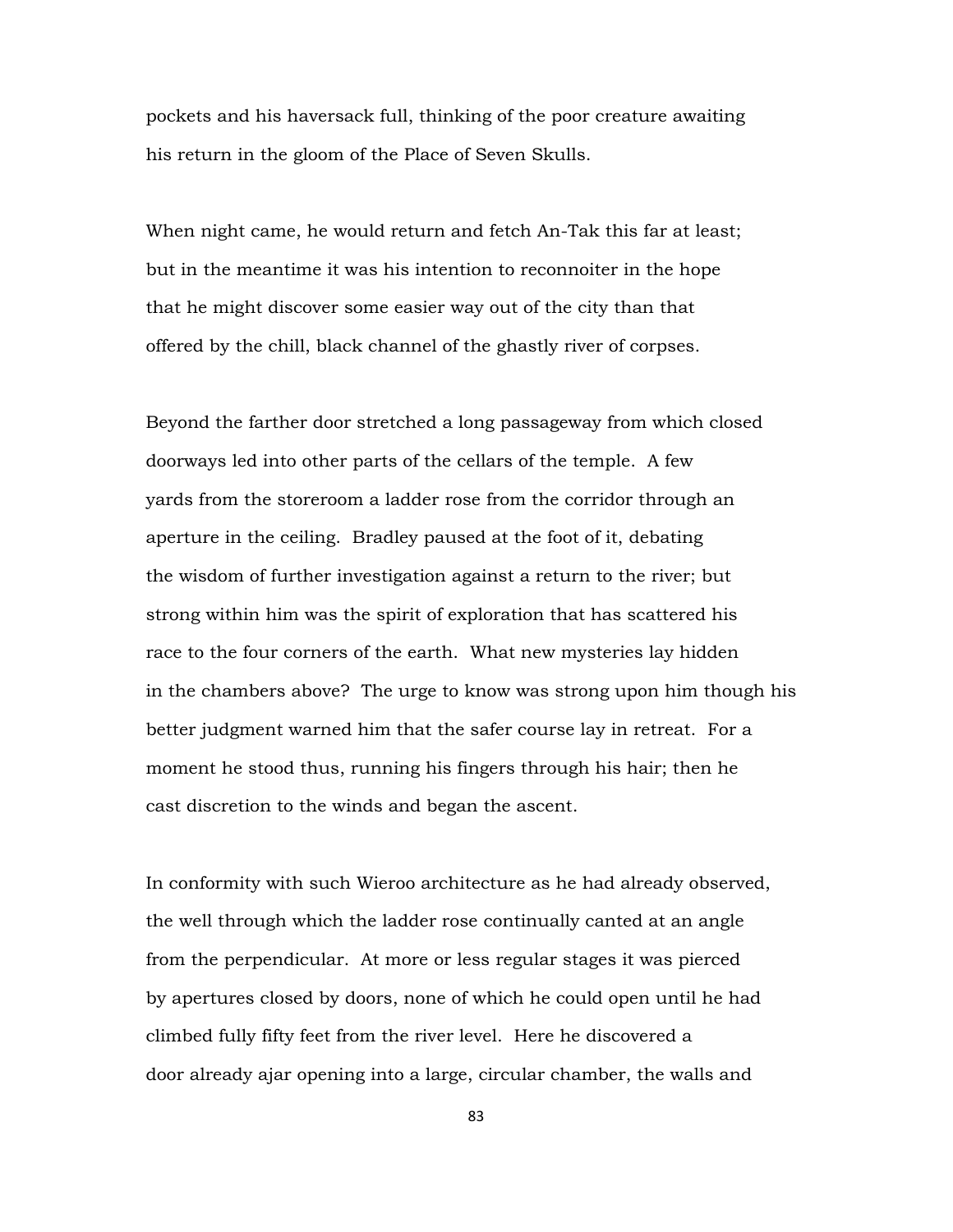floors of which were covered with the skins of wild beasts and with rugs of many colors; but what interested him most was the occupants of the room--a Wieroo, and a girl of human proportions. She was standing with her back against a column which rose from the center of the apartment from floor to ceiling--a hollow column about forty inches in diameter in which he could see an opening some thirty inches across. The girl's side was toward Bradley, and her face averted, for she was watching the Wieroo, who was now advancing slowly toward her, talking as he came.

Bradley could distinctly hear the words of the creature, who was urging the girl to accompany him to another Wieroo city. "Come with me," he said, "and you shall have your life; remain here and He Who Speaks for Luata will claim you for his own; and when he is done with you, your skull will bleach at the top of a tall staff while your body feeds the reptiles at the mouth of the River of Death. Even though you bring into the world a female Wieroo, your fate will be the same if you do not escape him, while with me you shall have life and food and none shall harm you."

He was quite close to the girl when she replied by striking him in the face with all her strength. "Until I am slain," she cried, "I shall fight against you all." From the throat of the Wieroo issued that dismal wail that Bradley had heard so often in the past--it was like a scream of pain smothered to a groan--and then the thing leaped upon the girl, its face working in hideous grimaces as it clawed and beat at her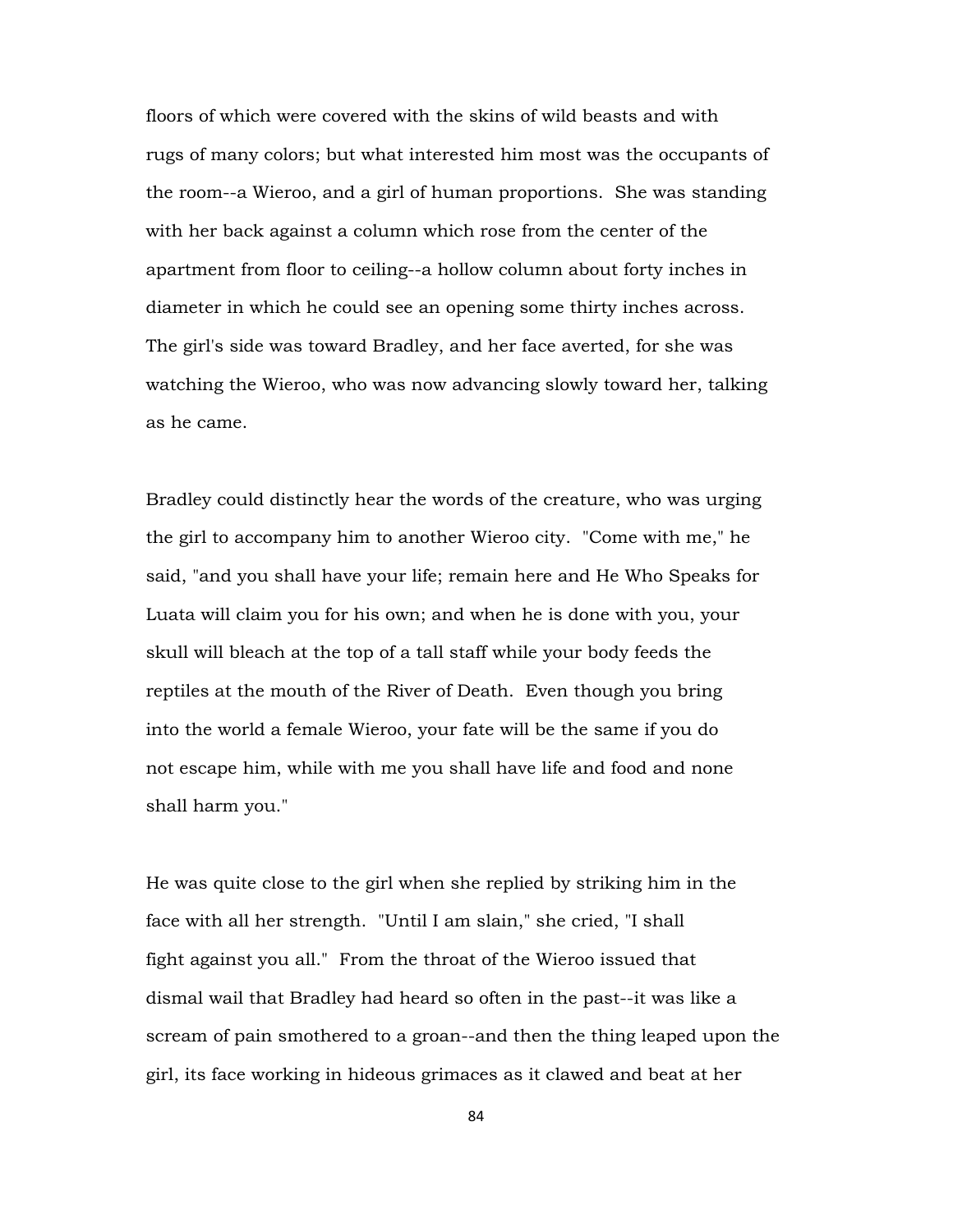to force her to the floor.

The Englishman was upon the point of entering to defend her when a door at the opposite side of the chamber opened to admit a huge Wieroo clothed entirely in red. At sight of the two struggling upon the floor the newcomer raised his voice in a shriek of rage. Instantly the Wieroo who was attacking the girl leaped to his feet and faced the other.

"I heard," screamed he who had just entered the room. "I heard, and when He Who Speaks for Lu-ata shall have heard--" He paused and made a suggestive movement of a finger across his throat.

"He shall not hear," returned the first Wieroo as, with a powerful motion of his great wings, he launched himself upon the red-robed figure. The latter dodged the first charge, drew a wicked-looking curved blade from beneath its red robe, spread its wings and dived for its antagonist. Beating their wings, wailing and groaning, the two hideous things sparred for position. The white-robed one being unarmed sought to grasp the other by the wrist of its knife-hand and by the throat, while the latter hopped around on its dainty white feet, seeking an opening for a mortal blow. Once it struck and missed, and then the other rushed in and clinched, at the same time securing both the holds it sought. Immediately the two commenced beating at each other's heads with the joints of their wings, kicking with their soft, puny feet and biting, each at the other's face.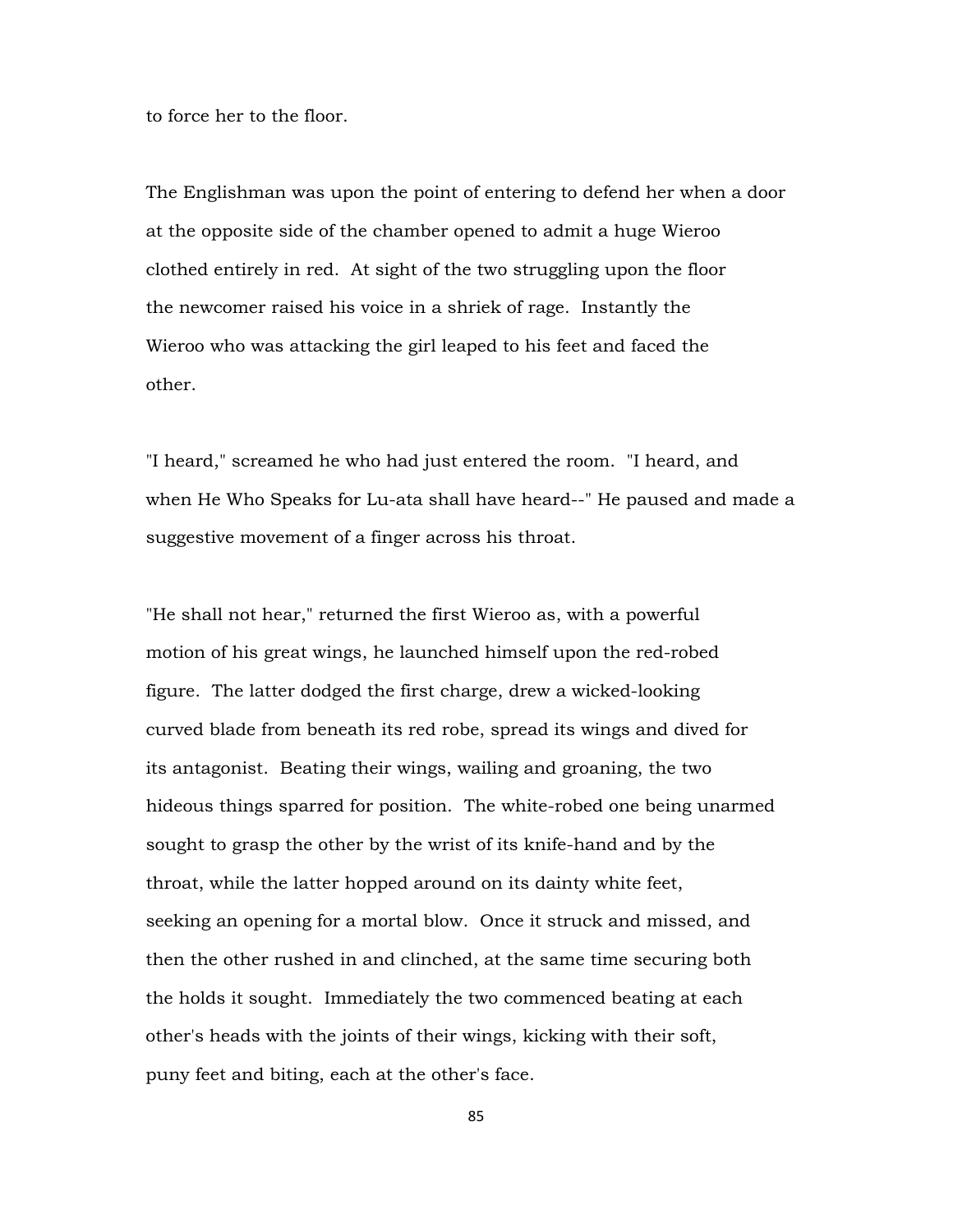In the meantime the girl moved about the room, keeping out of the way of the duelists, and as she did so, Bradley caught a glimpse of her full face and immediately recognized her as the girl of the place of the yellow door. He did not dare intervene now until one of the Wieroo had overcome the other, lest the two should turn upon him at once, when the chances were fair that he would be defeated in so unequal a battle as the curved blade of the red Wieroo would render it, and so he waited, watching the white-robed figure slowly choking the life from him of the red robe. The protruding tongue and the popping eyes proclaimed that the end was near and a moment later the red robe sank to the floor of the room, the curved blade slipping from nerveless fingers. For an instant longer the victor clung to the throat of his defeated antagonist and then he rose, dragging the body after him, and approached the central column. Here he raised the body and thrust it into the aperture where Bradley saw it drop suddenly from sight. Instantly there flashed into his memory the circular openings in the roof of the river vault and the corpses he had seen drop from them to the water beneath.

As the body disappeared, the Wieroo turned and cast about the room for the girl. For a moment he stood eying her. "You saw," he muttered, "and if you tell them, He Who Speaks for Luata will have my wings severed while still I live and my head will be severed and I shall be cast into the River of Death, for thus it happens even to the highest who slay one of the red robe. You saw, and you must die!" he ended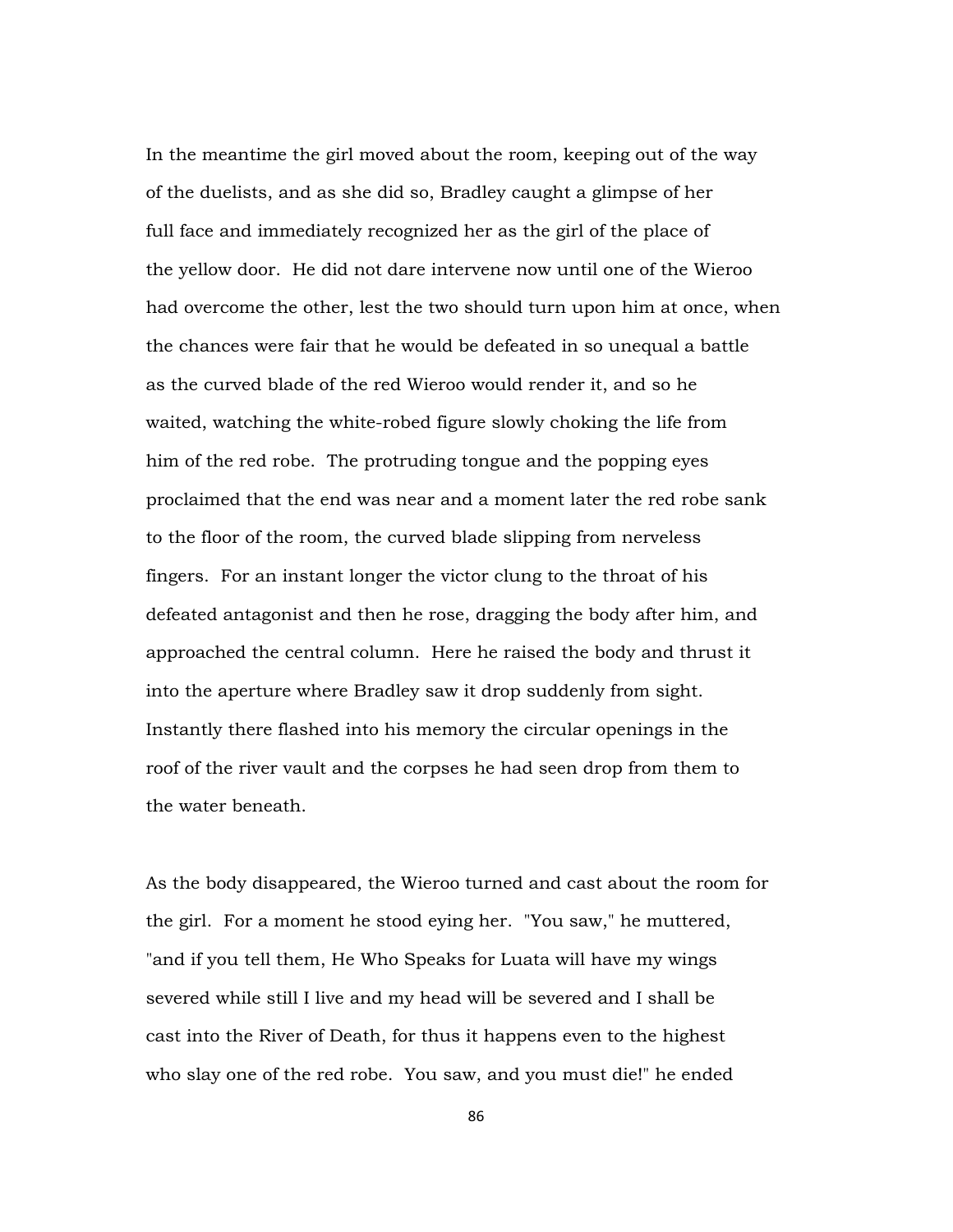with a scream as he rushed upon the girl.

Bradley waited no longer. Leaping into the room he ran for the Wieroo, who had already seized the girl, and as he ran, he stooped and picked up the curved blade. The creature's back was toward him as, with his left hand, he seized it by the neck. Like a flash the great wings beat backward as the creature turned, and Bradley was swept from his feet, though he still retained his hold upon the blade. Instantly the Wieroo was upon him. Bradley lay slightly raised upon his left elbow, his right arm free, and as the thing came close, he cut at the hideous face with all the strength that lay within him. The blade struck at the junction of the neck and torso and with such force as to completely decapitate the Wieroo, the hideous head dropping to the floor and the body falling forward upon the Englishman. Pushing it from him he rose to his feet and faced the wide-eyed girl.

"Luata!" she exclaimed. "How came you here?"

Bradley shrugged. "Here I am," he said; "but the thing now is to get out of here--both of us."

The girl shook her head. "It cannot be," she stated sadly.

"That is what I thought when they dropped me into the Blue Place of Seven Skulls," replied Bradley. "Can't be done. I did it.--Here! You're mussing up the floor something awful, you." This last to the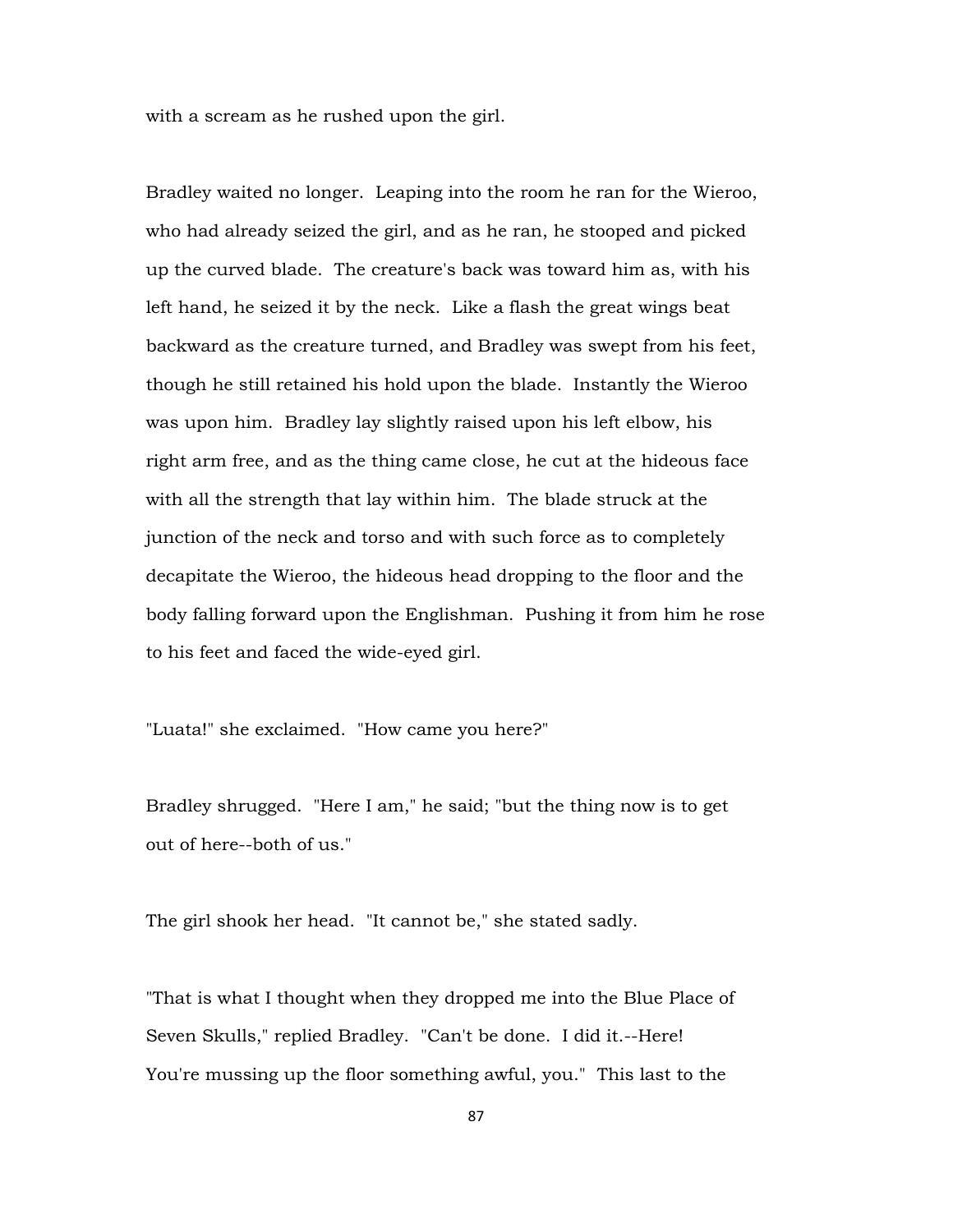dead Wieroo as he stooped and dragged the corpse to the central shaft, where he raised it to the aperture and let it slip into the tube. Then he picked up the head and tossed it after the body. "Don't be so glum," he admonished the former as he carried it toward the well; "smile!"

"But how can he smile?" questioned the girl, a half-puzzled, half-frightened look upon her face. "He is dead."

"That's so," admitted Bradley, "and I suppose he does feel a bit cut up about it."

The girl shook her head and edged away from the man--toward the door.

"Come!" said the Englishman. "We've got to get out of here. If you don't know a better way than the river, it's the river then."

The girl still eyed him askance. "But how could he smile when he was dead?"

Bradley laughed aloud. "I thought we English were supposed to have the least sense of humor of any people in the world," he cried; "but now I've found one human being who hasn't any. Of course you don't know half I'm saying; but don't worry, little girl; I'm not going to hurt you, and if I can get you out of here, I'll do it."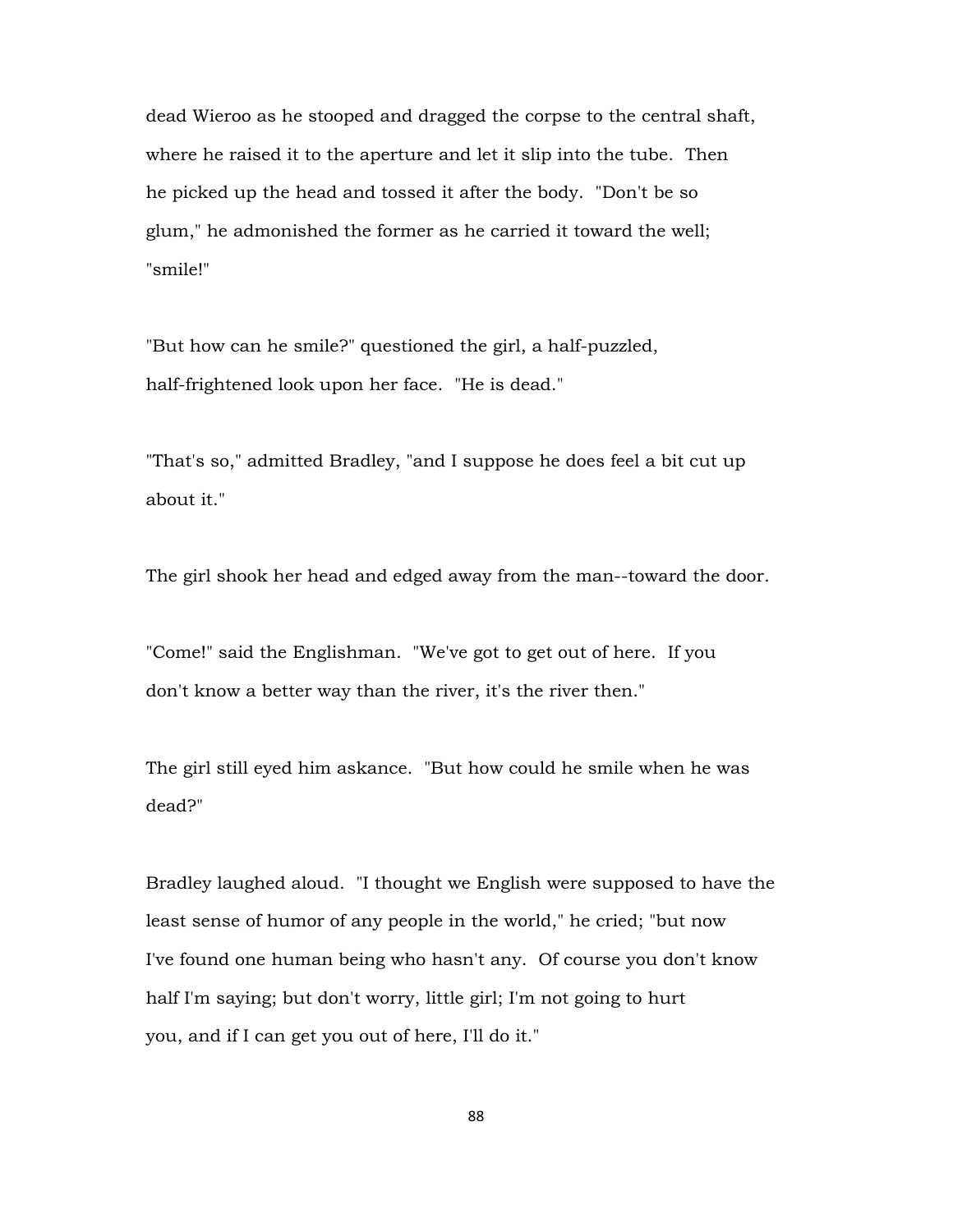Even if she did not understand all he said, she at least read something in his smiling, countenance--something which reassured her. "I do not fear you," she said; "though I do not understand all that you say even though you speak my own tongue and use words that I know. But as for escaping"--she sighed--"alas, how can it be done?"

"I escaped from the Blue Place of Seven Skulls," Bradley reminded her. "Come!" And he turned toward the shaft and the ladder that he had ascended from the river. "We cannot waste time here."

The girl followed him; but at the doorway both drew back, for from below came the sound of some one ascending.

Bradley tiptoed to the door and peered cautiously into the well; then he stepped back beside the girl. "There are half a dozen of them coming up; but possibly they will pass this room."

"No," she said, "they will pass directly through this room--they are on their way to Him Who Speaks for Luata. We may be able to hide in the next room--there are skins there beneath which we may crawl. They will not stop in that room; but they may stop in this one for a short time--the other room is blue."

"What's that go to do with it?" demanded the Englishman.

"They fear blue," she replied. "In every room where murder has been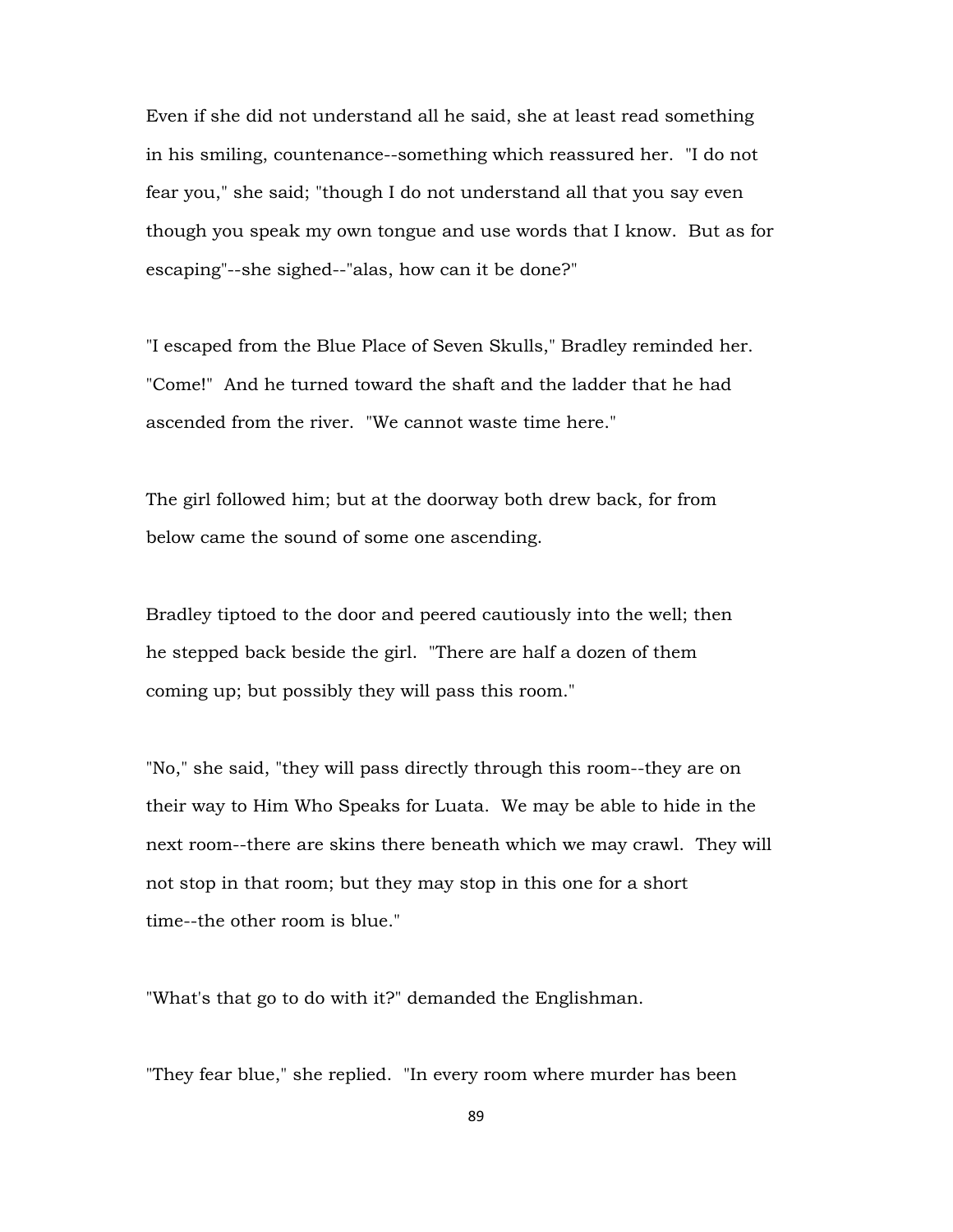done you will find blue--a certain amount for each murder. When the room is all blue, they shun it. This room has much blue; but evidently they kill mostly in the next room, which is now all blue."

"But there is blue on the outside of every house I have seen," said Bradley.

"Yes," assented the girl, "and there are blue rooms in each of those houses--when all the rooms are blue then the whole outside of the house will be blue as is the Blue Place of Seven Skulls. There are many such here."

"And the skulls with blue upon them?" inquired Bradley. "Did they belong to murderers?"

"They were murdered--some of them; those with only a small amount of blue were murderers--known murderers. All Wieroos are murderers. When they have committed a certain number of murders without being caught at it, they confess to Him Who Speaks for Luata and are advanced, after which they wear robes with a slash of some color--I think yellow comes first. When they reach a point where the entire robe is of yellow, they discard it for a white robe with a red slash; and when one wins a complete red robe, he carries such a long, curved knife as you have in your hand; after that comes the blue slash on a white robe, and then, I suppose, an all blue robe. I have never seen such a one."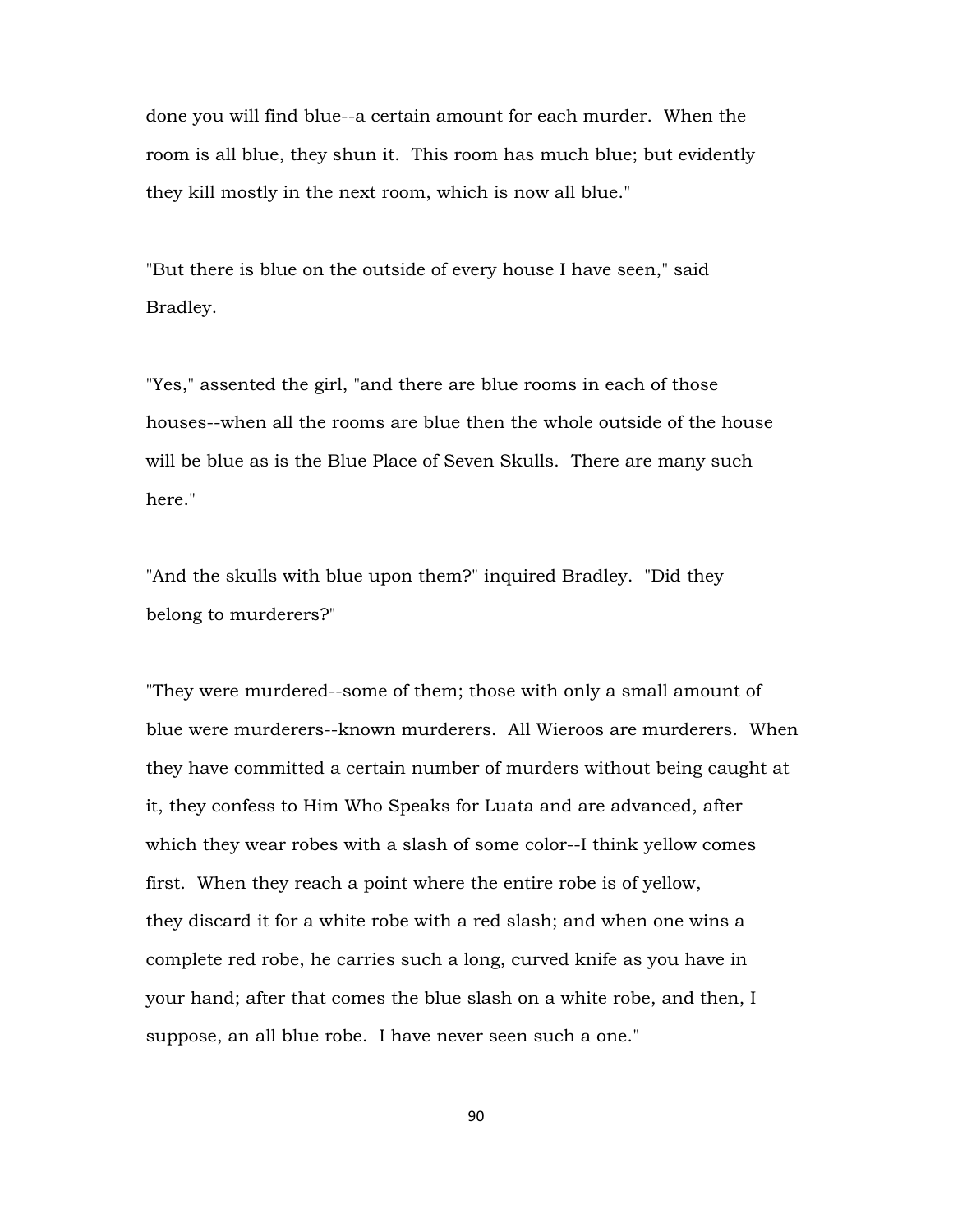As they talked in low tones they had moved from the room of the death shaft into an all blue room adjoining, where they sat down together in a corner with their backs against a wall and drew a pile of hides over themselves. A moment later they heard a number of Wieroos enter the chamber. They were talking together as they crossed the floor, or the two could not have heard them. Halfway across the chamber they halted as the door toward which they were advancing opened and a dozen others of their kind entered the apartment.

Bradley could guess all this by the increased volume of sound and the dismal greetings; but the sudden silence that almost immediately ensued he could not fathom, for he could not know that from beneath one of the hides that covered him protruded one of his heavy army shoes, or that some eighteen large Wieroos with robes either solid red or slashed with red or blue were standing gazing at it. Nor could he hear their stealthy approach.

The first intimation he had that he had been discovered was when his foot was suddenly seized, and he was yanked violently from beneath the hides to find himself surrounded by menacing blades. They would have slain him on the spot had not one clothed all in red held them back, saying that He Who Speaks for Luata desired to see this strange creature.

As they led Bradley away, he caught an opportunity to glance back toward the hides to see what had become of the girl, and, to his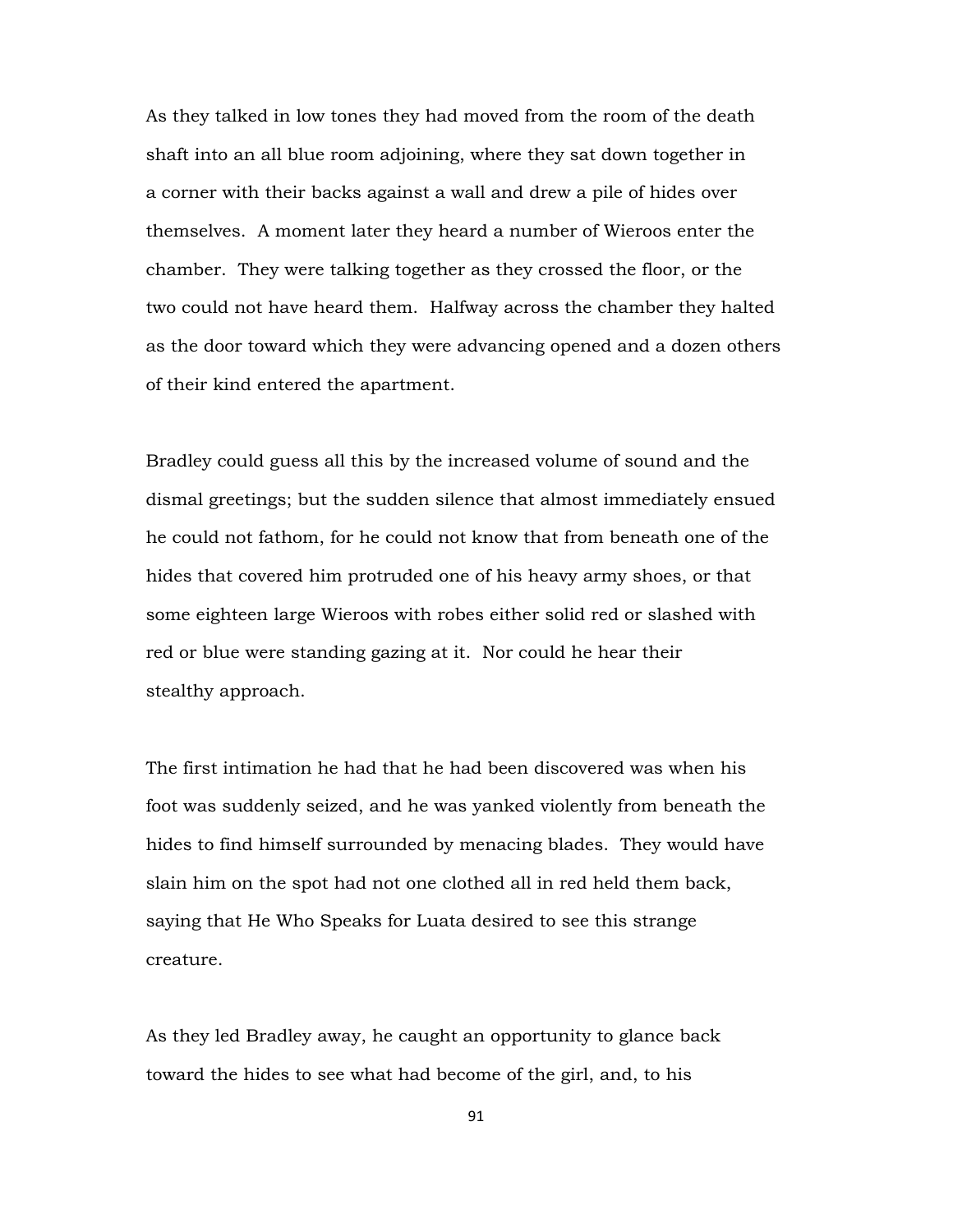gratification, he discovered that she still lay concealed beneath the hides. He wondered if she would have the nerve to attempt the river trip alone and regretted that now he could not accompany her. He felt rather all in, himself, more so than he had at any time since he had been captured by the Wieroo, for there appeared not the slightest cause for hope in his present predicament. He had dropped the curved blade beneath the hides when he had been jerked so violently from their fancied security. It was almost in a spirit of resigned hopelessness that he quietly accompanied his captors through various chambers and corridors toward the heart of the temple.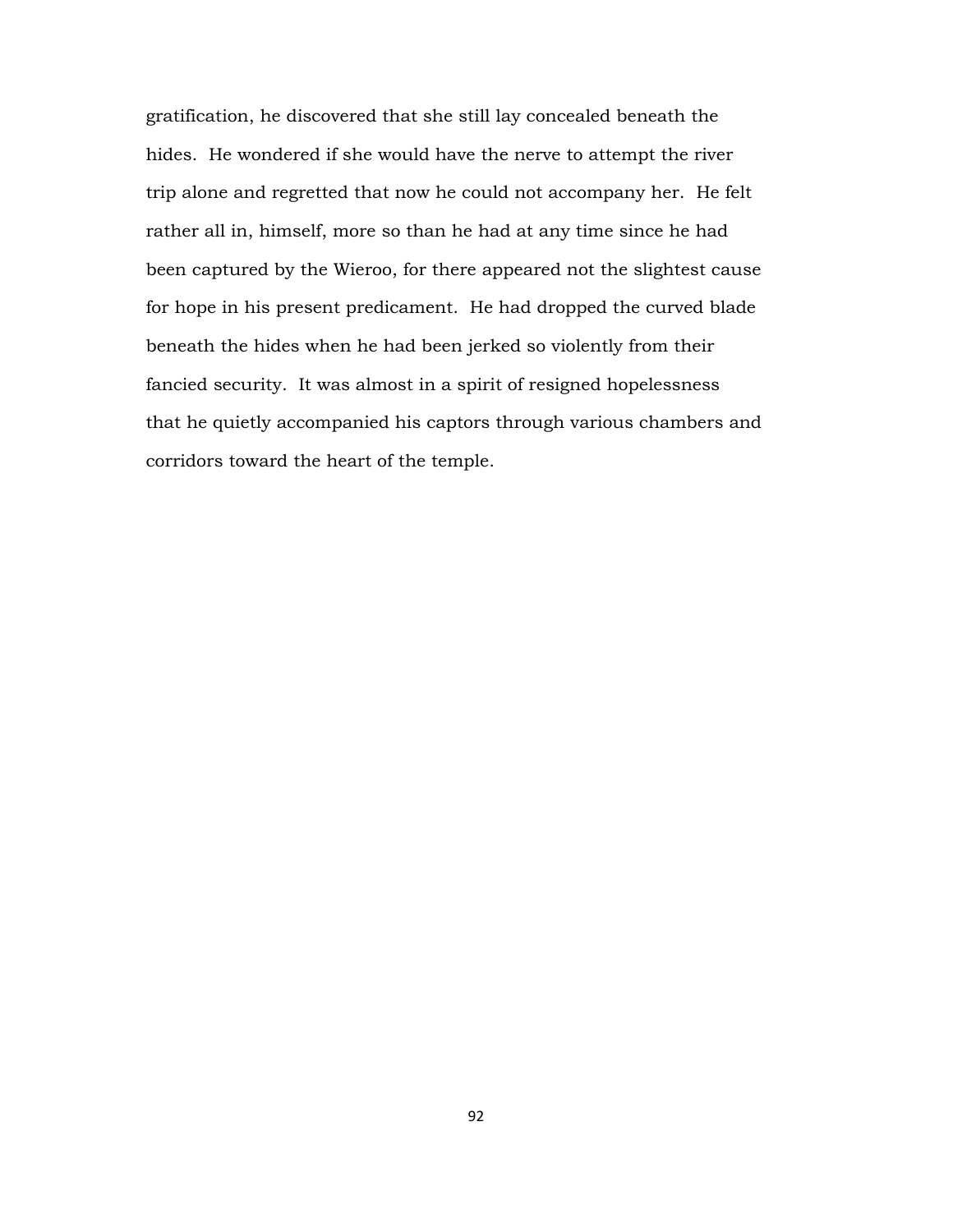## Chapter 4

The farther the group progressed, the more barbaric and the more sumptuous became the decorations. Hides of leopard and tiger predominated, apparently because of their more beautiful markings, and decorative skulls became more and more numerous. Many of the latter were mounted in precious metals and set with colored stones and priceless gems, while thick upon the hides that covered the walls were golden ornaments similar to those worn by the girl and those which had filled the chests he had examined in the storeroom of Fosh-bal-soj, leading the Englishman to the conviction that all such were spoils of war or theft, since each piece seemed made for personal adornment, while in so far as he had seen, no Wieroo wore ornaments of any sort.

And also as they advanced the more numerous became the Wieroos moving hither and thither within the temple. Many now were the solid red robes and those that were slashed with blue--a veritable hive of murderers.

At last the party halted in a room in which were many Wieroos who gathered about Bradley questioning his captors and examining him and his apparel. One of the party accompanying the Englishman spoke to a Wieroo that stood beside a door leading from the room. "Tell Him Who Speaks for Luata," he said, "that Fosh-bal-soj we could not find; but that in returning we found this creature within the temple, hiding. It must be the same that Fosh-bal-soj captured in the Sto-lu country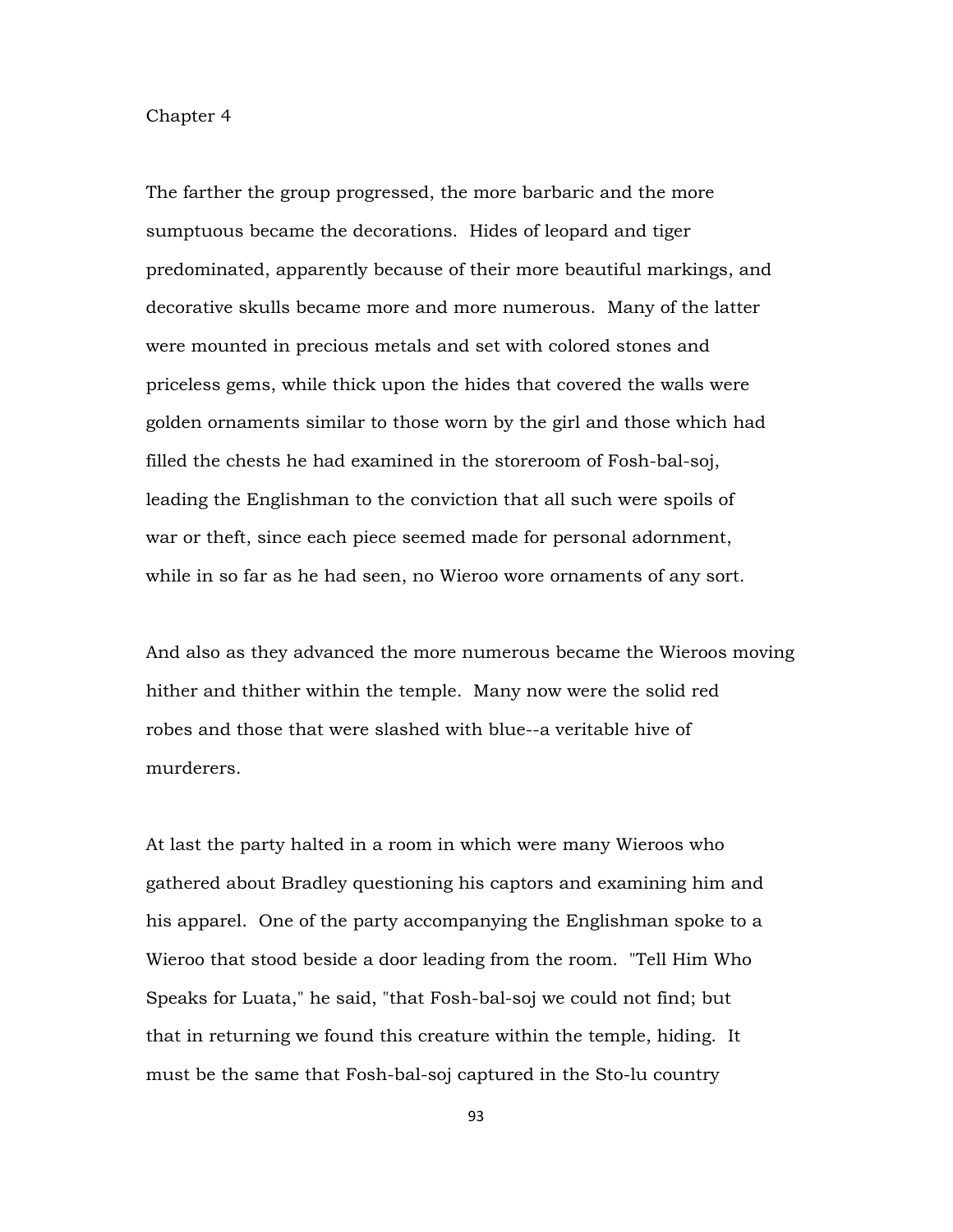during the last darkness. Doubtless He Who Speaks for Luata would wish to see and question this strange thing."

The creature addressed turned and slipped through the doorway, closing the door after it, but first depositing its curved blade upon the floor without. Its post was immediately taken by another and Bradley now saw that at least twenty such guards loitered in the immediate vicinity. The doorkeeper was gone but for a moment, and when he returned, he signified that Bradley's party was to enter the next chamber; but first each of the Wieroos removed his curved weapon and laid it upon the floor. The door was swung open, and the party, now reduced to Bradley and five Wieroos, was ushered across the threshold into a large, irregularly shaped room in which a single, giant Wieroo whose robe was solid blue sat upon a raised dais.

The creature's face was white with the whiteness of a corpse, its dead eyes entirely expressionless, its cruel, thin lips tight-drawn against yellow teeth in a perpetual grimace. Upon either side of it lay an enormous, curved sword, similar to those with which some of the other Wieroos had been armed, but larger and heavier. Constantly its clawlike fingers played with one or the other of these weapons.

The walls of the chamber as well as the floor were entirely hidden by skins and woven fabrics. Blue predominated in all the colorations. Fastened against the hides were many pairs of Wieroo wings, mounted so that they resembled long, black shields. Upon the ceiling were painted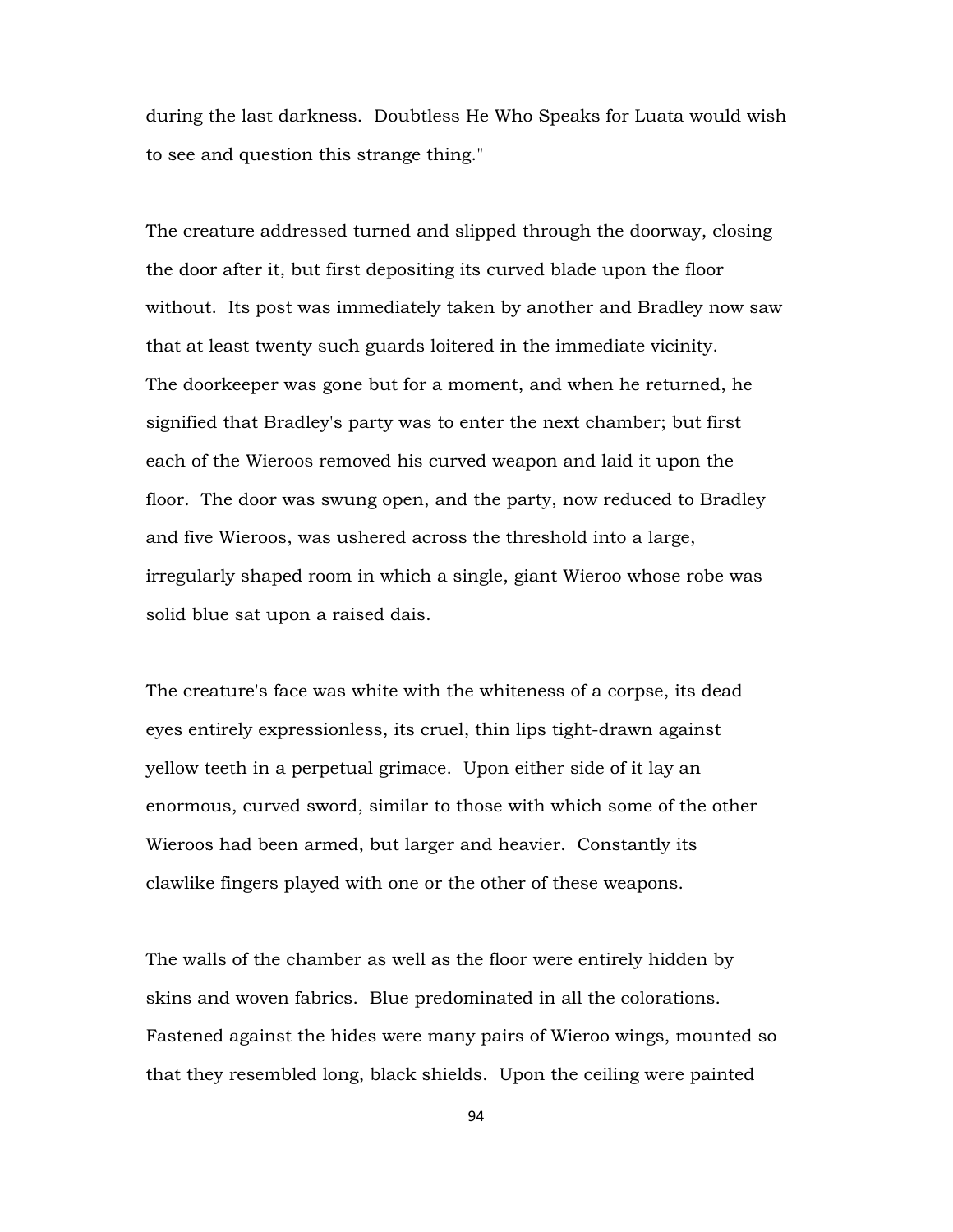in blue characters a bewildering series of hieroglyphics and upon pedestals set against the walls or standing out well within the room were many human skulls.

As the Wieroos approached the figure upon the dais, they leaned far forward, raising their wings above their heads and stretching their necks as though offering them to the sharp swords of the grim and hideous creature.

"O Thou Who Speakest for Luata!" exclaimed one of the party. "We bring you the strange creature that Fosh-bal-soj captured and brought thither at thy command."

So this then was the godlike figure that spoke for divinity! This arch-murderer was the Caspakian representative of God on Earth! His blue robe announced him the one and the seeming humility of his minions the other. For a long minute he glared at Bradley. Then he began to question him--from whence he came and how, the name and description of his native country, and a hundred other queries.

"Are you cos-ata-lu?" the creature asked.

Bradley replied that he was and that all his kind were, as well as every living thing in his part of the world.

"Can you tell me the secret?" asked the creature.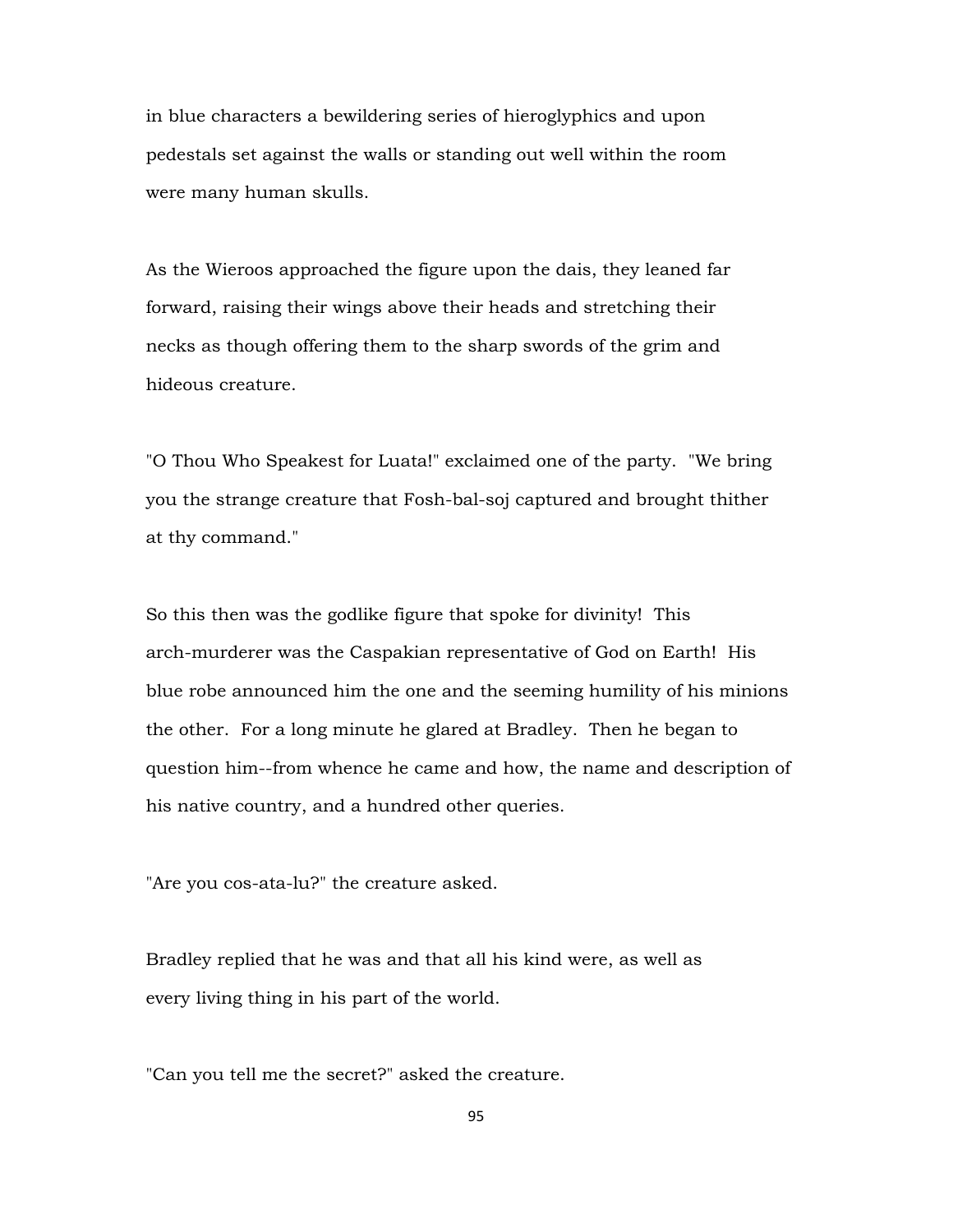Bradley hesitated and then, thinking to gain time, replied in the affirmative.

"What is it?" demanded the Wieroo, leaning far forward and exhibiting every evidence of excited interest.

Bradley leaned forward and whispered: "It is for your ears alone; I will not divulge it to others, and then only on condition that you carry me and the girl I saw in the place of the yellow door near to that of Fosh-bal-soj back to her own country."

The thing rose in wrath, holding one of its swords above its head.

"Who are you to make terms for Him Who Speaks for Luata?" it shrilled. "Tell me the secret or die where you stand!"

"And if I die now, the secret goes with me," Bradley reminded him. "Never again will you get the opportunity to question another of my kind who knows the secret." Anything to gain time, to get the rest of the Wieroos from the room, that he might plan some scheme for escape and put it into effect.

The creature turned upon the leader of the party that had brought Bradley.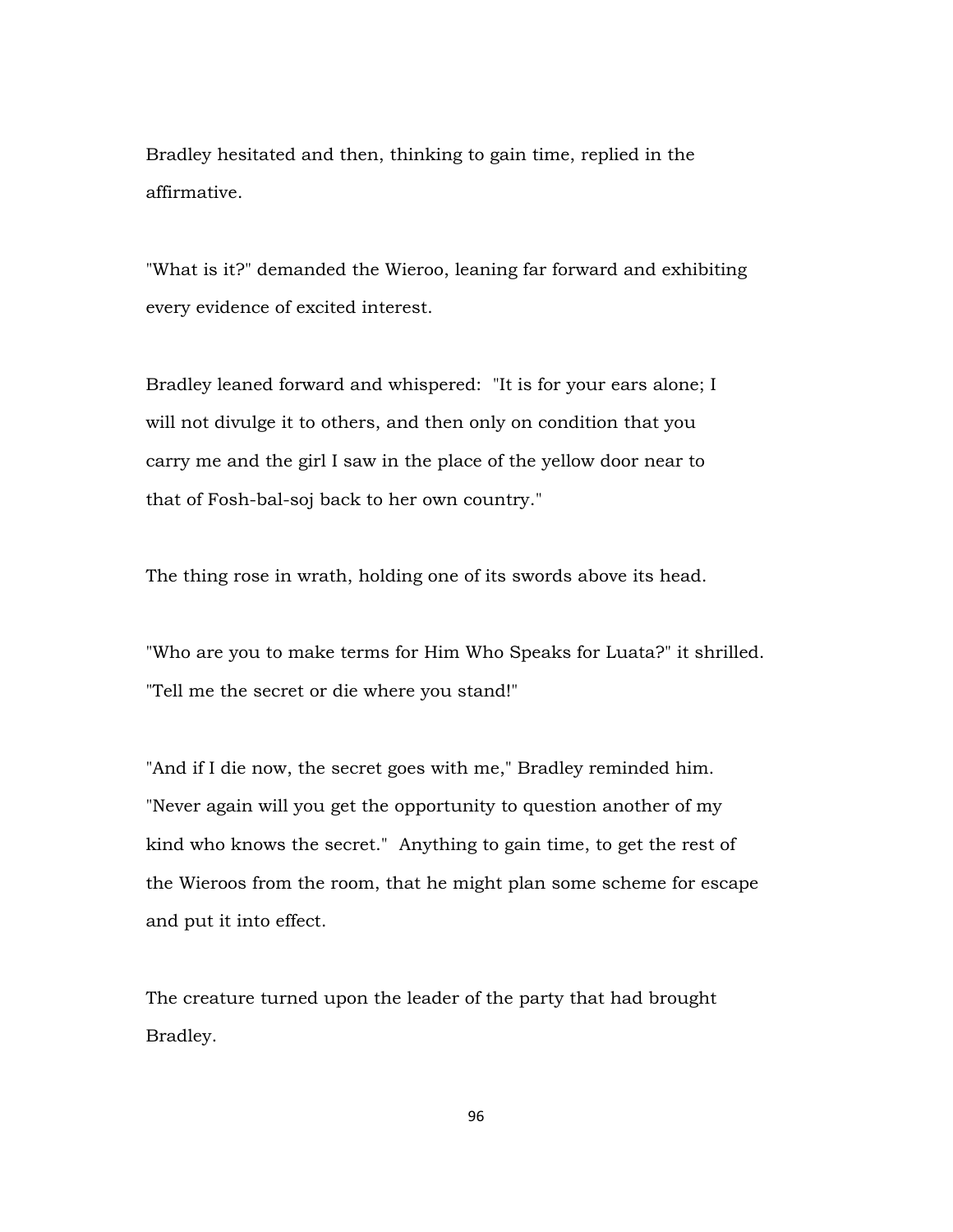"Is the thing with weapons?" it asked.

"No," was the response.

"Then go; but tell the guard to remain close by," commanded the high one.

The Wieroos salaamed and withdrew, closing the door behind them. He Who Speaks for Luata grasped a sword nervously in his right hand. At his left side lay the second weapon. It was evident that he lived in constant dread of being assassinated. The fact that he permitted none with weapons within his presence and that he always kept two swords at his side pointed to this.

Bradley was racking his brain to find some suggestion of a plan whereby he might turn the situation to his own account. His eyes wandered past the weird figure before him; they played about the walls of the apartment as though hoping to draw inspiration from the dead skulls and the hides and the wings, and then they came back to the face of the Wieroo god, now working in anger.

"Quick!" screamed the thing. "The secret!"

"Will you give me and the girl our freedom?" insisted Bradley.

For an instant the thing hesitated, and then it grumbled "Yes." At the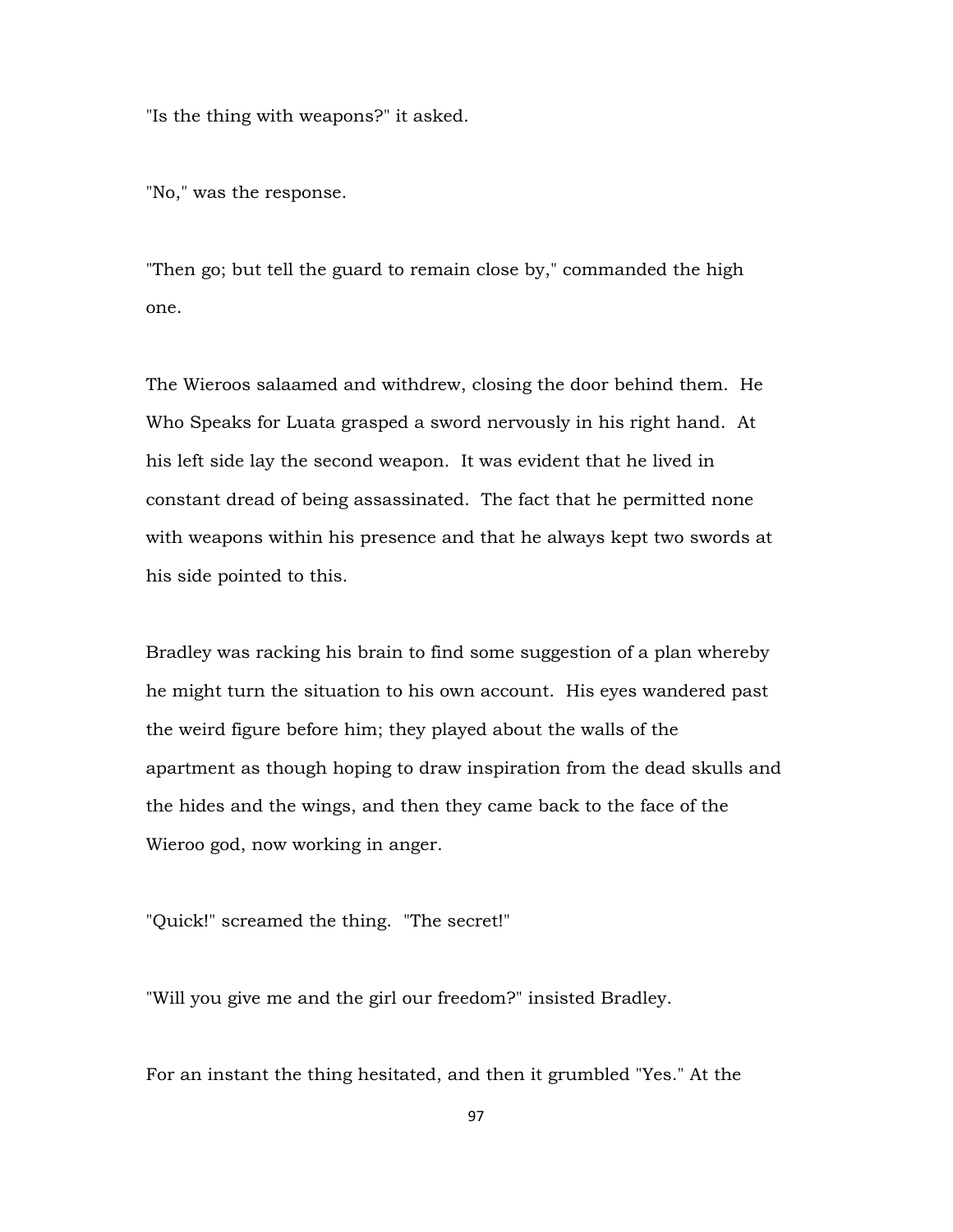same instant Bradley saw two hides upon the wall directly back of the dais separate and a face appear in the opening. No change of expression upon the Englishman's countenance betrayed that he had seen aught to surprise him, though surprised he was for the face in the aperture was that of the girl he had but just left hidden beneath the hides in another chamber. A white and shapely arm now pushed past the face into the room, and in the hand, tightly clutched, was the curved blade, smeared with blood, that Bradley had dropped beneath the hides at the moment he had been discovered and drawn from his concealment.

"Listen, then," said Bradley in a low voice to the Wieroo. "You shall know the secret of cos-ata-lu as well as do I; but none other may hear it. Lean close--I will whisper it into your ear."

He moved forward and stepped upon the dais. The creature raised its sword ready to strike at the first indication of treachery, and Bradley stooped beneath the blade and put his ear close to the gruesome face. As he did so, he rested his weight upon his hands, one upon either side of the Wieroo's body, his right hand upon the hilt of the spare sword lying at the left of Him Who Speaks for Luata.

"This then is the secret of both life and death," he whispered, and at the same instant he grasped the Wieroo by the right wrist and with his own right hand swung the extra blade in a sudden vicious blow against the creature's neck before the thing could give even a single cry of alarm; then without waiting an instant Bradley leaped past the dead god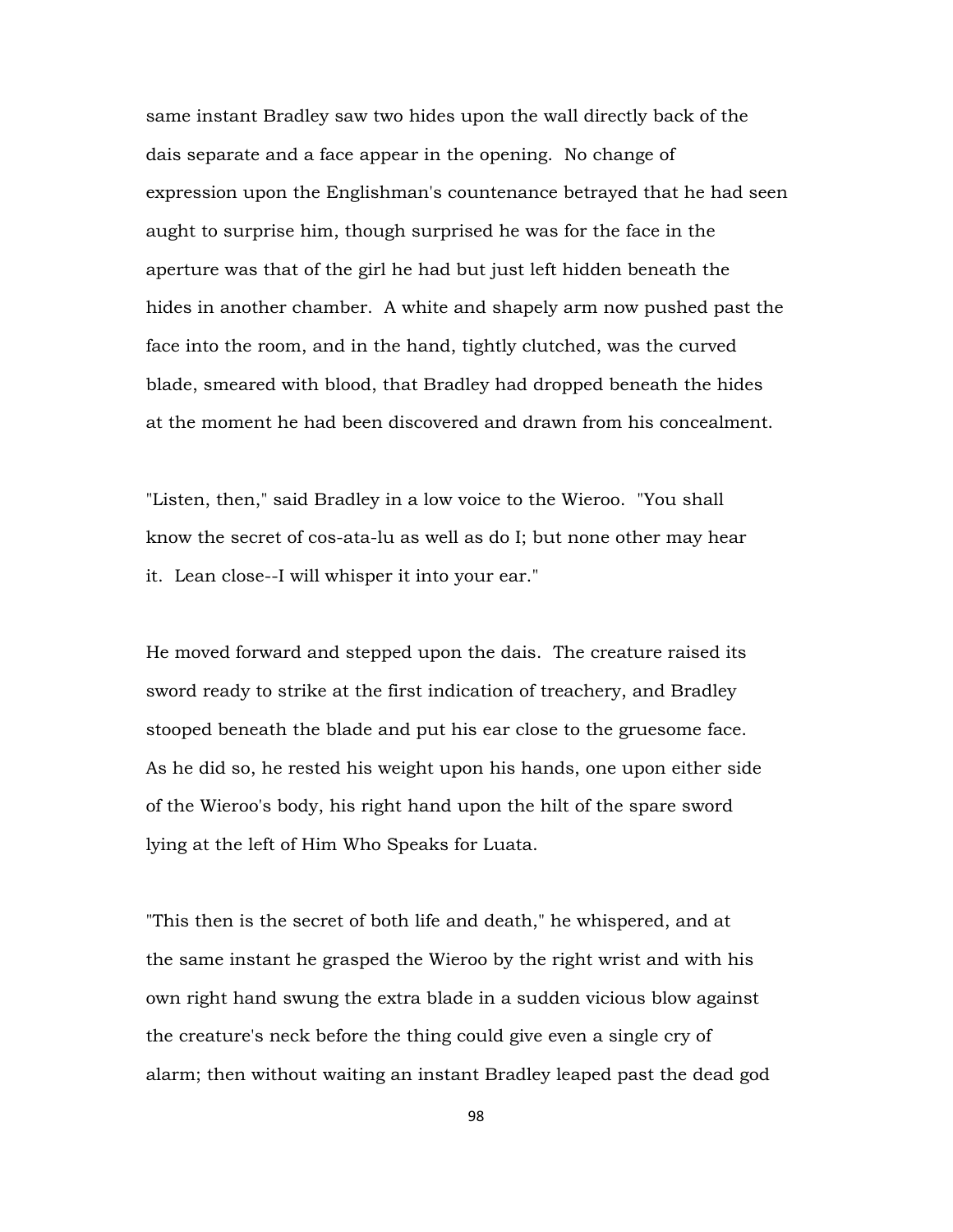and vanished behind the hides that had hidden the girl.

Wide-eyed and panting the girl seized his arm. "Oh, what have you done?" she cried. "He Who Speaks for Luata will be avenged by Luata. Now indeed must you die. There is no escape, for even though we reached my own country Luata can find you out."

"Bosh!" exclaimed Bradley, and then: "But you were going to knife him yourself."

"Then I alone should have died," she replied.

Bradley scratched his head. "Neither of us is going to die," he said; "at least not at the hands of any god. If we don't get out of here though, we'll die right enough. Can you find your way back to the room where I first came upon you in the temple?"

"I know the way," replied the girl; "but I doubt if we can go back without being seen. I came hither because I only met Wieroos who knew that I am supposed now to be in the temple; but you could go elsewhere without being discovered."

Bradley's ingenuity had come up against a stone wall. There seemed no possibility of escape. He looked about him. They were in a small room where lay a litter of rubbish--torn bits of cloth, old hides, pieces of fiber rope. In the center of the room was a cylindrical shaft with an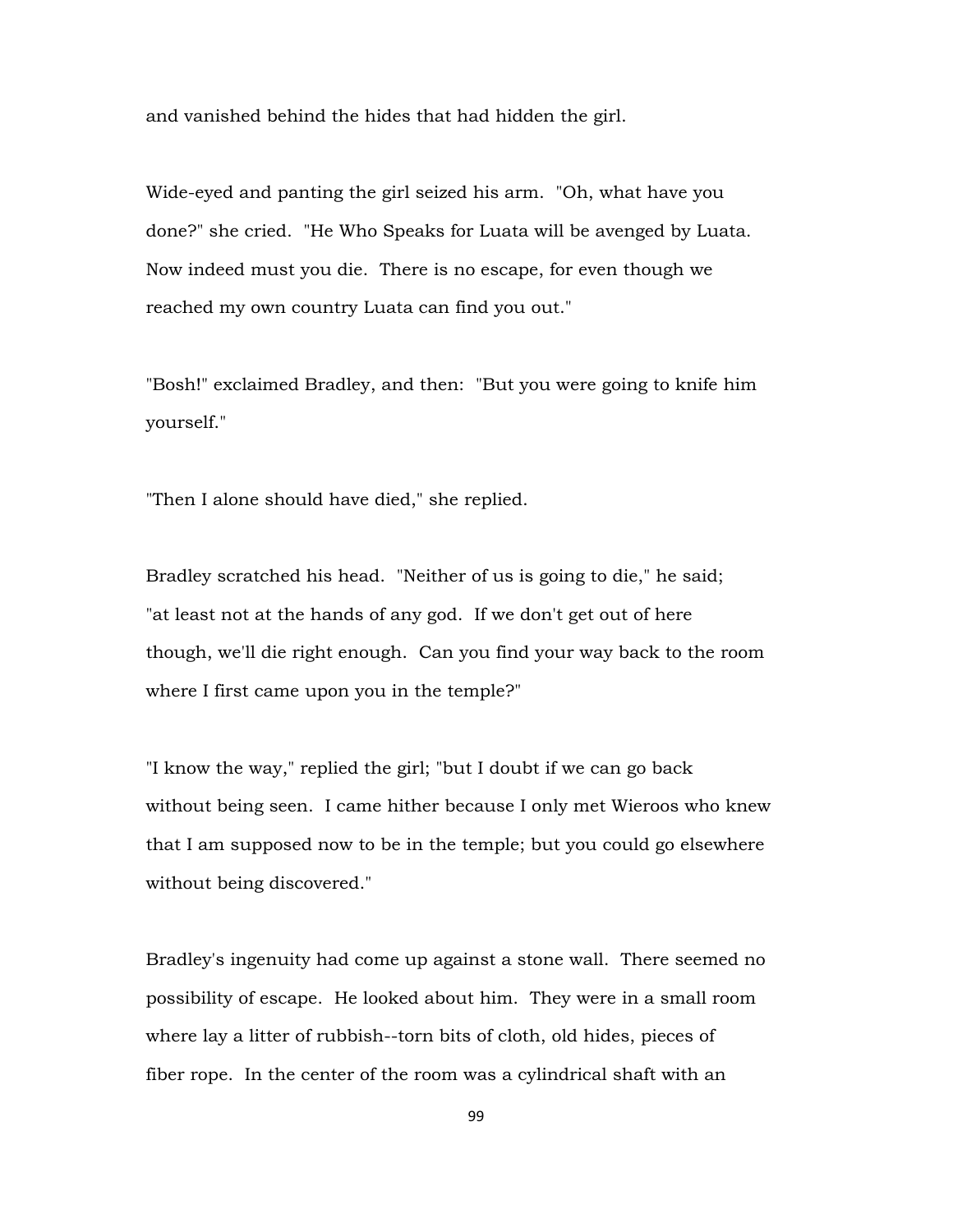opening in its face. Bradley knew it for what it was. Here the arch-fiend dragged his victims and cast their bodies into the river of

death far below. The floor about the opening in the shaft and the sides of the shaft were clotted thick with a dried, dark brown substance that the Englishman knew had once been blood. The place had the appearance of having been a veritable shambles. An odor of decaying flesh permeated the air.

The Englishman crossed to the shaft and peered into the opening. All below was dark as pitch; but at the bottom he knew was the river. Suddenly an inspiration and a bold scheme leaped to his mind. Turning quickly he hunted about the room until he found what he sought--a quantity of the rope that lay strewn here and there. With rapid fingers he unsnarled the different lengths, the girl helping him, and then he tied the ends together until he had three ropes about seventy-five feet in length. He fastened these together at each end and without a word secured one of the ends about the girl's body beneath her arms.

"Don't be frightened," he said at length, as he led her toward the opening in the shaft. "I'm going to lower you to the river, and then I'm coming down after you. When you are safe below, give two quick jerks upon the rope. If there is danger there and you want me to draw you up into the shaft, jerk once. Don't be afraid--it is the only way."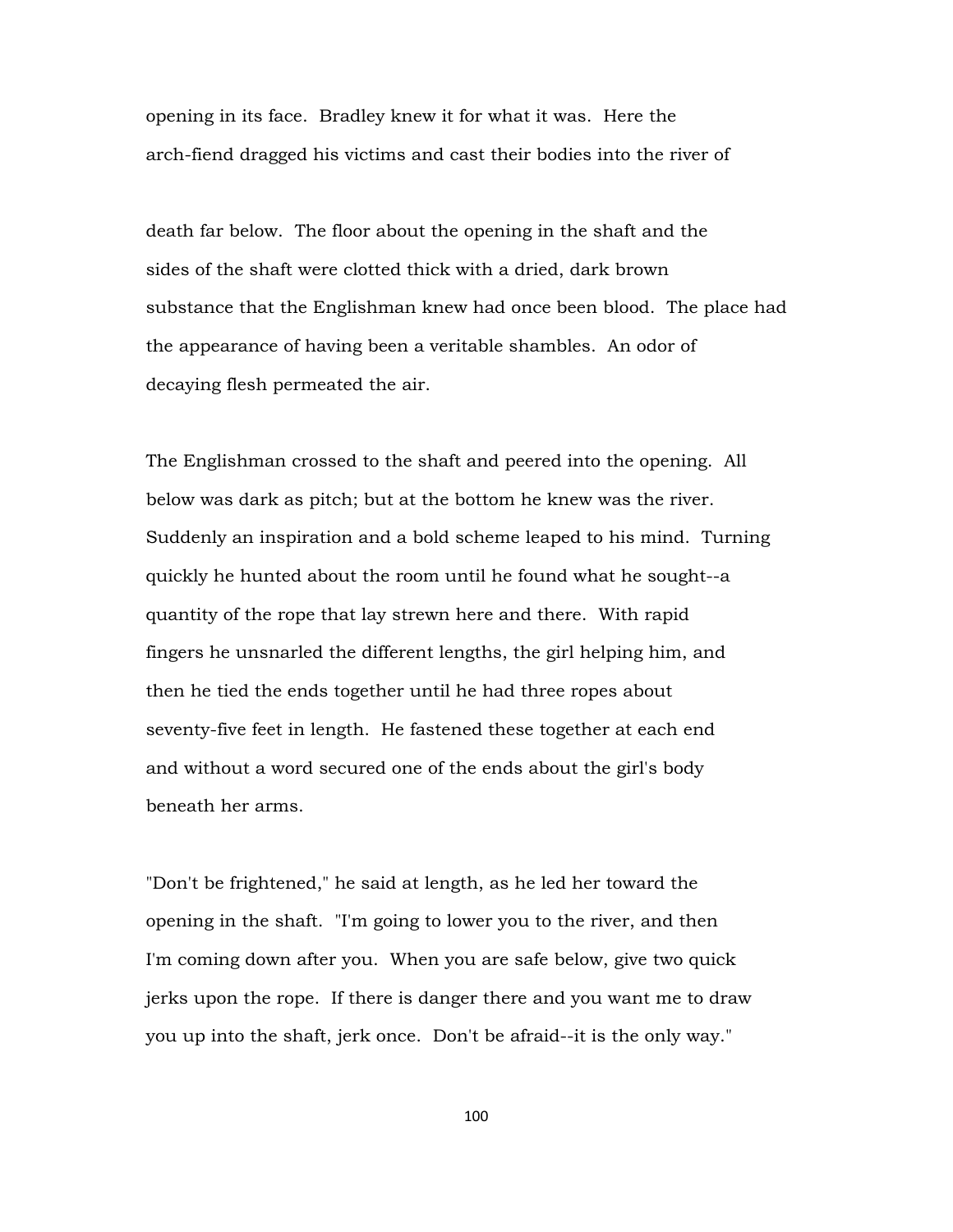"I am not afraid," replied the girl, rather haughtily Bradley thought, and herself climbed through the aperture and hung by her hands waiting for Bradley to lower her.

As rapidly as was consistent with safety, the man paid out the rope. When it was about half out, he heard loud cries and wails suddenly arise within the room they had just quitted. The slaying of their god had been discovered by the Wieroos. A search for the slayer would begin at once.

Lord! Would the girl never reach the river? At last, just as he was positive that searchers were already entering the room behind him, there came two quick tugs at the rope. Instantly Bradley made the rest of the strands fast about the shaft, slipped into the black tube and began a hurried descent toward the river. An instant later he stood waist deep in water beside the girl. Impulsively she reached toward him and grasped his arm. A strange thrill ran through him at the contact; but he only cut the rope from about her body and lifted her to the little shelf at the river's side.

"How can we leave here?" she asked.

"By the river," he replied; "but first I must go back to the Blue Place of Seven Skulls and get the poor devil I left there. I'll have to wait until after dark, though, as I cannot pass through the open stretch of river in the temple gardens by day."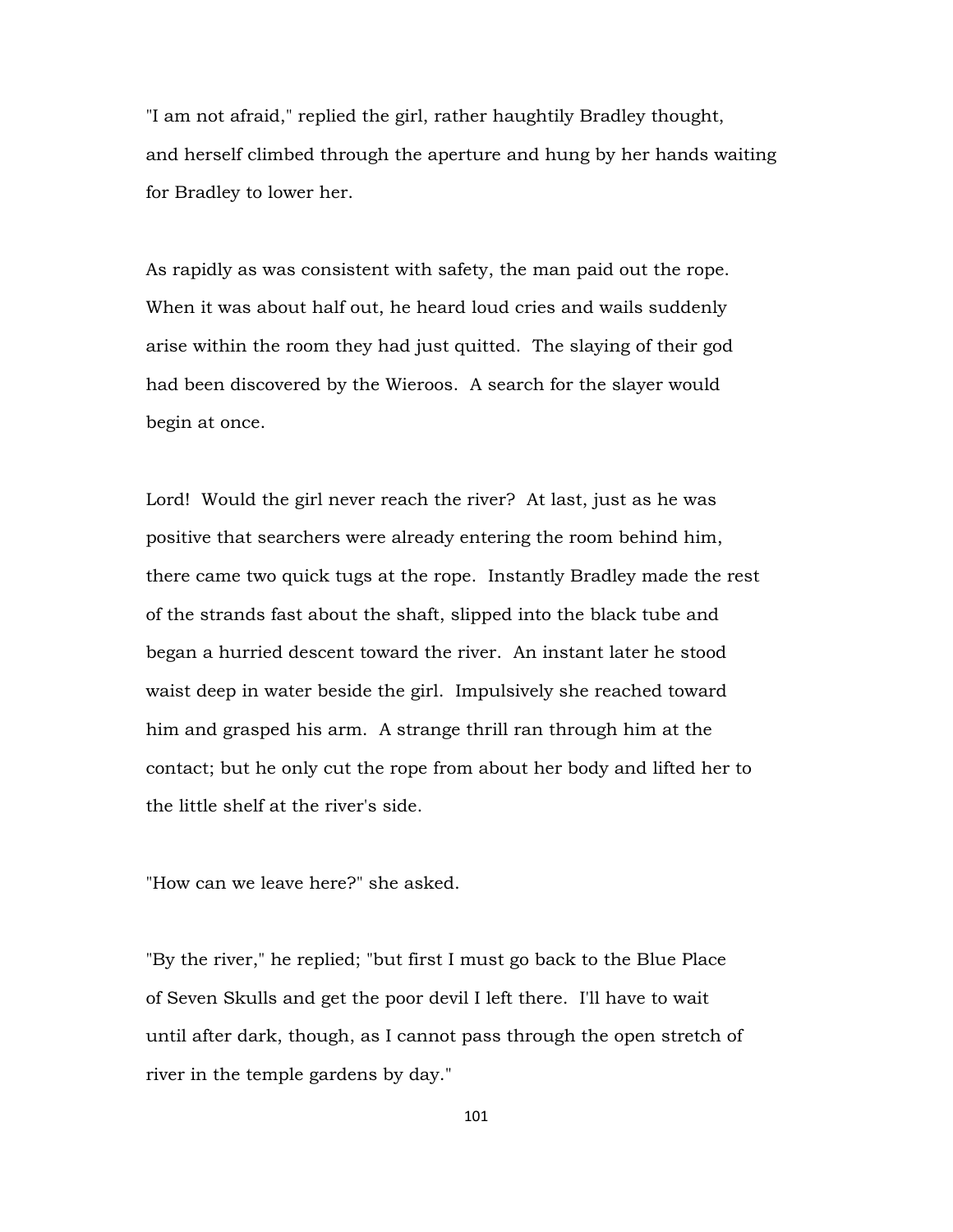"There is another way," said the girl. "I have never seen it; but often I have heard them speak of it--a corridor that runs beside the river from one end of the city to the other. Through the gardens it is below ground. If we could find an entrance to it, we could leave here at once. It is not safe here, for they will search every inch of the temple and the grounds."

"Come," said Bradley. "We'll have a look for it, anyway." And so saying he approached one of the doors that opened onto the skull-paved shelf.

They found the corridor easily, for it paralleled the river, separated from it only by a single wall. It took them beneath the gardens and the city, always through inky darkness. After they had reached the other side of the gardens, Bradley counted his steps until he had retraced as many as he had taken coming down the stream; but though they had to grope their way along, it was a much more rapid trip than the former.

When he thought he was about opposite the point at which he had descended from the Blue Place of Seven Skulls, he sought and found a doorway leading out onto the river; and then, still in the blackest darkness, he lowered himself into the stream and felt up and down upon the opposite side for the little shelf and the ladder. Ten yards from where he had emerged he found them, while the girl waited upon the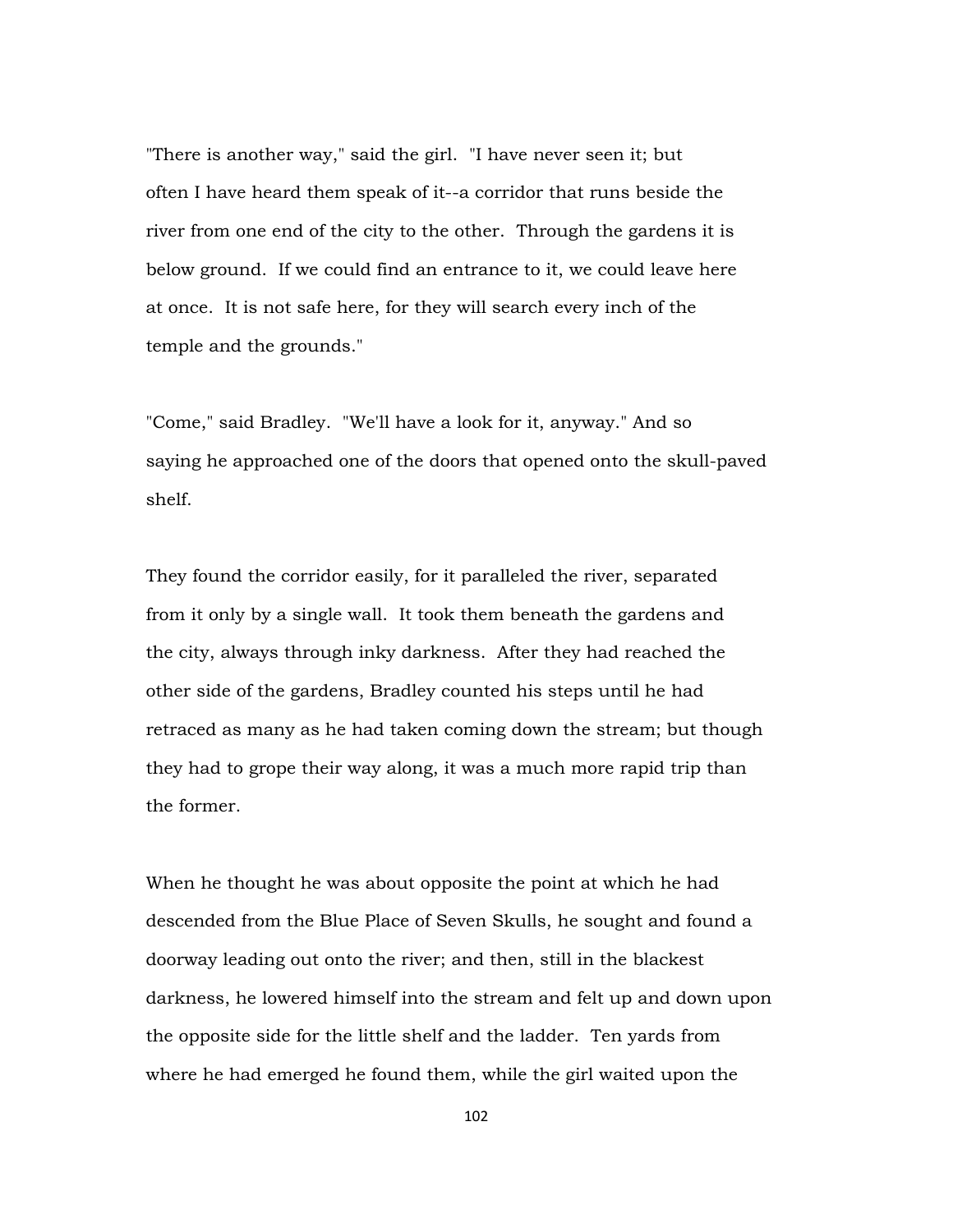opposite side.

To ascend to the secret panel was the work of but a minute. Here he paused and listened lest a Wieroo might be visiting the prison in search of him or the other inmate; but no sound came from the gloomy interior. Bradley could not but muse upon the joy of the man on the opposite side when he should drop down to him with food and a new hope for escape. Then he opened the panel and looked into the room. The faint light from the grating above revealed the pile of rags in one corner; but the man lay beneath them, he made no response to Bradley's low greeting.

The Englishman lowered himself to the floor of the room and approached the rags. Stooping he lifted a corner of them. Yes, there was the man asleep. Bradley shook him--there was no response. He stooped lower and in the dim light examined An-Tak; then he stood up with a sigh. A rat leaped from beneath the coverings and scurried away. "Poor devil!" muttered Bradley.

He crossed the room to swing himself to the perch preparatory to quitting the Blue Place of Seven Skulls forever. Beneath the perch he paused. "I'll not give them the satisfaction," he growled. "Let them believe that he escaped."

Returning to the pile of rags he gathered the man into his arms. It was difficult work raising him to the high perch and dragging him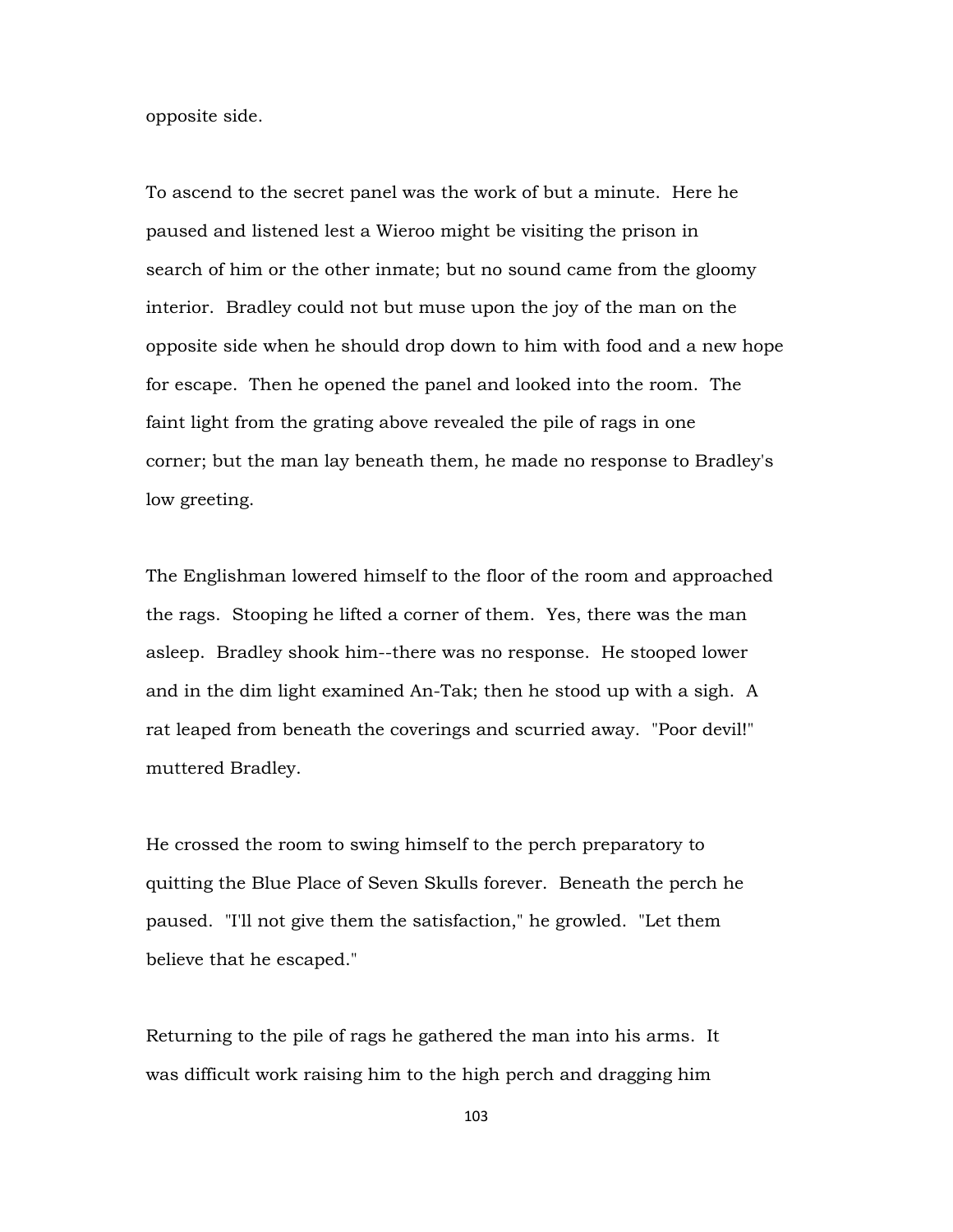through the small opening and thus down the ladder; but presently it was done, and Bradley had lowered the body into the river and cast it off. "Good-bye, old top!" he whispered.

A moment later he had rejoined the girl and hand in hand they were following the dark corridor upstream toward the farther end of the city. She told him that the Wieroos seldom frequented these lower passages, as the air here was too chill for them; but occasionally they came, and as they could see quite as well by night as by day, they would be sure to discover Bradley and the girl.

"If they come close enough," she said, "we can see their eyes shining in the dark--they resemble dull splotches of light. They glow, but do not blaze like the eyes of the tiger or the lion."

The man could not but note the very evident horror with which she mentioned the creatures. To him they were uncanny; but she had been used to them for a year almost, and probably all her life she had either seen or heard of them constantly.

"Why do you fear them so?" he asked. "It seems more than any ordinary fear of the harm they can do you."

She tried to explain; but the nearest he could gather was that she looked upon the Wieroo almost as supernatural beings. "There is a legend current among my people that once the Wieroo were unlike us only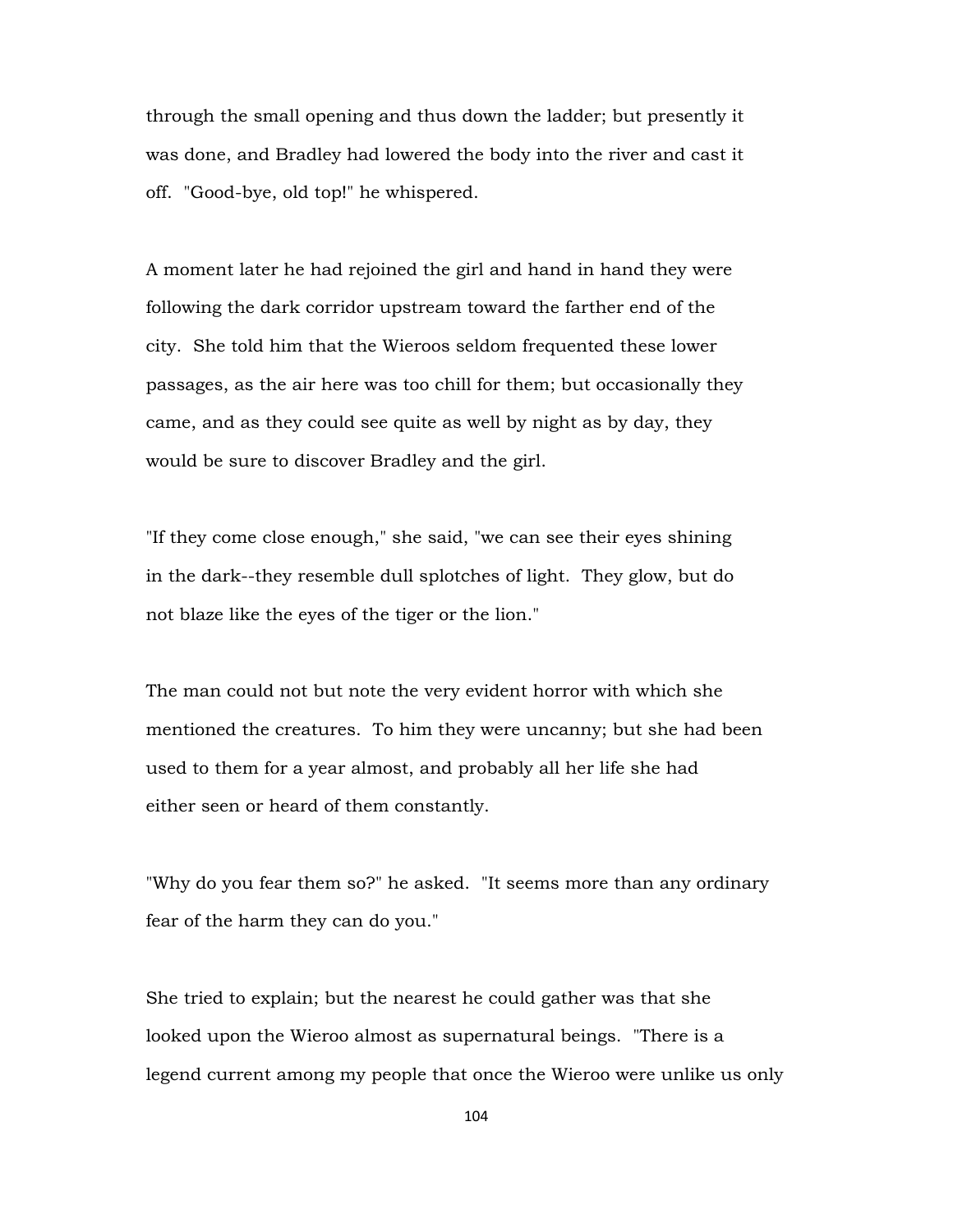in that they possessed rudimentary wings. They lived in villages in the Galu country, and while the two peoples often warred, they held no hatred for one another. In those days each race came up from the beginning and there was great rivalry as to which was the higher in the scale of evolution. The Wieroo developed the first cos-ata-lu but they were always male--never could they reproduce woman. Slowly they commenced to develop certain attributes of the mind which, they considered, placed them upon a still higher level and which gave them many advantages over us, seeing which they thought only of mental development--their minds became like stars and the rivers, moving always in the same manner, never varying. They called this tas-ad, which means doing everything the right way, or, in other words, the Wieroo way. If foe or friend, right or wrong, stood in the way of tas-ad, then it must be crushed.

"Soon the Galus and the lesser races of men came to hate and fear them. It was then that the Wieroos decided to carry tas-ad into every part of the world. They were very warlike and very numerous, although they had long since adopted the policy of slaying all those among them whose wings did not show advanced development.

"It took ages for all this to happen--very slowly came the different changes; but at last the Wieroos had wings they could use. But by reason of always making war upon their neighbors they were hated by every creature of Caspak, for no one wanted their tas-ad, and so they used their wings to fly to this island when the other races turned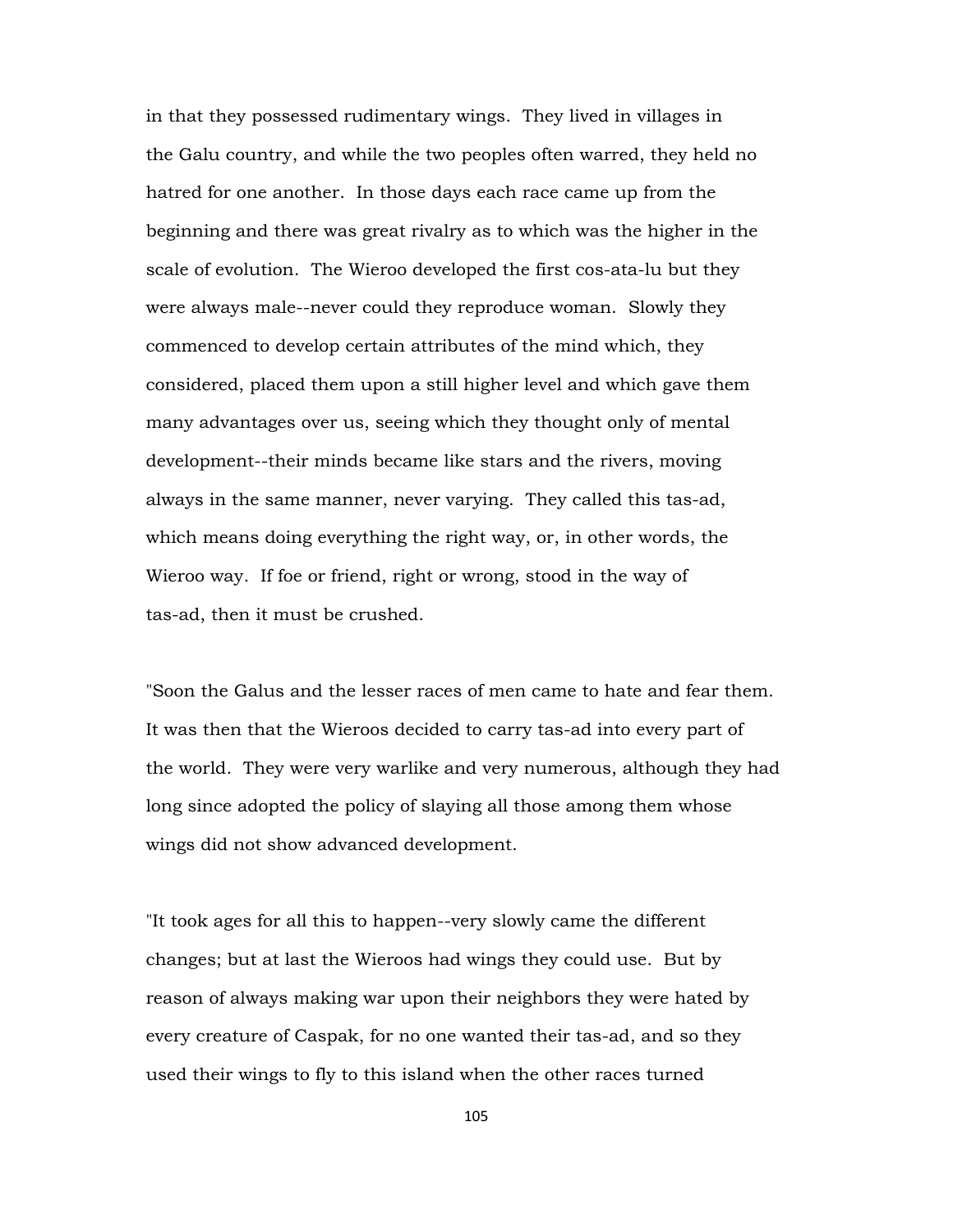against them and threatened to kill them all. So cruel had they become and so bloodthirsty that they no longer had hearts that beat with love or sympathy; but their very cruelty and wickedness kept them from conquering the other races, since they were also cruel and wicked to one another, so that no Wieroo trusted another.

"Always were they slaying those above them that they might rise in power and possessions, until at last came the more powerful than the others with a tas-ad all his own. He gathered about him a few of the most terrible Wieroos, and among them they made laws which took from all but these few Wieroos every weapon they possessed.

"Now their tas-ad has reached a high plane among them. They make many wonderful things that we cannot make. They think great thoughts, no doubt, and still dream of greatness to come, but their thoughts and their acts are regulated by ages of custom--they are all alike--and they are most unhappy."

As the girl talked, the two moved steadily along the dark passageway beside the river. They had advanced a considerable distance when there sounded faintly from far ahead the muffled roar of falling water, which increased in volume as they moved forward until at last it filled the corridor with a deafening sound. Then the corridor ended in a blank wall; but in a niche to the right was a ladder leading aloft, and to the left was a door opening onto the river. Bradley tried the latter first and as he opened it, felt a heavy spray against his face. The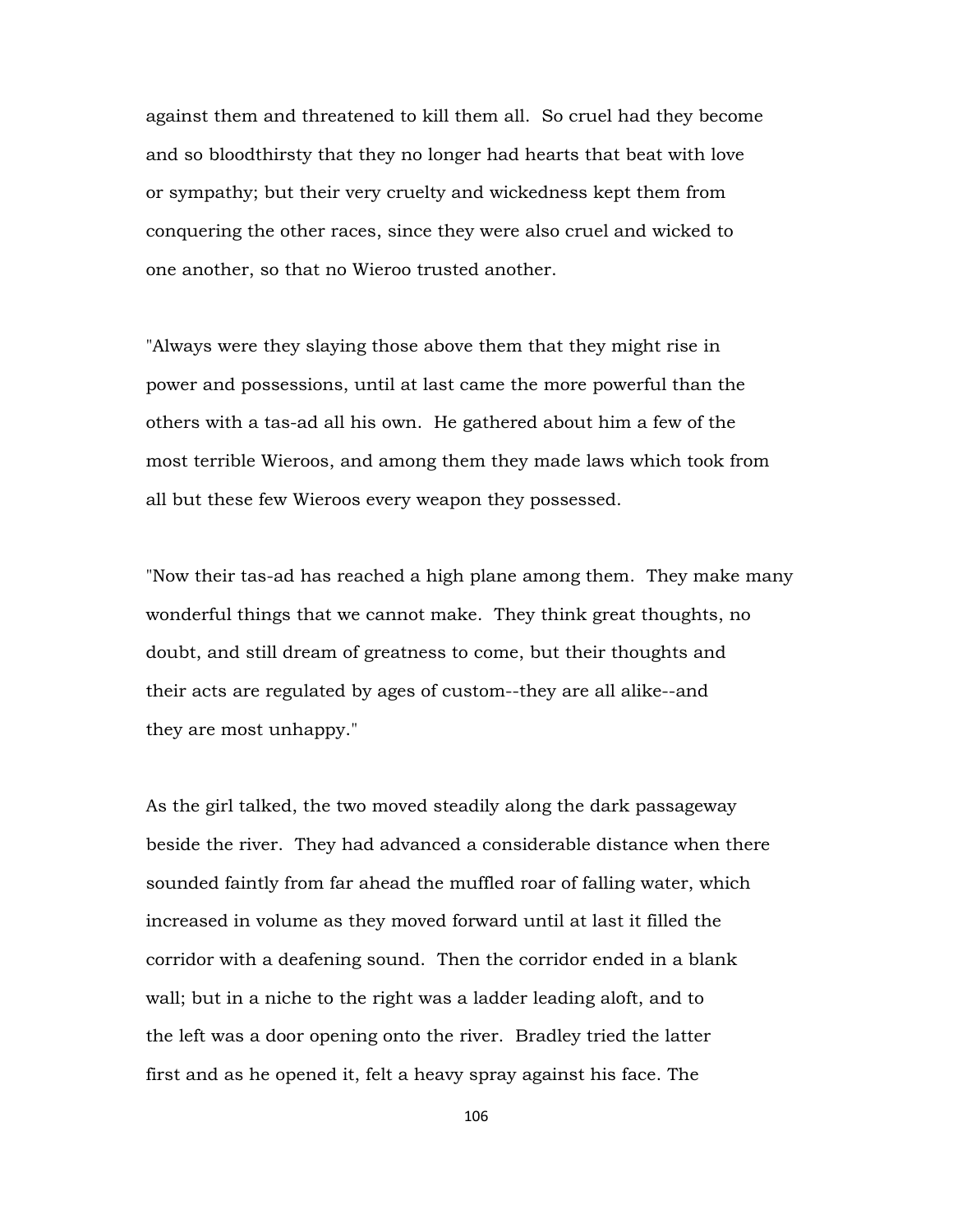little shelf outside the doorway was wet and slippery, the roaring of the water tremendous. There could be but one explanation--they had reached a waterfall in the river, and if the corridor actually terminated here, their escape was effectually cut off, since it was quite evidently impossible to follow the bed of the river and ascend the falls.

As the ladder was the only alternative, the two turned toward it and, the man first, began the ascent, which was through a well similar to that which had led him to the upper floors of the temple. As he climbed, Bradley felt for openings in the sides of the shaft; but he discovered none below fifty feet. The first he came to was ajar, letting a faint light into the well. As he paused, the girl climbed to his side, and together they looked through the crack into a low-ceiled chamber in which were several Galu women and an equal number of hideous little replicas of the full-grown Wieroos with which Bradley was not quite familiar.

He could feel the body of the girl pressed close to his tremble as her eyes rested upon the inmates of the room, and involuntarily his arm encircled her shoulders as though to protect her from some danger which he sensed without recognizing.

"Poor things," she whispered. "This is their horrible fate--to be imprisoned here beneath the surface of the city with their hideous offspring whom they hate as they hate their fathers. A Wieroo keeps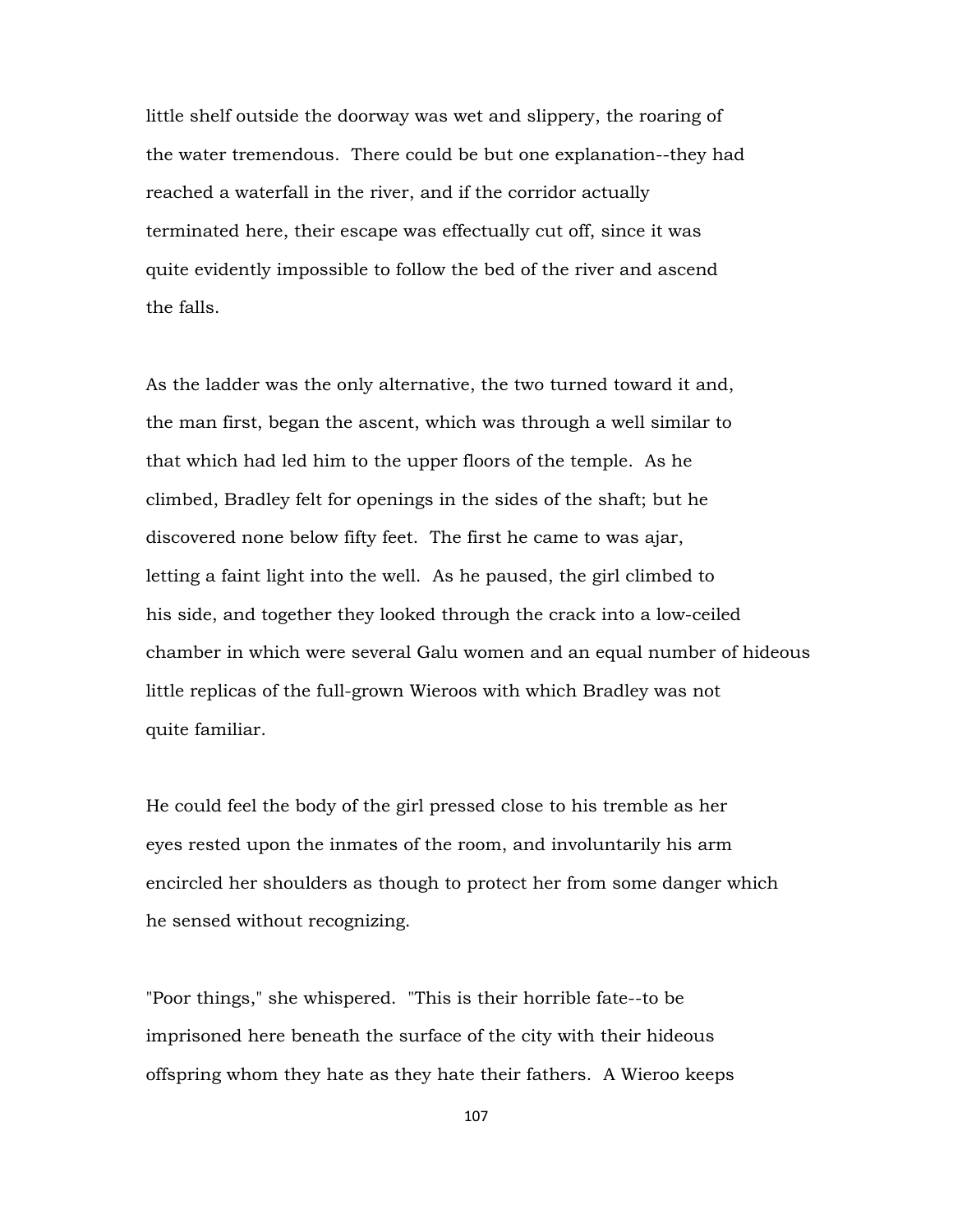his children thus hidden until they are full-grown lest they be murdered by their fellows. The lower rooms of the city are filled with many such as these."

Several feet above was a second door beyond which they found a small room stored with food in wooden vessels. A grated window in one wall opened above an alley, and through it they could see that they were just below the roof of the building. Darkness was coming, and at Bradley's suggestion they decided to remain hidden here until after dark and then to ascend to the roof and reconnoiter.

Shortly after they had settled themselves they heard something descending the ladder from above. They hoped that it would continue on down the well and fairly held their breath as the sound approached the door to the storeroom. Their hearts sank as they heard the door open and from between cracks in the vessels behind which they hid saw a yellow-slashed Wieroo enter the room. Each recognized him immediately, the girl indicating the fact of her own recognition by a sudden pressure of her fingers on Bradley's arm. It was the Wieroo of the yellow slashing whose abode was the place of the yellow door in which Bradley had first seen the girl.

The creature carried a wooden bowl which it filled with dried food from several of the vessels; then it turned and quit the room. Bradley could see through the partially open doorway that it descended the ladder. The girl told him that it was taking the food to the women and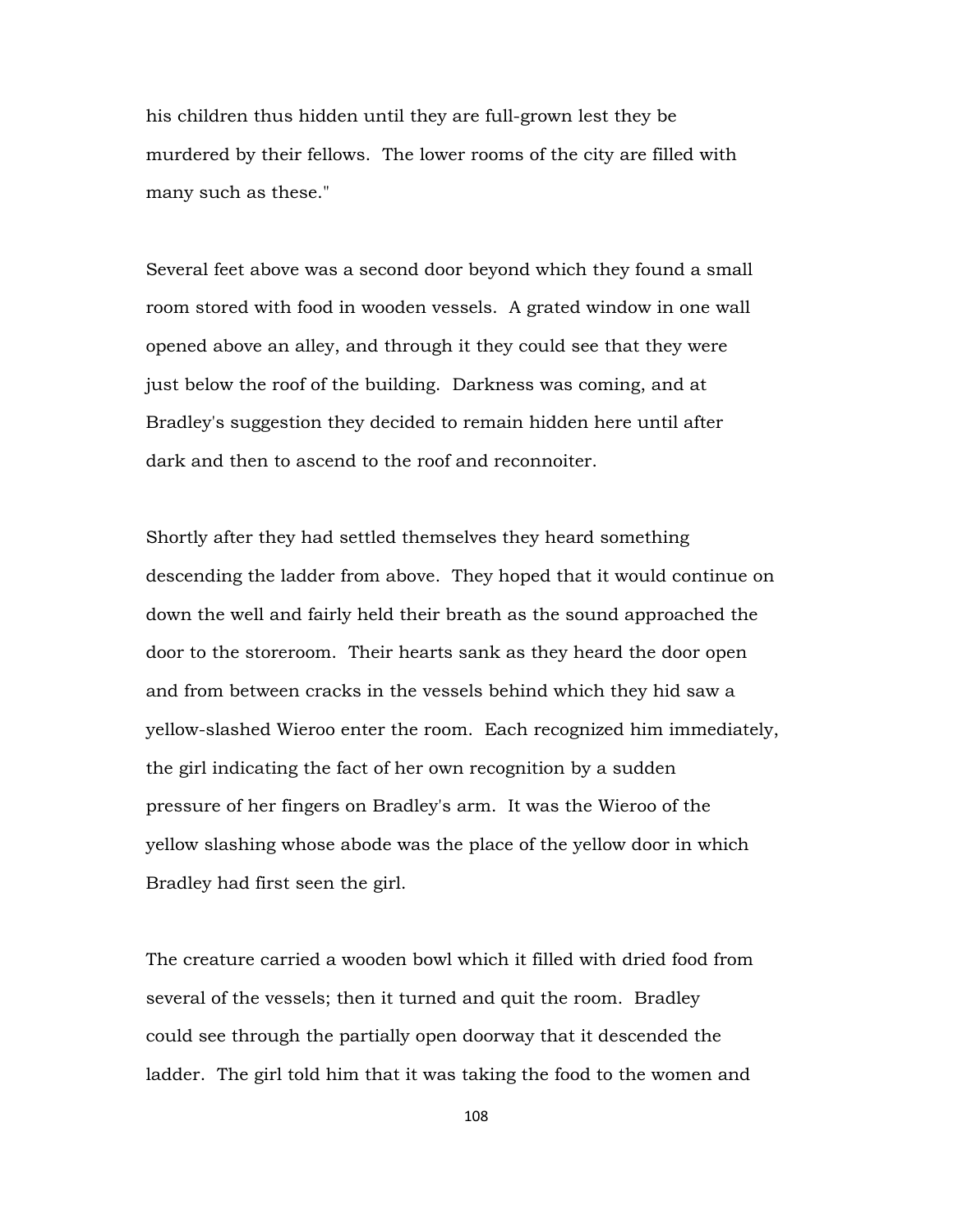the young below, and that while it might return immediately, the chances were that it would remain for some time.

"We are just below the place of the yellow door," she said. "It is far from the edge of the city; so far that we may not hope to escape if we ascend to the roofs here."

"I think," replied the man, "that of all the places in Oo-oh this will be the easiest to escape from. Anyway, I want to return to the place of the yellow door and get my pistol if it is there."

"It is still there," replied, the girl. "I saw it placed in a chest where he keeps the things he takes from his prisoners and victims."

"Good!" exclaimed Bradley. "Now come, quickly." And the two crossed the room to the well and ascended the ladder a short distance to its top where they found another door that opened into a vacant room--the same in which Bradley had first met the girl. To find the pistol was a matter of but a moment's search on the part of Bradley's companion; and then, at the Englishman's signal, she followed him to the yellow door.

It was quite dark without as the two entered the narrow passage between two buildings. A few steps brought them undiscovered to the doorway of the storeroom where lay the body of Fosh-bal-soj. In the distance, toward the temple, they could hear sounds as of a great gathering of Wieroos--the peculiar, uncanny wailing rising above the dismal flapping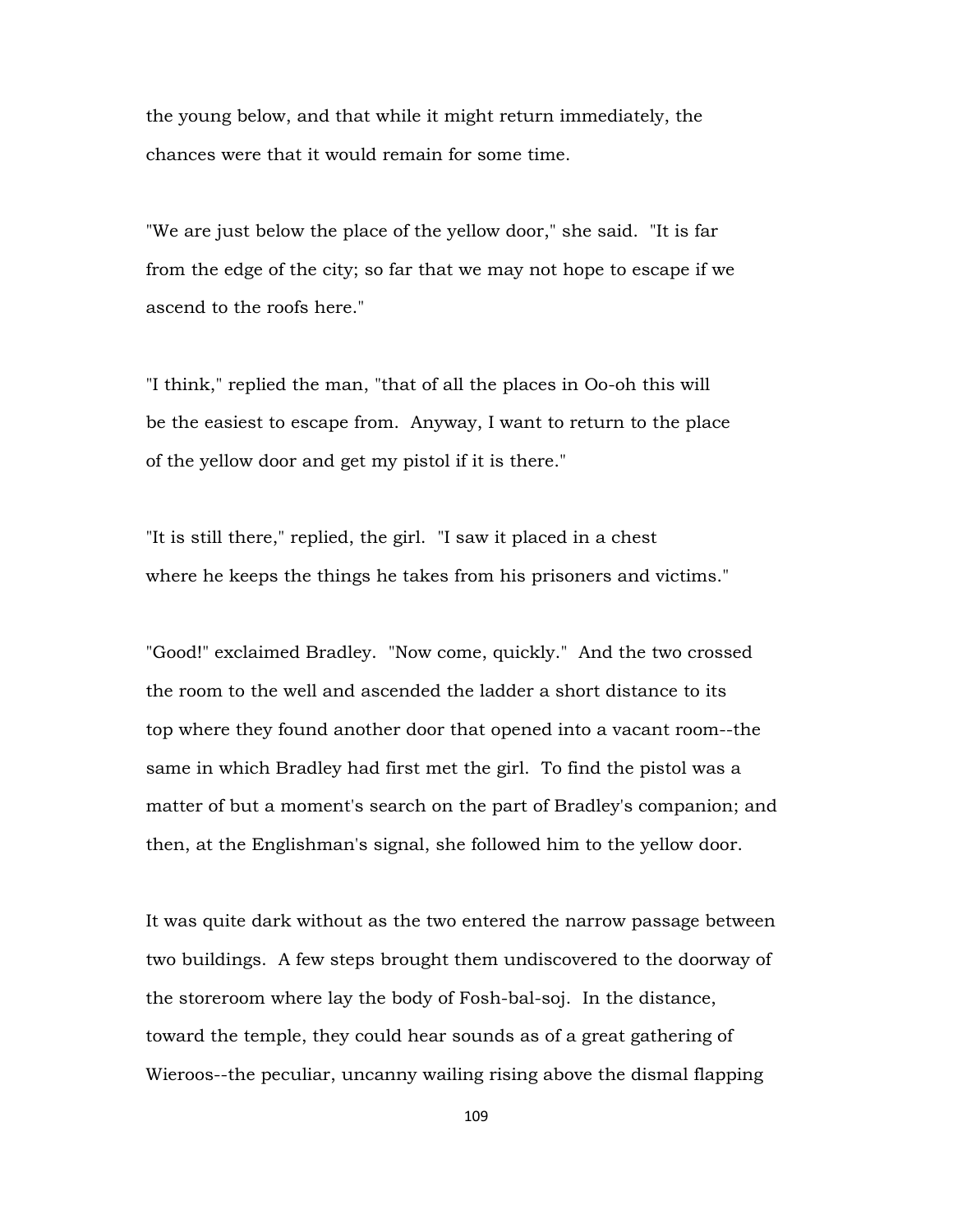of countless wings.

"They have heard of the killing of Him Who Speaks for Luata," whispered the girl. "Soon they will spread in all directions searching for us."

"And will they find us?"

"As surely as Lua gives light by day," she replied; "and when they find us, they will tear us to pieces, for only the Wieroos may murder--only they may practice tas-ad."

"But they will not kill you," said Bradley. "You did not slay him."

"It will make no difference," she insisted. "If they find us together they will slay us both."

"Then they won't find us together," announced Bradley decisively. "You stay right here--you won't be any worse off than before I came--and I'll get as far as I can and account for as many of the beggars as possible before they get me. Good-bye! You're a mighty decent little girl. I wish that I might have helped you."

"No," she cried. "Do not leave me. I would rather die. I had hoped and hoped to find some way to return to my own country. I wanted to go back to An-Tak, who must be very lonely without me; but I know that it can never be. It is difficult to kill hope, though mine is nearly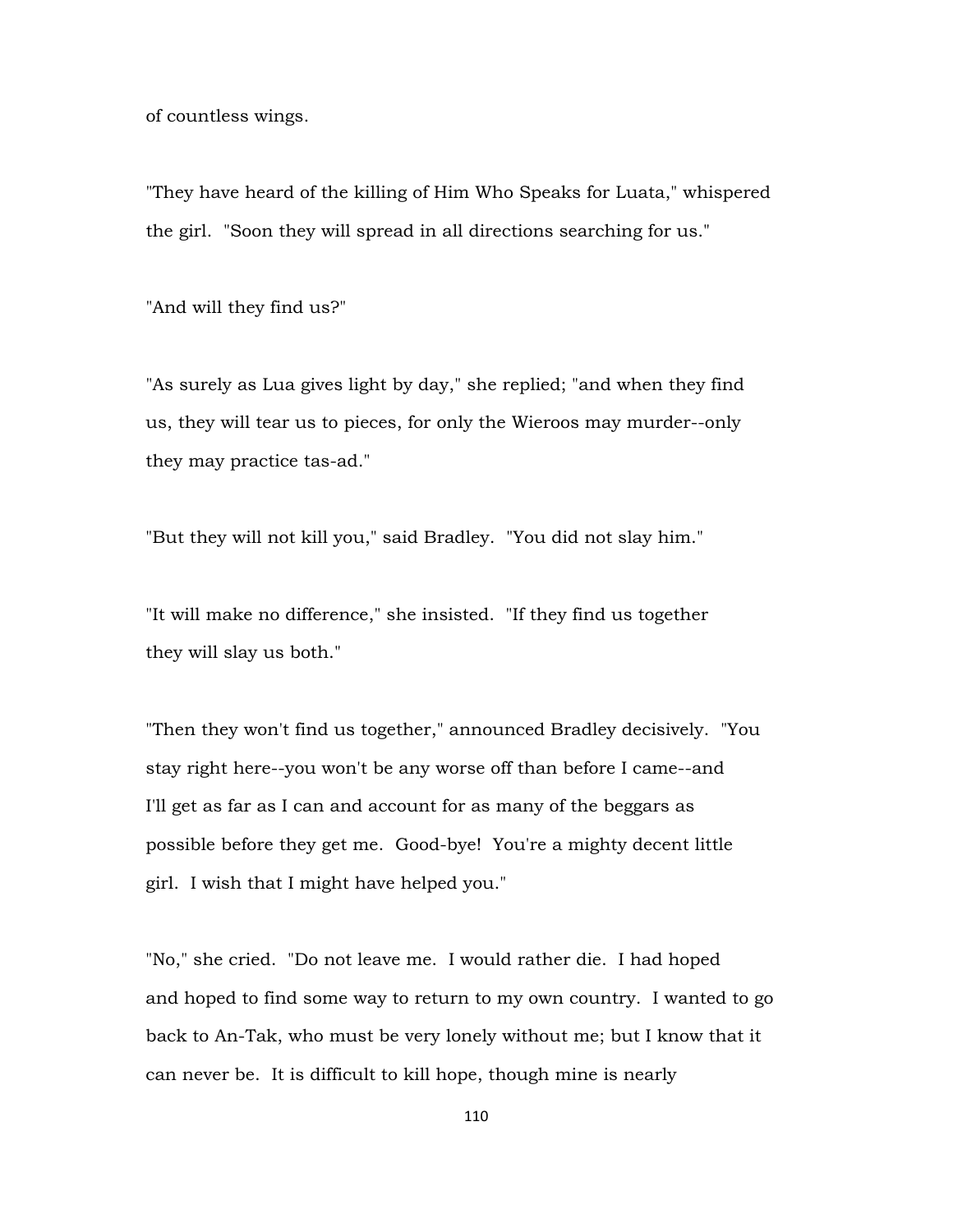dead. Do not leave me."

"An-Tak!" Bradley repeated. "You loved a man called An-Tak?"

"Yes," replied the girl. "An-Tak was away, hunting, when the Wieroo caught me. How he must have grieved for me! He also was cos-ata-lu, twelve moons older than I, and all our lives we have been together."

Bradley remained silent. So she loved An-Tak. He hadn't the heart to tell her that An-Tak had died, or how.

At the door of Fosh-bal-soj's storeroom they halted to listen. No sound came from within, and gently Bradley pushed open the door. All was inky darkness as they entered; but presently their eyes became accustomed to the gloom that was partially relieved by the soft starlight without. The Englishman searched and found those things for which he had come--two robes, two pairs of dead wings and several lengths of fiber rope. One pair of the wings he adjusted to the girl's shoulders by means of the rope. Then he draped the robe about her, carrying the cowl over her head.

He heard her gasp of astonishment when she realized the ingenuity and boldness of his plan; then he directed her to adjust the other pair of wings and the robe upon him. Working with strong, deft fingers she soon had the work completed, and the two stepped out upon the roof, to all intent and purpose genuine Wieroos. Besides his pistol Bradley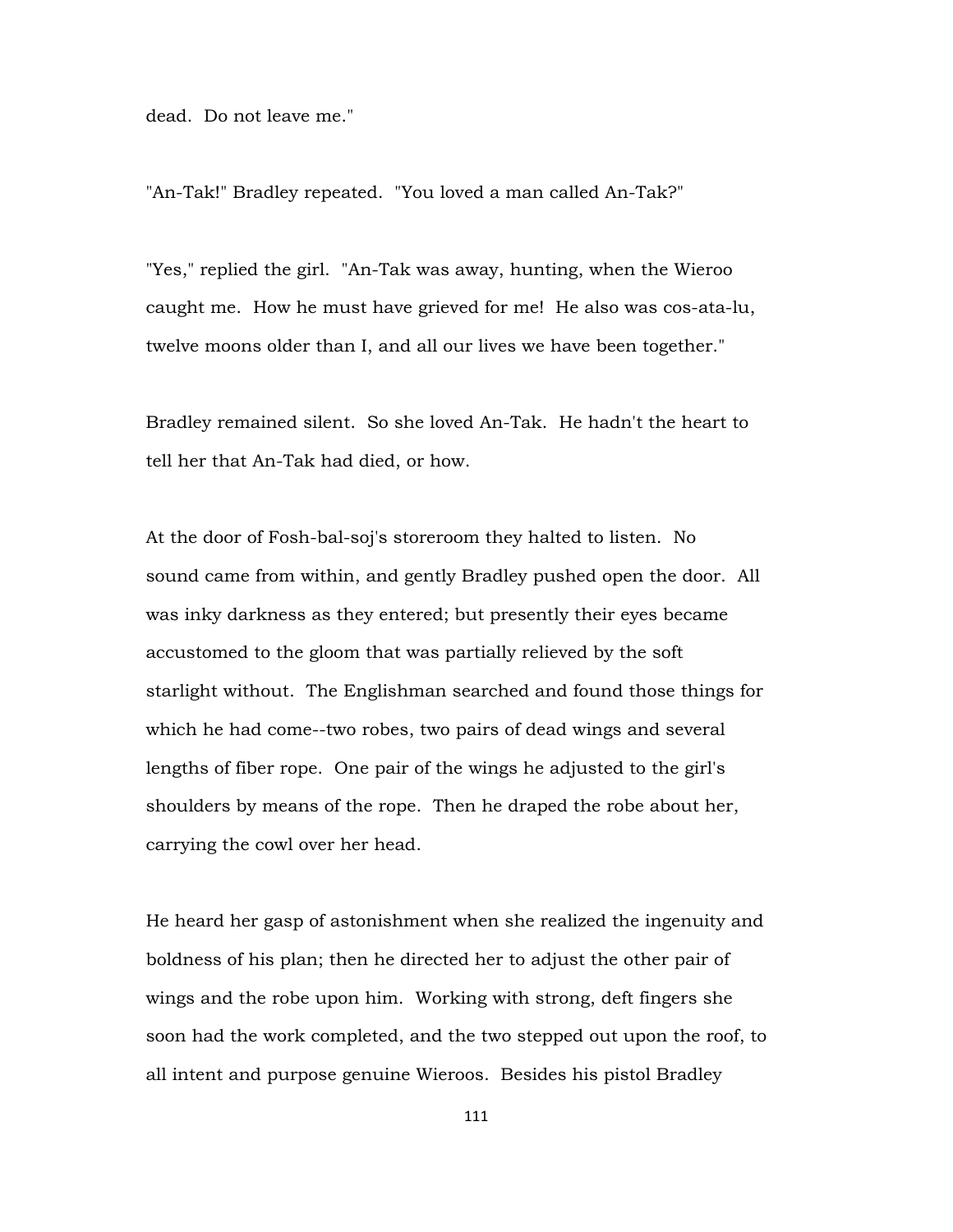carried the sword of the slain Wieroo prophet, while the girl was armed with the small blade of the red Wieroo.

Side by side they walked slowly across the roofs toward the north edge of the city. Wieroos flapped above them and several times they passed others walking or sitting upon the roofs. From the temple still rose the sounds of commotion, now pierced by occasional shrill screams.

"The murderers are abroad," whispered the girl. "Thus will another become the tongue of Luata. It is well for us, since it keeps them too busy to give the time for searching for us. They think that we cannot escape the city, and they know that we cannot leave the island--and so do I."

Bradley shook his head. "If there is any way, we will find it," he said.

"There is no way," replied the girl.

Bradley made no response, and in silence they continued until the outer edge of roofs was visible before them. "We are almost there," he whispered.

The girl felt for his fingers and pressed them. He could feel hers trembling as he returned the pressure, nor did he relinquish her hand; and thus they came to the edge of the last roof.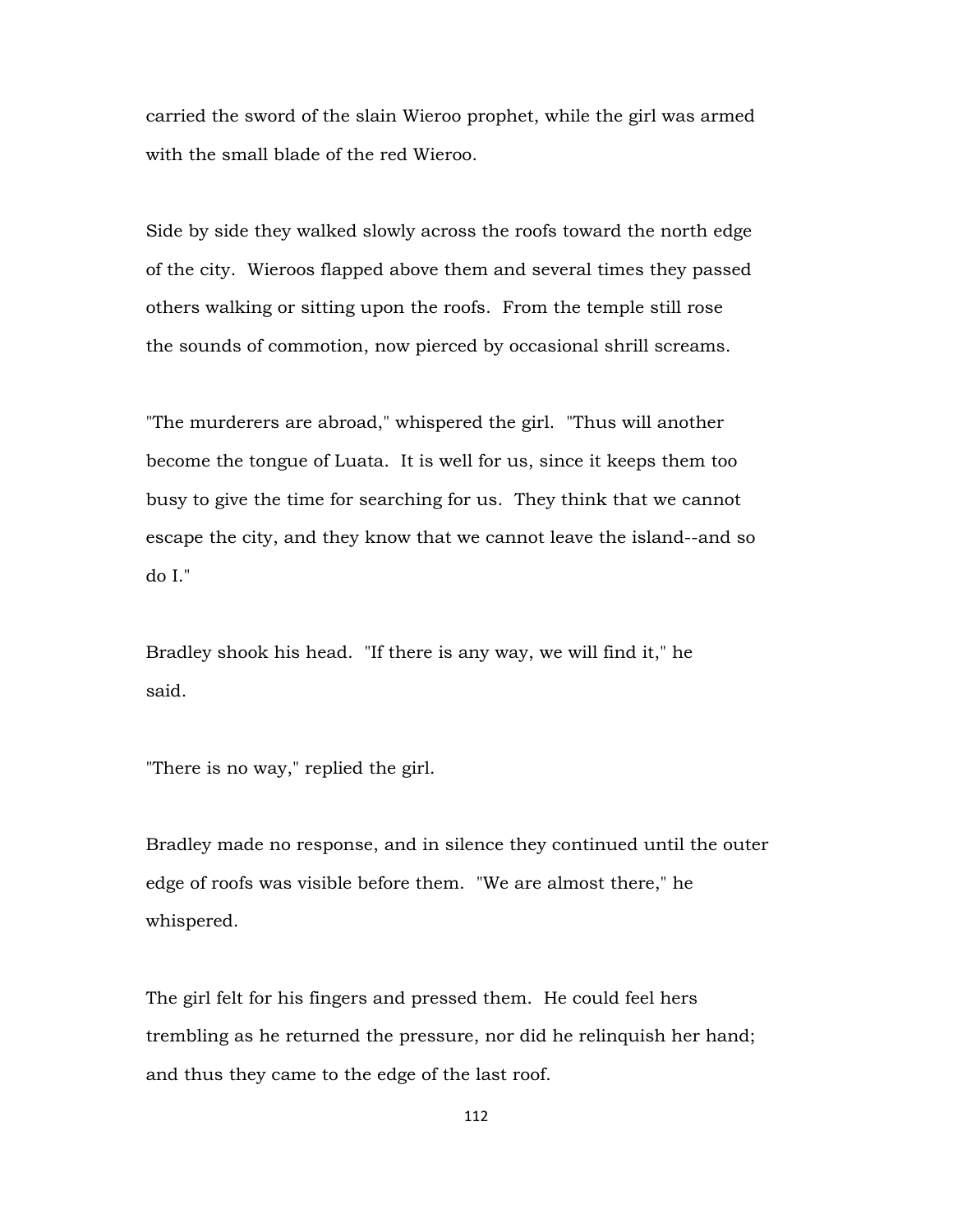Here they halted and looked about them. To be seen attempting to descend to the ground below would be to betray the fact that they were not Wieroos. Bradley wished that their wings were attached to their bodies by sinew and muscle rather than by ropes of fiber. A Wieroo was flapping far overhead. Two more stood near a door a few yards distant. Standing between these and one of the outer pedestals that supported one of the numerous skulls Bradley made one end of a piece of rope fast about the pedestal and dropped the other end to the ground outside the city. Then they waited.

It was an hour before the coast was entirely clear and then a moment came when no Wieroo was in sight. "Now!" whispered Bradley; and the girl grasped the rope and slid over the edge of the roof into the darkness below. A moment later Bradley felt two quick pulls upon the rope and immediately followed to the girl's side.

Across a narrow clearing they made their way and into a wood beyond. All night they walked, following the river upward toward its source, and at dawn they took shelter in a thicket beside the stream. At no time did they hear the cry of a carnivore, and though many startled animals fled as they approached, they were not once menaced by a wild beast. When Bradley expressed surprise at the absence of the fiercest beasts that are so numerous upon the mainland of Caprona, the girl explained the reason that is contained in one of their ancient legends.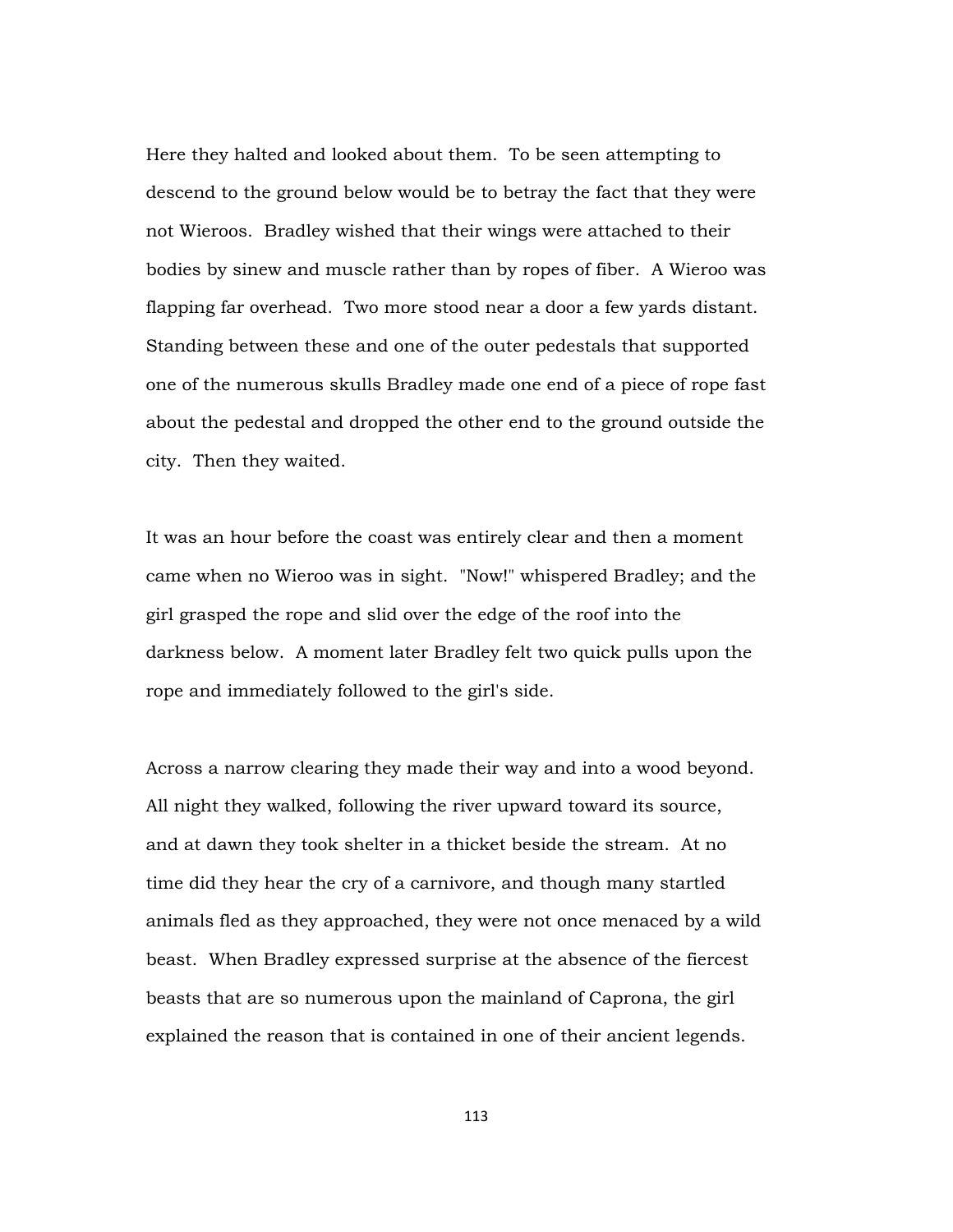"When the Wieroos first developed wings upon which they could fly, they found this island devoid of any life other than a few reptiles that live either upon land or in the water and these only close to the coast. Requiring meat for food the Wieroos carried to the island such animals as they wished for that purpose. They still occasionally bring them, and this with the natural increase keeps them provided with flesh."

"As it will us," suggested Bradley.

The first day they remained in hiding, eating only the dried food that Bradley had brought with him from the temple storeroom, and the next night they set out again up the river, continuing steadily on until almost dawn, when they came to low hills where the river wound through a gorge--it was little more than rivulet now, the water clear and cold and filled with fish similar to brook trout though much larger. Not wishing to leave the stream the two waded along its bed to a spot where the gorge widened between perpendicular bluffs to a wooded acre of level land. Here they stopped, for here also the stream ended. They

had reached its source--many cold springs bubbling up from the center of a little natural amphitheater in the hills and forming a clear and beautiful pool overshadowed by trees upon one side and bounded by a little clearing upon the other.

With the coming of the sun they saw they had stumbled upon a place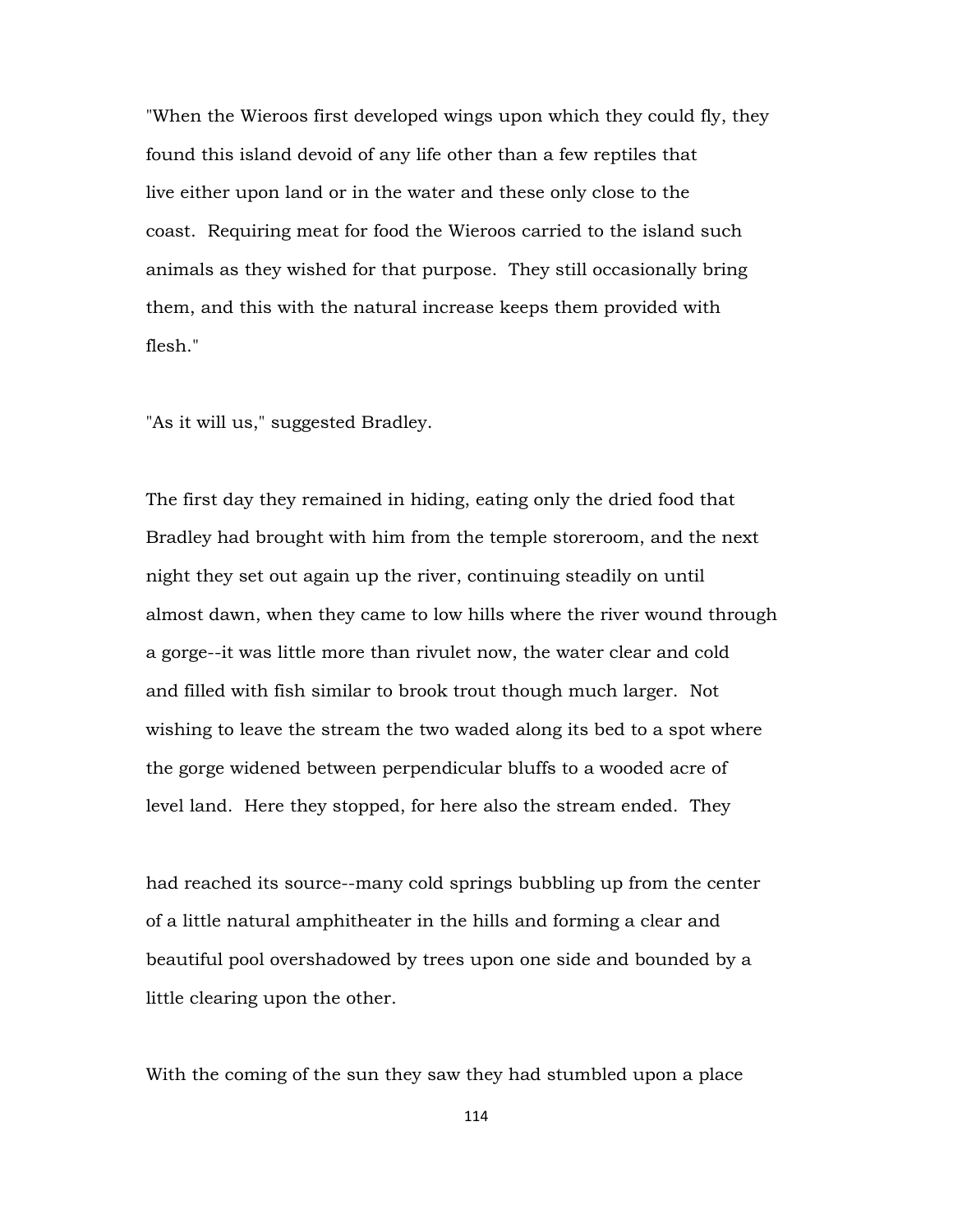where they might remain hidden from the Wieroos for a long time and also one that they could defend against these winged creatures, since the trees would shield them from an attack from above and also hamper the movements of the creatures should they attempt to follow them into the wood.

For three days they rested here before trying to explore the neighboring country. On the fourth, Bradley stated that he was going to scale the bluffs and learn what lay beyond. He told the girl that she should remain in hiding; but she refused to be left, saying that whatever fate was to be his, she intended to share it, so that he was at last forced to permit her to come with him. Through woods at the summit of the bluff they made their way toward the north and had gone but a short distance when the wood ended and before them they saw the waters of the inland sea and dimly in the distance the coveted shore.

The beach lay some two hundred yards from the foot of the hill on which they stood, nor was there a tree nor any other form of shelter between them and the water as far up and down the coast as they could see. Among other plans Bradley had thought of constructing a covered raft upon which they might drift to the mainland; but as such a contrivance would necessarily be of considerable weight, it must be built in the water of the sea, since they could not hope to move it even a short distance overland.

"If this wood was only at the edge of the water," he sighed.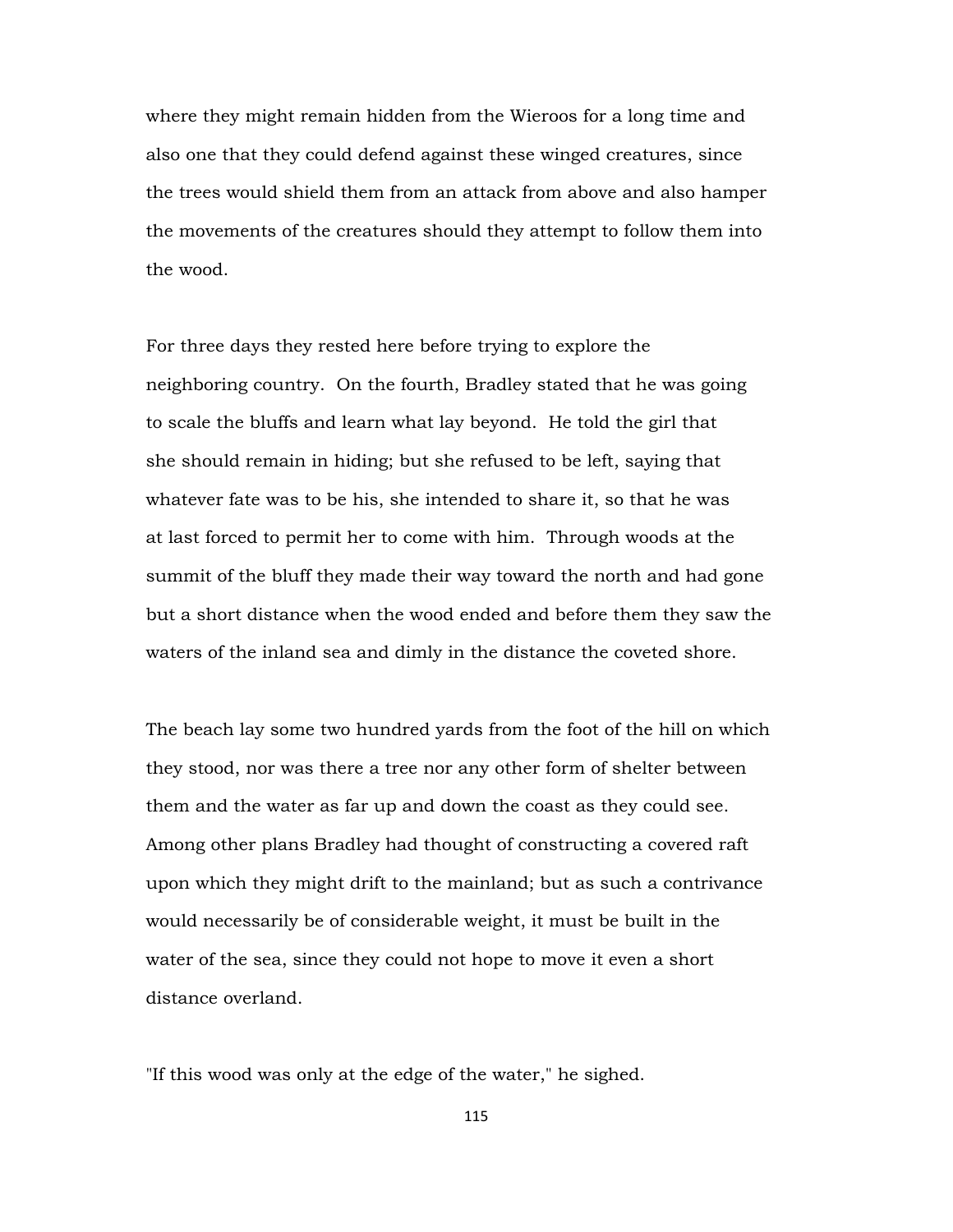"But it is not," the girl reminded him, and then: "Let us make the best of it. We have escaped from death for a time at least. We have food and good water and peace and each other. What more could we have upon the mainland?"

"But I thought you wanted to get back to your own country!" he exclaimed.

She cast her eyes upon the ground and half turned away. "I do," she said, "yet I am happy here. I could be little happier there."

Bradley stood in silent thought. "`We have food and good water and peace and each other!'" he repeated to himself. He turned then and looked at the girl, and it was as though in the days that they had been together this was the first time that he had really seen her. The circumstances that had thrown them together, the dangers through which they had passed, all the weird and horrible surroundings that had formed the background of his knowledge of her had had their effect--she had been but the companion of an adventure; her self-reliance, her endurance, her loyalty, had been only what one man might expect of another, and he saw that he had unconsciously assumed an attitude toward her that he might have assumed toward a man. Yet there had been a difference--he recalled now the strange sensation of elation that had thrilled him upon the occasions when the girl had pressed his hand in hers, and the depression that had followed her announcement of her love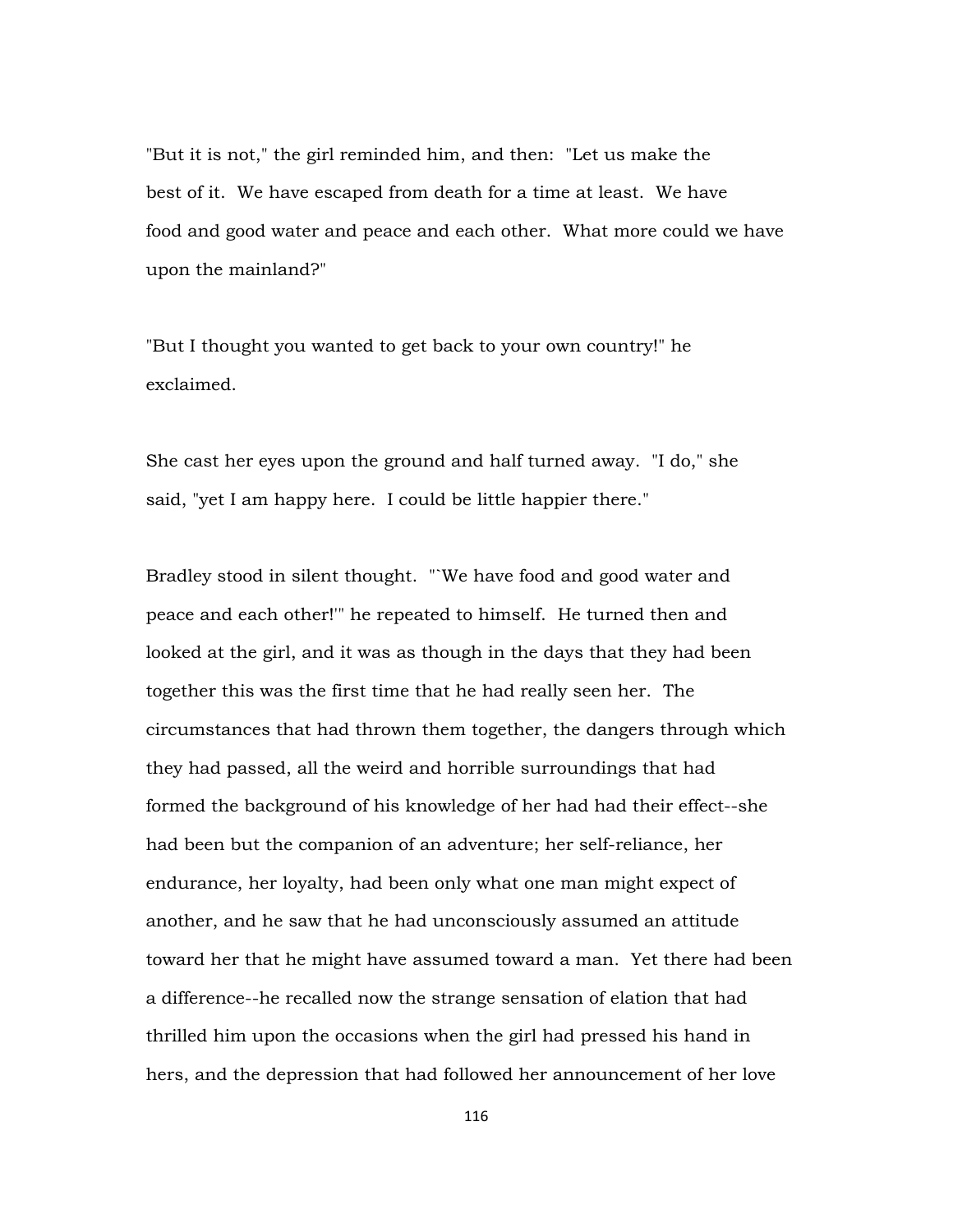for An-Tak.

He took a step toward her. A fierce yearning to seize her and crush her in his arms, swept over him, and then there flashed upon the screen of recollection the picture of a stately hall set amidst broad gardens and ancient trees and of a proud old man with beetling brows--an old man who held his head very high--and Bradley shook his head and turned away again.

They went back then to their little acre, and the days came and went, and the man fashioned spear and bow and arrows and hunted with them that they might have meat, and he made hooks of fishbone and caught fishes with wondrous flies of his own invention; and the girl gathered fruits and cooked the flesh and the fish and made beds of branches and soft grasses. She cured the hides of the animals he killed and made them soft by much pounding. She made sandals for herself and for the man and fashioned a hide after the manner of those worn by the warriors of her tribe and made the man wear it, for his own garments were in rags.

She was always the same--sweet and kind and helpful--but always there was about her manner and her expression just a trace of wistfulness, and often she sat and looked at the man when he did not know it, her brows puckered in thought as though she were trying to fathom and to understand him.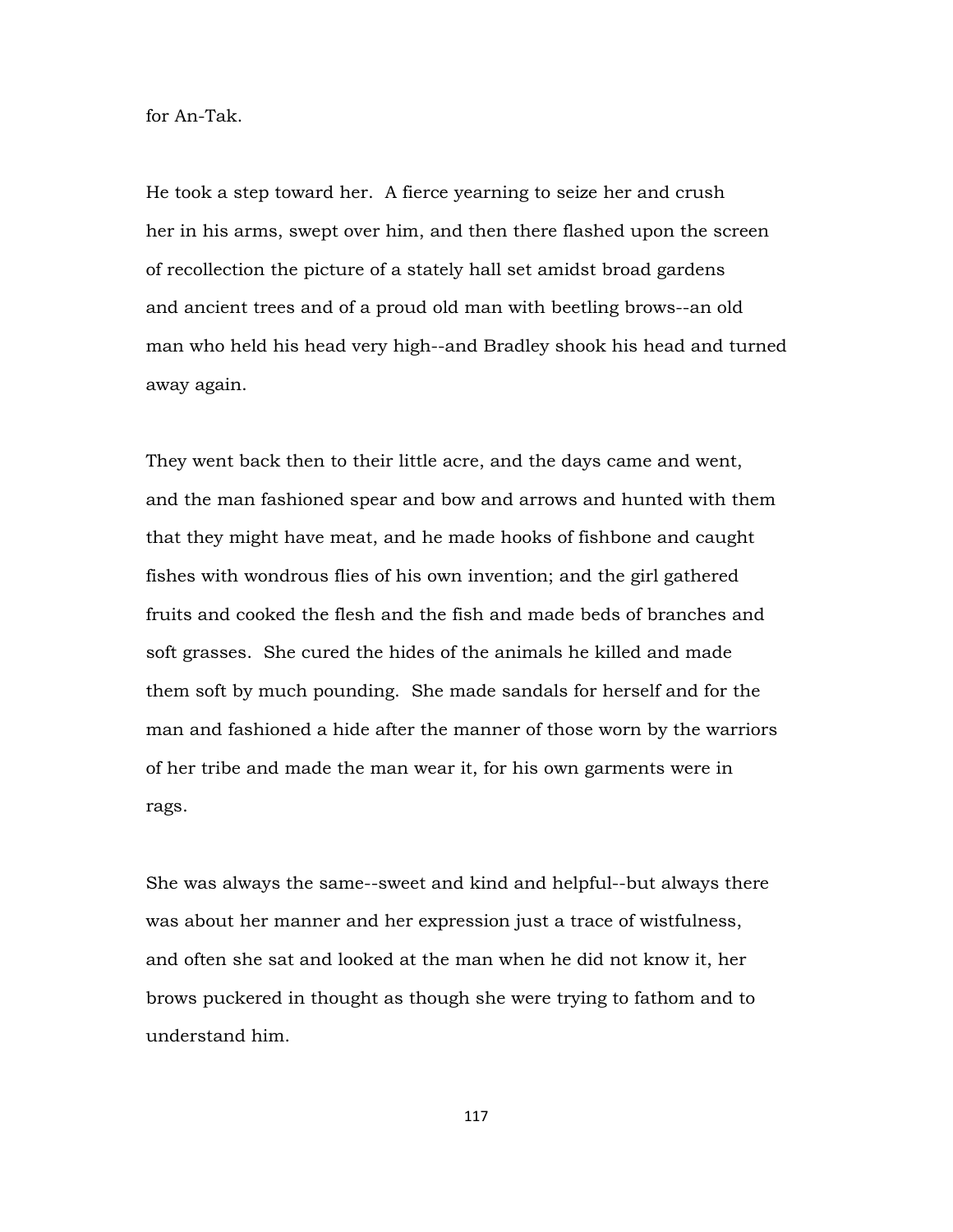In the face of the cliff, Bradley scooped a cave from the rotted granite of which the hill was composed, making a shelter for them against the rains. He brought wood for their cook-fire which they used only in the middle of the day--a time when there was little likelihood of Wieroos being in the air so far from their city--and then he learned to bank it with earth in such a way that the embers held until the following noon without giving off smoke.

Always he was planning on reaching the mainland, and never a day passed that he did not go to the top of the hill and look out across the sea toward the dark, distant line that meant for him comparative freedom and possibly reunion with his comrades. The girl always went with him, standing at his side and watching the stern expression on his face with just a tinge of sadness on her own.

"You are not happy," she said once.

"I should be over there with my men," he replied. "I do not know what may have happened to them."

"I want you to be happy," she said quite simply; "but I should be very lonely if you went away and left me here."

He put his hand on her shoulder. "I would not do that, little girl," he said gently. "If you cannot go with me, I shall not go. If either of us must go alone, it will be you."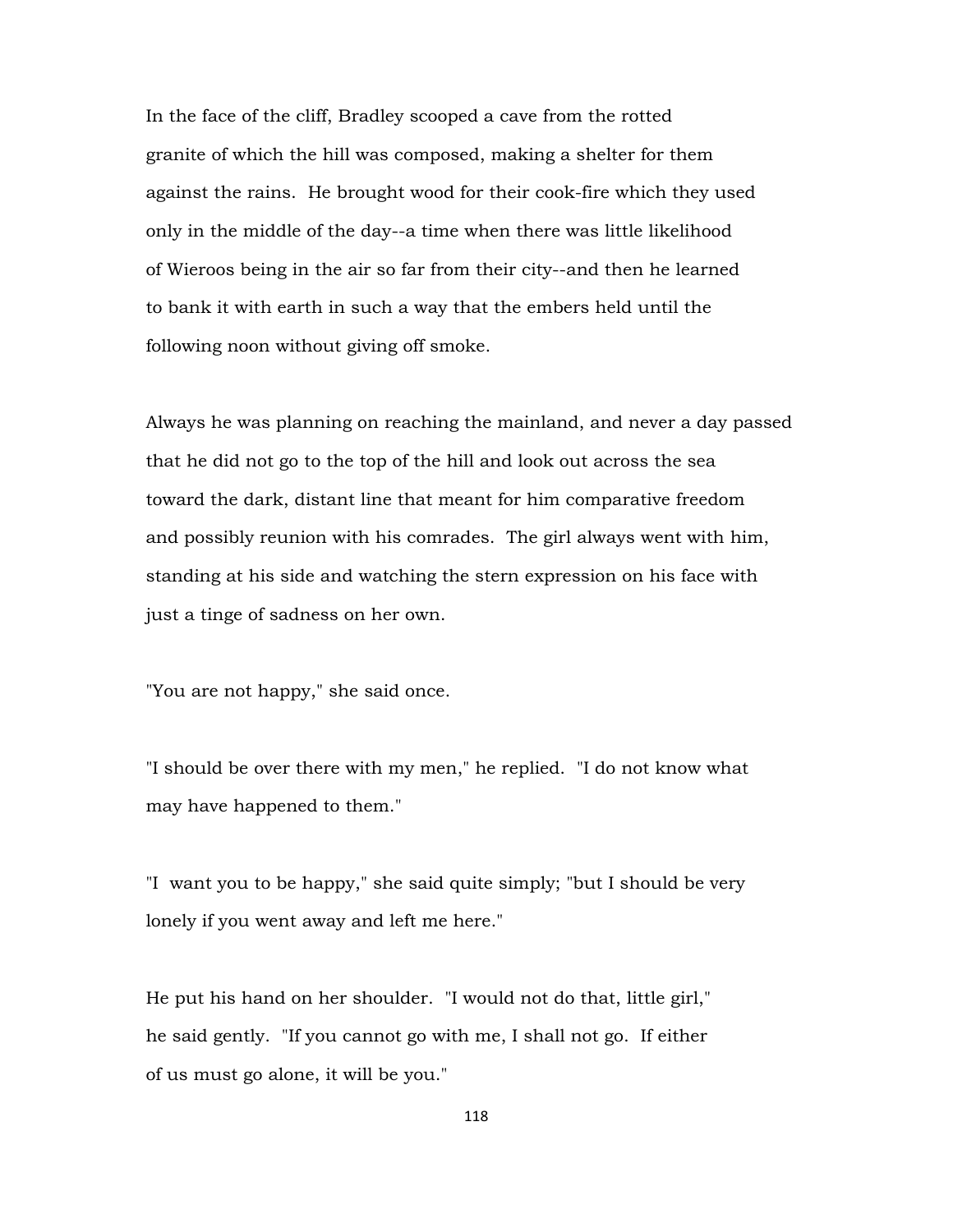Her face lighted to a wondrous smile. "Then we shall not be separated," she said, "for I shall never leave you as long as we both live."

He looked down into her face for a moment and then: "Who was An-Tak?" he asked.

"My brother," she replied. "Why?"

And then, even less than before, could he tell her. It was then that he did something he had never done before--he put his arms about her and stooping, kissed her forehead. "Until you find An-Tak," he said, "I will be your brother."

She drew away. "I already have a brother," she said, "and I do not want another."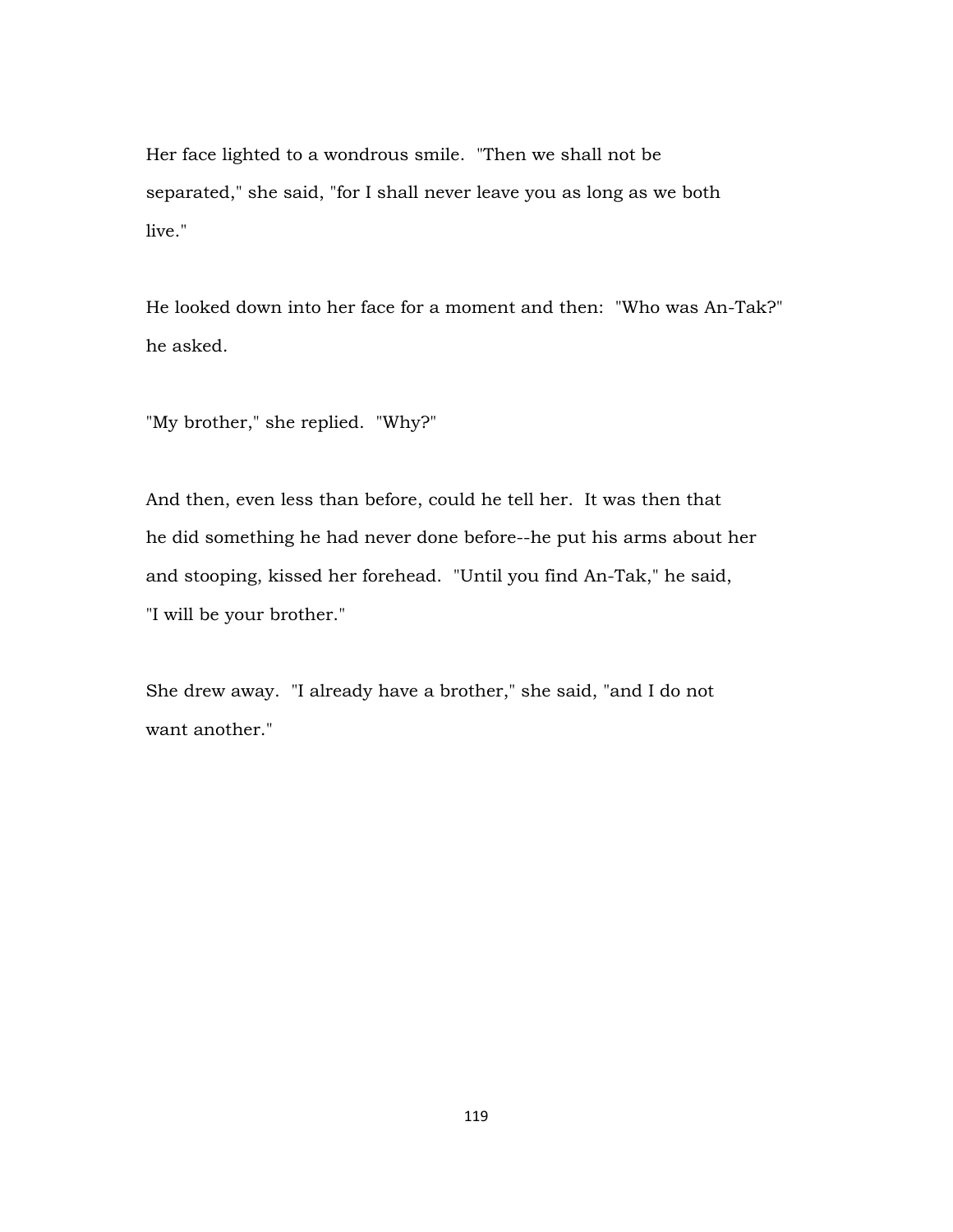## Chapter 5

Days became weeks, and weeks became months, and the months followed one another in a lazy procession of hot, humid days and warm, humid nights. The fugitives saw never a Wieroo by day though often at night they heard the melancholy flapping of giant wings far above them.

Each day was much like its predecessor. Bradley splashed about for a few minutes in the cold pool early each morning and after a time the girl tried it and liked it. Toward the center it was deep enough for swimming, and so he taught her to swim--she was probably the first human being in all Caspak's long ages who had done this thing. And then while she prepared breakfast, the man shaved--this he never neglected. At first it was a source of wonderment to the girl, for the Galu men are beardless.

When they needed meat, he hunted, otherwise he busied himself in improving their shelter, making new and better weapons, perfecting his knowledge of the girl's language and teaching her to speak and to write English--anything that would keep them both occupied. He still sought new plans for escape, but with ever-lessening enthusiasm, since each new scheme presented some insurmountable obstacle.

And then one day as a bolt out of a clear sky came that which blasted the peace and security of their sanctuary forever. Bradley was just emerging from the water after his morning plunge when from overhead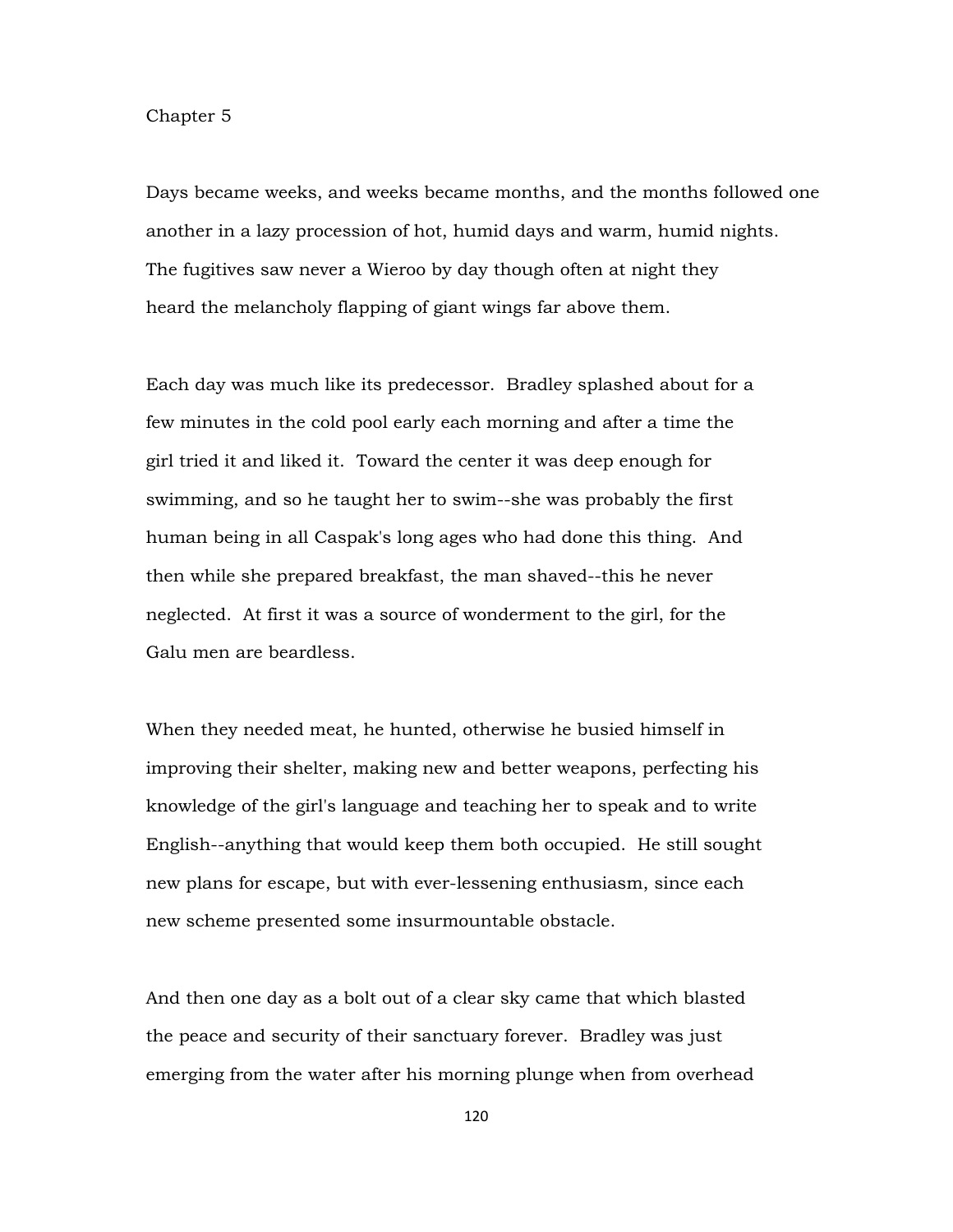came the sound of flapping wings. Glancing quickly up the man saw a white-robed Wieroo circling slowly above him. That he had been discovered he could not doubt since the creature even dropped to a lower altitude as though to assure itself that what it saw was a man. Then it rose rapidly and winged away toward the city.

For two days Bradley and the girl lived in a constant state of apprehension, awaiting the moment when the hunters would come for them; but nothing happened until just after dawn of the third day, when the flapping of wings apprised them of the approach of Wieroos. Together they went to the edge of the wood and looked up to see five red-robed creatures dropping slowly in ever-lessening spirals toward their little amphitheater. With no attempt at concealment they came, sure of their ability to overwhelm these two fugitives, and with the fullest measure of self-confidence they landed in the clearing but a few yards from the man and the girl.

Following a plan already discussed Bradley and the girl retreated slowly into the woods. The Wieroos advanced, calling upon them to give themselves up; but the quarry made no reply. Farther and farther into the little wood Bradley led the hunters, permitting them to approach ever closer; then he circled back again toward the clearing, evidently to the great delight of the Wieroos, who now followed more leisurely, awaiting the moment when they should be beyond the trees and able to use their wings. They had opened into semicircular formation now with the evident intention of cutting the two off from returning into the

121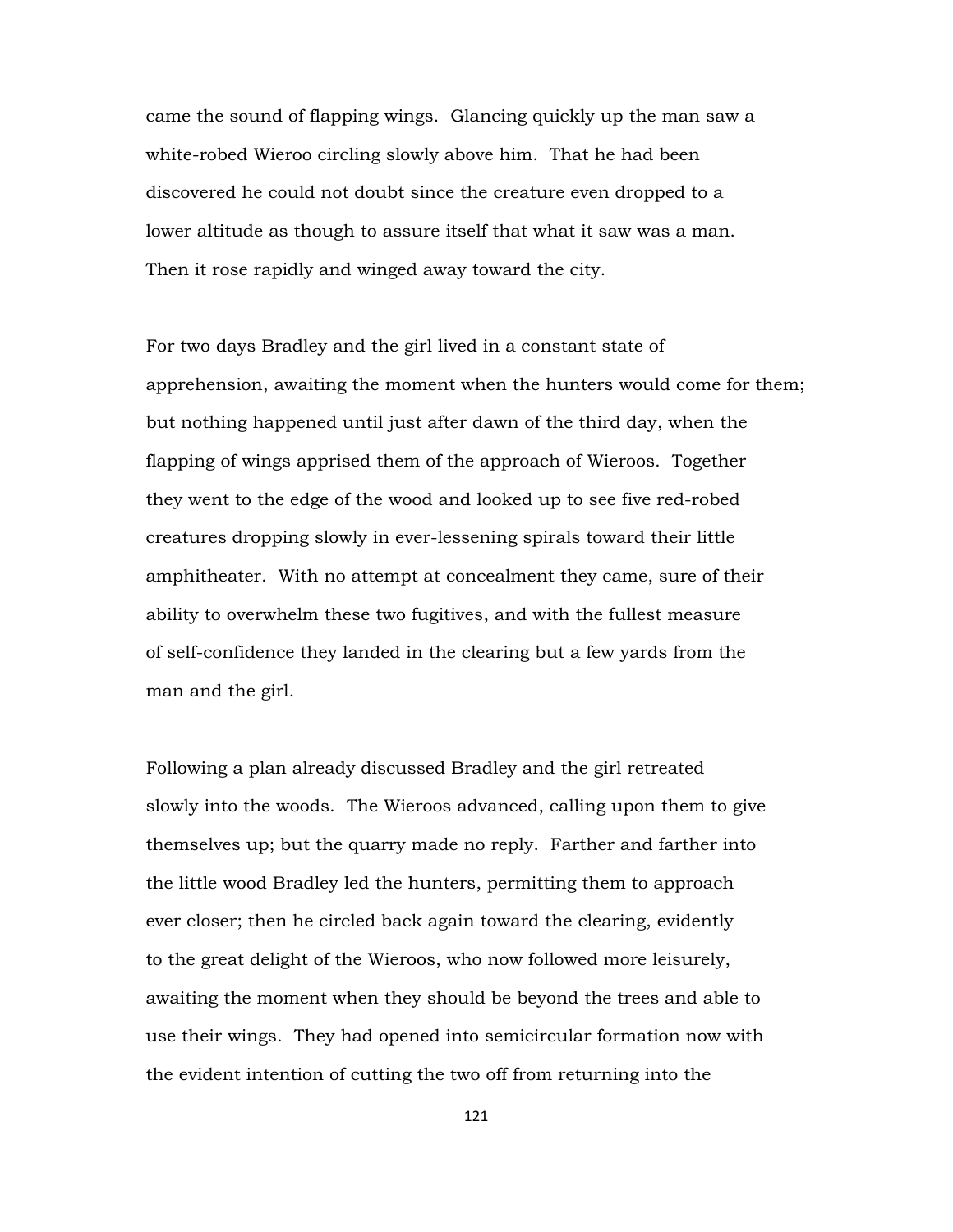wood. Each Wieroo advanced with his curved blade ready in his hand, each hideous face blank and expressionless.

It was then that Bradley opened fire with his pistol--three shots, aimed with careful deliberation, for it had been long since he had used the weapon, and he could not afford to chance wasting ammunition on misses. At each shot a Wieroo dropped; and then the remaining two sought escape by flight, screaming and wailing after the manner of their kind. When a Wieroo runs, his wings spread almost without any volition upon his part, since from time immemorial he has always used them to balance himself and accelerate his running speed so that in the open they appear to skim the surface of the ground when in the act of running. But here in the woods, among the close-set boles, the spreading of their wings proved their undoing--it hindered and stopped them and threw them to the ground, and then Bradley was upon them threatening them with instant death if they did not surrender--promising them their freedom if they did his bidding.

"As you have seen," he cried, "I can kill you when I wish and at a distance. You cannot escape me. Your only hope of life lies in obedience. Quick, or I kill!"

The Wieroos stopped and faced him. "What do you want of us?" asked one.

"Throw aside your weapons," Bradley commanded. After a moment's hesitation they obeyed.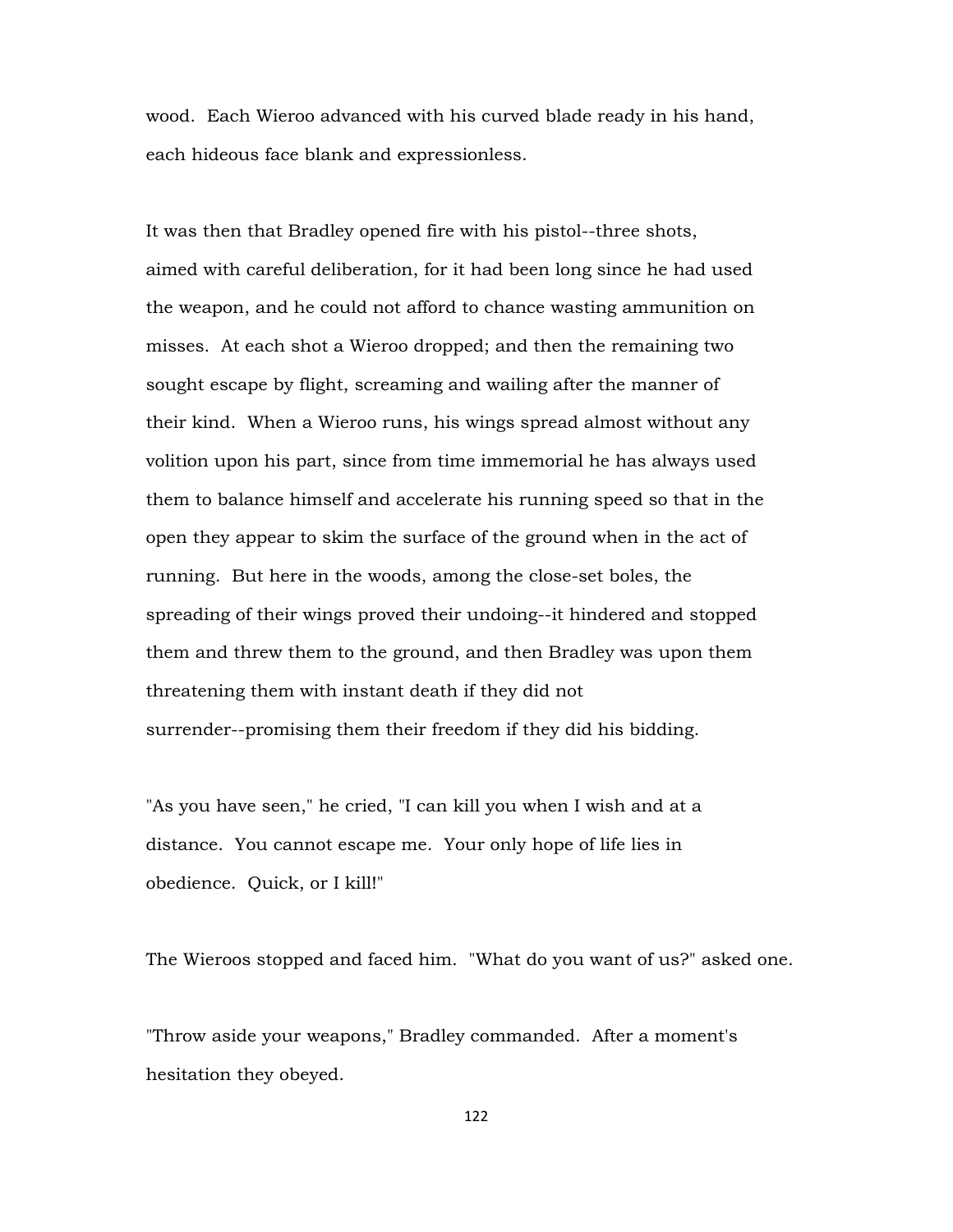"Now approach!" A great plan--the only plan--had suddenly come to him like an inspiration.

The Wieroos came closer and halted at his command. Bradley turned to the girl. "There is rope in the shelter," he said. "Fetch it!"

She did as he bid, and then he directed her to fasten one end of a fifty-foot length to the ankle of one of the Wieroos and the opposite end to the second. The creatures gave evidence of great fear, but they dared not attempt to prevent the act.

"Now go out into the clearing," said Bradley, "and remember that I am walking close behind and that I will shoot the nearer one should either attempt to escape--that will hold the other until I can kill him as well."

In the open he halted them. "The girl will get upon the back of the one in front," announced the Englishman. "I will mount the other. She carries a sharp blade, and I carry this weapon that you know kills easily at a distance. If you disobey in the slightest, the instructions that I am about to give you, you shall both die. That we must die with you, will not deter us. If you obey, I promise to set you free without harming you.

"You will carry us due west, depositing us upon the shore of the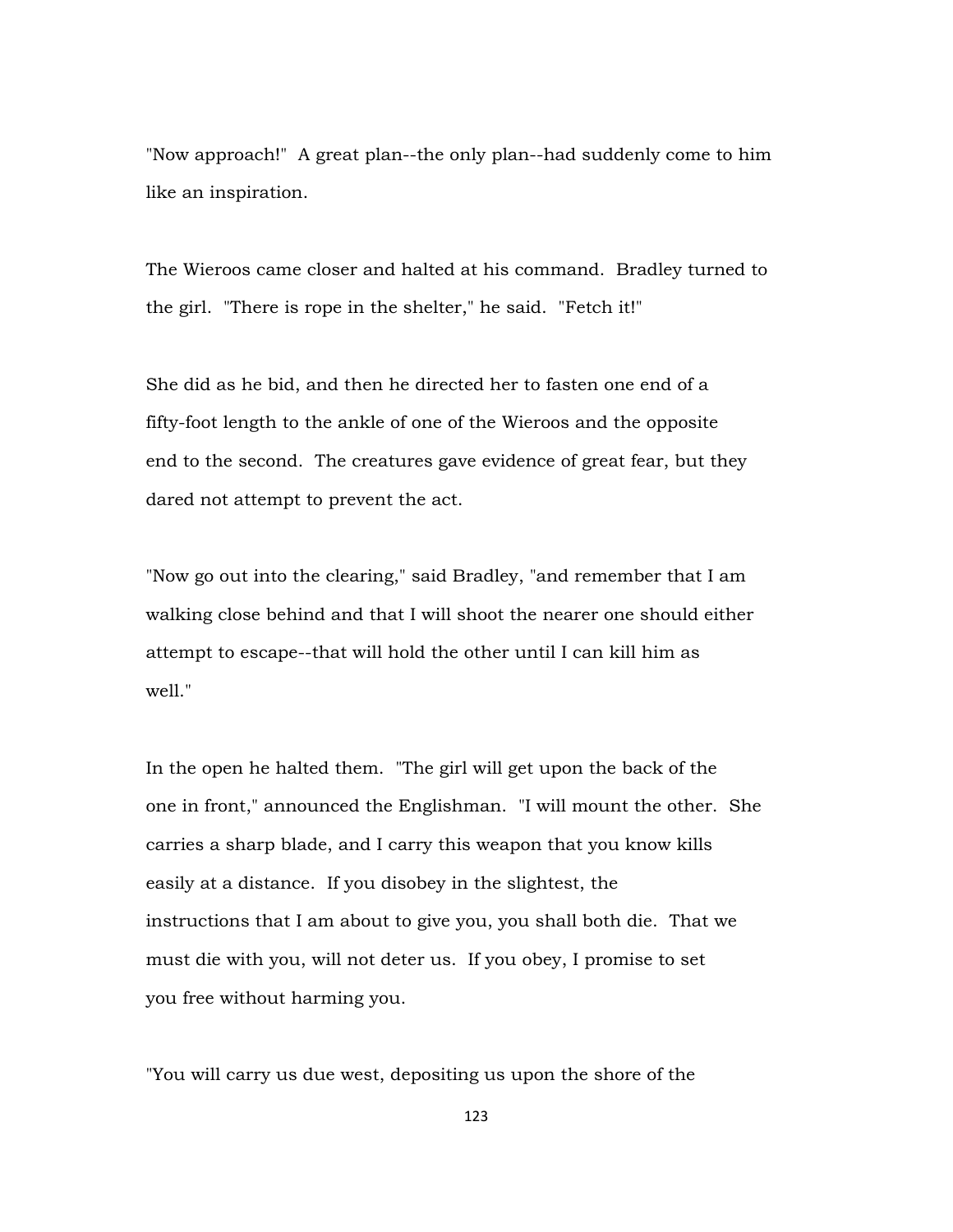mainland--that is all. It is the price of your lives. Do you agree?"

Sullenly the Wieroos acquiesced. Bradley examined the knots that held the rope to their ankles, and feeling them secure directed the girl to mount the back of the leading Wieroo, himself upon the other. Then he gave the signal for the two to rise together. With loud flapping of the powerful wings the creatures took to the air, circling once before they topped the trees upon the hill and then taking a course due west out over the waters of the sea.

Nowhere about them could Bradley see signs of other Wieroos, nor of those other menaces which he had feared might bring disaster to his plans for escape--the huge, winged reptilia that are so numerous above the southern areas of Caspak and which are often seen, though in lesser numbers, farther north.

Nearer and nearer loomed the mainland--a broad, parklike expanse stretching inland to the foot of a low plateau spread out before them. The little dots in the foreground became grazing herds of deer and antelope and bos; a huge woolly rhinoceros wallowed in a mudhole to the right, and beyond, a mighty mammoth culled the tender shoots from a tall tree. The roars and screams and growls of giant carnivora came faintly to their ears. Ah, this was Caspak. With all of its dangers and its primal savagery it brought a fullness to the throat of the Englishman as to one who sees and hears the familiar sights and sounds of home after a long absence. Then the Wieroos dropped swiftly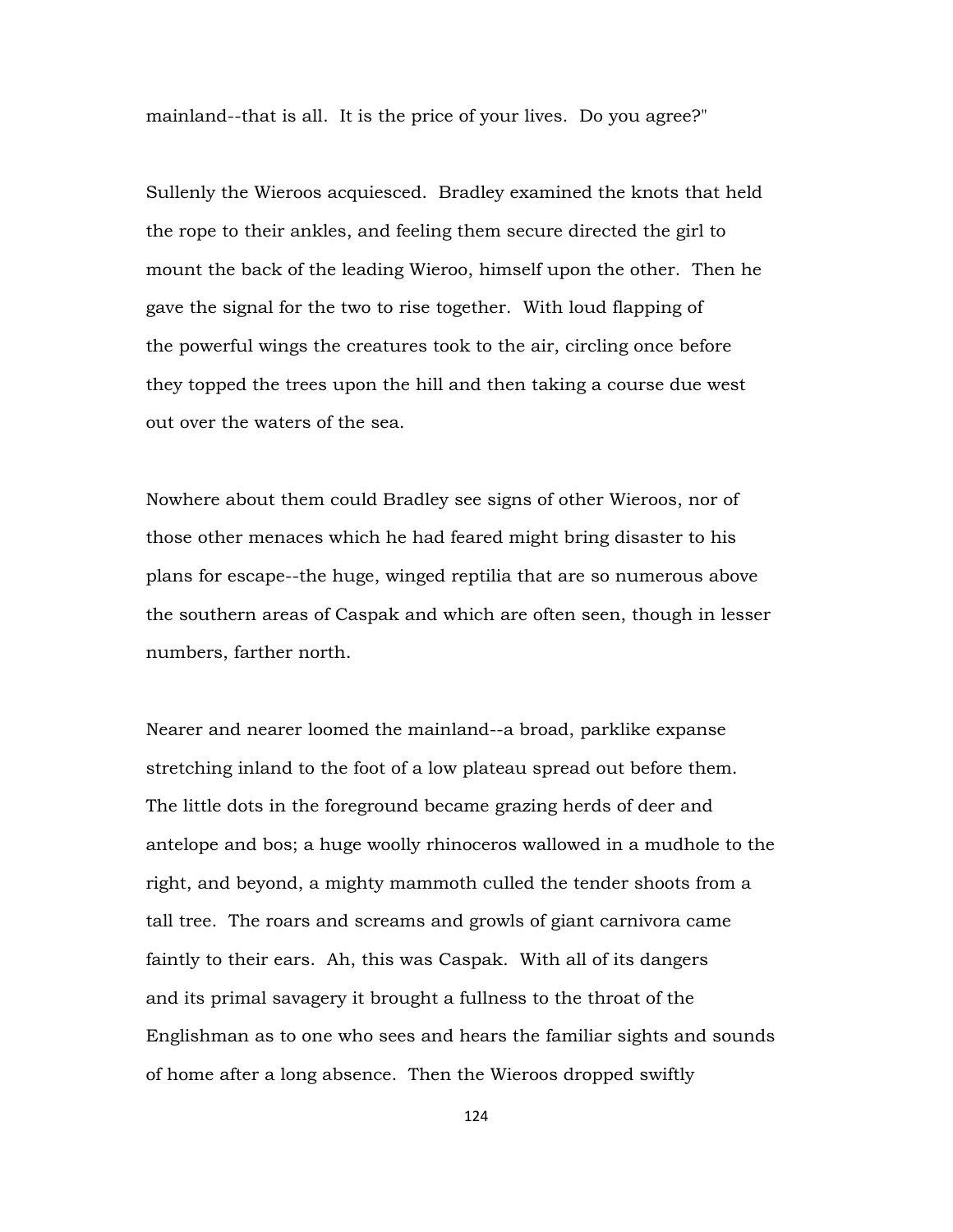downward to the flower-starred turf that grew almost to the water's edge, the fugitives slipped from their backs, and Bradley told the red-robed creatures they were free to go.

When he had cut the ropes from their ankles they rose with that uncanny wailing upon their lips that always brought a shudder to the Englishman, and upon dismal wings they flapped away toward frightful Oo-oh.

When the creatures had gone, the girl turned toward Bradley. "Why did you have them bring us here?" she asked. "Now we are far from my country. We may never live to reach it, as we are among enemies who, while not so horrible will kill us just as surely as would the Wieroos should they capture us, and we have before us many marches through lands filled with savage beasts."

"There were two reasons," replied Bradley. "You told me that there are two Wieroo cities at the eastern end of the island. To have passed near either of them might have been to have brought about our heads hundreds of the creatures from whom we could not possibly have escaped. Again, my friends must be near this spot--it cannot be over two marches to the fort of which I have told you. It is my duty to return to them. If they still live we shall find a way to return you to your people."

"And you?" asked the girl.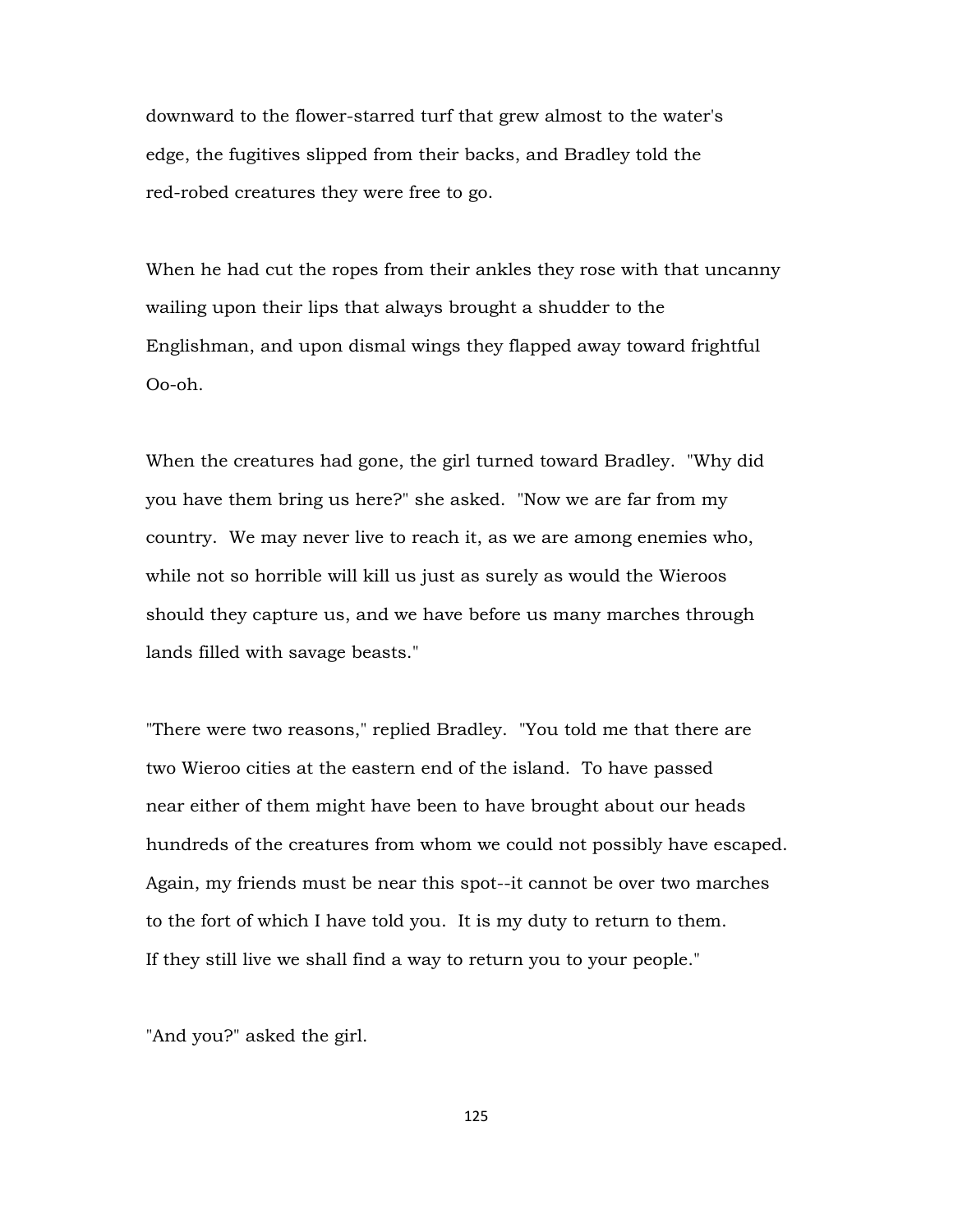"I escaped from Oo-oh," replied Bradley. "I have accomplished the impossible once, and so I shall accomplish it again--I shall escape from Caspak."

He was not looking at her face as he answered her, and so he did not see the shadow of sorrow that crossed her countenance. When he raised his eyes again, she was smiling.

"What you wish, I wish," said the girl.

Southward along the coast they made their way following the beach, where the walking was best, but always keeping close enough to trees to insure sanctuary from the beasts and reptiles that so often menaced them. It was late in the afternoon when the girl suddenly seized Bradley's arm and pointed straight ahead along the shore. "What is that?" she whispered. "What strange reptile is it?"

Bradley looked in the direction her slim forefinger indicated. He rubbed his eyes and looked again, and then he seized her wrist and drew her quickly behind a clump of bushes.

"What is it?" she asked.

"It is the most frightful reptile that the waters of the world have ever known," he replied. "It is a German U-boat!"

126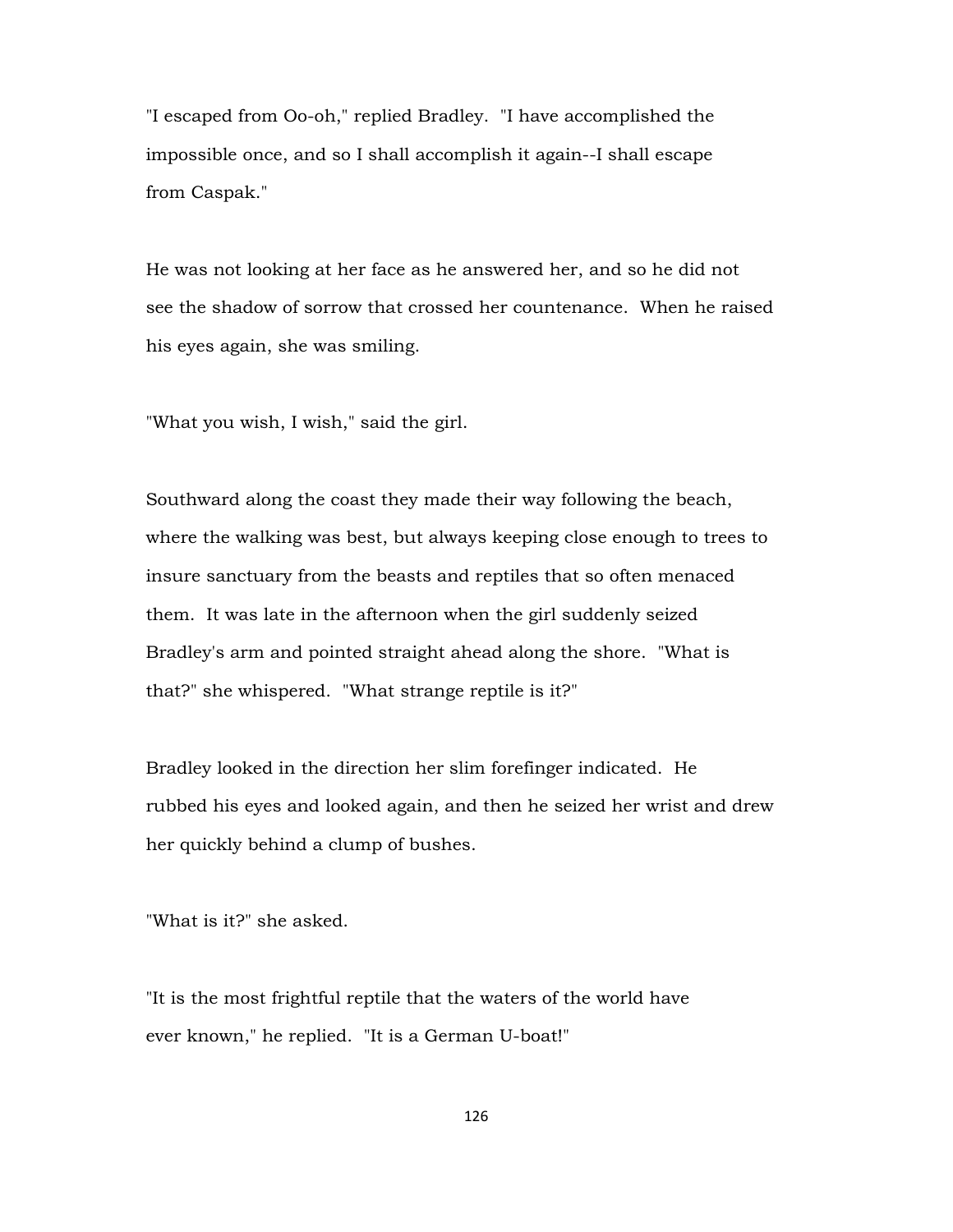An expression of amazement and understanding lighted her features. "It is the thing of which you told me," she exclaimed, "--the thing that swims under the water and carries men in its belly!"

"It is," replied Bradley.

"Then why do you hide from it?" asked the girl. "You said that now it belonged to your friends."

"Many months have passed since I knew what was going on among my friends," he replied. "I cannot know what has befallen them. They should have been gone from here in this vessel long since, and so I cannot understand why it is still here. I am going to investigate first before I show myself. When I left, there were more Germans on the U-33 than there were men of my own party at the fort, and I have had sufficient experience of Germans to know that they will bear watching--if they have not been properly watched since I left."

Making their way through a fringe of wood that grew a few yards inland the two crept unseen toward the U-boat which lay moored to the shore at a point which Bradley now recognized as being near the oil-pool north of Dinosaur. As close as possible to the vessel they halted, crouching low among the dense vegetation, and watched the boat for signs of human life about it. The hatches were closed--no one could be seen or heard. For five minutes Bradley watched, and then he determined to board the submarine and investigate. He had risen to carry his decision into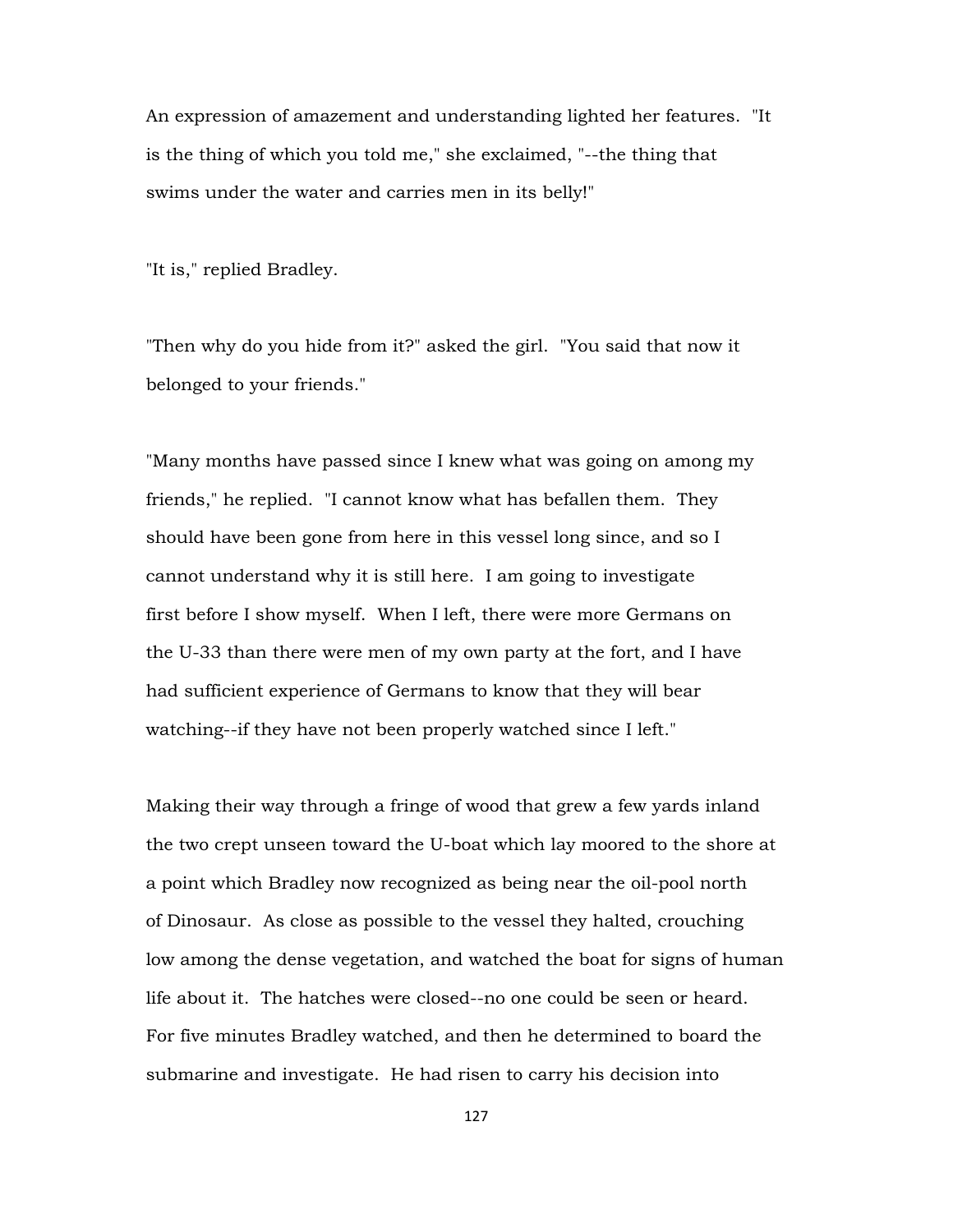effect when there suddenly broke upon his ear, uttered in loud and menacing tones, a volley of German oaths and expletives among which he heard Englische schweinhunde repeated several times. The voice did not come from the direction of the U-boat; but from inland. Creeping forward Bradley reached a spot where, through the creepers hanging from the trees, he could see a party of men coming down toward the shore.

He saw Baron Friedrich von Schoenvorts and six of his men--all armed--while marching in a little knot among them were Olson, Brady, Sinclair, Wilson, and Whitely.

Bradley knew nothing of the disappearance of Bowen Tyler and Miss La Rue, nor of the perfidy of the Germans in shelling the fort and attempting to escape in the U-33; but he was in no way surprised at what he saw before him.

The little party came slowly onward, the prisoners staggering beneath heavy cans of oil, while Schwartz, one of the German noncommissioned officers cursed and beat them with a stick of wood, impartially. Von Schoenvorts walked in the rear of the column, encouraging Schwartz and laughing at the discomfiture of the Britishers. Dietz, Heinz, and Klatz also seemed to enjoy the entertainment immensely; but two of the men--Plesser and Hindle--marched with eyes straight to the front and with scowling faces.

Bradley felt his blood boil at sight of the cowardly indignities being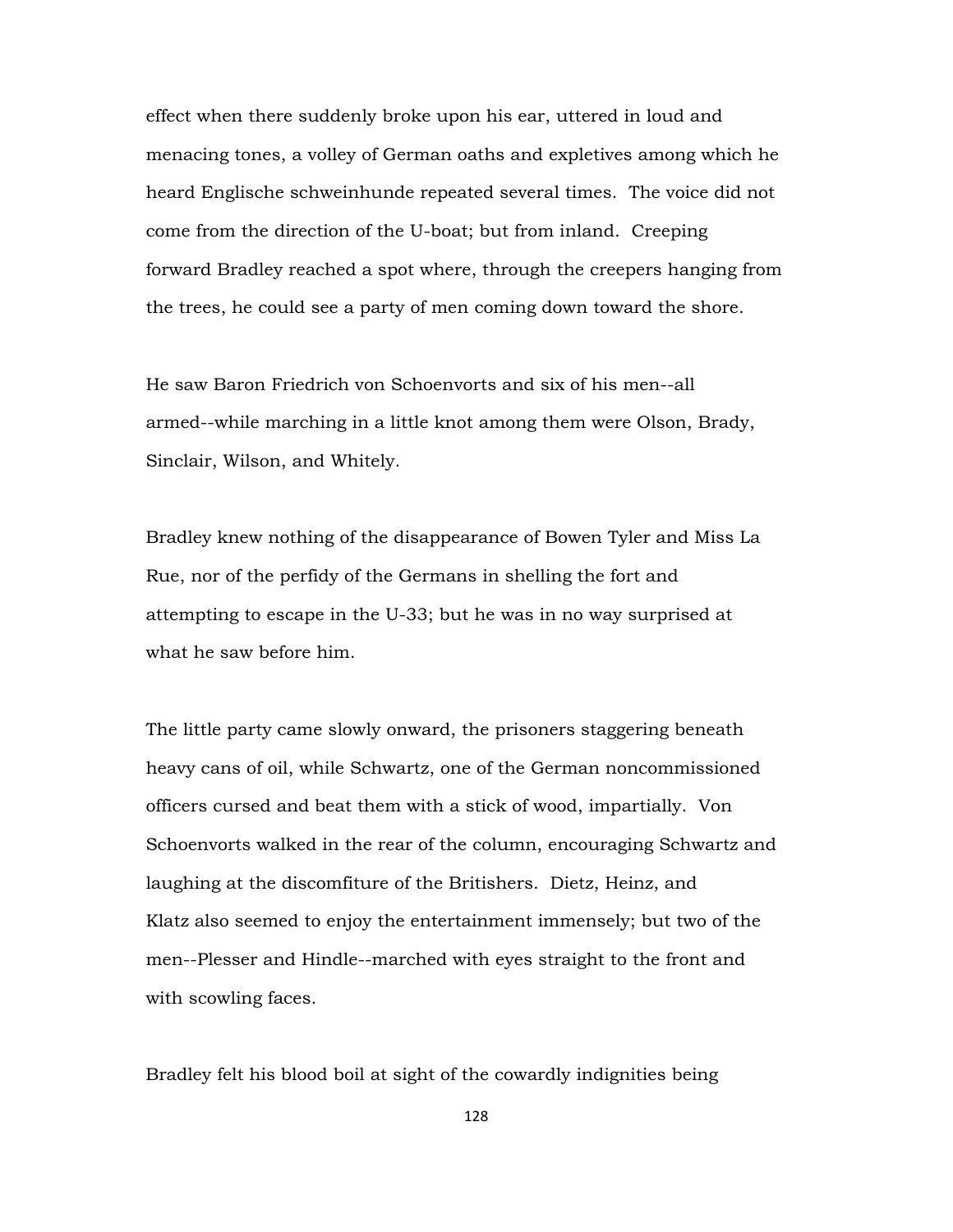heaped upon his men, and in the brief span of time occupied by the column to come abreast of where he lay hidden he made his plans, foolhardy though he knew them. Then he drew the girl close to him. "Stay here," he whispered. "I am going out to fight those beasts; but I shall be killed. Do not let them see you. Do not let them take you alive. They are more cruel, more cowardly, more bestial than the Wieroos."

The girl pressed close to him, her face very white. "Go, if that is right," she whispered; "but if you die, I shall die, for I cannot live without you." He looked sharply into her eyes. "Oh!" he ejaculated. "What an idiot I have been! Nor could I live without you, little girl." And he drew her very close and kissed her lips. "Good-bye." He disengaged himself from her arms and looked again in time to see that the rear of the column had just passed him. Then he rose and leaped quickly and silently from the jungle.

Suddenly von Schoenvorts felt an arm thrown about his neck and his pistol jerked from its holster. He gave a cry of fright and warning, and his men turned to see a half-naked white man holding their leader securely from behind and aiming a pistol at them over his shoulder.

"Drop those guns!" came in short, sharp syllables and perfect German from the lips of the newcomer. "Drop them or I'll put a bullet through the back of von Schoenvorts' head."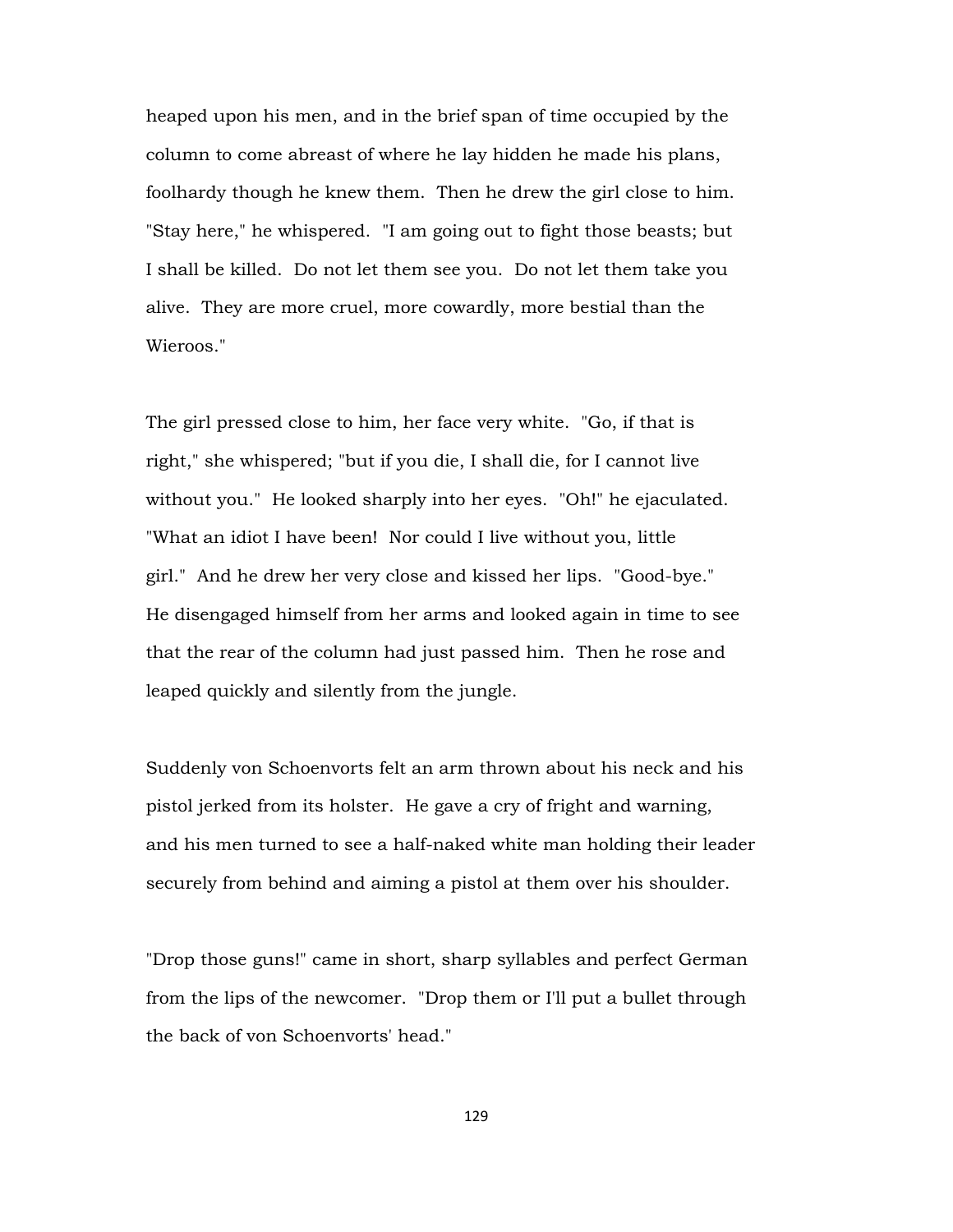The Germans hesitated for a moment, looking first toward von Schoenvorts and then to Schwartz, who was evidently second in command, for orders.

"It's the English pig, Bradley," shouted the latter, "and he's alone--go and get him!"

"Go yourself," growled Plesser. Hindle moved close to the side of Plesser and whispered something to him. The latter nodded. Suddenly von Schoenvorts wheeled about and seized Bradley's pistol arm with both hands, "Now!" he shouted. "Come and take him, quick!"

Schwartz and three others leaped forward; but Plesser and Hindle held back, looking questioningly toward the English prisoners. Then Plesser spoke. "Now is your chance, Englander," he called in low tones. "Seize Hindle and me and take our guns from us--we will not fight hard."

Olson and Brady were not long in acting upon the suggestion. They had seen enough of the brutal treatment von Schoenvorts accorded his men and the especially venomous attentions he had taken great enjoyment in according Plesser and Hindle to understand that these two might be sincere in a desire for revenge. In another moment the two Germans were unarmed and Olson and Brady were running to the support of Bradley; but already it seemed too late.

Von Schoenvorts had managed to drag the Englishman around so that his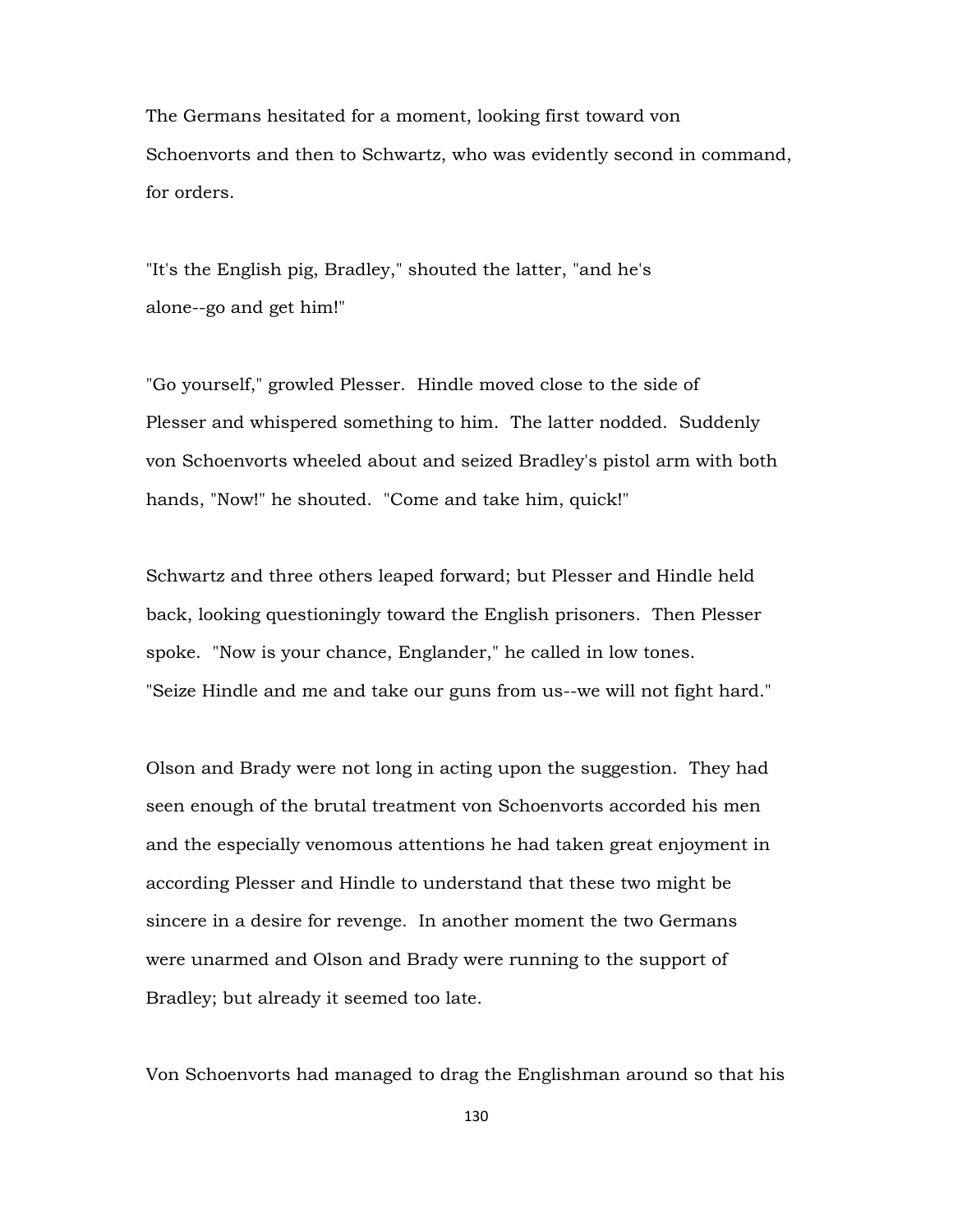back was toward Schwartz and the other advancing Germans. Schwartz was almost upon Bradley with gun clubbed and ready to smash down upon the Englishman's skull. Brady and Olson were charging the Germans in the rear with Wilson, Whitely, and Sinclair supporting them with bare fists. It seemed that Bradley was doomed when, apparently out of space, an arrow whizzed, striking Schwartz in the side, passing half-way through his body to crumple him to earth. With a shriek the man fell, and at the same time Olson and Brady saw the slim figure of a young girl standing at the edge of the jungle coolly fitting another arrow to her bow.

Bradley had now succeeded in wrestling his arm free from von Schoenvorts' grip and in dropping the latter with a blow from the butt of his pistol. The rest of the English and Germans were engaged in a hand-to-hand encounter. Plesser and Hindle standing aside from the melee and urging their comrades to surrender and join with the English against the tyranny of von Schoenvorts. Heinz and Klatz, possibly influenced by their exhortation, were putting up but a half-hearted resistance; but Dietz, a huge, bearded, bull-necked Prussian, yelling like a maniac, sought to exterminate the Englische schweinhunde with his bayonet, fearing to fire his piece lest he kill some of his comrades.

It was Olson who engaged him, and though unused to the long German rifle and bayonet, he met the bull-rush of the Hun with the cold, cruel precision and science of English bayonet-fighting. There was no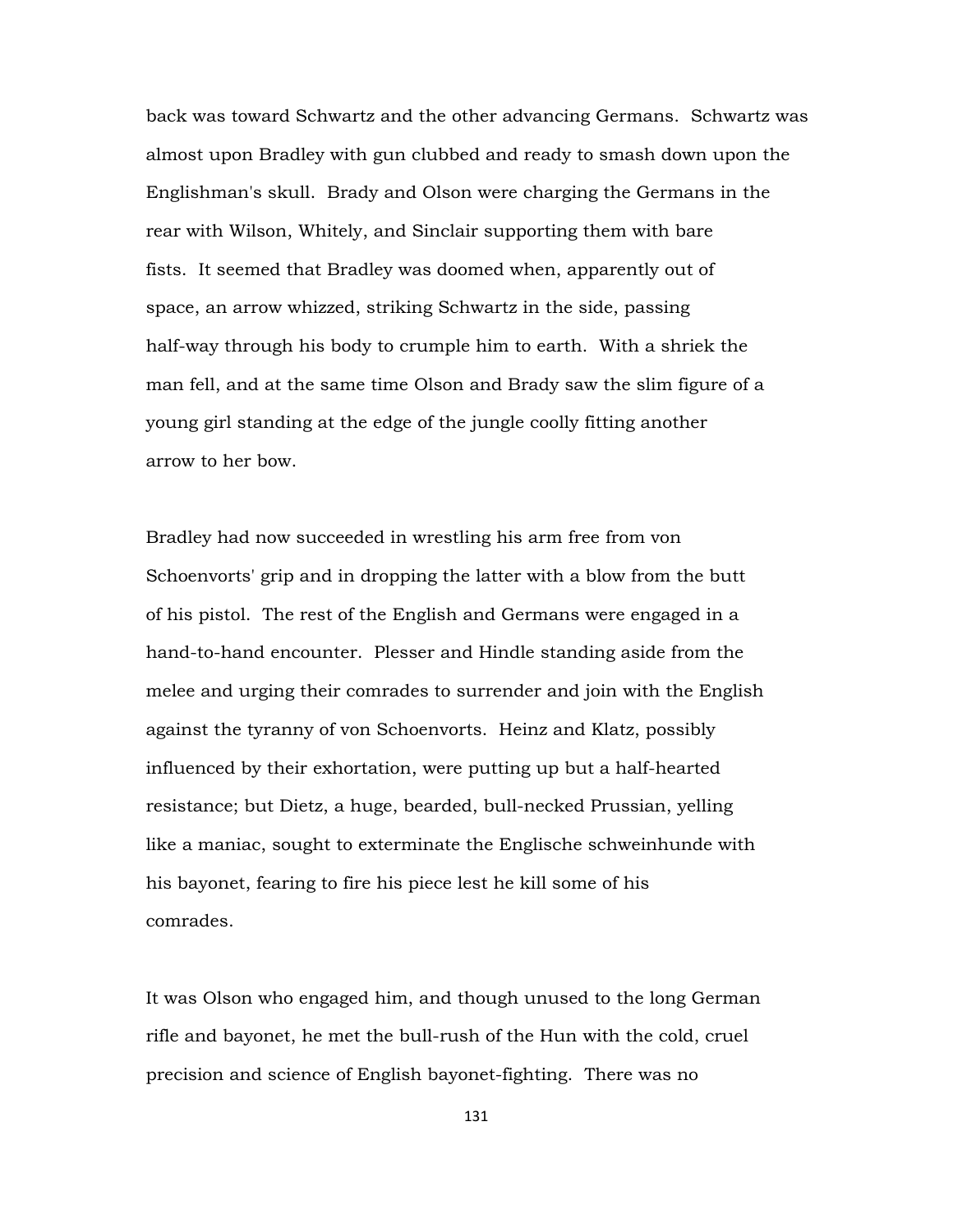feinting, no retiring and no parrying that was not also an attack. Bayonet-fighting today is not a pretty thing to see--it is not an artistic fencing-match in which men give and take--it is slaughter inevitable and quickly over.

Dietz lunged once madly at Olson's throat. A short point, with just a twist of the bayonet to the left sent the sharp blade over the Englishman's left shoulder. Instantly he stepped close in, dropped his rifle through his hands and grasped it with both hands close below the muzzle and with a short, sharp jab sent his blade up beneath Dietz's chin to the brain. So quickly was the thing done and so quick the withdrawal that Olson had wheeled to take on another adversary before the German's corpse had toppled to the ground.

But there were no more adversaries to take on. Heinz and Klatz had thrown down their rifles and with hands above their heads were crying "Kamerad! Kamerad!" at the tops of their voices. Von Schoenvorts still lay where he had fallen. Plesser and Hindle were explaining to Bradley that they were glad of the outcome of the fight, as they could no longer endure the brutality of the U-boat commander.

The remainder of the men were looking at the girl who now advanced slowly, her bow ready, when Bradley turned toward her and held out his hand.

"Co-Tan," he said, "unstring your bow--these are my friends, and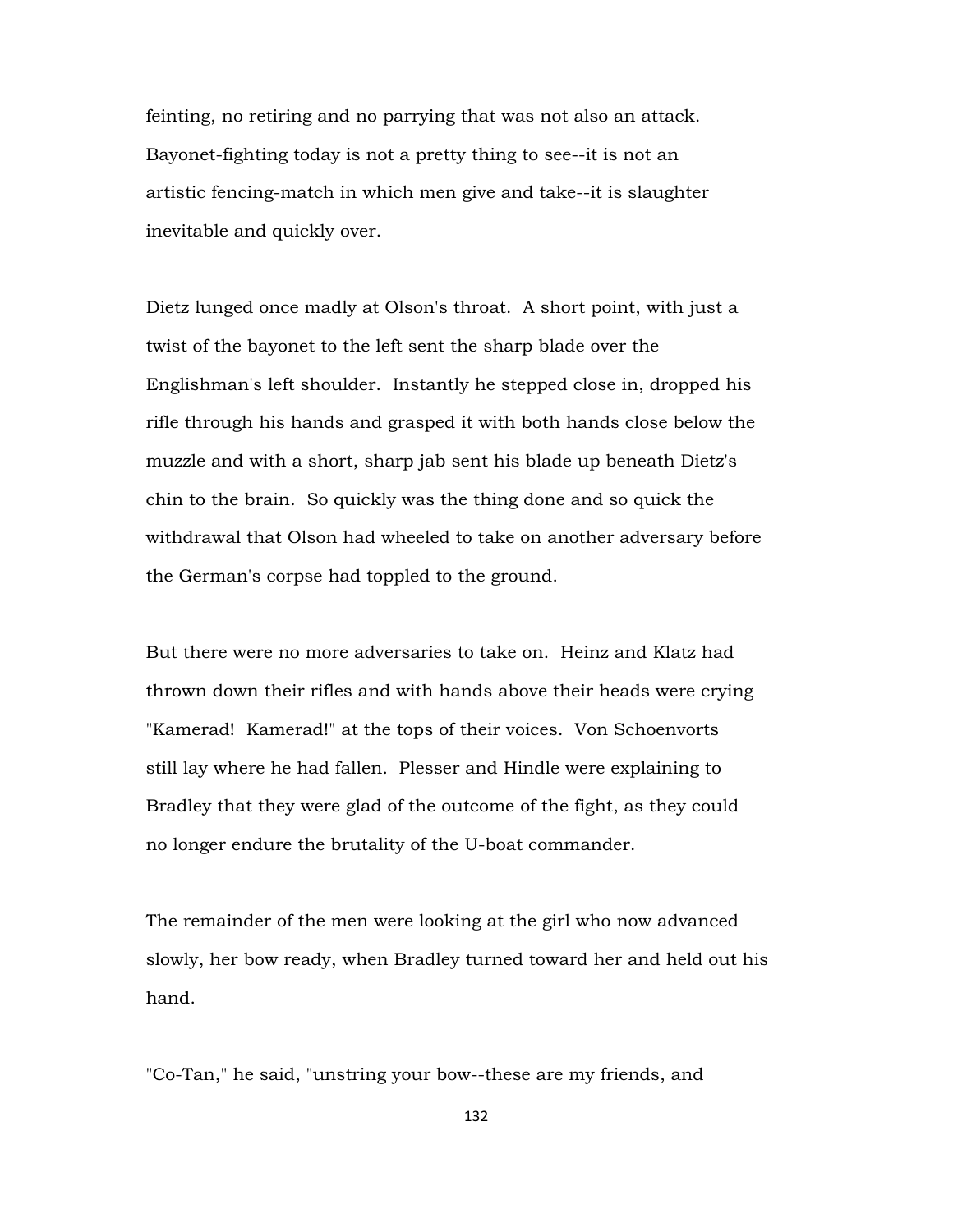yours." And to the Englishmen: "This is Co-Tan. You who saw her save me from Schwartz know a part of what I owe her."

The rough men gathered about the girl, and when she spoke to them in broken English, with a smile upon her lips enhancing the charm of her irresistible accent, each and every one of them promptly fell in love with her and constituted himself henceforth her guardian and her slave.

A moment later the attention of each was called to Plesser by a volley of invective. They turned in time to see the man running toward von Schoenvorts who was just rising from the ground. Plesser carried a rifle with bayonet fixed, that he had snatched from the side of Dietz's corpse. Von Schoenvorts' face was livid with fear, his jaws working as though he would call for help; but no sound came from his blue lips.

"You struck me," shrieked Plesser. "Once, twice, three times, you struck me, pig. You murdered Schwerke--you drove him insane by your cruelty until he took his own life. You are only one of your kind--they are all like you from the Kaiser down. I wish that you were the Kaiser. Thus would I do!" And he lunged his bayonet through von Schoenvorts' chest. Then he let his rifle fall with the dying man and wheeled toward Bradley. "Here I am," he said. "Do with me as you like. All my life I have been kicked and cuffed by such as that, and yet always have I gone out when they commanded, singing, to give up my life if need be to keep them in power. Only lately have I come to know what a fool I have been. But now I am no longer a fool, and besides, I

133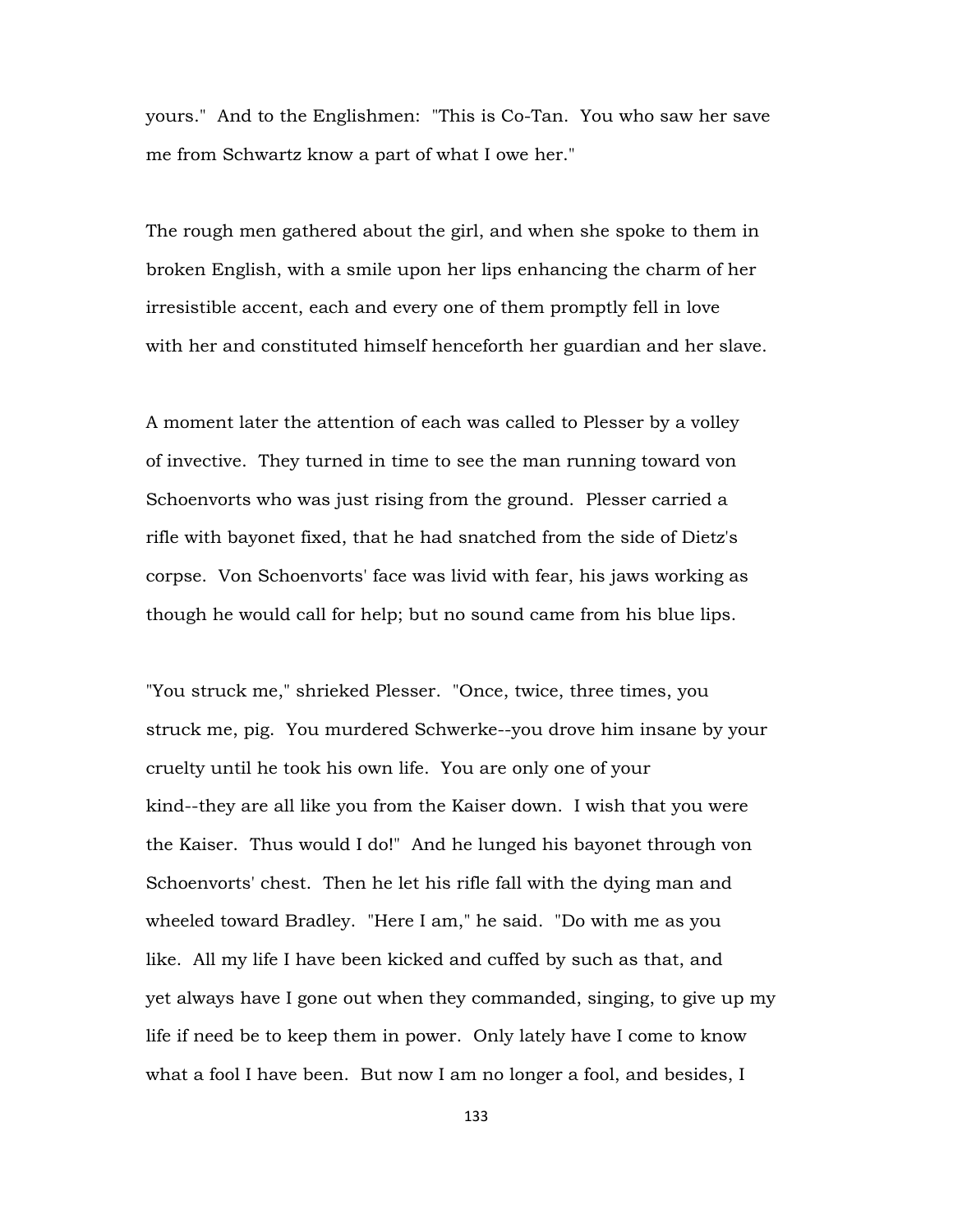am avenged and Schwerke is avenged, so you can kill me if you wish. Here I am."

"If I was after bein' the king," said Olson, "I'd pin the V.C. on your noble chist; but bein' only an Irishman with a Swede name, for which God forgive me, the bist I can do is shake your hand."

"You will not be punished," said Bradley. "There are four of you left--if you four want to come along and work with us, we will take you; but you will come as prisoners."

"It suits me," said Plesser. "Now that the captain-lieutenant is dead you need not fear us. All our lives we have known nothing but to obey his class. If I had not killed him, I suppose I would be fool enough to obey him again; but he is dead. Now we will obey you--we must obey some one."

"And you?" Bradley turned to the other survivors of the original crew of the U-33. Each promised obedience.

The two dead Germans were buried in a single grave, and then the party boarded the submarine and stowed away the oil.

Here Bradley told the men what had befallen him since the night of September 14th when he had disappeared so mysteriously from the camp upon the plateau. Now he learned for the first time that Bowen J.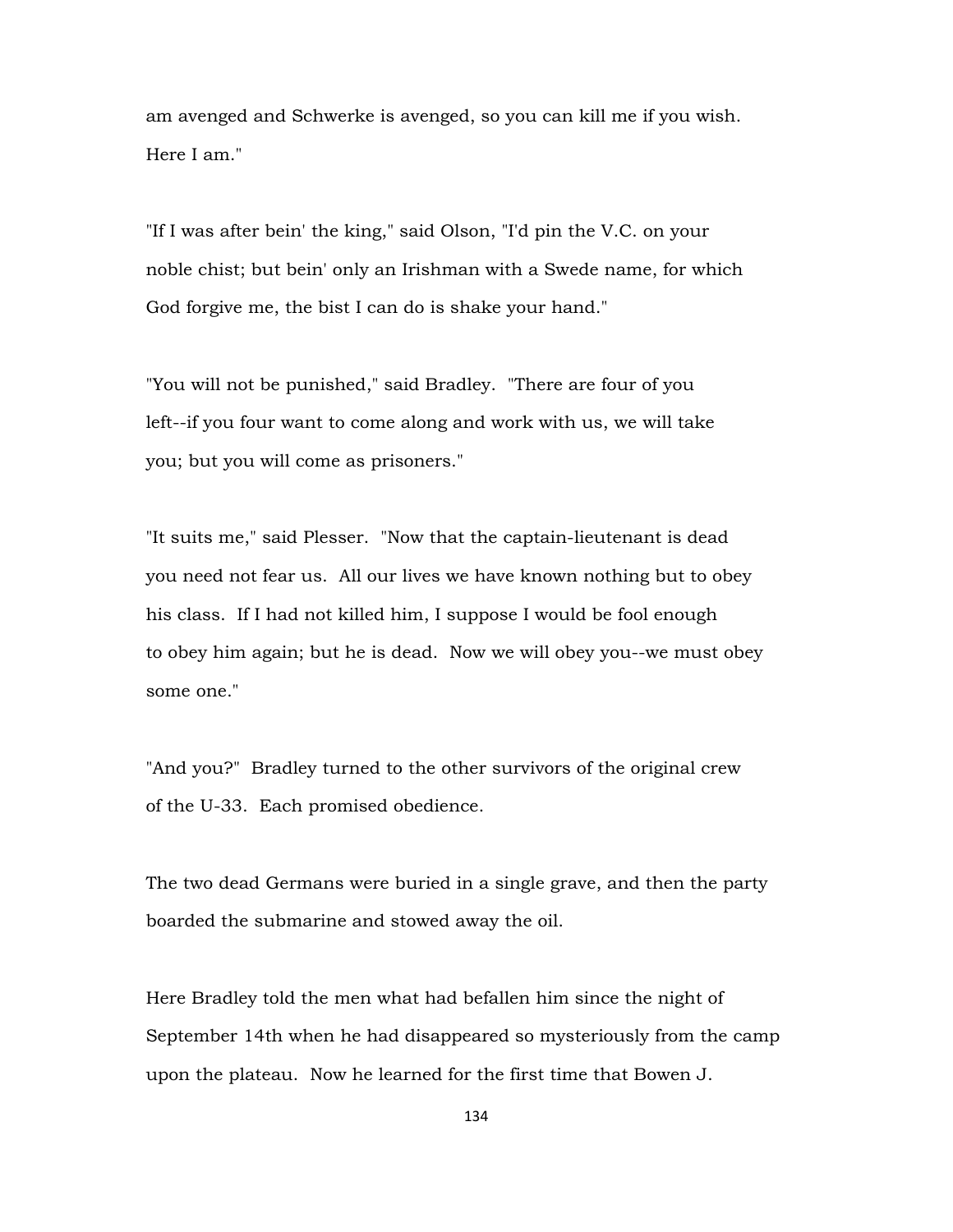Tyler, Jr., and Miss La Rue had been missing even longer than he and that no faintest trace of them had been discovered.

Olson told him of how the Germans had returned and waited in ambush for them outside the fort, capturing them that they might be used to assist in the work of refining the oil and later in manning the U-33, and Plesser told briefly of the experiences of the German crew under von Schoenvorts since they had escaped from Caspak months before--of how they lost their bearings after having been shelled by ships they had attempted to sneak farther north and how at last with provisions gone and fuel almost exhausted they had sought and at last found, more by accident than design, the mysterious island they had once been so glad to leave behind.

"Now," announced Bradley, "we'll plan for the future. The boat has fuel, provisions and water for a month, I believe you said, Plesser; there are ten of us to man it. We have a last sad duty here--we must search for Miss La Rue and Mr. Tyler. I say a sad duty because we know that we shall not find them; but it is none the less our duty to comb the shoreline, firing signal shells at intervals, that we at least may leave at last with full knowledge that we have done all that men might do to locate them."

None dissented from this conviction, nor was there a voice raised in protest against the plan to at least make assurance doubly sure before quitting Caspak forever.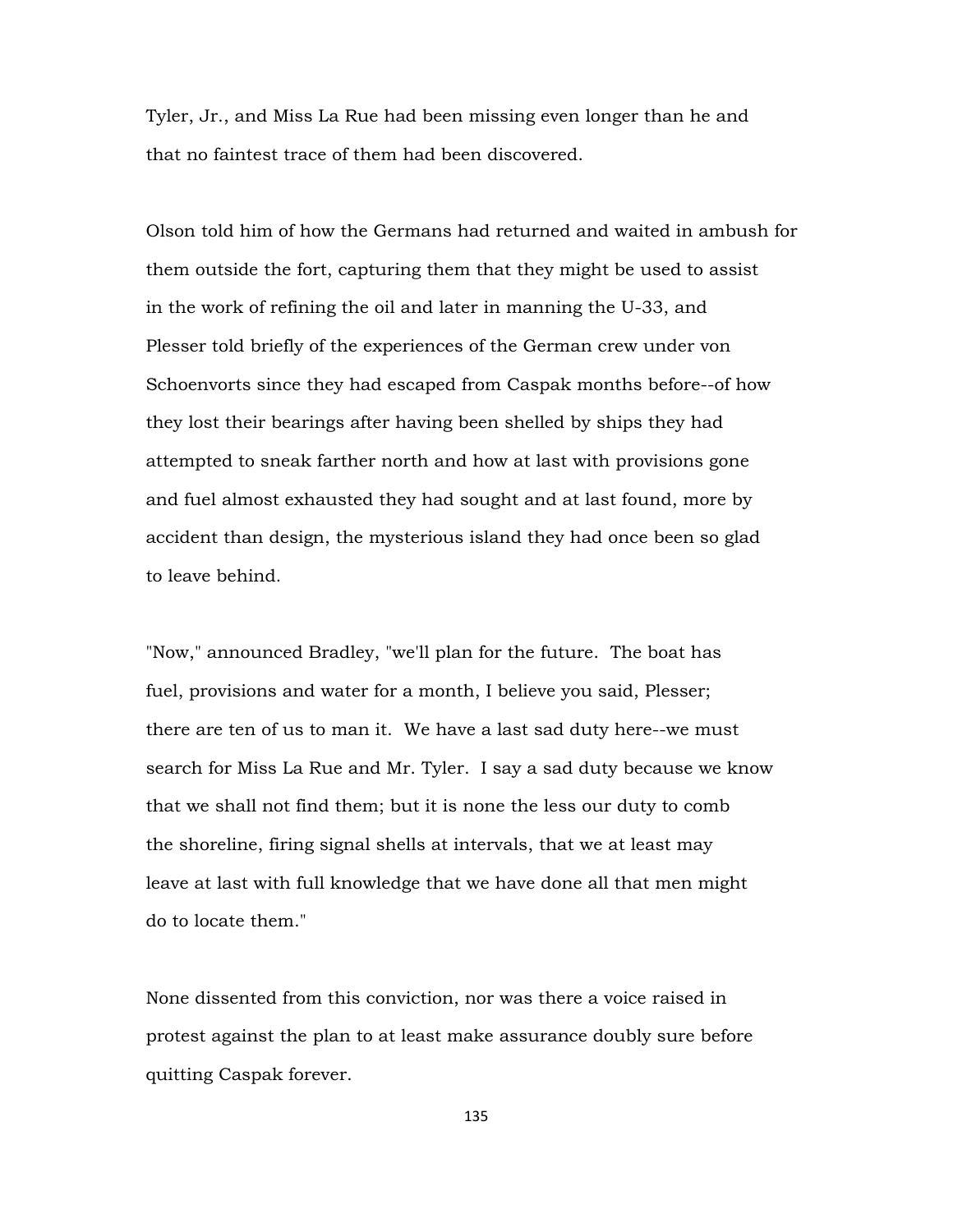And so they started, cruising slowly up the coast and firing an occasional shot from the gun. Often the vessel was brought to a stop, and always there were anxious eyes scanning the shore for an answering signal. Late in the afternoon they caught sight of a number of Band-lu warriors; but when the vessel approached the shore and the natives realized that human beings stood upon the back of the strange monster of the sea, they fled in terror before Bradley could come within hailing distance.

That night they dropped anchor at the mouth of a sluggish stream whose warm waters swarmed with millions of tiny tadpolelike organisms--minute human spawn starting on their precarious journey from some inland pool toward "the beginning"--a journey which one in millions, perhaps, might survive to complete. Already almost at the inception of life they were being greeted by thousands of voracious mouths as fish and reptiles of many kinds fought to devour them, the while other and larger creatures pursued the devourers, to be, in turn, preyed upon by some other of the countless forms that inhabit the deeps of Caprona's frightful sea.

The second day was practically a repetition of the first. They moved very slowly with frequent stops and once they landed in the Kro-lu country to hunt. Here they were attacked by the bow-and-arrow men, whom they could not persuade to palaver with them. So belligerent were the natives that it became necessary to fire into them in order to escape their persistent and ferocious attentions.

136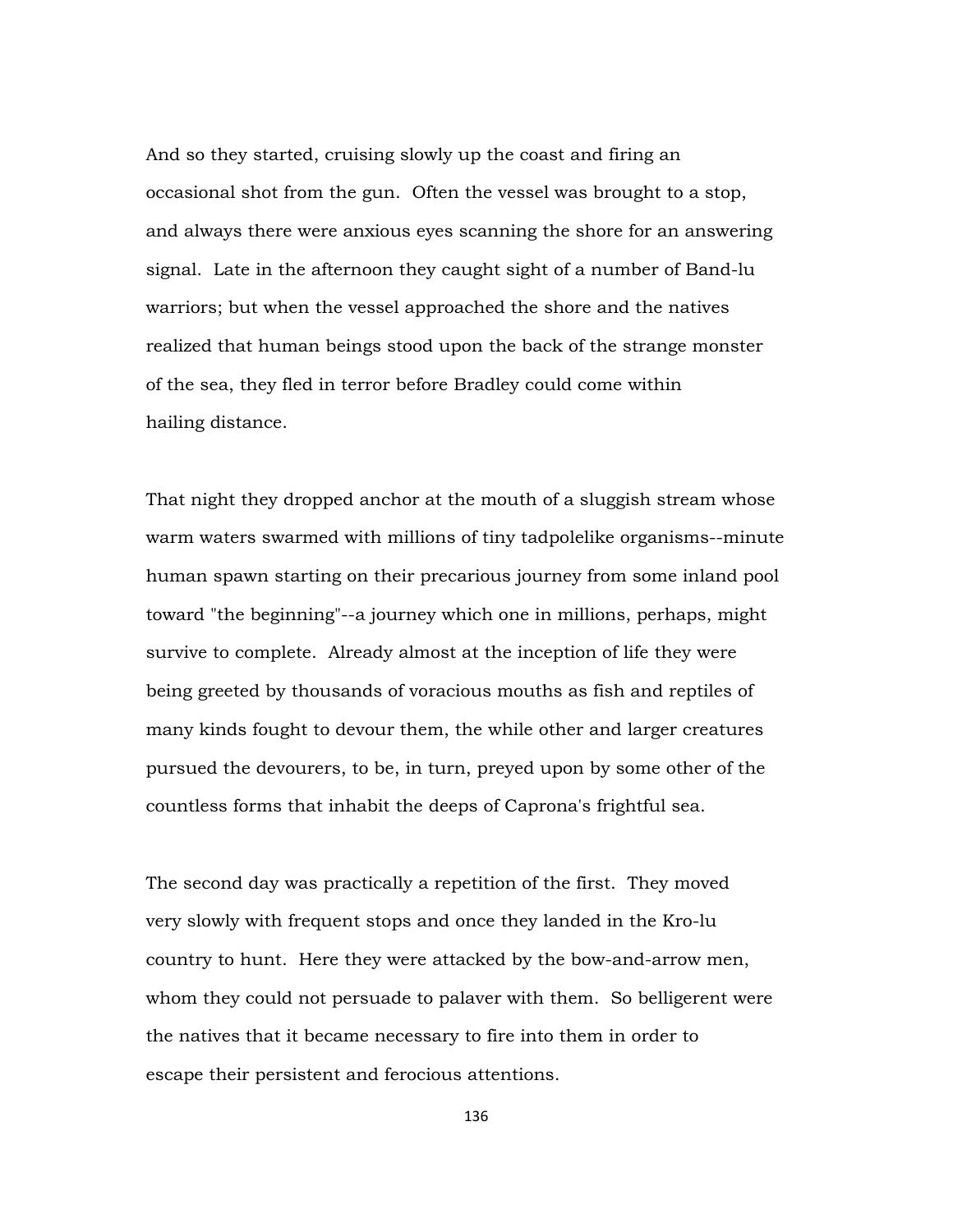"What chance," asked Bradley, as they were returning to the boat with their game, "could Tyler and Miss La Rue have had among such as these?"

But they continued on their fruitless quest, and the third day, after cruising along the shore of a deep inlet, they passed a line of lofty cliffs that formed the southern shore of the inlet and rounded a sharp promontory about noon. Co-Tan and Bradley were on deck alone, and as the new shoreline appeared beyond the point, the girl gave an exclamation of joy and seized the man's hand in hers.

"Oh, look!" she cried. "The Galu country! The Galu country! It is my country that I never thought to see again."

"You are glad to come again, Co-Tan?" asked Bradley.

"Oh, so glad!" she cried. "And you will come with me to my people? We may live here among them, and you will be a great warrior--oh, when Jor dies you may even be chief, for there is none so mighty as my warrior. You will come?"

Bradley shook his head. "I cannot, little Co-Tan," he answered. "My country needs me, and I must go back. Maybe someday I shall return. You will not forget me, Co-Tan?"

She looked at him in wide-eyed wonder. "You are going away from me?"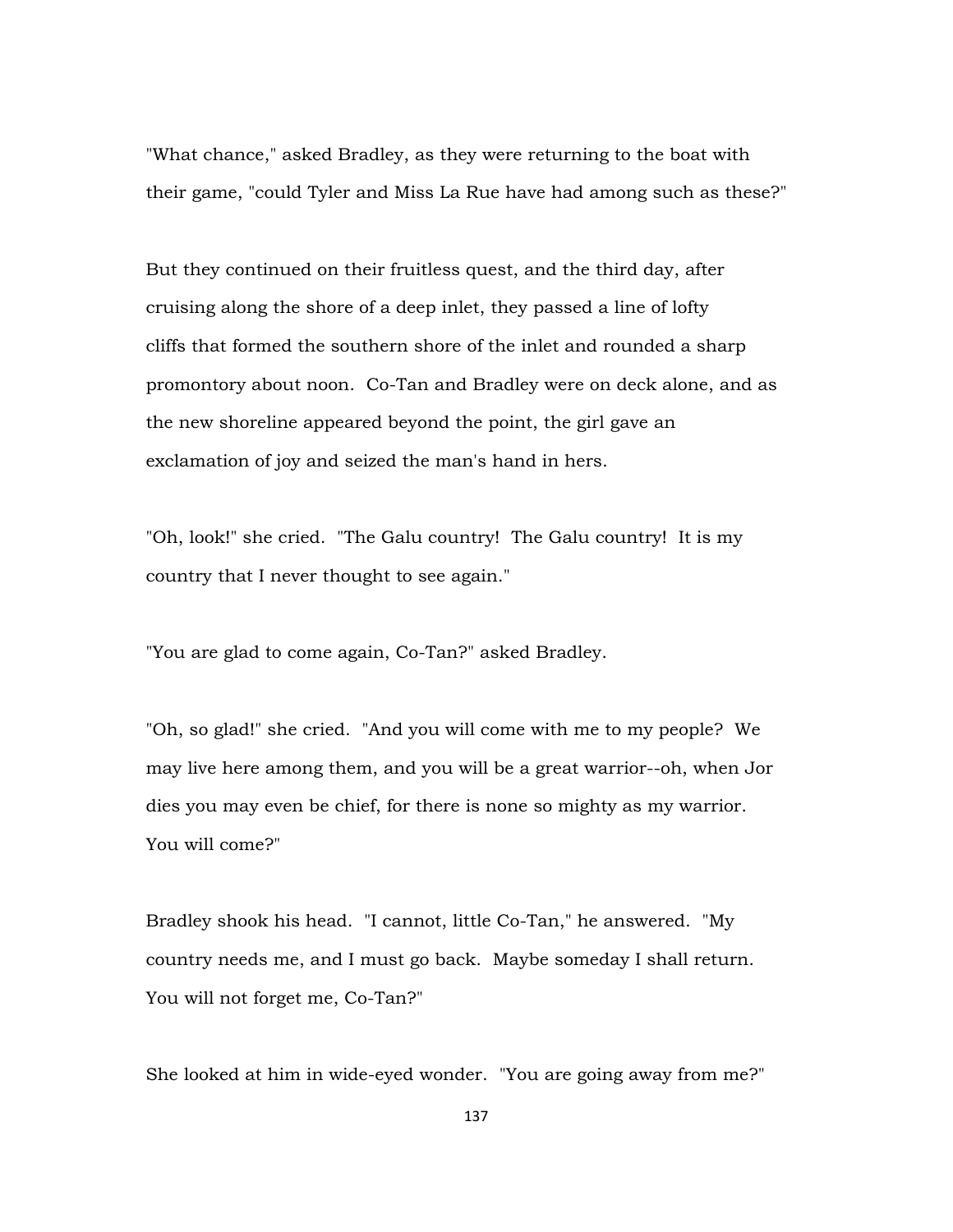she asked in a very small voice. "You are going away from Co-Tan?"

Bradley looked down upon the little bowed head. He felt the soft cheek against his bare arm; and he felt something else there too--hot drops of moisture that ran down to his very finger-tips and splashed, but each one wrung from a woman's heart.

He bent low and raised the tear-stained face to his own. "No, Co-Tan," he said, "I am not going away from you--for you are going with me. You are going back to my own country to be my wife. Tell me that you will, Co-Tan." And he bent still lower yet from his height and kissed her lips. Nor did he need more than the wonderful new light in her eyes to tell him that she would go to the end of the world with him if he would but take her. And then the gun-crew came up from below again to fire a signal shot, and the two were brought down from the high heaven of their new happiness to the scarred and weather-beaten deck of the U-33.

An hour later the vessel was running close in by a shore of wondrous beauty beside a parklike meadow that stretched back a mile inland to the foot of a plateau when Whitely called attention to a score of figures clambering downward from the elevation to the lowland below. The engines were reversed and the boat brought to a stop while all hands gathered on deck to watch the little party coming toward them across the meadow.

"They are Galus," cried Co-Tan; "they are my own people. Let me speak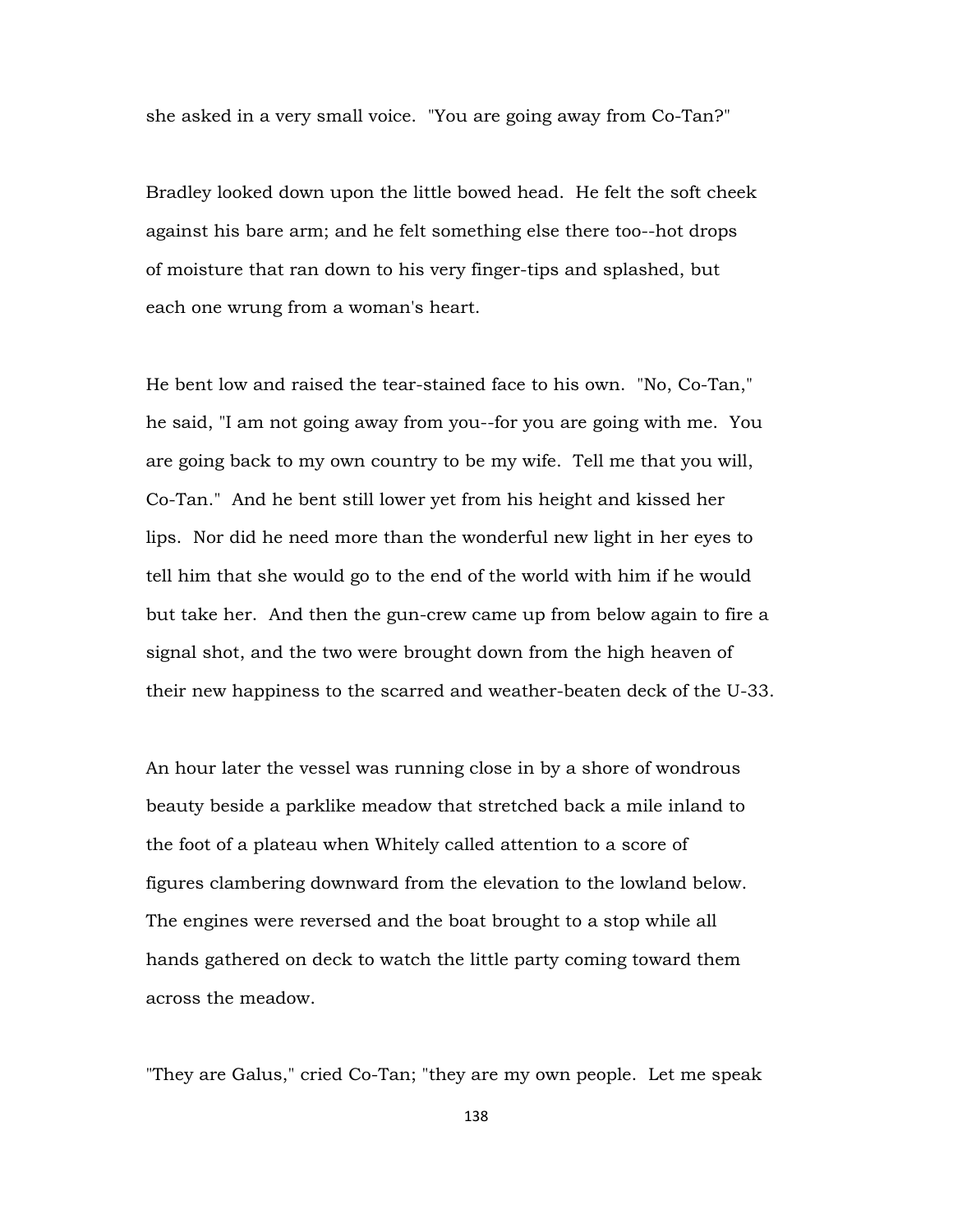to them lest they think we come to fight them. Put me ashore, my man, and I will go meet them."

The nose of the U-boat was run close in to the steep bank; but when Co-Tan would have run forward alone, Bradley seized her hand and held her back. "I will go with you, Co-Tan," he said; and together they advanced to meet the oncoming party.

There were about twenty warriors moving forward in a thin line, as our infantry advance as skirmishers. Bradley could not but notice the marked difference between this formation and the moblike methods of the lower tribes he had come in contact with, and he commented upon it to Co-Tan.

"Galu warriors always advance into battle thus," she said. "The lesser people remain in a huddled group where they can scarce use their weapons the while they present so big a mark to us that our spears and arrows cannot miss them; but when they hurl theirs at our warriors, if they miss the first man, there is no chance that they will kill some one behind him.

"Stand still now," she cautioned, "and fold your arms. They will not harm us then."

Bradley did as he was bid, and the two stood with arms folded as the line of warriors approached. When they had come within some fifty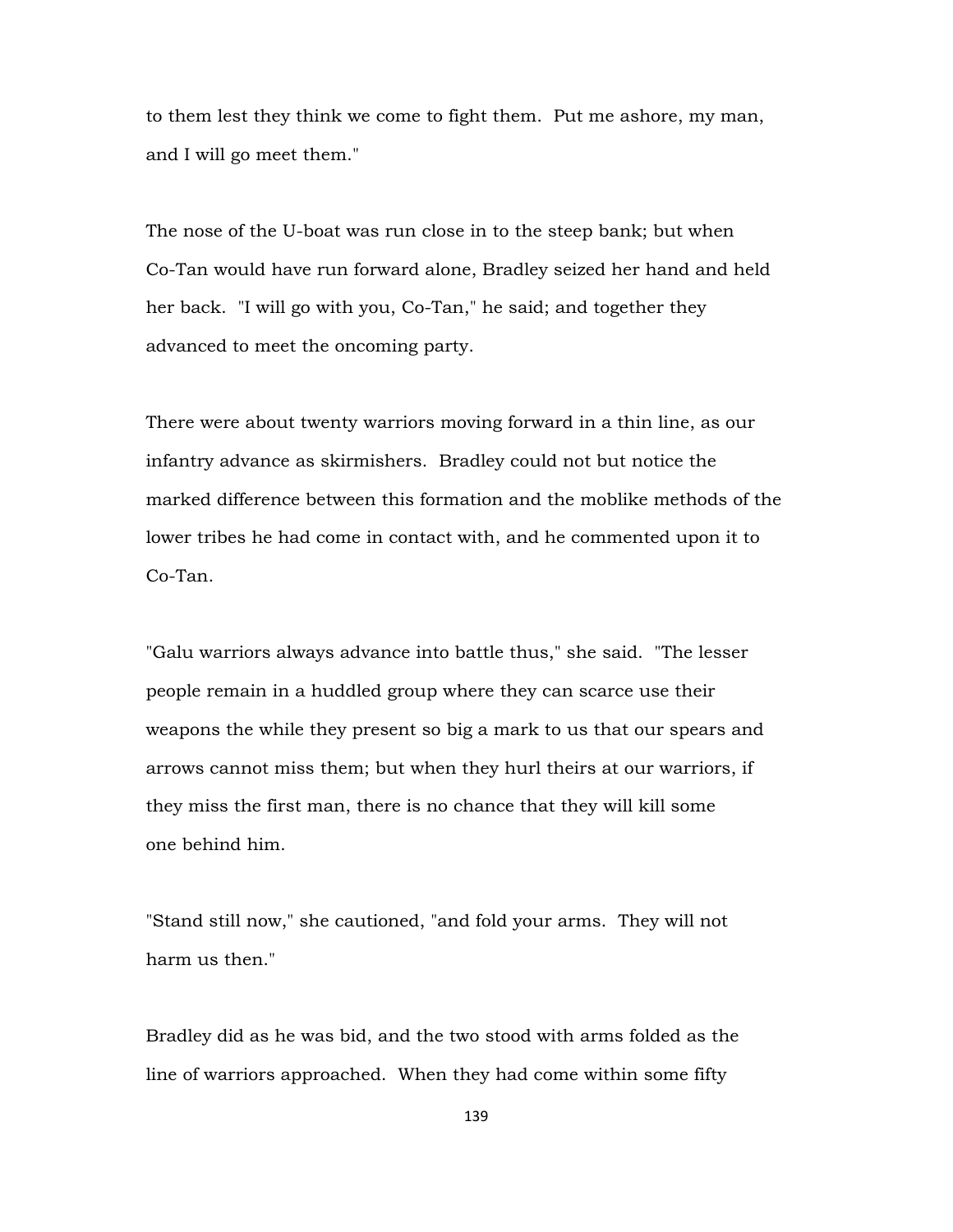yards, they halted and one spoke. "Who are you and from whence do you come?" he asked; and then Co-Tan gave a little, glad cry and sprang forward with out-stretched arms.

"Oh, Tan!" she exclaimed. "Do you not know your little Co-Tan?"

The warrior stared, incredulous, for a moment, and then he, too, ran forward and when they met, took the girl in his arms. It was then that Bradley experienced to the full a sensation that was new to him--a sudden hatred for the strange warrior before him and a desire to kill without knowing why he would kill. He moved quickly to the girl's side and grasped her wrist.

"Who is this man?" he demanded in cold tones.

Co-Tan turned a surprised face toward the Englishman and then of a sudden broke forth into a merry peal of laughter. "This is my father, Brad-lee," she cried.

"And who is Brad-lee?" demanded the warrior.

"He is my man," replied Co-Tan simply.

"By what right?" insisted Tan.

And then she told him briefly of all that she had passed through since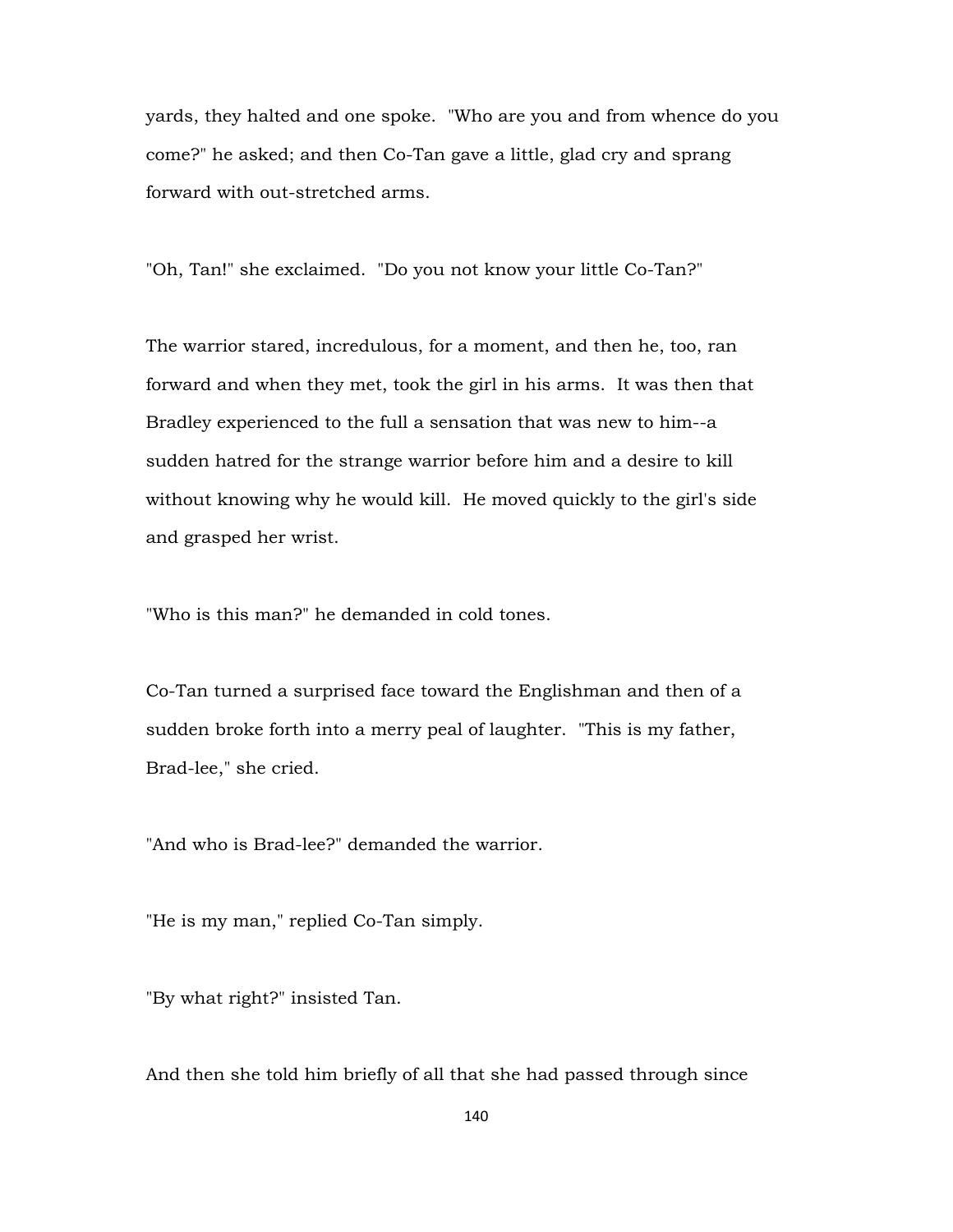the Wieroos had stolen her and of how Bradley had rescued her and sought to rescue An-Tak, her brother.

"You are satisfied with him?" asked Tan.

"Yes," replied the girl proudly.

It was then that Bradley's attention was attracted to the edge of the plateau by a movement there, and looking closely he saw a horse bearing two figures sliding down the steep declivity. Once at the bottom, the animal came charging across the meadowland at a rapid run. It was a magnificent animal--a great bay stallion with a white-blazed face and white forelegs to the knees, its barrel encircled by a broad surcingle of white; and as it came to a sudden stop beside Tan, the Englishman saw that it bore a man and a girl--a tall man and a girl as beautiful as Co-Tan. When the girl espied the latter, she slid from the horse and ran toward her, fairly screaming for joy.

The man dismounted and stood beside Tan. Like Bradley he was garbed after the fashion of the surrounding warriors; but there was a subtle difference between him and his companion. Possibly he detected a similar difference in Bradley, for his first question was, "From what country?" and though he spoke in Galu Bradley thought he detected an accent.

"England," replied Bradley.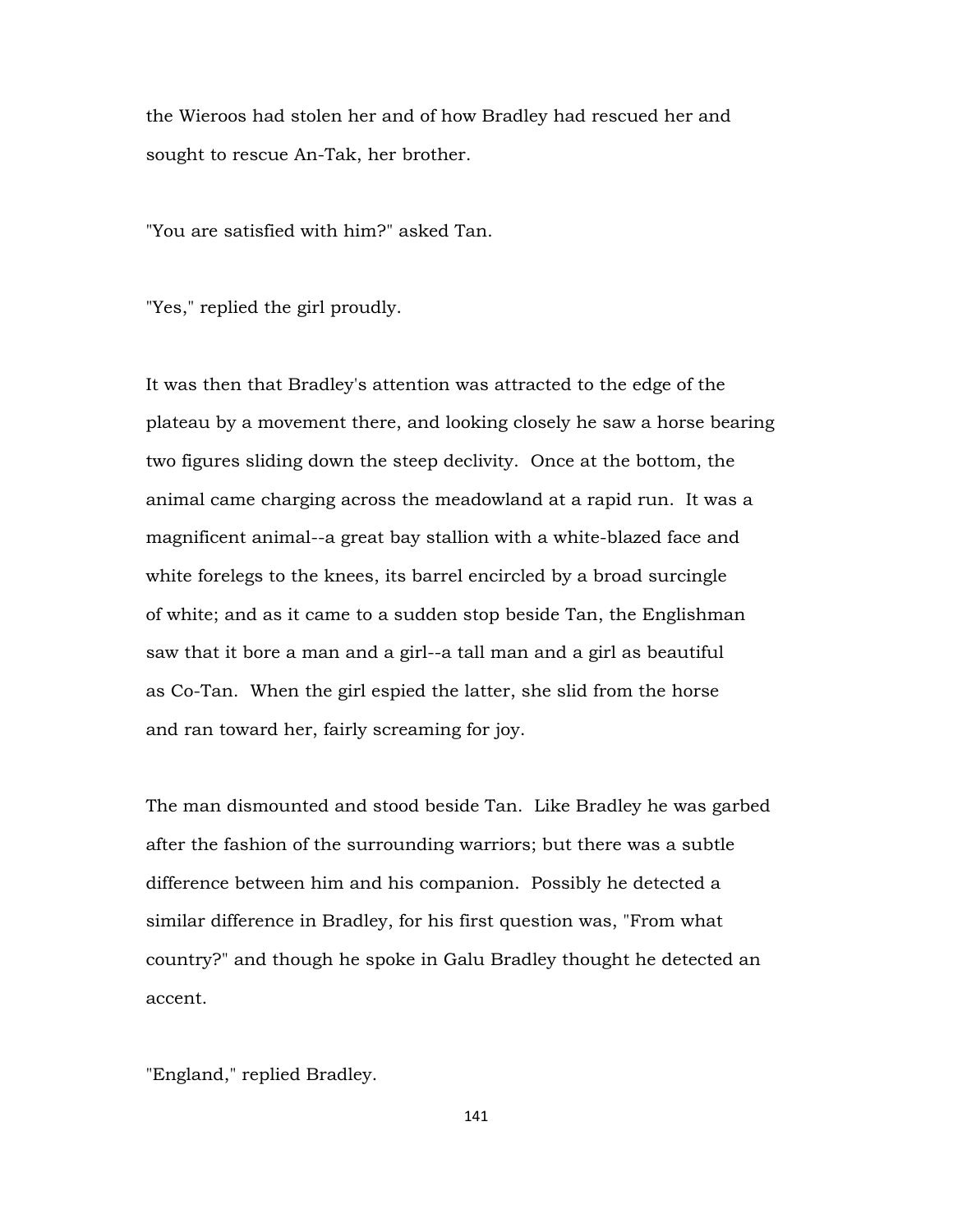A broad smile lighted the newcomer's face as he held out his hand. "I am Tom Billings of Santa Monica, California," he said. "I know all about you, and I'm mighty glad to find you alive."

"How did you get here?" asked Bradley. "I thought ours was the only party of men from the outer world ever to enter Caprona."

"It was, until we came in search of Bowen J. Tyler, Jr.," replied Billings. "We found him and sent him home with his bride; but I was kept a prisoner here."

Bradley's face darkened--then they were not among friends after all. "There are ten of us down there on a German sub with small-arms and a gun," he said quickly in English. "It will be no trick to get away from these people."

"You don't know my jailer," replied Billings, "or you'd not be so sure. Wait, I'll introduce you." And then turning to the girl who had accompanied him he called her by name. "Ajor," he said, "permit me to introduce Lieutenant Bradley; Lieutenant, Mrs. Billings--my jailer!"

The Englishman laughed as he shook hands with the girl. "You are not as good a soldier as I," he said to Billings. "Instead of being taken prisoner myself I have taken one--Mrs. Bradley, this is Mr. Billings."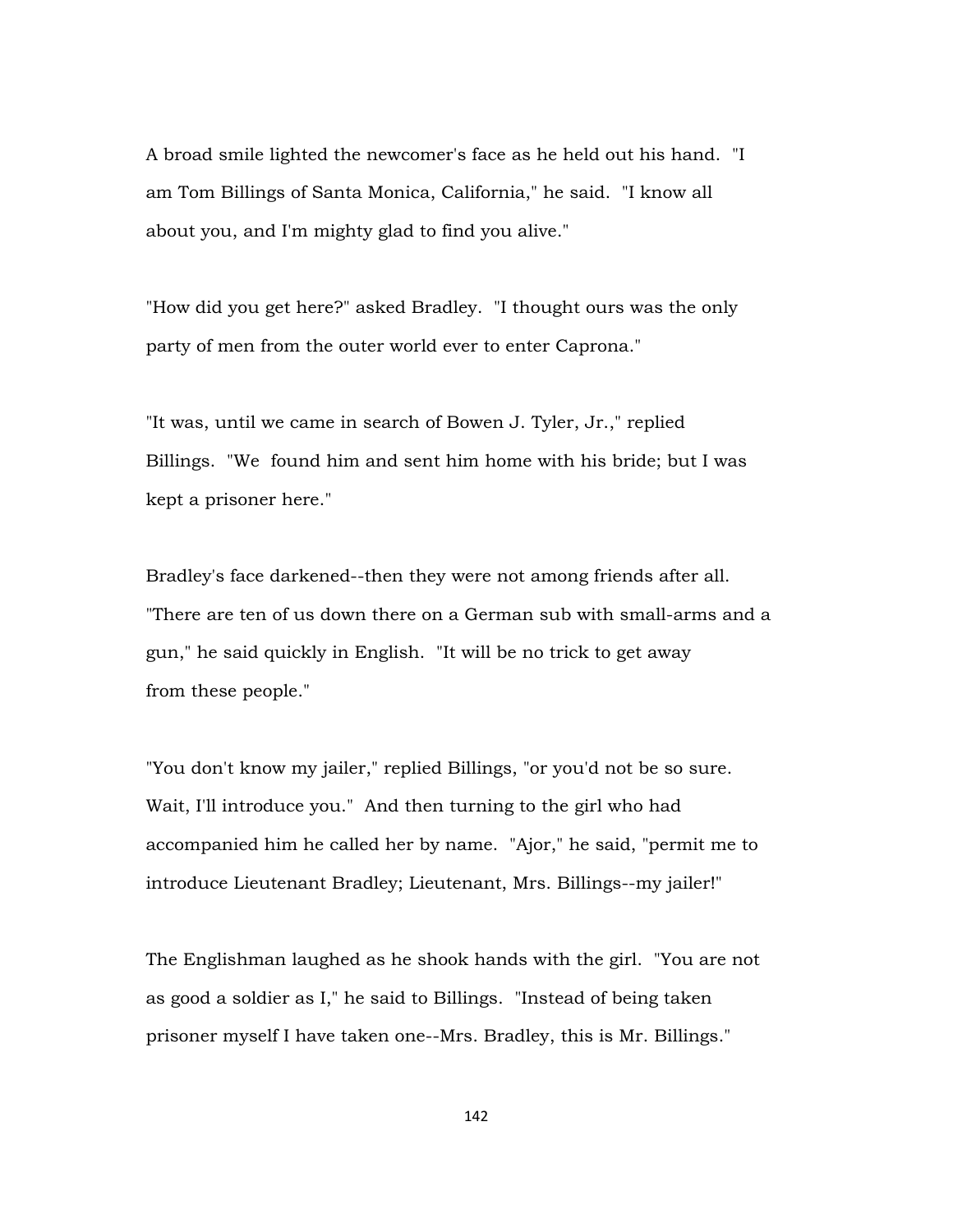Ajor, quick to understand, turned toward Co-Tan. "You are going back with him to his country?" she asked. Co-Tan admitted it.

"You dare?" asked Ajor. "But your father will not permit it--Jor, my father, High Chief of the Galus, will not permit it, for like me you are cos-ata-lo. Oh, Co-Tan, if we but could! How I would love to see all the strange and wonderful things of which my Tom tells me!"

Bradley bent and whispered in her ear. "Say the word and you may both go with us."

Billings heard and speaking in English, asked Ajor if she would go.

"Yes," she answered, "If you wish it; but you know, my Tom, that if Jor captures us, both you and Co-Tan's man will pay the penalty with your lives--not even his love for me nor his admiration for you can save you."

Bradley noticed that she spoke in English--broken English like Co-Tan's but equally appealing. "We can easily get you aboard the ship," he said, "on some pretext or other, and then we can steam away. They can neither harm nor detain us, nor will we have to fire a shot at them."

And so it was done, Bradley and Co-Tan taking Ajor and Billings aboard to "show" them the vessel, which almost immediately raised anchor and moved slowly out into the sea.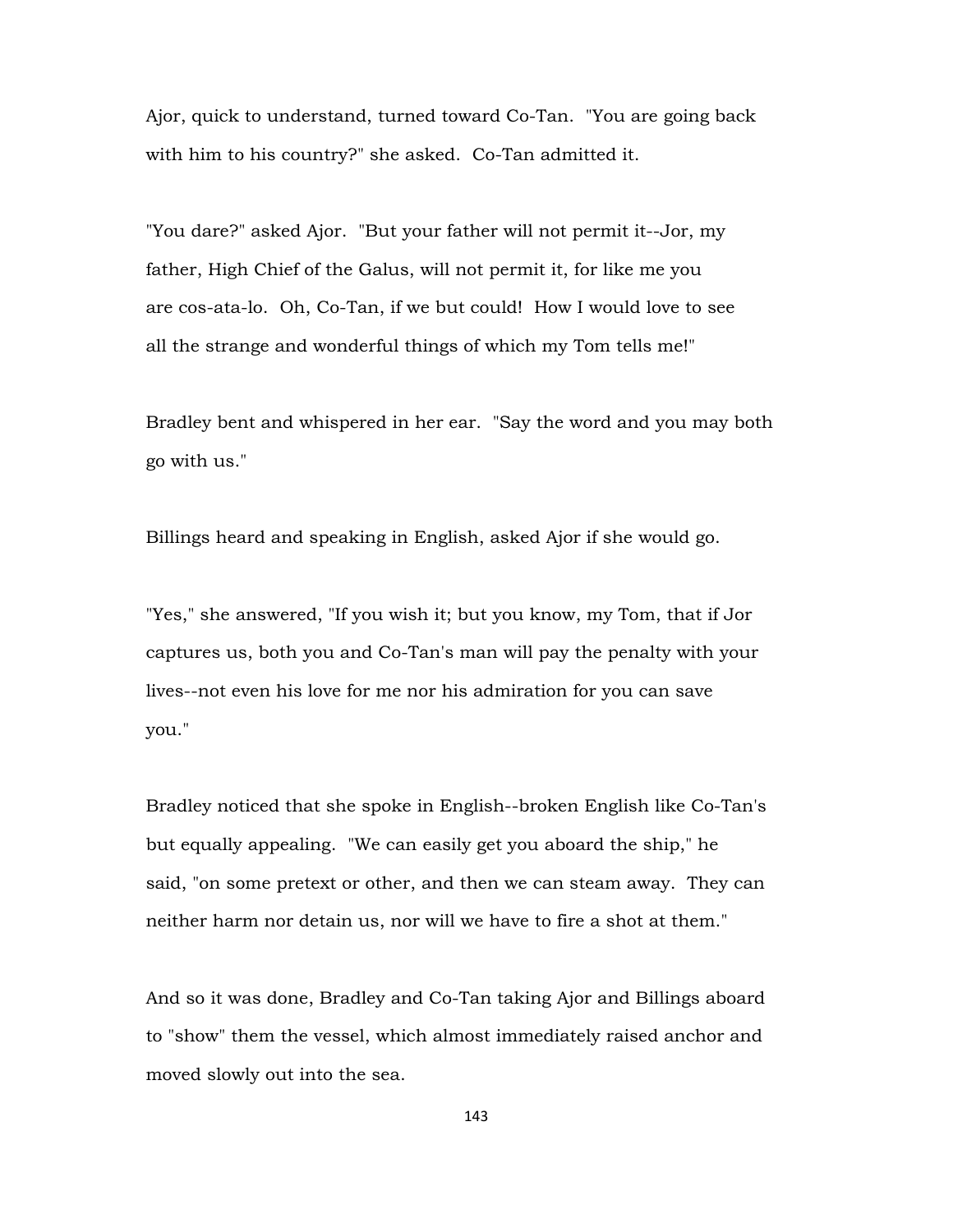"I hate to do it," said Billings. "They have been fine to me. Jor and Tan are splendid men and they will think me an ingrate; but I can't waste my life here when there is so much to be done in the outer world."

As they steamed down the inland sea past the island of Oo-oh, the stories of their adventures were retold, and Bradley learned that Bowen Tyler and his bride had left the Galu country but a fortnight before and that there was every reason to believe that the Toreador might still be lying in the Pacific not far off the subterranean mouth of the river which emitted Caprona's heated waters into the ocean.

Late in the second day, after running through swarms of hideous reptiles, they submerged at the point where the river entered beneath the cliffs and shortly after rose to the sunlit surface of the Pacific; but nowhere as far as they could see was sign of another craft. Down the coast they steamed toward the beach where Billings had made his crossing in the hydro-aeroplane and just at dusk the lookout announced a light dead ahead. It proved to be aboard the Toreador, and a half-hour later there was such a reunion on the deck of the trig little yacht as no one there had ever dreamed might be possible. Of the Allies there were only Tippet and James to be mourned, and no one mourned any of the Germans dead nor Benson, the traitor, whose ugly story was first told in Bowen Tyler's manuscript.

Tyler and the rescue party had but just reached the yacht that